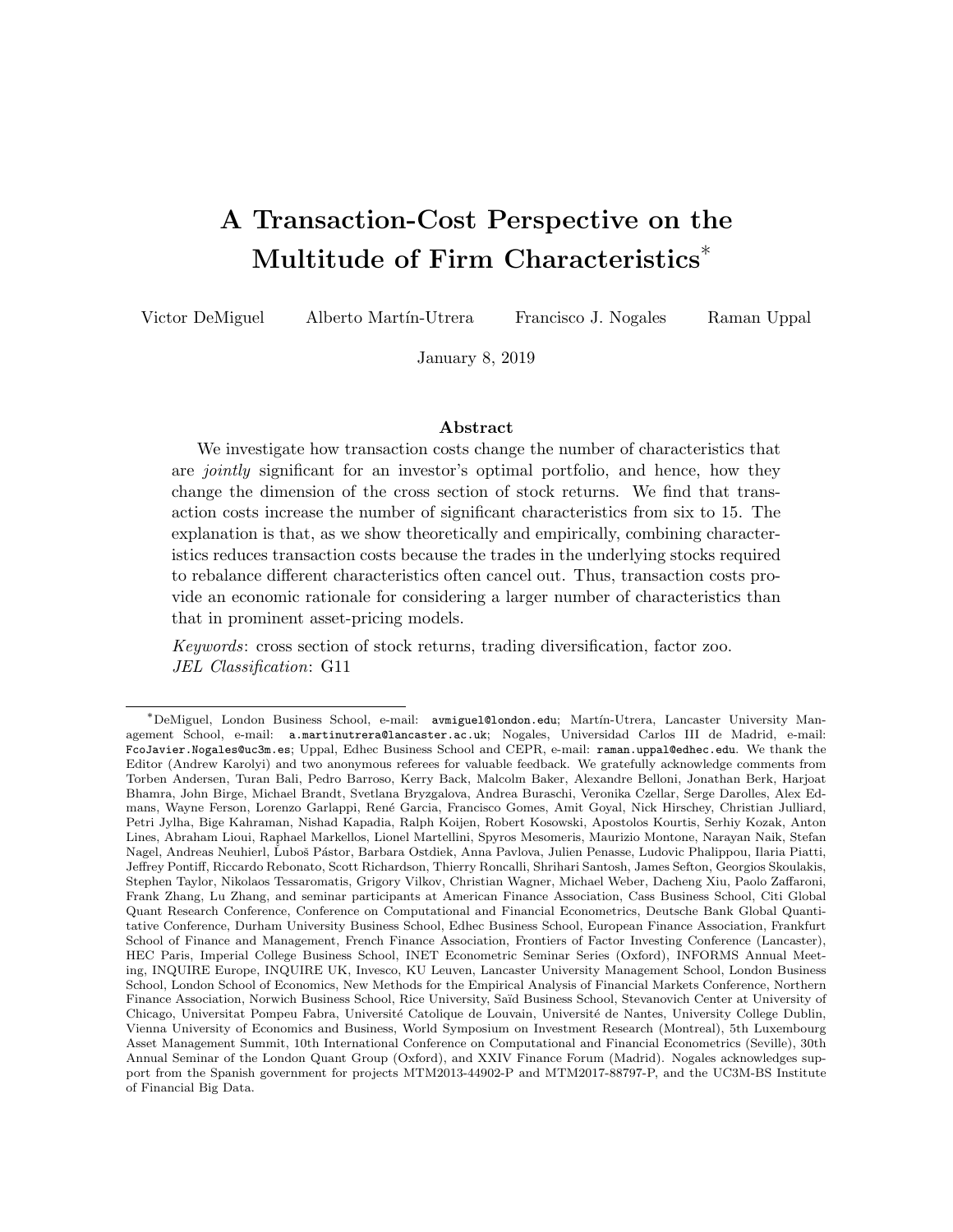# 1 Introduction

Hundreds of variables have been proposed to explain the cross-section of stock returns; see, for instance, Harvey, Liu, and Zhu (2015), McLean and Pontiff (2016), and Hou, Xue, and Zhang (2017). This abundance of cross-sectional predictors leads Cochrane (2011) to ask, "Which characteristics really provide independent information about average returns? Which are subsumed by others?" Likewise, Goyal (2012) states that "these days one has a multitude of variables that seem to explain the cross-sectional pattern of returns. The amount of independent information in these variables is unclear as no study to date [...] has conducted a comprehensive study to analyze the joint impact of these variables."

Cochrane and Goyal challenge researchers to characterize the dimension of the cross-section of stock returns by identifying a small set of characteristics that subsume the rest. Several papers address this challenge in the *absence* of transaction costs; these include Feng, Giglio, and Xiu (2017), Freyberger, Neuhierl, and Weber (2018), Green, Hand, and Zhang (2017), Kelly, Pruitt, and Su (2018), Kozak, Nagel, and Santosh (2018), and Messmer and Audrino (2017). However, transaction costs matter for the dimension of the cross section because they impact the number of characteristics that are *jointly* significant for an investor's optimal portfolio. To address this gap in the literature, our objective is to study how transaction costs affect the dimension of the cross section.

We build on the insightful work in Novy-Marx and Velikov (2016), which proposes a generalization of Jensen's alpha that takes transaction costs into account, and computes the "generalized alpha" of 23 characteristics with respect to the four factors in Fama and French (1993) and Carhart (1997). Novy-Marx and Velikov (2016) finds that in the presence of transaction costs the number of characteristics that have a significant generalized alpha is smaller than in the absence of transaction costs.

However, Novy-Marx and Velikov (2016) tests the significance of a single characteristic at a time. We, in contrast, consider all characteristics simultaneously and, as a result, find that the number of characteristics that are jointly significant for an investor's portfolio in the presence of transaction costs is larger than in the absence of transaction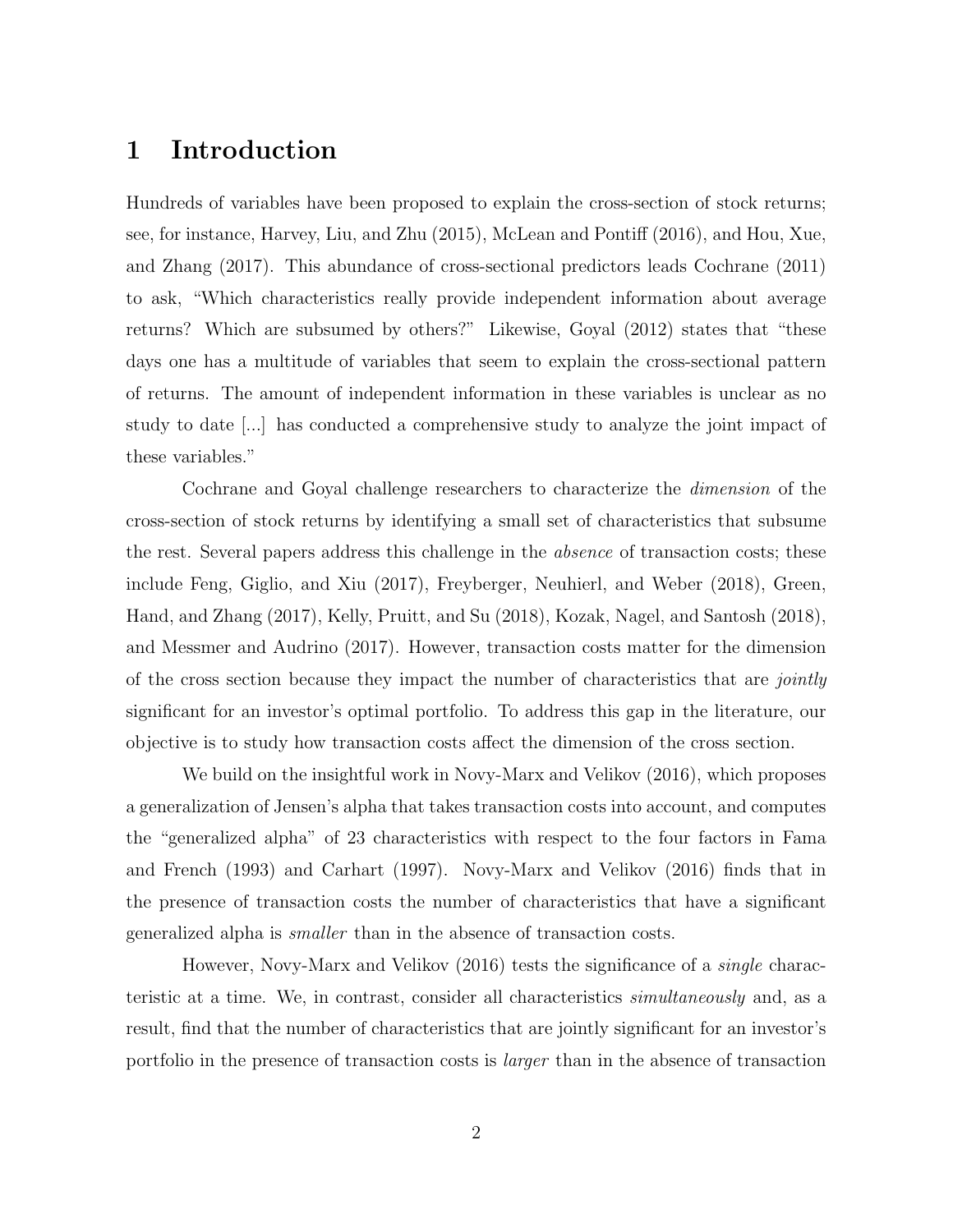costs. The explanation for this is that, as we show theoretically and empirically, combining characteristics *reduces* transaction costs, and hence increases the investor's utility, because the trades in the underlying stocks required to rebalance different characteristics often cancel each other out.<sup>1</sup> Essentially, combining characteristics allows one to *diversify* trading, just as combining them allows one to diversify risk. As a consequence, our work shows that the impact of transaction costs is *smaller* when considering characteristics jointly than when considering them one at a time, as in Novy-Marx and Velikov (2016).

We first quantify the benefits from trading diversification in a simple manner by comparing the average trading volume (turnover) required to exploit an equally weighted portfolio of characteristics simultaneously with that required to exploit them in isolation. Analytically, we show that the turnover required to rebalance an equally weighted portfolio of K characteristics is about  $1/\sqrt{K}$  of that required to rebalance the characteristics in isolation. Empirically, we find that while the average monthly turnover required to exploit a characteristic in isolation is 24.09%, the turnover required to exploit an equally weighted combination of characteristics is only 6.71%; that is, trading diversification delivers a 72.15% reduction in turnover. Note that a reduction in turnover will translate into a reduction in transaction costs regardless of the particular manner in which transaction costs are modeled.

We then turn to our main research question of how transaction costs impact the dimension of the cross section. To answer this question, we study how many firm-specific characteristics matter jointly from a portfolio perspective; that is, from the perspective of an investor who cares not only about average returns, but also about portfolio risk and transaction costs.<sup>2</sup> To do this, we extend the "parametric portfolios" in Brandt, Santa-Clara, and Valkanov (2009) and use them as an alternative method to the traditional

<sup>1</sup>For instance, assume that rebalancing a momentum portfolio requires buying \$3,000 of the Apple stock, whereas rebalancing a value portfolio requires selling \$2,000 of Apple. Then, rebalancing a combination of these two characteristics requires buying only \$1,000 of Apple.

<sup>&</sup>lt;sup>2</sup>We are agnostic about whether a particular characteristic is a proxy for the loading on a common risk factor or not; instead, we account for risk directly via the mean-variance utility of the investor.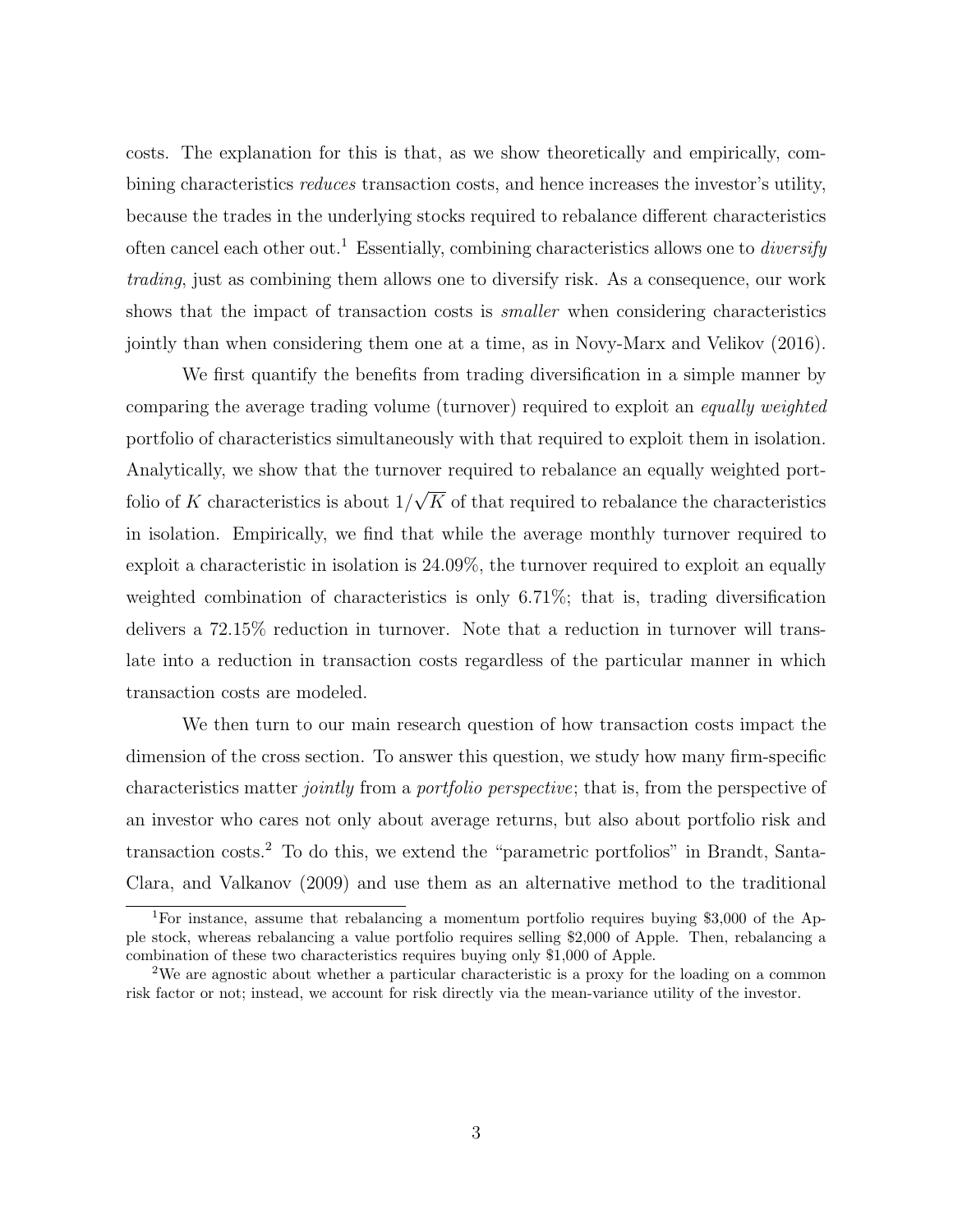regression approaches, which cannot answer our main research question because they either ignore transaction costs or consider characteristics one at a time.<sup>3</sup>

Parametric portfolios are obtained by adding to a benchmark portfolio a linear combination of the long-short portfolios associated with each characteristic considered. To determine which characteristics are jointly significant, we use a "screen-and-clean" method to test which characteristics have parametric-portfolio weights that are significantly different from zero. We then use this test to compare the number of characteristics that are jointly significant in the absence and presence of transaction costs.

We find that in the absence of transaction costs, out of the 51 characteristics that we consider, only a small number—about six—are significant. Moreover, in contrast to what one would observe if evaluating characteristics in isolation, we find that transaction costs increase the number of jointly significant characteristics from six to 15, thus increasing the dimension of the cross section.<sup>4</sup> This is because the benefits of trading diversification are large when combining characteristics to maximize the investor's expected utility: we find empirically that the marginal transaction cost of trading the stocks underlying a characteristic is reduced by 65% on average when characteristics are combined optimally in the parametric portfolio.

Our findings have implications for asset-pricing theories based on stochastic discount factors (SDFs) because the investor's first-order optimality condition determines not only her optimal portfolio but also the associated SDF, as shown in Appendix B. Thus, our work shows that transaction costs provide a rationale for considering a larger number of characteristics than that in prominent asset-pricing models.

To alleviate data-mining concerns raised in the literature,<sup>5</sup> we also undertake an out-of-sample analysis. We find that the out-of-sample performance of the parametric portfolios in the presence of transaction costs can be significantly improved by exploiting

<sup>&</sup>lt;sup>3</sup>Although the distinguishing feature of our approach is that it accounts for *transaction costs*, in Appendix A we also characterize the theoretical relation of the parametric-portfolio approach to crosssectional and time-series regressions in the *absence* of transaction costs.

<sup>&</sup>lt;sup>4</sup>In Section IA.7 of the internet appendix, we show that our main insight is robust to considering a larger set of 100 characteristics. For this larger dataset, we find that while seven characteristics are significant in the absence of transaction costs, 15 are significant in the presence of transaction costs.

 ${}^{5}$ See, for example, Fama (1991), Kogan and Tian (2013), Harvey et al. (2015), Bryzgalova (2015), McLean and Pontiff (2016), Linnainmaa and Roberts (2018), and Chordia, Goyal, and Saretto (2017).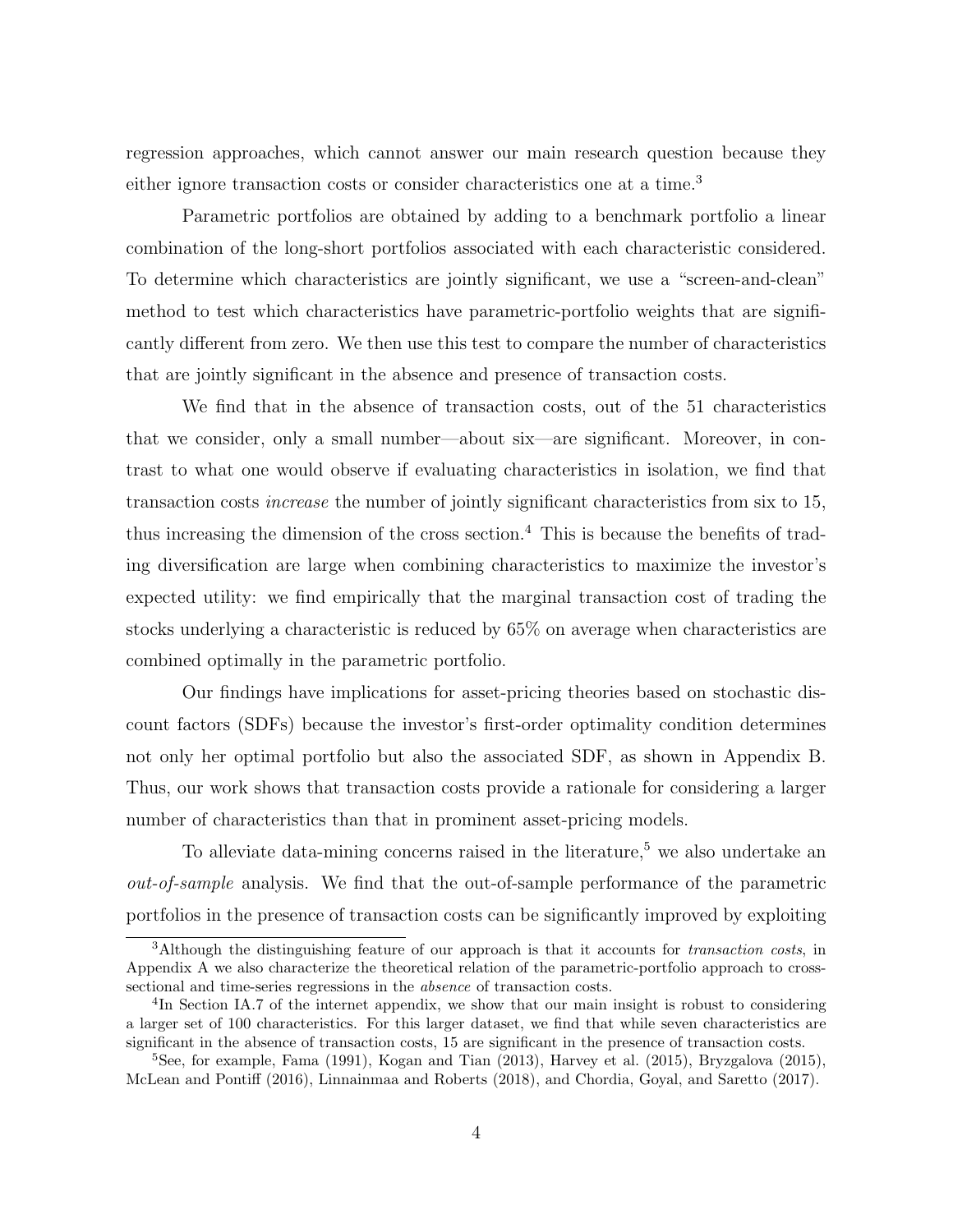a large number of characteristics instead of the small number typically considered in popular asset-pricing models.<sup>6</sup>

We now discuss how our work is related to the literature. Several papers use *cross*sectional regressions to study the dimension of the cross section because they allow one to test which characteristics are *jointly* significant; see, for instance, Green et al.  $(2017)$ , Freyberger et al. (2018), and Messmer and Audrino (2017). Light, Maslov, and Rytchkov (2017) uses an information-aggregation technique based on the three-pass regression filter in Kelly and Pruitt (2015) to aggregate multiple characteristics into a few composite variables that predict the cross section of expected stock returns. While all of these papers ignore transaction costs, we focus on the effect of transaction costs. Another difference is that while cross-sectional regressions focus on mean returns, our portfolio approach accounts for both mean and variance of returns.

The *time-series approach* regresses the return of a characteristic-based long-short portfolio on the returns of a few commonly accepted factors. If the intercept (or alpha) is statistically significant, then the return on the characteristic is not fully explained by the commonly accepted factors. Gibbons, Ross, and Shanken (1989) shows that this approach captures the tradeoff between mean return and risk. Novy-Marx and Velikov (2016) extends time-series regressions to capture transaction costs. The focus of the timeseries approach on the regression intercept implies that it evaluates the significance of a single characteristic at a time. This is a limitation because, as we show in Appendix  $A.2$ , the significance results depend on the *sequence in which variables are selected*. In contrast, our portfolio approach considers all characteristics simultaneously.<sup>7</sup>

There are also papers that combine elements from both cross-sectional and timeseries regressions; see, for instance, Back, Kapadia, and Ostdiek (2015), Baker, Luo, and

<sup>6</sup>The out-of-sample Sharpe ratio of returns net of transaction costs from exploiting 51 characteristics is around 100% larger than that from exploiting the three traditional characteristics considered in Brandt et al. (2009) and 25% higher than that from exploiting a set of four characteristics that include investment and profitability characteristics, highlighted in Hou, Xue, and Zhang (2014) and Fama and French (2016).

<sup>7</sup>We show analytically in Appendix A.2 that our approach of testing the significance of the characteristics for mean-variance parametric portfolios is *equivalent* to testing the significance of each *slope* in a particular time-series regression; that is, our significance test is equivalent to a t-test of explanatory variables in a multiple regression.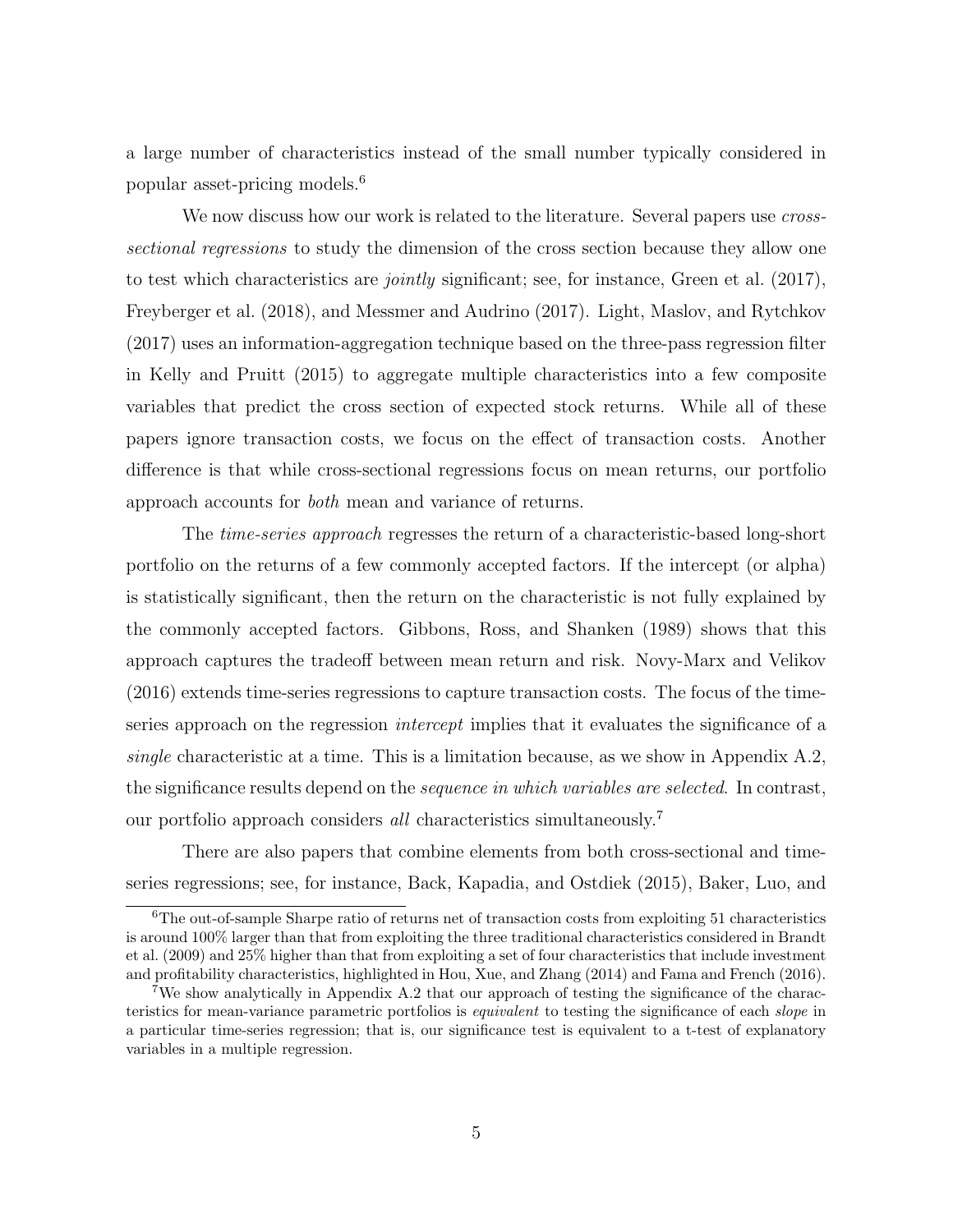Taliaferro (2017), and Feng et al. (2017). Just as for time-series regressions, the inference in these papers also depends on the sequence in which characteristics are tested.

Finally, the *stochastic discount factor* (SDF) approach is closely related to our portfolio approach because the first-order optimality condition of the investor determines not only her optimal portfolio but also the associated SDF. Kozak, Nagel, and Santosh (2018) proposes a robust SDF and finds that a small number of principle components predict the cross section better than a small number of characteristics. There are two main differences between this paper and our work. First, we study the impact of transaction costs on the dimension of the cross section of stock returns. Second, while Kozak et al. (2018) focuses on *prediction*, our work focuses on *inference* because we wish to study how transaction costs impact the number of characteristics that are jointly *significant*. Our main finding is that transaction costs increase the number of characteristics that are jointly significant. Thus, our work provides another rationale for considering a larger number of characteristics than that in prominent asset-pricing models.

Several papers study the transaction costs associated with trading individual characteristics. Korajczyk and Sadka (2004) finds that momentum can be exploited on only a modest scale. Novy-Marx and Velikov (2016) finds that simple transaction-cost mitigation strategies such as introducing a buy/hold spread can substantially reduce transaction costs. Chen and Velikov (2017) shows that if, in addition to transaction costs, one accounts for post-publication decay, the profitability of anomaly-based trading strategies is substantially diminished. These papers use publicly available datasets to estimate the trading costs of an average investor. In contrast, Frazzini, Israel, and Moskowitz (2015) uses proprietary data and finds that the trading costs associated with exploiting size, momentum, and book to market can be quite small for large institutional investors.

Other papers have also found that combining characteristics helps to reduce transaction costs. Frazzini et al. (2015) explains that "value and momentum trades tend to offset each other, resulting in lower turnover which has real transaction costs benefits." Barroso and Santa-Clara (2015) considers currency portfolios based on six characteristics and explains that "transaction costs depend crucially on the time-varying interaction between characteristics." Novy-Marx and Velikov (2016) studies "filtering," a cost mit-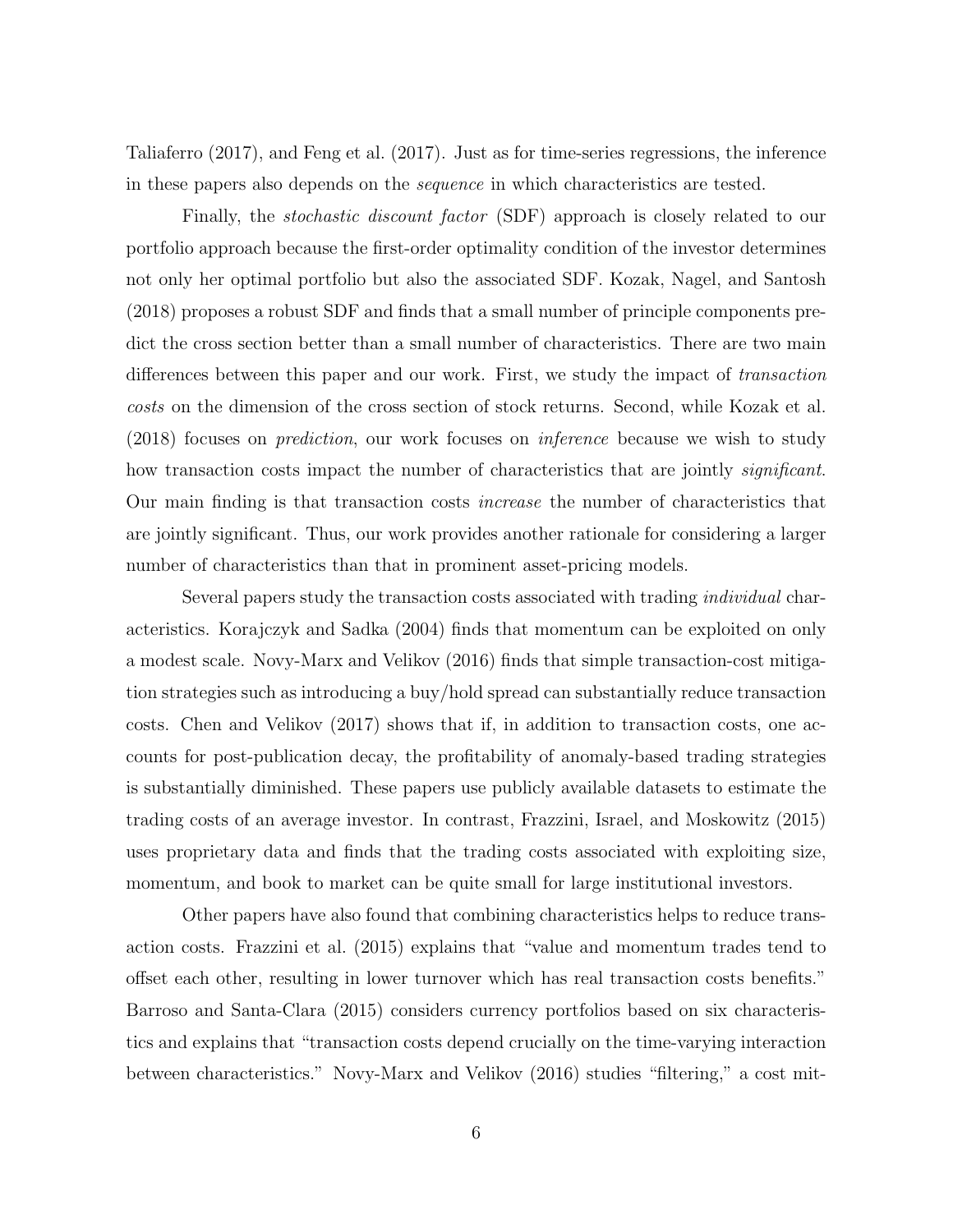igation technique that allows investors trading one strategy to opportunistically take small positions in another at effectively *negative* trading costs. The distinguishing feature of our work is that we consider a large number of characteristics *jointly* to show how transaction costs lead to an increase in the dimension of the cross section.

# 2 Data

We combine U.S. stock-market information from CRSP, Compustat, and  $I/B/E/S$ , covering the period from January 1980 to December 2014. We start by compiling data on the 100 firm-specific characteristics considered in Green et al.  $(2017)$ <sup>8</sup>, but drop characteristics with a large proportion of missing observations to ensure that our results are reliable. Specifically, we drop characteristics with more than 5% of missing observations for more than 5% of firms with CRSP returns available for the entire sample from 1980 to 2014. In addition, we drop characteristics without any observations for more than  $1\%$  of these firms. Table 1 lists the resulting 51 characteristics together with their definitions, the name of the author(s) who identified them, and the date and journal of publication.

Our initial database contains every firm traded on the NYSE, AMEX, and NAS-DAQ exchanges. We then remove firms with negative book-to-market ratios. As in Brandt et al. (2009), we also remove firms below the 20th percentile of market capitalization because these are very small firms that are difficult to trade. Our final dataset contains 51 firm-specific characteristics for a total of 17,930 firms of which an average of 3,071 firms have return data in a particular month.

We cross-sectionally winsorize each characteristic; that is, we replace extreme observations that are beyond a certain threshold with the value of the threshold. Specifically, we set equal to the third (first) quartile plus (minus) three times the interquartile range any observations that are above (below) this threshold.<sup>9</sup>

 $8\text{As}$  in Green et al. (2017), when constructing monthly characteristics at time t, we assume that annual (quarterly) accounting data is available at the end of month  $t-1$  if the firm's fiscal year ended at least six (four) months earlier.

<sup>&</sup>lt;sup>9</sup>This winsorization is the one used in the 2014 version of Green et al. (2017). Section IA.9 of the revised internet appendix shows that our findings are robust to winsorizing the data at the 1st and 99th cross-sectional percentiles, as in the published version of Green et al. (2017).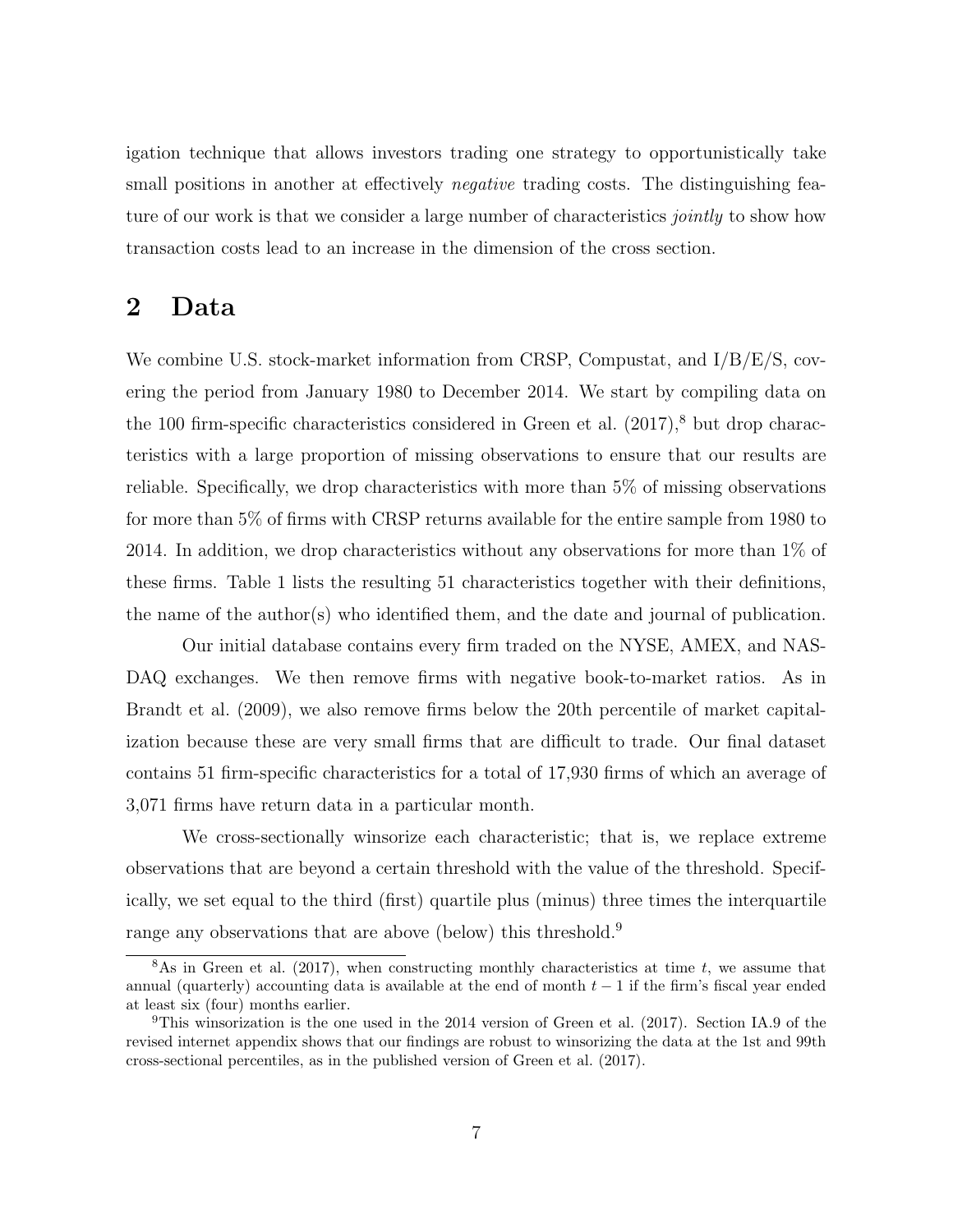Finally, as in Brandt et al. (2009), we standardize each characteristic so that it has a cross-sectional mean of zero and standard deviation of one. The resulting standardized characteristic is a long-short portfolio that goes long stocks whose characteristic is above the cross-sectional average, and short stocks whose characteristic is below the crosssectional average.

# 3 Methodology

This section explains how we extend the parametric-portfolio methodology in Brandt et al. (2009) in order to study how transaction costs change the number of characteristics that are jointly significant for an investor's portfolio. We also describe below the screenand-clean test used to evaluate whether the parametric-portfolio weight corresponding to each characteristic is significant. In addition, Appendix A compares analytically and empirically our methodological approach based on parametric portfolios with cross-sectional and time-series regressions.

### 3.1 Mean-variance parametric portfolios

Parametric portfolios use a set of firm-specific characteristics to *tilt* the benchmark portfolio toward stocks that help to increase the investor's utility. The portfolios are obtained by adding to the benchmark portfolio a linear combination of long-short portfolios obtained by standardizing K firm-specific characteristics cross sectionally. The resulting parametric portfolio at time  $t, w_t(\theta) \in \mathbb{R}^{N_t}$ , can be written as

$$
w_t(\theta) = w_{b,t} + (x_{1,t}\theta_1 + x_{2,t}\theta_2 + \ldots + x_{K,t}\theta_K)/N_t,
$$
\n(1)

where  $w_{b,t} \in \mathbb{R}^{N_t}$  is the *benchmark portfolio* at time  $t, x_{k,t} \in \mathbb{R}^{N_t}$  is the long-short portfolio obtained by standardizing the kth firm-specific characteristic at time t,  $\theta_k$  is the weight of the k<sup>th</sup> characteristic in the parametric portfolio, and  $N_t$  is the number of firms at time  $t^{10}$  As in Brandt et al. (2009), we consider a portfolio that is fully invested in risky

<sup>&</sup>lt;sup>10</sup>The weights of the characteristics in the parametric portfolio are scaled by the number of stocks  $N_t$ so that they are meaningful for the case with a varying number of stocks. Without this scaling parameter, increasing the number of stocks while keeping the weights fixed would result in more aggressive portfolio allocations.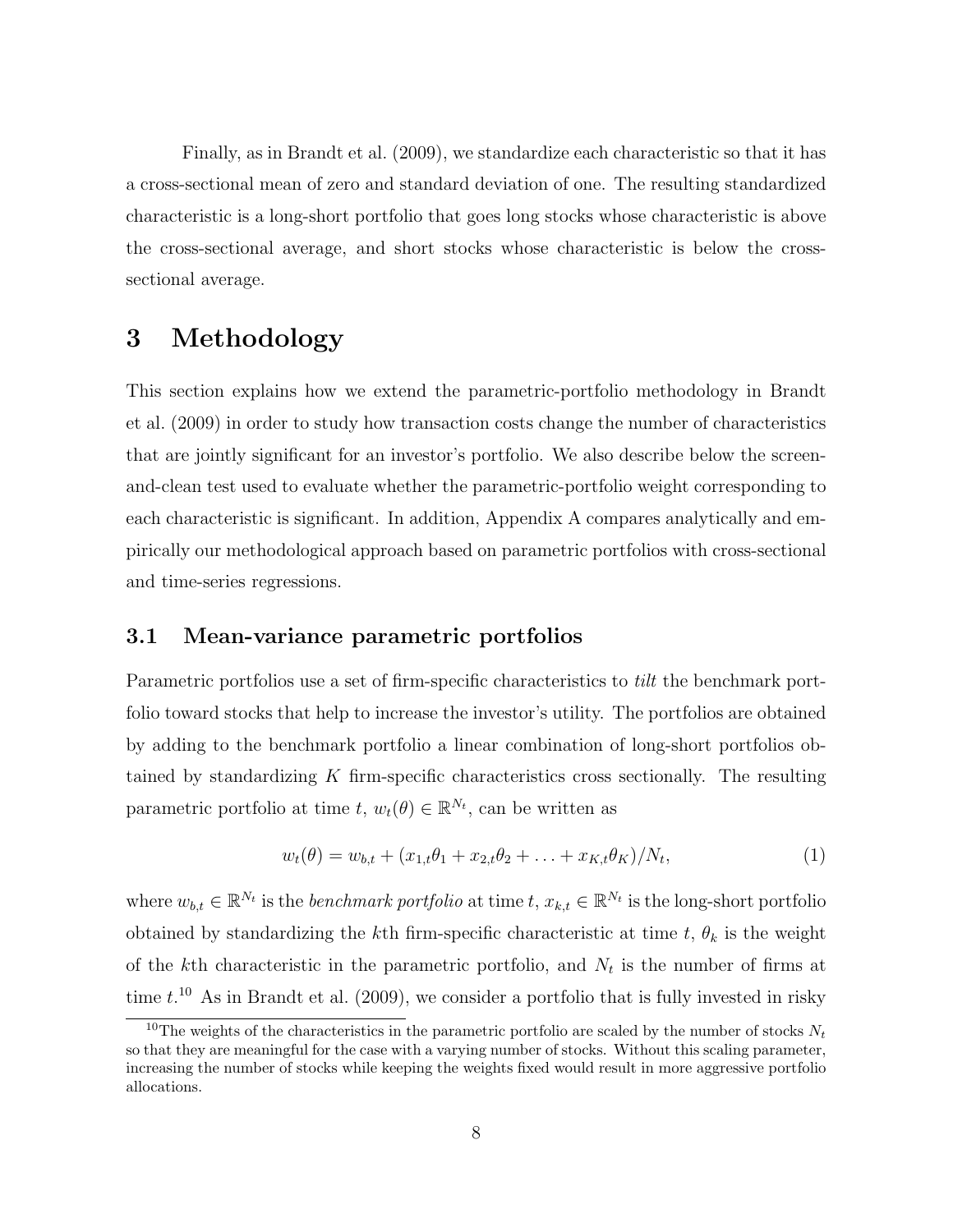assets.<sup>11</sup> The parametric portfolio can also be written in compact matrix notation by defining  $X_t \in \mathbb{R}^{N_t \times K}$  to be the matrix whose kth column is  $x_{k,t}$ :

$$
w_t(\theta) = w_{b,t} + X_t \theta / N_t, \qquad (2)
$$

where  $\theta \in \mathbb{R}^K$  is the *parameter vector*, whose kth component is the weight of the kth characteristic  $\theta_k$ , and  $X_t \theta/N_t$  is the characteristic portfolio at time t.

The return of the parametric portfolio at time  $t + 1$ , which we denote as  $r_{p,t+1}(\theta)$ , can thus be rewritten as

$$
r_{p,t+1}(\theta) = w_{b,t}^{\top} r_{t+1} + \theta^{\top} X_t^{\top} r_{t+1} / N_t = r_{b,t+1} + \theta^{\top} r_{c,t+1},
$$
\n(3)

where  $r_{t+1} \in \mathbb{R}^{N_t}$  is the return vector at time  $t+1$ ,  $r_{b,t+1} = w_{b,t}^{\top} r_{t+1}$  is the benchmark portfolio return at time  $t + 1$ , and  $r_{c,t+1} = X_t^{\dagger} r_{t+1}/N_t$  is the *characteristic return vector* at time  $t + 1$ , which contains the returns of the long-short portfolios corresponding to the K characteristics scaled by the number of firms  $N_t$ <sup>12</sup> Equation (3) shows that the parametric-portfolio return is the benchmark-portfolio return plus the return of the characteristic portfolio.

We assume that the investor optimizes mean-variance utility. The advantages of mean-variance utility, as we will show below, are that it allows us to identify the marginal contribution of each characteristic to the investor's utility and to compare analytically the parametric-portfolio weights to the results from time-series and cross-sectional regressions.<sup>13</sup> In particular, we assume the investor solves the following problem:

$$
\min_{\theta} \quad \frac{\gamma}{2} \text{var}_{t}[r_{p,t+1}(\theta)] - E_{t}[r_{p,t+1}(\theta)], \tag{4}
$$

where  $\gamma$  is the risk-aversion parameter and  $\text{var}_t[r_{p,t+1}(\theta)]$  and  $E_t[r_{p,t+1}(\theta)]$  are the variance and mean of the parametric-portfolio return, respectively.

 $11$ Consequently, the parametric-portfolio weights on the stocks sum to one. Because the weights on the stocks in the long-short portfolios sum to zero, this implies that the parametric weight on the benchmark portfolio must equal one.

 $12$ Note that we use only lagged values of characteristics to build portfolios; thus, the returns of the characteristic portfolio formed at time t,  $X_t \theta/N_t$  are evaluated using the return at time  $t + 1$ ; that is,  $\theta$ <sup> $\mid$ </sup> $X_t^{\perp}$  $r_{t+1}/N_t$ .

<sup>&</sup>lt;sup>13</sup>We have run our empirical analysis also for power utility and the main insights are unchanged.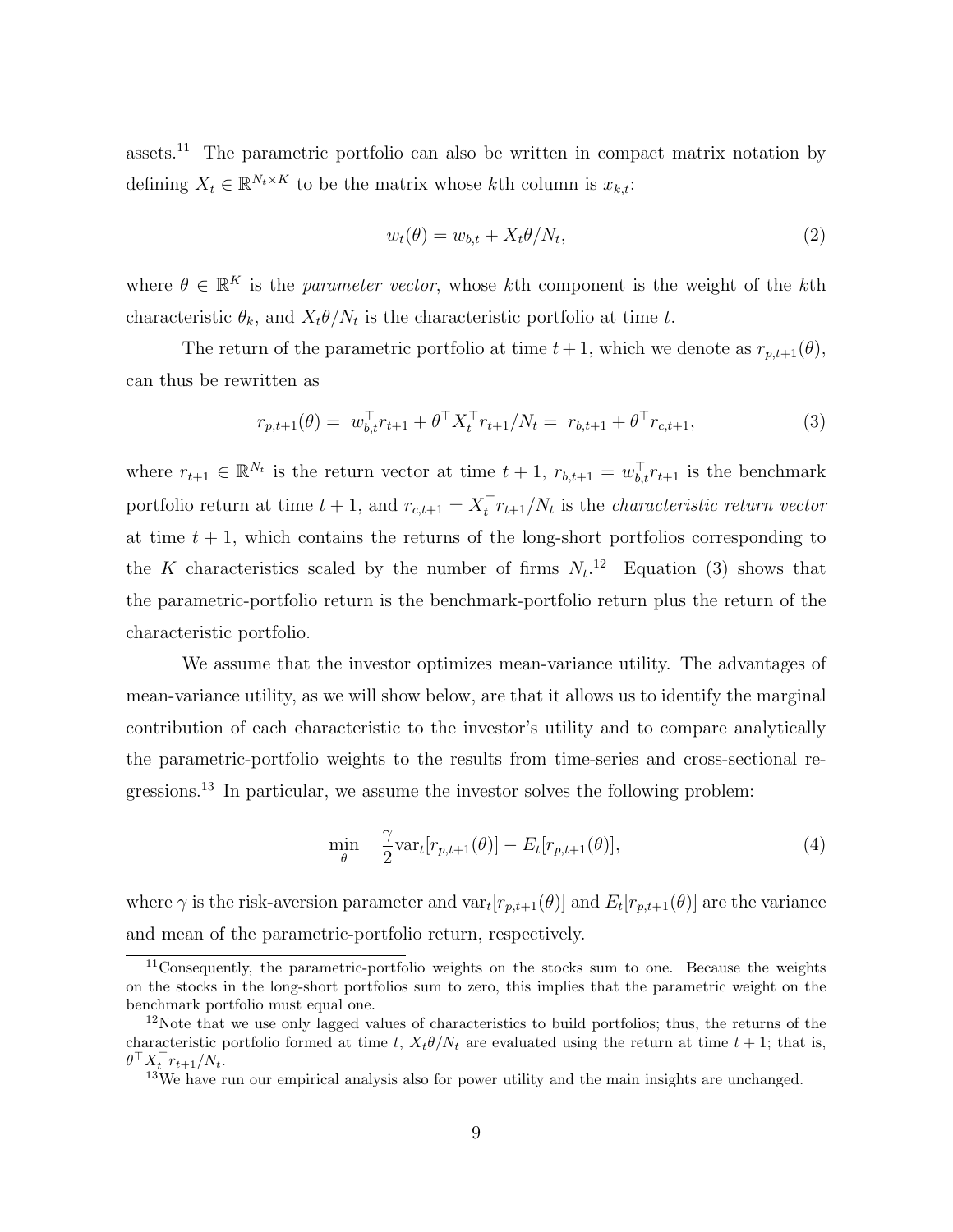Given T historical observations of returns and characteristics, the following proposition shows that the parametric-portfolio problem can be formulated as a tractable quadratic optimization problem.

**Proposition 1.** The mean-variance parametric-portfolio problem in (4) is equivalent to

$$
\min_{\theta} \quad \underbrace{(\gamma/2)\theta^{\top}\widehat{\Sigma}_{c}\theta}_{var(char)} + \underbrace{\gamma\theta^{\top}\widehat{\sigma}_{bc}}_{cov(bench)} - \underbrace{\theta^{\top}\widehat{\mu}_{c}}_{mean},
$$
\n(5)

where  $\widehat{\Sigma}_c$  and  $\widehat{\mu}_c$  are the sample covariance matrix and mean of the characteristic-return vector  $r_c$ , and  $\hat{\sigma}_{bc}$  is the sample vector of covariances between the benchmark portfolio return  $r_b$  and the characteristic-return vector  $r_c$ .

Proposition 1 shows that the mean-variance parametric-portfolio problem finds the vector  $\theta$  with the optimal tradeoff amongst the variance of the characteristic portfolio return,  $(\gamma/2)\theta^{\dagger}\Sigma_c\theta$ ; the covariance of the characteristic portfolio return with the benchmark portfolio return,  $\gamma\theta^{\dagger}\hat{\sigma}_{bc}$ ; and the mean characteristic portfolio return,  $\theta^{\dagger}\hat{\mu}_c$ .

### 3.2 Transaction costs

We consider an investor who faces proportional transaction costs that decrease with firm size and over time, as parameterized in Brandt et al. (2009) and Hand and Green (2011). Sections IA.1 and IA.2 of the internet appendix, respectively, show that our findings are robust to estimating proportional transaction costs from daily price data and to considering quadratic transaction costs, which are often used to model the price-impact costs of large investors.

Let the proportional transaction-cost parameter for the *i*th stock at time t be

$$
\kappa_{i,t} = y_t z_{i,t},\tag{6}
$$

where  $y_t$  and  $z_{i,t}$  capture the variation of the transaction-cost parameter with time and firm size, respectively. Following Brandt et al. (2009) and Hand and Green (2011), we assume  $y_t$  decreases linearly from 3.3 in January 1980 to 1.0 in January 2002, and after that it remains at 1.0.<sup>14</sup> We set  $z_{i,t} = 0.006 - 0.0025 \times me_{i,t}$ , where  $me_{i,t}$  is the market

<sup>&</sup>lt;sup>14</sup>Brandt et al. (2009) defines  $y_t$  so that transaction costs in 1974 are four times larger than in 2002. Therefore, if we decrease  $y_t$  uniformly until 1980, we would have a starting value for  $y_t$  approximately equal to 3.3.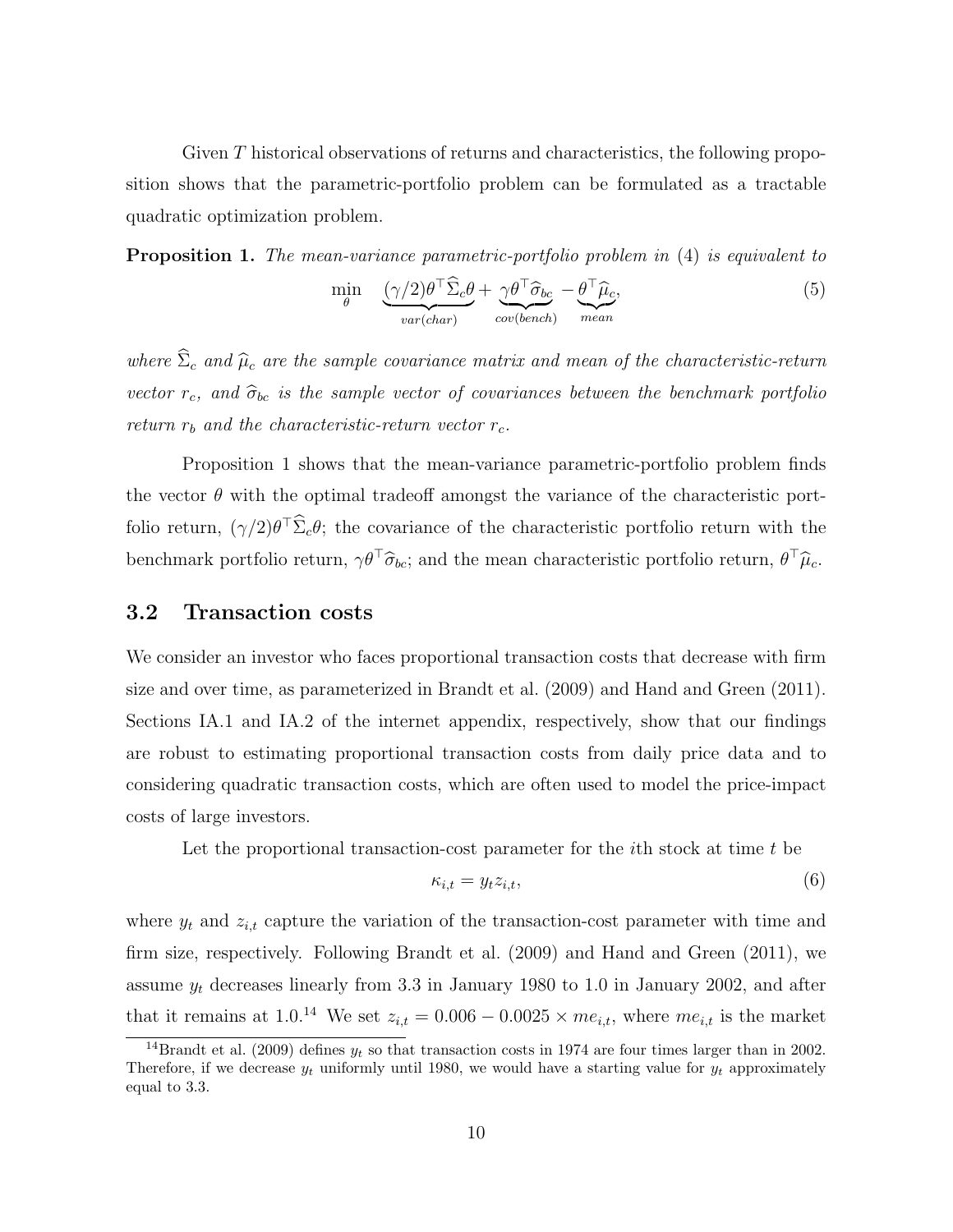capitalization of firm i at time t after being normalized cross sectionally so that it takes values between zero and one. This functional form results in proportional transaction costs in the 1980s of about 180 basis points for the smallest firms and 100 basis points for the largest firms, and after 2002 of about 60 basis points for the smallest firms and 35 basis points for the largest firms.

Given T historical observations of returns and characteristics, the transaction cost associated with implementing the parametric portfolios can be estimated as

$$
TC(\theta) = \frac{1}{T - 1} \sum_{t=1}^{T-1} \|\Lambda_t(w_{t+1}(\theta) - w_t^+(\theta))\|_1,
$$
\n(7)

where the transaction-cost matrix at time  $t$ ,  $\Lambda_t$ , is the diagonal matrix whose *i*th diagonal element contains  $\kappa_{i,t}$ ,  $||a||_1 = \sum_{i=1}^{N} |a_i|$  is the 1-norm of the N-dimensional vector a, and  $w_t^+$  is the portfolio before rebalancing at time  $t + 1$ , that is,

$$
w_t^+ = (w_{b,t} + X_t \times \theta/N_t) \circ (e_t + r_{t+1}),
$$
\n(8)

where  $e_t$  is the  $N_t$ -dimensional vector of ones and  $x \circ y$  is the Hadamard or componentwise product of vectors x and y. Combining  $(5)$  and  $(7)$ , the mean-variance parametricportfolio problem with transaction costs is

$$
\min_{\theta} \quad \underbrace{(\gamma/2)\theta^{\top}\widehat{\Sigma}_{c}\theta}_{var(char)} + \underbrace{\theta^{\top}\gamma\widehat{\sigma}_{bc}}_{cov(bench)} - \underbrace{\theta^{\top}\widehat{\mu}_{c}}_{mean} + \underbrace{\text{TC}(\theta)}_{transaction costs}.
$$
\n(9)

### 3.3 Understanding why a characteristic matters

To understand why particular characteristics are significant from a portfolio perspective, it is useful to consider the first-order optimality conditions for the mean-variance parametric-portfolio problem with transaction costs in (9).

By decomposing the variance of the characteristic portfolio return,  $\theta^{\dagger} \Sigma_c \theta$ , into a term associated with the characteristic *own-variances*,  $\theta$ <sup> $\cdot$ </sup> diag( $\Sigma_c$ ) $\theta$ , and a term associated with the characteristic covariances,  $\theta^{\dagger}(\Sigma_c - \text{diag}(\Sigma_c))\theta$ , where  $\text{diag}(\Sigma_c)$  is the diagonal matrix whose kth diagonal element contains the variance of the kth characteristic return, the mean-variance parametric-portfolio problem with transaction costs can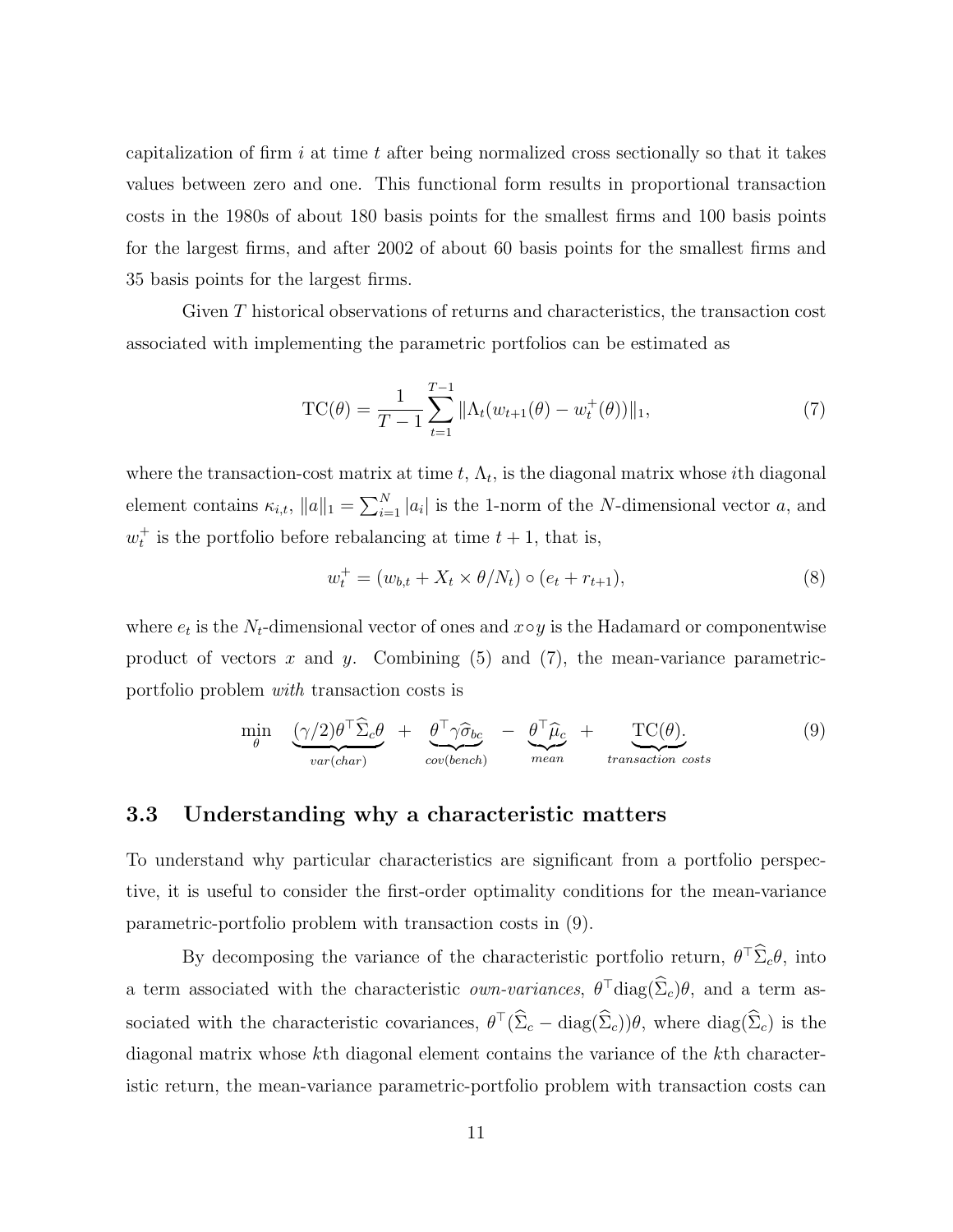be rewritten as

$$
\min_{\theta} \quad \underbrace{(\gamma/2)\theta^{\top} \text{diag}(\hat{\Sigma}_{c})\theta}_{own-var(char)} + \underbrace{(\gamma/2)\theta^{\top}(\hat{\Sigma}_{c} - \text{diag}(\hat{\Sigma}_{c}))\theta}_{cov(char)} + \underbrace{\theta^{\top}\gamma\hat{\sigma}_{bc}}_{cov(bench)} - \underbrace{\theta^{\top}\hat{\mu}_{c}}_{mean} + \underbrace{\text{TC}(\theta)}_{tran. \ costs} \tag{10}
$$

Note that the transaction-cost term  $TC(\theta)$  is a convex function of the parameter θ, but it is not differentiable at values of θ for which  $w_{i,t+1}(\theta) = w_{i,t}^{+}(\theta)$  for some i and t. Therefore, the optimality conditions must be formally defined in terms of the subdifferential  $\partial \text{TC}(\theta)$ .<sup>15</sup>

Proposition 2. The first-order optimality conditions for problem (10) are

$$
0 \in \underbrace{\gamma \operatorname{diag}(\widehat{\Sigma}_c)\theta}_{\operatorname{own-var}(\operatorname{char})} + \underbrace{\gamma(\widehat{\Sigma}_c - \operatorname{diag}(\widehat{\Sigma}_c))\theta}_{\operatorname{cov}(\operatorname{char.})} + \underbrace{\gamma\widehat{\sigma}_{bc}}_{\operatorname{cov}(\operatorname{bench.})} - \underbrace{\widehat{\mu}_c}_{\operatorname{mean}} + \underbrace{\partial \operatorname{TC}(\theta)}_{\operatorname{costs}},\tag{11}
$$

where the kth component of the subdifferential of the transaction-cost term is

$$
\partial_{\theta_k} TC(\theta) = \frac{1}{T-1} \sum_{t=1}^{T-1} sign(w_{t+1}(\theta) - w_t^+(\theta))^{\top} (\Lambda_t[(X_{t+1})_{\bullet,k} - (X_t)_{\bullet,k} \circ (e_t + r_{t+1})]), \tag{12}
$$

where  $A_{\bullet,k}$  is the kth column of matrix A, and

$$
sign(w_{i,t+1}(\theta) - w_{i,t}^+(\theta)) = \begin{cases} +1 & \text{if} \quad w_{i,t+1}(\theta) > w_{i,t}^+(\theta), \\ -1 & \text{if} \quad w_{i,t+1}(\theta) < w_{i,t}^+(\theta), \\ [-1,1] & \text{if} \quad w_{i,t+1}(\theta) = w_{i,t}^+(\theta). \end{cases}
$$
(13)

The first-order optimality conditions in (11) allow us to identify the *marginal* contribution of each characteristic to the investor's mean-variance utility. Specifically, the kth component of the right-hand side in  $(11)$  is the marginal contribution of the kth characteristic to the parametric-portfolio mean-variance utility; that is, the marginal change to mean-variance utility associated with a unit increase in the weight that the parametric portfolio assigns to the kth characteristic. Moreover, the five terms on the right-hand side of  $(11)$  are: the marginal contributions of the k<sup>th</sup> characteristic to the characteristic own-variance,  $\gamma \text{diag}(\hat{\Sigma}_c) \theta$ ; the characteristic covariance with the other characteristics,

 $\frac{15}{15}$ See Rockafellar (2015) for an extensive treatment of subdifferentials.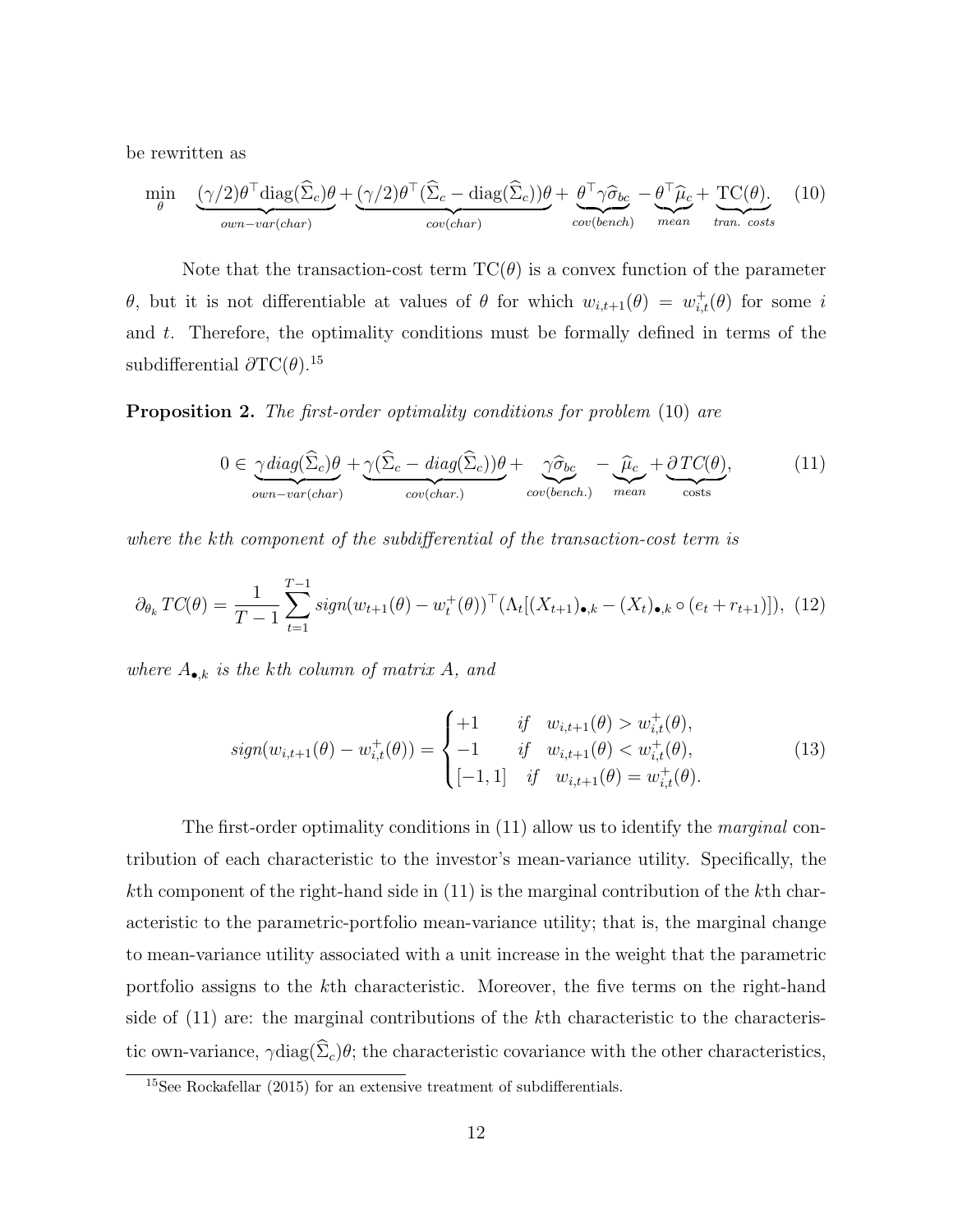$\gamma(\widehat{\Sigma}_c-\text{diag}(\widehat{\Sigma}_c))\theta$ ; the covariance between the characteristic and the benchmark portfolio,  $\gamma \hat{\sigma}_{bc}$ ; the characteristic portfolio mean,  $-\hat{\mu}_c$ ; and the subdifferential of the transactioncost function,  $\partial \text{TC}(\theta)$ .

Finally, to gauge the size of the trading-diversification benefit associated with combining characteristics, it will be useful to compute the marginal contribution to transaction costs of trading the kth characteristic in isolation (that is, without the benchmark or any other characteristics), which is

$$
\partial_{\theta_k}^{iso} \text{TC}(\theta) = \frac{1}{T-1} \sum_{t=1}^{T-1} \|\Lambda_t[(X_{t+1})_{\bullet,k} - (X_t)_{\bullet,k} \circ (e_t + r_{t+1})]\|_1.
$$
 (14)

Straightforward algebra shows that the marginal contribution to transaction costs of trading the kth characteristic in isolation given in (14) is larger in general than that of trading it in combination given in (12).

### 3.4 The regularized parametric portfolios

To deal with the large number of characteristics in our dataset, we develop a new class of parametric portfolios, which we term regularized parametric portfolios. These portfolios are obtained by imposing a lasso<sup>16</sup> constraint on the parametric portfolio. This constraint reduces the impact of estimation error and acts as a variable-selection method that helps to reduce problem dimensionality, a feature that makes the regularized parametric portfolios suitable for the first stage of the screen-and-clean significance test described below in Section 3.5.

The regularized parametric portfolios are obtained by solving problem (9) subject to the lasso constraint,

$$
\min_{\theta} \quad \frac{\gamma}{2} \theta^{\top} \widehat{\Sigma}_c \theta + \theta^{\top} \gamma \widehat{\sigma}_{bc} - \theta^{\top} \widehat{\mu}_c + \text{TC}(\theta), \tag{15}
$$

$$
\text{s.t.} \quad \|\theta\|_1 \le \delta,\tag{16}
$$

 $16$ The term lasso originated as the acronym for least absolute shrinkage and selection operator. The lasso was originally proposed in Tibshirani (1996) in the context of statistical learning and has become a prominent tool in the age of machine learning. See Hastie, Tibshirani, and Wainwright (2015) for an in-depth treatment of the lasso and DeMiguel, Garlappi, Nogales, and Uppal (2009a) for a Bayesian interpretation of the lasso constraint in the context of portfolio choice.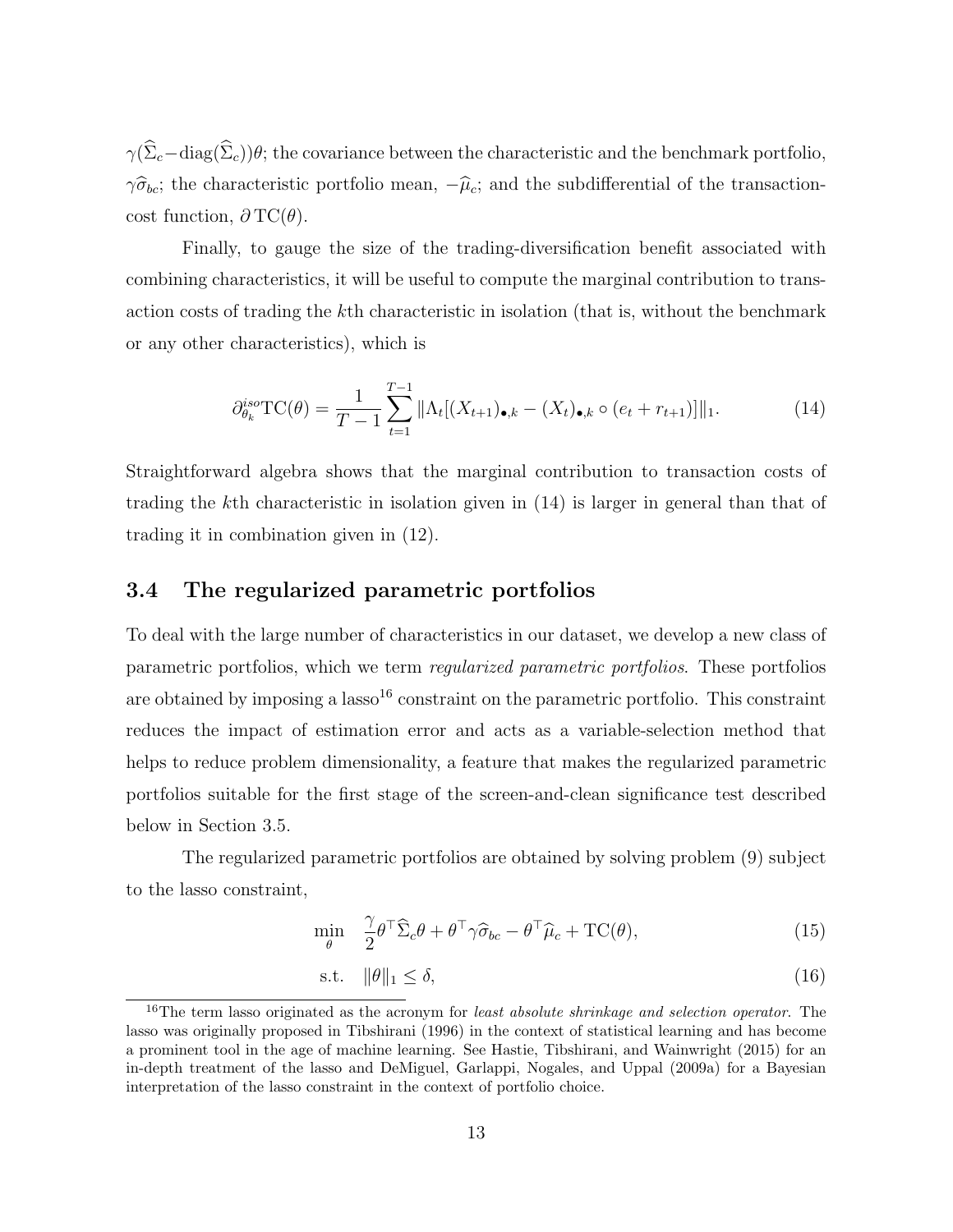where  $\|\theta\|_1 = \sum_{k=1}^K |\theta_k|$  is the 1-norm of  $\theta$  and  $\delta$  is the threshold parameter. To gain intuition about  $\delta$ , note that for  $\delta = \infty$ , we recover the standard parametric portfolios, and for  $\delta = 0$ , we recover the benchmark portfolio. Thus, as one increases  $\delta$ , the regularized parametric portfolios change from the benchmark portfolio toward the unregularized parametric portfolio.

### 3.5 Screen-and-clean significance test

We now explain how to test whether the parametric-portfolio weights corresponding to the different characteristics are significantly different from zero. Because we consider a large number of characteristics, it is desirable to use a variable-selection method such as lasso to reduce the number of characteristics before testing for significance. However, Chatterjee and Lahiri (2011) shows that it is challenging to test for significance in the presence of a lasso constraint. To address this challenge, we use a two-stage screenand-clean method, similar to the methods proposed in Wasserman and Roeder (2009), Meinshausen and Yu (2009), and Meinshausen, Meier, and Buhlmann (2009).

In the first stage, we screen the characteristics by using the regularized parametric portfolios. Specifically, we employ five-fold cross-validation, as explained in Hastie et al. (2015, Section 2.3), to select the lasso threshold  $\delta$  that optimizes the mean-variance criterion.<sup>17</sup> Using the resulting optimal lasso threshold, we compute the regularized parametric portfolios and "screen" or remove any characteristics with a zero parameter, thus reducing problem dimensionality and paving the way for the second (clean) stage.

In the second stage, we clean the characteristics that were not removed in the first stage. That is, we compute the parametric portfolios using the characteristics that survived the first stage, but now *without* a lasso constraint, thus circumventing the concerns highlighted in Chatterjee and Lahiri (2011). We then apply a bootstrap method to establish which of these characteristics have parametric-portfolio weights that are

<sup>&</sup>lt;sup>17</sup>In particular, we divide the sample into five equal intervals. For j from 1 to 5, we remove the jthinterval from the sample and use the remaining sample returns to compute the regularized parametric portfolio for several values of  $\delta$ . We then evaluate the return of the resulting portfolios on the *j*thinterval. After completing this process for each of the five intervals, we have out-of-sample portfolio returns for the entire sample for each value of  $\delta$ . Finally, we compute the mean-variance utility of these out-of-sample returns and select the value of  $\delta$  that optimizes mean-variance utility.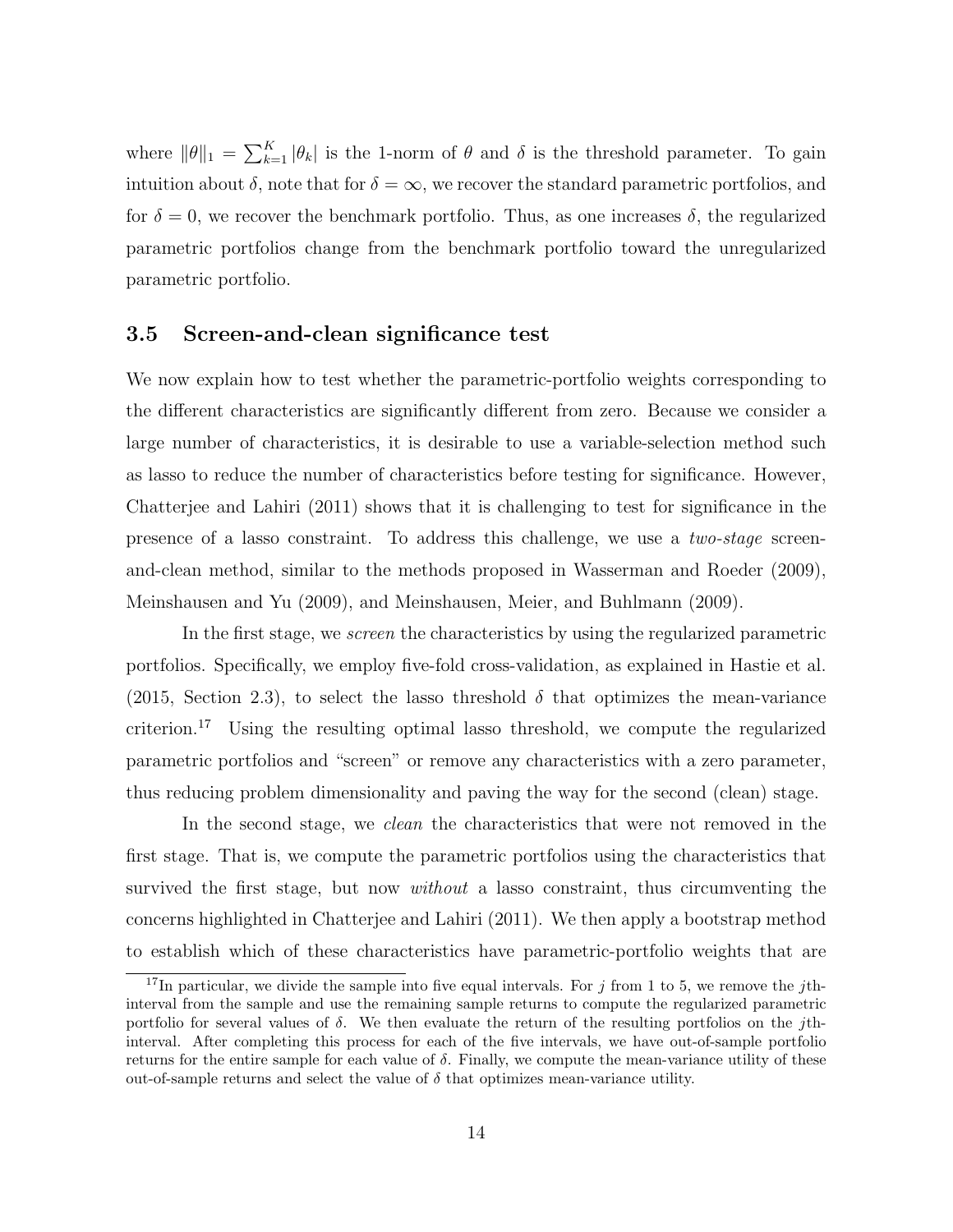significantly different from zero. Specifically, we apply the percentile-interval method (Hastie et al., 2015, Section 6.2) to establish significance of the surviving characteristics. First, we generate 1, 000 bootstrap samples from the original dataset using sampling with replacement. Second, we estimate the optimal parametric portfolio for each bootstrap sample. Third, we declare as significant those characteristics whose estimated parameter is strictly positive (strictly negative) for at least 95% of the bootstrap samples, and compute the p-value as the proportion of bootstrap samples for which the parameter is nonpositive (nonnegative).<sup>18</sup>

We now explain how our significance test relates to several regularization approaches used in the literature to identify the characteristics that are jointly relevant. For instance, Freyberger et al. (2018) and Messmer and Audrino (2017) use "adaptive lasso" and Kozak et al. (2018) uses "elastic net." These regularization methods are similar to the first (screen) stage of our approach because they employ cross-validation to maximize *out-of-sample fit*. However, because of our focus on *significance*, unlike these papers, our analysis includes a second (clean) stage that performs a bootstrap significance test on the parametric portfolios of those characteristics that survived the first (screen) stage.<sup>19</sup>

Another alternative is to use a sequential bootstrap method to test the significance of adding one more characteristic to an existing parametric portfolio. This approach would be similar to the methodology proposed in Harvey and Liu (2018) in the context of sequential factor selection. However, a sequential significance test would not capture the risk- and trading-diversification benefits from adding several characteristics simultaneously. This is crucial because both risk and transaction costs depend critically on how characteristics are combined.<sup>20</sup>

 $18$ We have repeated the tests using the stationary bootstrap in Politis and Romano (1994), which takes serial dependence into account, and we have found that the results are robust.

<sup>&</sup>lt;sup>19</sup>The adaptive lasso and elastic net could be used instead of lasso for the first (screen) stage of our significance method. Indeed, in Section IA.3 of the internet appendix, we repeat the screen-and-clean significance test, but employing elastic net for the first (screen) stage, and our results are robust.

<sup>20</sup>Note that lasso can be interpreted also as a sequential procedure because as one increases the lasso threshold  $\delta$ , the regularized parametric portfolios assign a nonzero weight to a larger number of characteristics. However, the lasso does not suffer from the limitation of a purely sequential procedure because it allows for characteristics to drop out of the active set as the lasso threshold increases; see Efron and Hastie (2016, Section 16.4). More importantly, we employ the lasso only in the first (screen)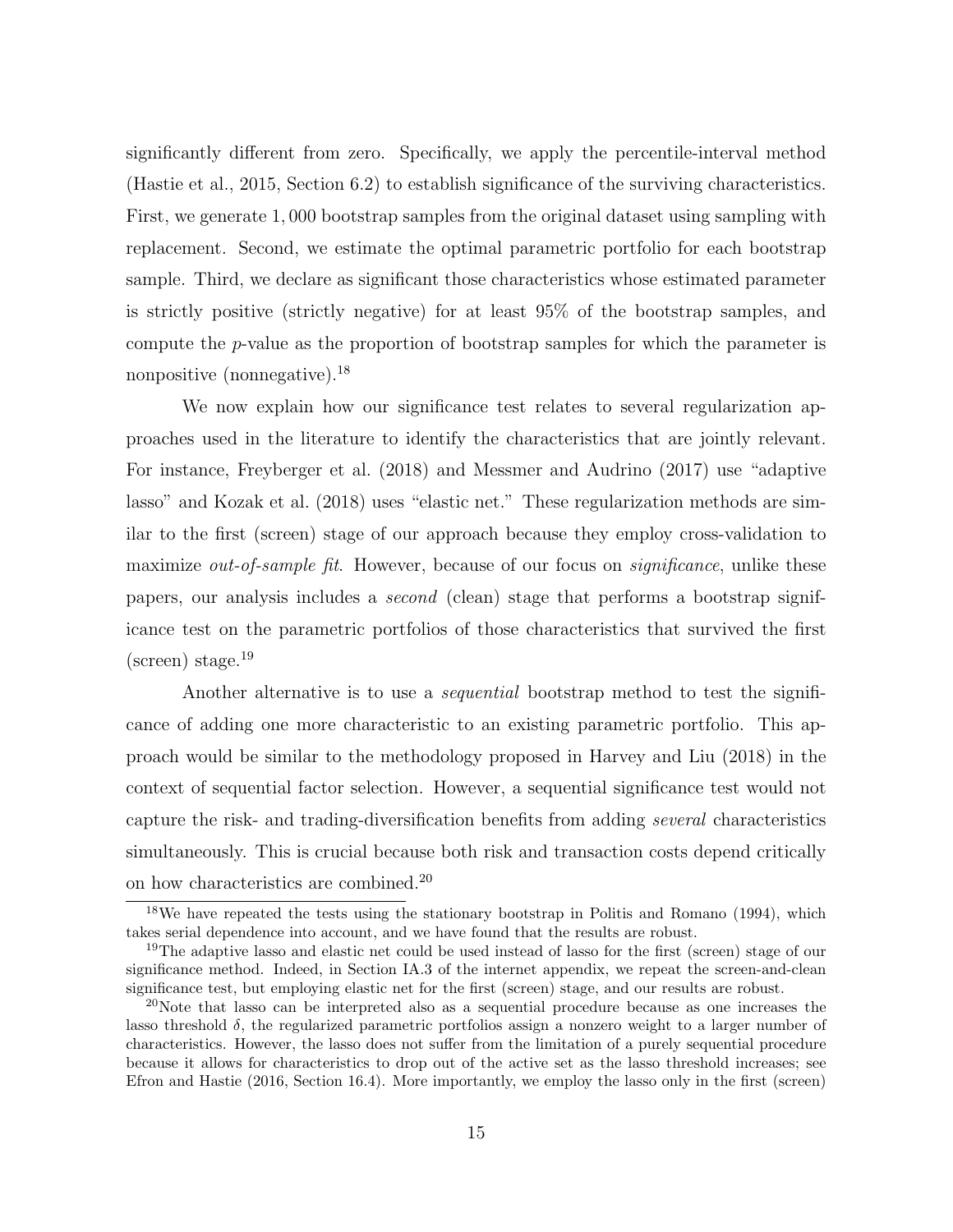We conclude this section with some comments on the robustness of our significance test. First, the screen-and-clean significance test is unlikely to suffer from the type of overfitting bias documented in Novy-Marx (2016) and Rytchkov and Zhong (2017) because it tests the marginal significance of each characteristic when considered jointly with the others, and thus follows exactly the recommendation in Novy-Marx (2016) that "the marginal contribution of each individual signal should be evaluated individually;" see Section IA.6 of the internet appendix for a more detailed discussion. Second, our main finding that transaction costs increase the number of significant characteristics is robust to using alternative significance tests and data samples, as we show in Sections IA.3, IA.4, and IA.8 of the internet appendix. This is because our main finding is obtained by comparing the number of significant characteristics for the cases with and without transaction costs, and therefore, any differences due to the method or sample are likely to wash out. Third, because the characteristics that we consider were discovered in the literature for their ability to explain the cross-section of expected stock returns rather than something related to transaction costs and trading diversification, it is unlikely that our findings about the impact of transaction costs on the dimension of the cross section are driven by data mining.

# 4 Trading diversification

We now characterize analytically and empirically the magnitude of the trading-diversification benefits obtained by combining characteristics. We do this by comparing the average trading volume (turnover) required to exploit characteristics in combination with that required to exploit them in isolation. Note that the reduction in turnover that we characterize in this section will result in a reduction in transaction costs regardless of the particular manner in which transaction costs are modeled. Indeed, the analysis in Section 6 and Sections IA.1 and IA.2 of the internet appendix shows that, in the presence of either proportional or quadratic transaction costs, the benefits of trading

stage of the significance test. The second (clean) stage is carried out on the unregularized parametric portfolios and tests the joint significance of all the characteristics that survived the screen stage.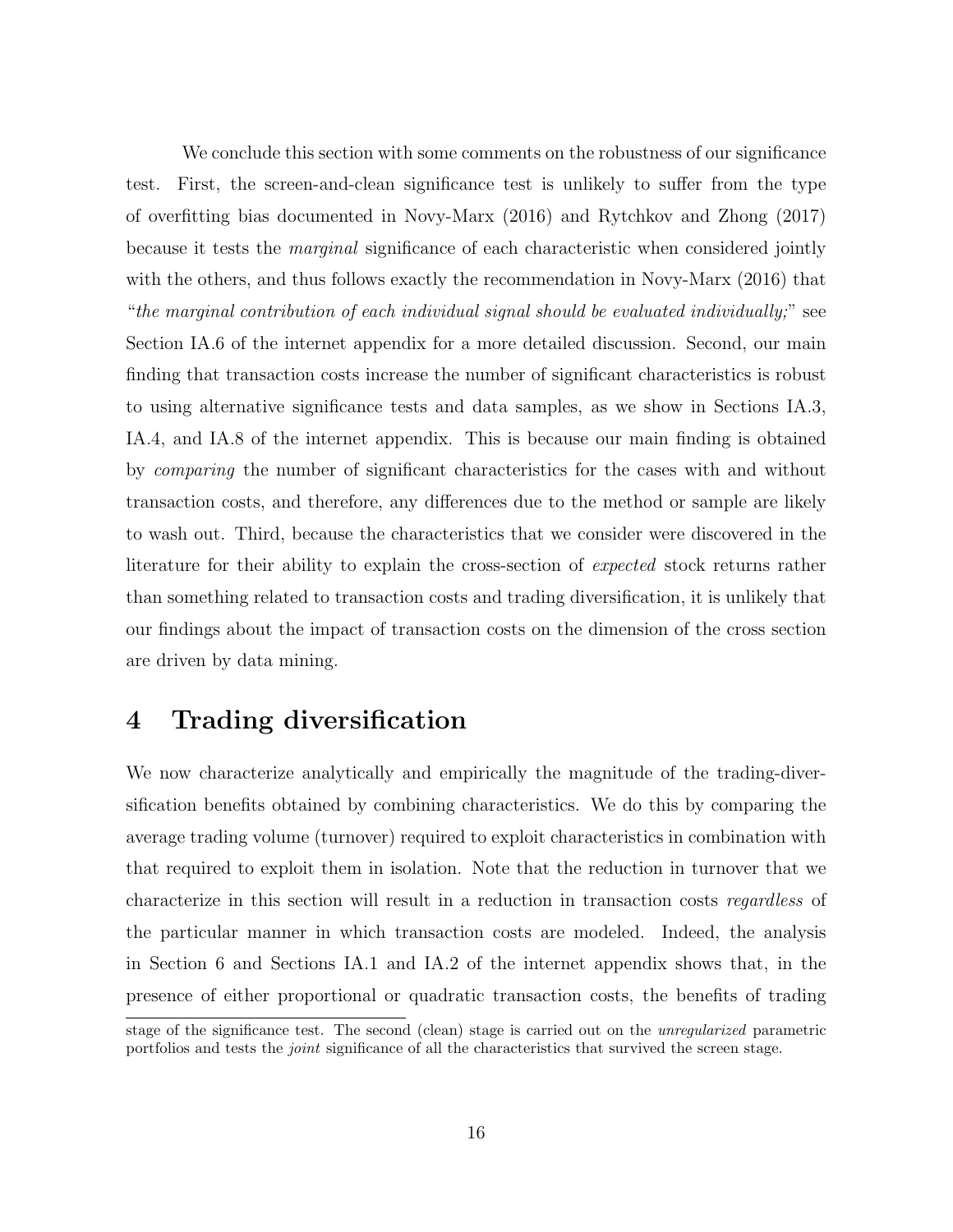diversification lead to a substantial reduction in the transaction costs associated with the optimal investor's portfolio.

### 4.1 Analytical results

To simplify the exposition, in this section we focus on the case where the investor holds an equally weighted portfolio of the characteristics, but all results can be extended to the case of a generic portfolio of characteristics.

Proposition 3 below characterizes the reduction in turnover obtained by combining characteristics. The intuition underlying this proposition is that, just as we get diversification of risk when we combine stocks, we get trading diversification when we combine characteristics. To see this, note that rebalancing the long-short portfolio associated with each characteristic requires trading in the *same* set of underlying stocks. Thus, exploiting multiple characteristics allows one to cancel out some of the trades in the underlying stocks required to rebalance the characteristic long-short portfolios. For instance, if to rebalance a characteristic long-short portfolio we need to buy a particular stock, whereas to rebalance another characteristic we need to sell the same stock, then the net amount of trading required to exploit these two characteristics in combination will be smaller than that required to exploit them in isolation.

**Proposition 3.** Assume that the trades in the ith stock required to rebalance  $K > 1$ different characteristics, that is, the quantities

$$
trade_{i,k} = (X_{t+1})_{i,k} - (X_t)_{i,k}(1 + r_{i,t+1}), \qquad k = 1, 2, \dots, K
$$
\n<sup>(17)</sup>

are jointly distributed as a multivariate Normal distribution with zero mean and positivedefinite covariance matrix  $\Omega$ . Then:

1. The ratio of the average trading volume (turnover) in the ith stock required to rebalance an equally weighted portfolio of the K characteristics to that required to rebalance the K characteristics in isolation is

$$
\frac{turnover(train_e^{ew})}{turnover(train_e^{iso})} = \frac{\sqrt{e^\top \Omega e}}{\sum_{k=1}^K \sqrt{\Omega_{kk}}} < 1,
$$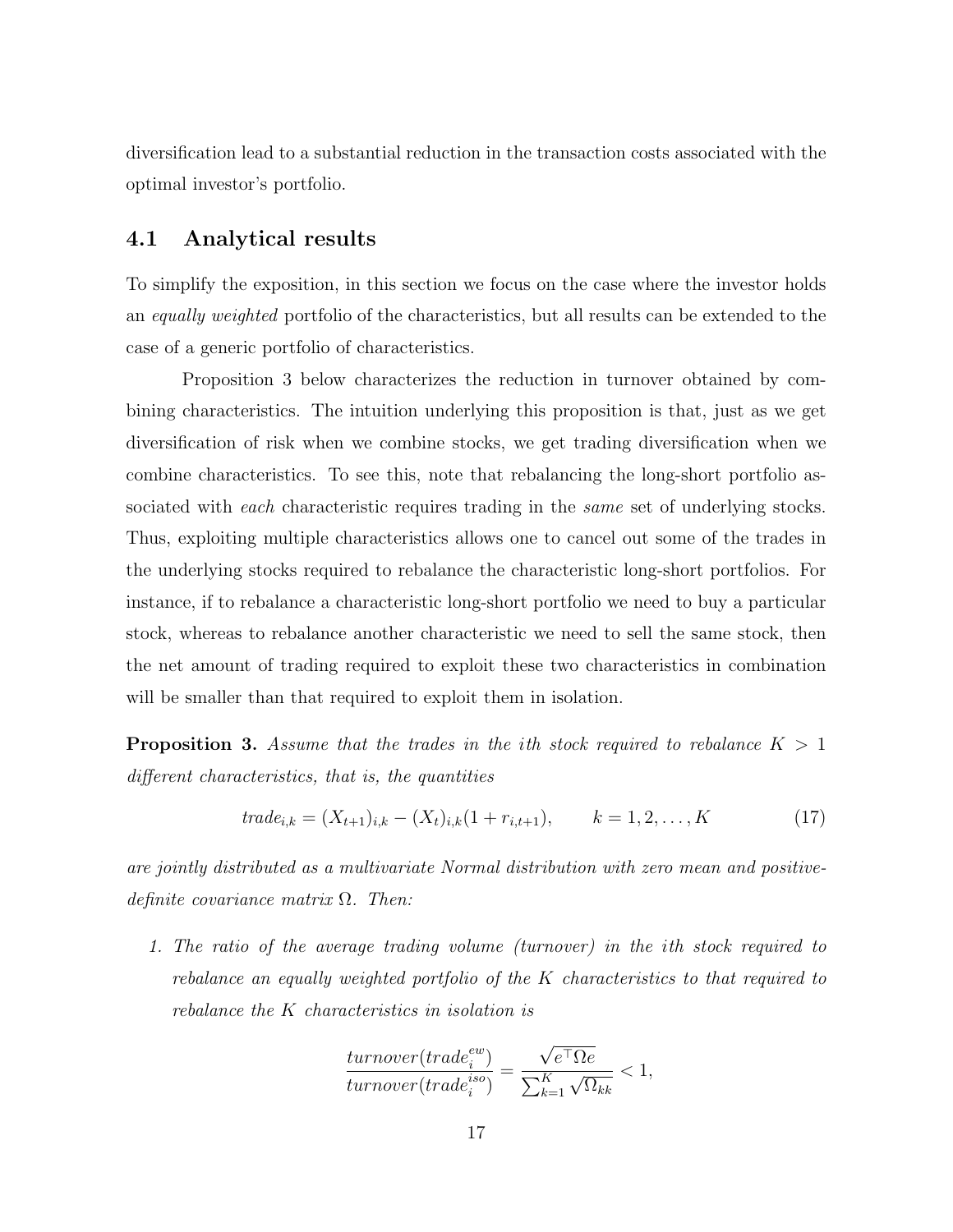where  $e \in \mathbb{R}^K$  is the vector of ones,  $\Omega_{kk}$  is the variance of trade<sub>i,k</sub>,

$$
turnovertrace_i^{ew}) = E\left[\frac{1}{K} \Big| \sum_{k=1}^{K} trade_{i,k} \Big| \right], \quad and
$$

$$
turnovertrace_i^{iso}) = E\left[\frac{1}{K} \sum_{k=1}^{K} | trade_{i,k}| \right].
$$

2. If, in addition, the covariance matrix  $\Omega$  is symmetric with respect to all K characteristics, that is, if the variances and correlations between the trades in the ith stock required to rebalance the K different characteristics are all equal to  $\sigma^2$  and  $\rho$ , respectively, then<sup>21</sup>

$$
\frac{turnover(trainde_i^{ew})}{turnover(trainde_i^{iso})} = \sqrt{\frac{1 + \rho(K - 1)}{K}} < 1.
$$
\n(18)

3. If, in addition, the correlations between the trades in the ith stock required to rebalance the K different characteristics are all zero  $(\rho = 0)$ , then

$$
\frac{turnover(trainde_i^{ew})}{turnover(trainde_i^{iso})} = \frac{1}{\sqrt{K}} < 1.
$$

Part 1 of Proposition 3 shows that, provided the covariance matrix of the rebalancing trades is positive definite (and thus, the rebalancing trades between some of the characteristics are not perfectly correlated), combining characteristics will result in trading diversification and a reduction in turnover. Also, Part 2 of Proposition 3 shows that trading diversification increases with the number of characteristics and decreases with the correlation between the rebalancing trades of different characteristics.

### 4.2 Empirical results

We now evaluate empirically the benefits from trading diversification. Figure 1 compares the monthly turnover required to exploit the 51 characteristics in isolation with that

<sup>&</sup>lt;sup>21</sup>Note that in (18) the term  $1 + \rho(K-1)$  is strictly positive because of the assumption that  $\Omega$  is positive definite.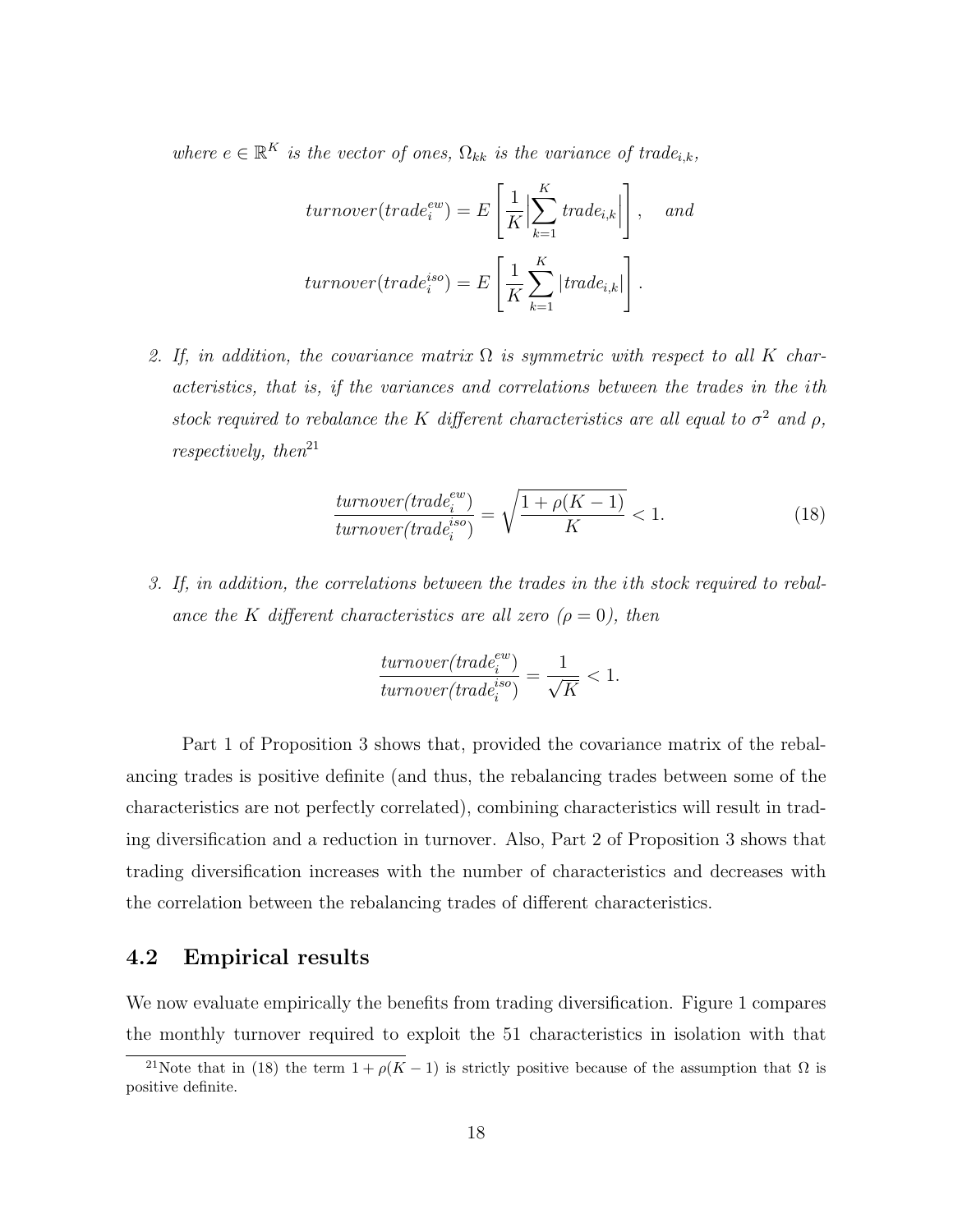required to exploit them in an equally weighted combination.<sup>22</sup> The figure shows that the trading-diversification benefits of combining characteristics are large empirically. While the average monthly turnover required to exploit the 51 characteristics in isolation is 24.09%, the turnover required to exploit an equally weighted combination of them is only 6.71%; that is, trading diversification delivers a  $72.15\%$  reduction in turnover.<sup>23</sup>

Note that this 72.15% reduction in turnover is similar in magnitude to that predicted by Part 3 of Proposition 3 for the symmetric case with *zero correlation* between rebalancing trades across characteristics:  $1 - 1/\sqrt{K} = 1 - 1/\sqrt{51} \approx 86\%$ . Indeed, Figure 2 gives a heatmap of the correlations between the rebalancing trades for the 51 characteristics for a particular stock and shows that many of the correlations are close to zero.<sup>24</sup> Moreover, we find that the average correlation between rebalancing trades across the 51 characteristics and the entire universe of stocks is 5.47%, not very different from zero. This explains why the empirical benefits from trading diversification are so large and in line with those predicted by Part 3 of Proposition 3.

In this section, we have shown analytically and empirically that combining characteristics in an equally weighted portfolio results in a substantial reduction in turnover compared to trading them in isolation. In the next two sections, we show that combining characteristics in the parametric portfolio that maximizes an investor's expected utility also results in a substantial reduction in transaction costs.

<sup>&</sup>lt;sup>22</sup>For this section only, we have adjusted the sign of every characteristic so that its associated longshort portfolio produces positive average returns. The marginal contributions to turnover are computed using Equation (12) for the case where the transaction-cost matrix  $\Lambda_t$  is replaced by the identity matrix and for an equally weighted portfolio of the 51 characteristics without the benchmark; that is,  $w_t =$  $X_t e/(51N_t)$ , where e is the vector of ones.

 $^{23}$ In fact, Figure 1 shows that the turnover required to exploit each characteristic in isolation (blue bars) is much larger than the marginal contribution to turnover of each characteristic in an equally weighted combination (yellow bars). Most strikingly, for the volatility of share turnover  $(std\_turn)$ characteristic, the marginal contribution to turnover in an equally weighted combination is negative, implying that including this characteristic results in an absolute reduction in turnover of the portfolio.

 $24$ We have produced heatmaps for several stocks as well as the heatmap for the average correlations across stocks and the insights are similar.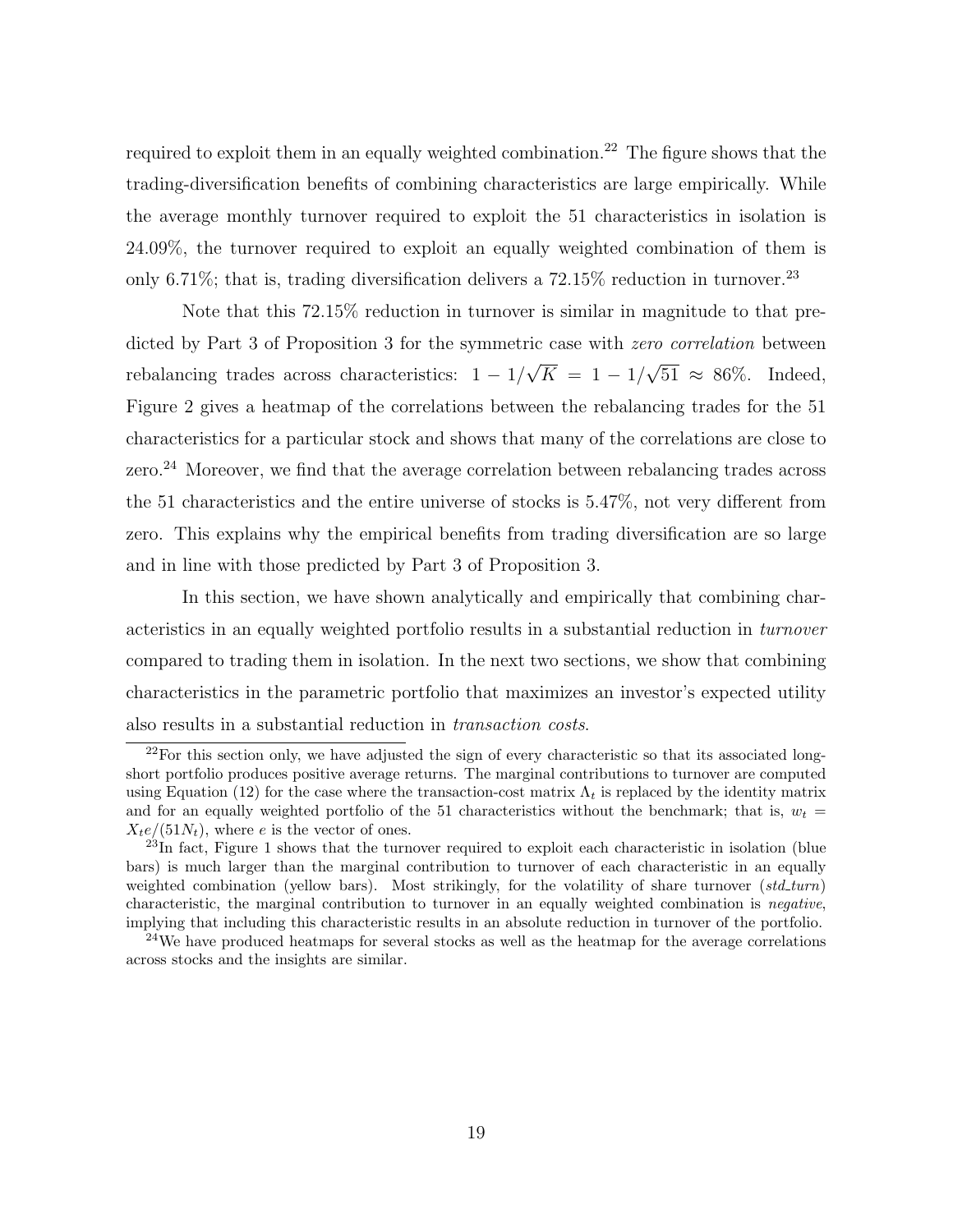### 5 How many characteristics matter without costs?

This section studies how many characteristics are jointly significant in the absence of transaction costs and Section 6 studies the effect of transaction costs.

We use the screen-and-clean method, described in Section 3.5 above, to test the significance of the characteristics on the sample containing the 319 monthly observations from May 1988 to December  $2014.<sup>25</sup>$  When computing the parametric portfolios, we use the value-weighted portfolio as the benchmark and assume a risk-aversion parameter  $\gamma = 5^{26}$  The first (screen) stage finds that 10 characteristics survive the screening. We then run the second (clean) stage on the unregularized parametric portfolios for these 10 characteristics to determine how many are significant.

Table 2 reports the significance of each characteristic that survived the first (screen) stage. We observe from the second column of Table 2 that, in the absence of transaction costs, six characteristics are significant. Five are significant at the 5% confidence level: unexpected quarterly earnings (sue), return volatility (retvol), asset growth  $(agr)$ , 1-month momentum  $(mom1m)$ , and gross profitability  $(gma)$ ; and one characteristic, beta, is significant at the 10% level. Our results show that, in the absence of transaction costs, a small number of characteristics is sufficient to explain the cross section of stock returns. This is consistent with several papers in the literature. For instance, Hou et al. (2014) and Fama and French (2016) show that four and five variables, respectively, are enough to explain the cross section. Likewise, Green et al. (2017) considers 94 characteristics and finds that 12 are jointly significant, Freyberger et al. (2018) considers 62 and finds that 13 provide independent information, and Kelly et al.  $(2018)$  considers 36 characteristics and finds that eight are significant.<sup>27</sup>

 $25$ Although our dataset covers the period from January 1980 to December 2014, we drop the first 100 months so that the significance test is run on the exact same sample as the out-of-sample analysis in Section 7. However, Section IA.8.3 in the internet appendix shows that our findings are robust to considering the full sample from 1980.

<sup>&</sup>lt;sup>26</sup>Section IA.10 of the internet appendix considers other values of risk-aversion:  $\gamma = 2$  and 10.

 $^{27}$ In contrast to these papers, Kozak et al. (2018) finds that, in the absence of transaction costs, a small number of principal components predict the cross section better than a small number of characteristics. The explanation for these contrasting results is that while Kozak et al.  $(2018)$  focuses on *out-of-sample* fit, most of the aforementioned papers focus on significance, with the exception of Freyberger et al.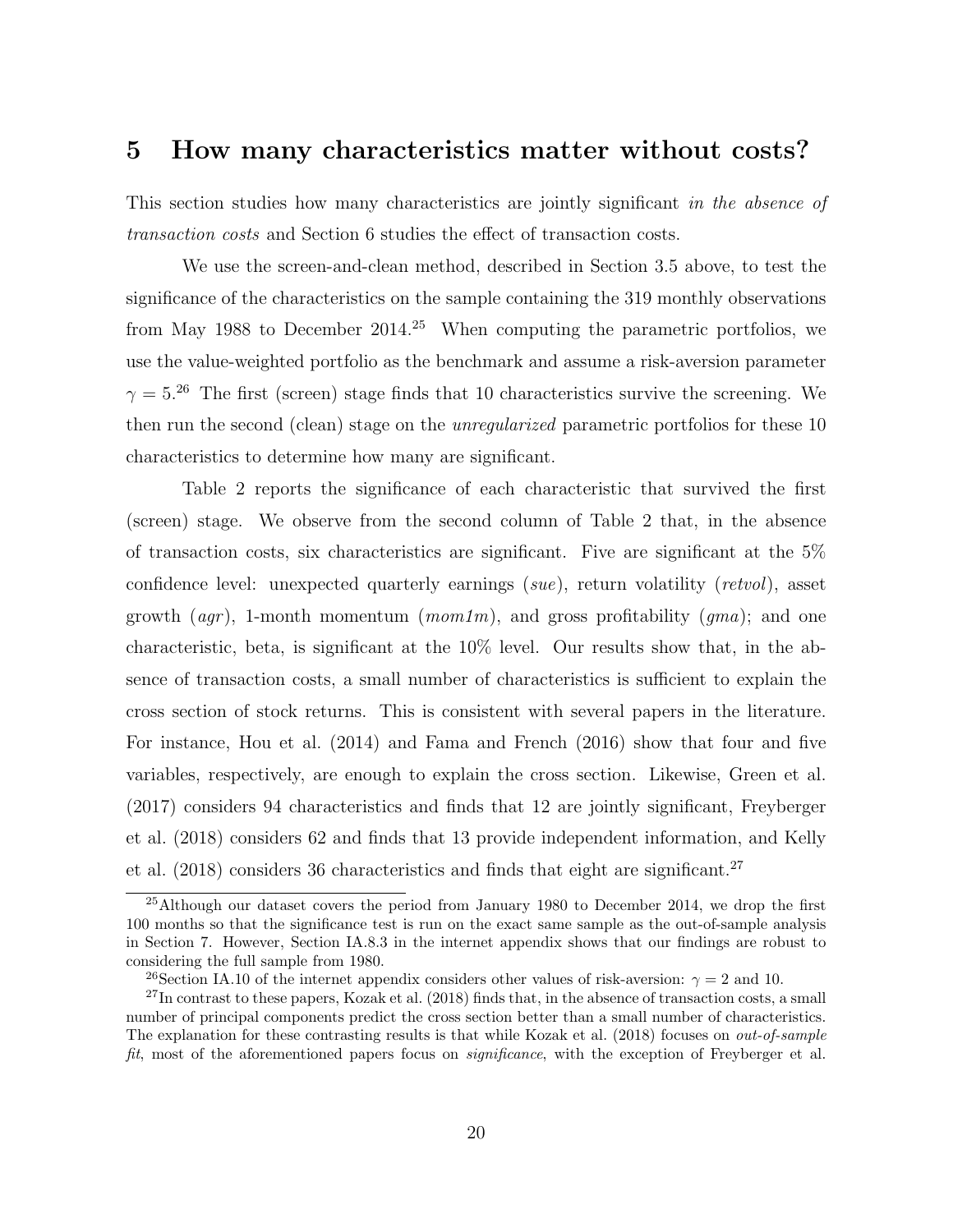For each characteristic, the last four columns of Table 2 give the marginal contribution of the characteristic to: (i) the characteristic own-variance, (ii) the covariance of the characteristic with the other characteristics in the portfolio, (iii) the covariance of the characteristic with the benchmark portfolio, and (iv) the characteristic mean. Marginal contributions that drive the characteristic to be nonzero are in blue sans serif font, and marginal contributions that drive the characteristic toward zero are in *red italic* font.<sup>28</sup>

The marginal contributions reported in Table 2 show that the five characteristics significant at the 5% level matter because they help to reduce the risk of the portfolio of characteristics and increase its mean return.<sup>29</sup> In contrast, the beta characteristic is significant at the  $10\%$  level *only* because of its ability to reduce the risk of the portfolio of characteristics. To see this, note that Table 2 shows that, consistent with the findings in the existing literature (see Black (1993)), the marginal contribution of beta to the portfolio's mean return is very small. However, the beta return has a large negative covariance with the returns of the other characteristics (marginal contribution −0.01381), and this is what makes it relevant from a portfolio perspective. This is illustrated in Figure 3, which depicts the marginal contributions of the six significant characteristics, and shows that *beta* has a large negative marginal contribution to the covariance with the other characteristics that helps to reduce the overall portfolio risk.

Table 2 also explains why size, book to market, and momentum are not significant. For instance, 12-month momentum  $(mom12m)$  and book to market  $(bm)$  are not significant, even though their expected returns are large, because their returns have a very large positive covariance with the returns of the other characteristics in the portfolio. In contrast, market capitalization (mve) has only a small mean return, consistent with findings in the literature (see Asness, Frazzini, Israel, Moskowitz, and Pedersen (2018)),

<sup>29</sup>For instance, return volatility has large positive mean return (marginal contribution 0.00323) and negative return covariance with the other characteristics (marginal contribution 0.02914).

<sup>(2018).</sup> This suggest that, while a large number of characteristics may help to *predict* the cross section, not all may be statistically significant.

<sup>28</sup>Note that for characteristics with a positive parametric-portfolio weight, negative (positive) marginal contributions help to decrease (increase) the objective function in the minimization problem (9) and thus increase (decrease) the investor's mean-variance utility. Therefore, for characteristics with positive parametric-portfolio weights, negative (positive) marginal contributions are in blue sans serif font (red *italic* font). The opposite color and font convention applies to characteristics with negative parametric-portfolio weights.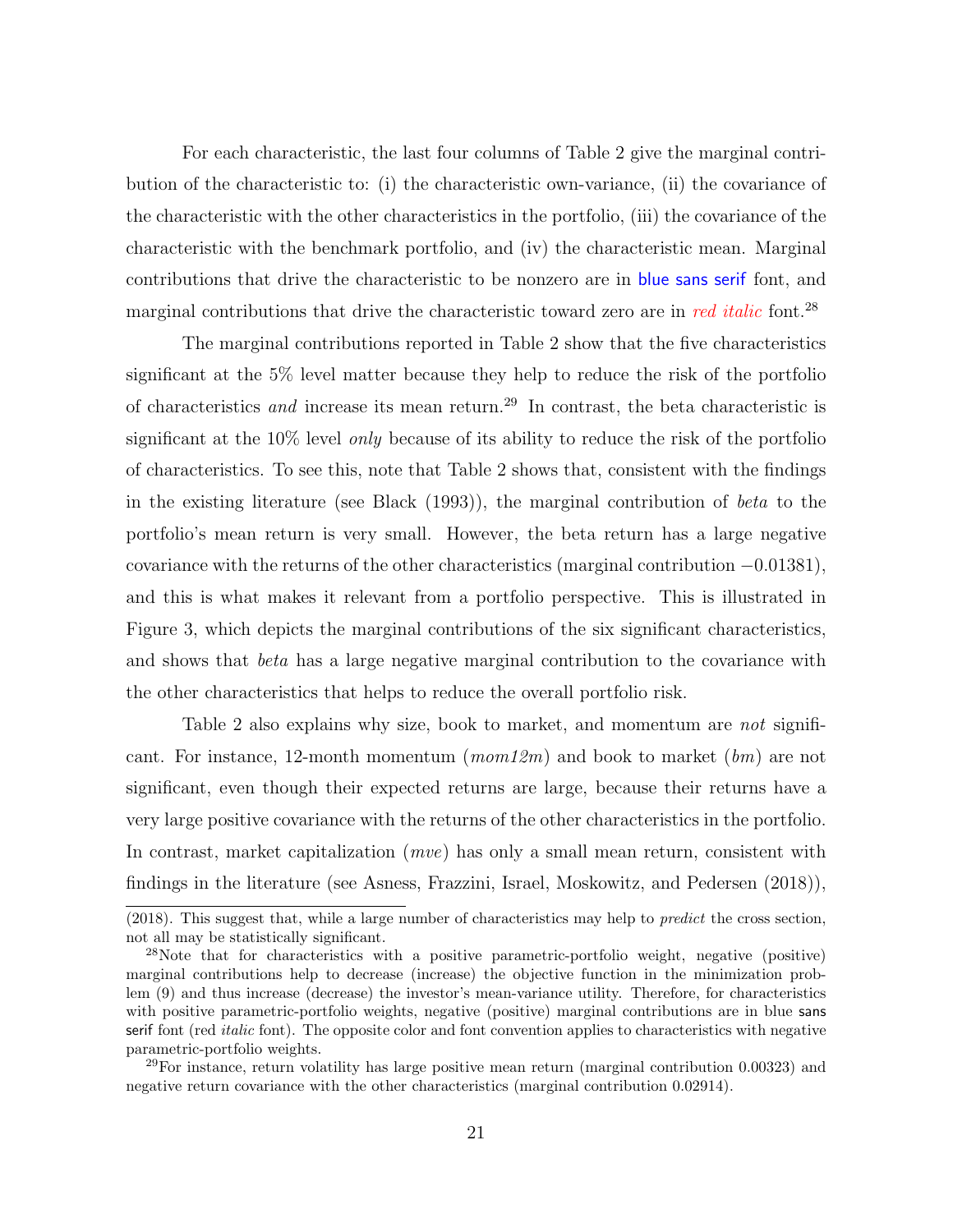and hence, although mve helps to diversify the characteristic portfolio, the risk reduction is not sufficient to make it significant.

As discussed above, the contribution of characteristics to portfolio risk plays an important role, and thus, the correlations between the characteristic returns matter. Table 3 reports the correlation matrix for the returns of the six significant characteristics and the three characteristics considered in Brandt et al. (2009): size, book to market, and momentum.

We first observe from Table 3 that the returns of the size, book to market, and momentum characteristics are not highly correlated, with their correlation coefficients being smaller than 20%. On the other hand, the returns of the six significant characteristics we identify are more highly correlated. To understand why these characteristics with highly correlated returns are jointly significant for portfolio choice, consider the case of return volatility and beta. The returns of these two characteristics are highly positively correlated (93%), but the mean return of beta is very small. As a consequence, the investor optimally goes long the beta characteristic to hedge the risk of her short position in the return-volatility characteristic, while preserving most of its mean return. The benefit of this strategy is illustrated in Panel (a) of Figure 4, which shows the cumulative returns of a blended strategy that assigns a  $-50\%$  weight to return volatility and a  $+50\%$  weight to beta. This blended strategy has large cumulative returns and very low volatility.<sup>30</sup>

Asness, Moskowitz, and Pedersen (2013) finds that the returns of value and momentum are negatively correlated and a blended strategy of these two characteristics performs well. We compare the return volatility and beta blended strategy with the value and momentum blended strategy. Panel (b) in Figure 4 shows the cumulative returns of these two blended strategies, where we have scaled them so that they have the

 $30$ Our finding that, despite the high correlation between the return volatility and beta characteristics, the return-volatility characteristic commands a much higher average return than beta is consistent with results in the existing literature. As explained in Bali, Engle, and Murray (2016), return volatility and idiosyncratic volatility are very similar in the cross section. Therefore, the high average return of the return-volatility characteristic can be traced back to the high average return of the idiosyncraticvolatility characteristic, which is documented in Ang, Hodrick, Xing, and Zhang (2006). Moreover, Bali et al. (2016, Table 15.7) shows that the idiosyncratic risk characteristic commands a high average return mostly when computed from daily data over short horizons, which is how return volatility is computed in our analysis. Beta, on the other hand, is computed from weekly returns over the past three years, and thus delivers much lower average returns; see also Liu, Stambaugh, and Yuan (2018).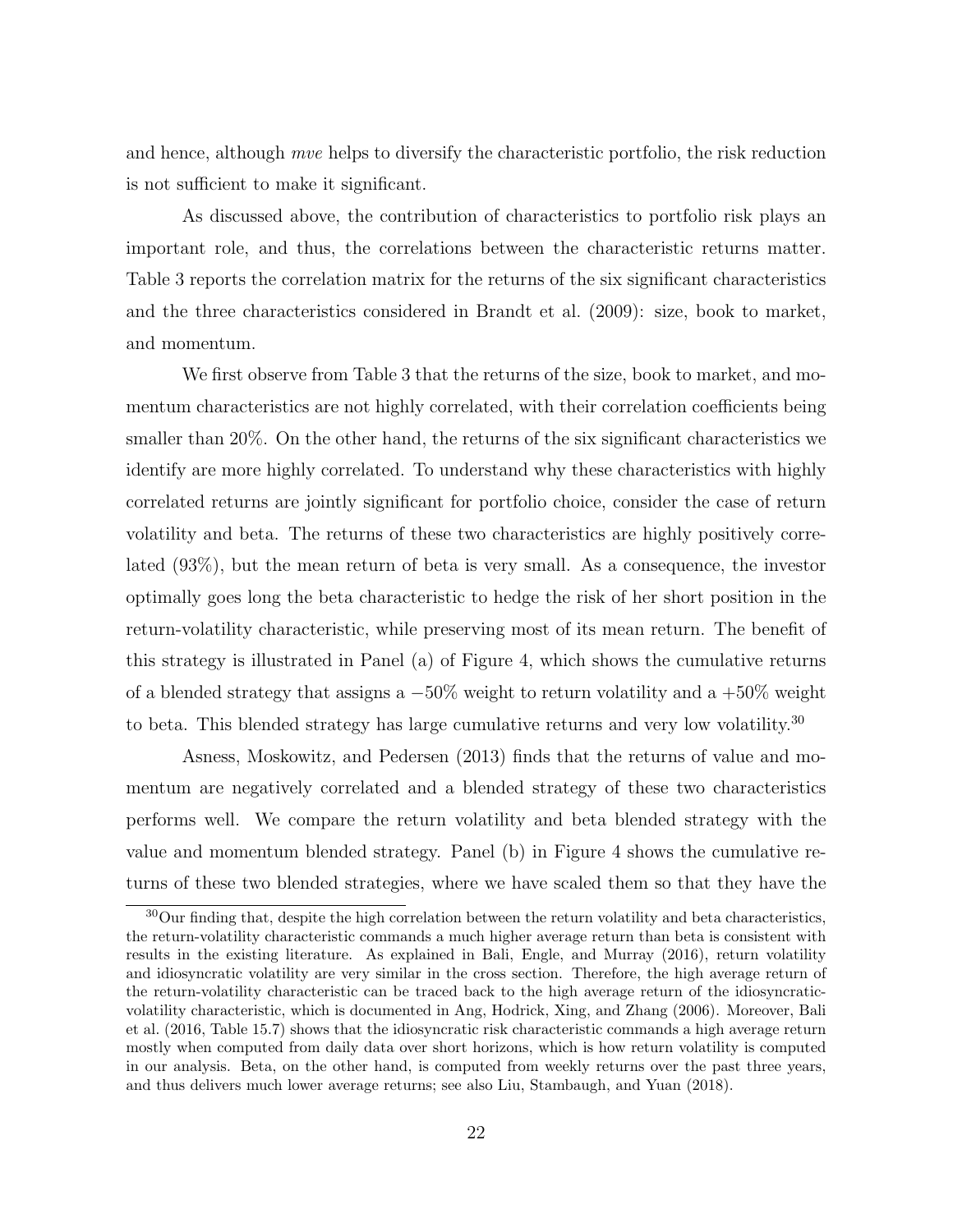same volatility. We find that the return-volatility and beta blend attains a cumulative return of 110%, whereas the value and momentum blend attains a cumulative return of around 80%.

Summarizing, we find that, in the absence of transaction costs, only six characteristics are significant and that risk diversification plays an important role in determining which characteristics are significant. We now study the role of trading diversification.

# 6 What is the effect of transaction costs?

In this section, we examine how transaction costs influence the optimal portfolio of a utility-maximizing investor, and hence, the dimension of the cross section. As explained in Section 3.2, we consider an investor who faces proportional transaction costs that decrease with firm size and over time, as in Brandt et al. (2009) and Hand and Green (2011). Sections IA.1 and IA.2 of the internet appendix, respectively, show that our findings are robust to estimating proportional transaction costs from daily price data and to considering quadratic transaction costs.

Intuitively, one may expect that in the presence of transaction costs fewer characteristics would be significant because transaction costs can only erode the benefits from exploiting characteristics. Indeed, we find that this is the case if one were to consider each characteristic *individually*: Section IA.13 in the internet appendix shows that 21 characteristics are individually significant in the absence of transaction costs, but only 14 in the presence transaction costs. However, when considered *jointly*, we find that the number of characteristics that are jointly significant at the 5% level increases from five in the absence of transaction costs to 15 in the presence of proportional transaction costs.<sup>31</sup>

The explanation for this result can be found in Table 4, which gives the significance and marginal contributions of the characteristics for the parametric portfolios in the presence of transaction costs. Of particular interest are the last two columns of the table, which give (i) the marginal contribution of each characteristic to transaction costs when

<sup>&</sup>lt;sup>31</sup>For the case with proportional transaction costs estimated from daily price data reported in Section IA.1, the number of characteristics that are jointly significant increases from five to 14, and for the case of quadratic transaction costs reported in Section IA.2, the number of characteristics that are jointly significant increases from five to 19.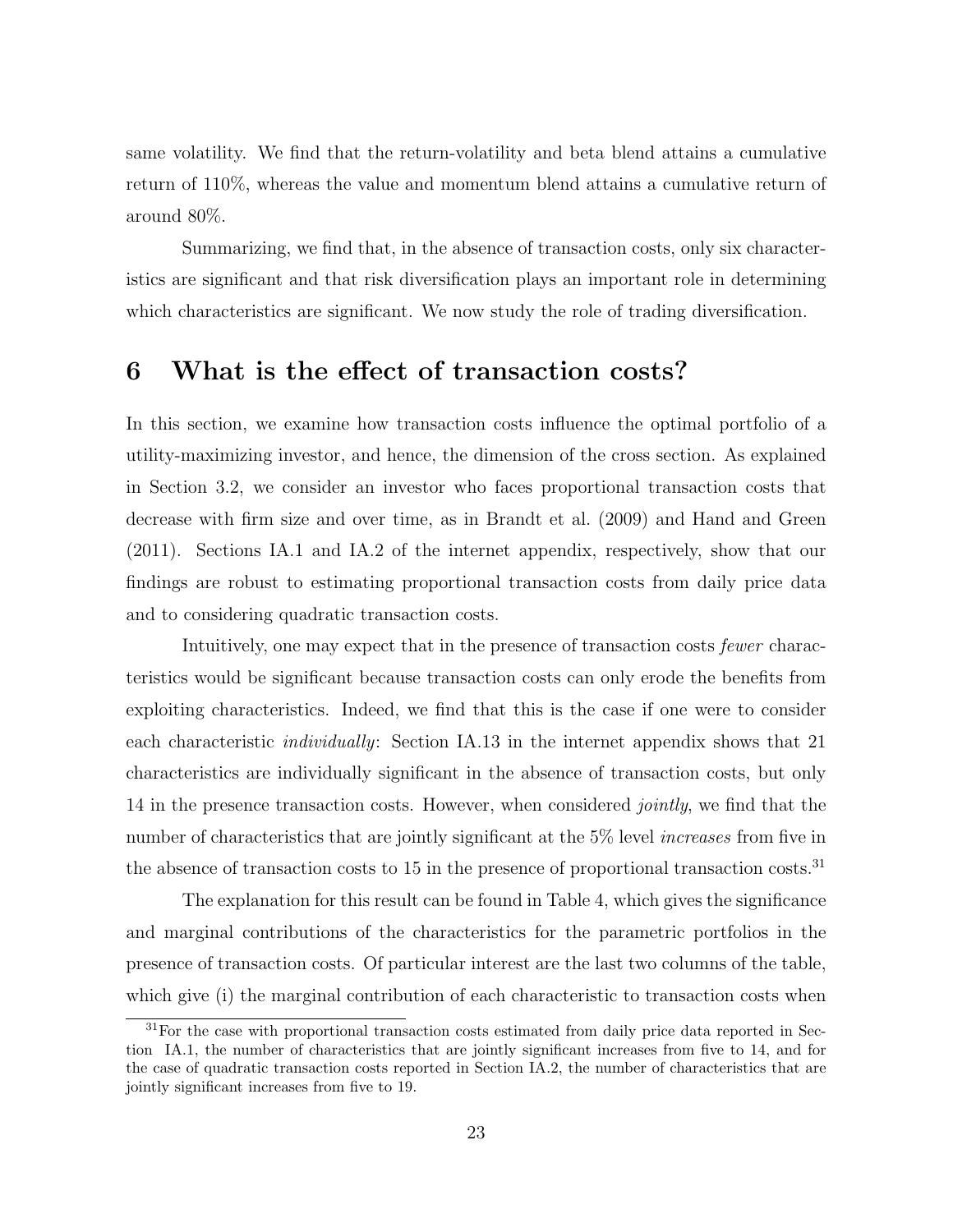combined in the optimal parametric portfolio and (ii) the marginal contribution of each characteristic to transaction costs when traded in isolation; that is, independently from the benchmark portfolio and the other characteristics. Comparing these two columns reveals that the reason why the number of significant characteristics is larger in the presence of transaction costs is that the transaction costs associated with trading the portfolio of characteristics that maximizes the investor's utility are substantially smaller than those associated with trading characteristics in isolation. We find that the marginal transaction cost associated with trading the 15 significant characteristics is reduced by around 65% on average when they are combined in the optimal portfolio. This reduction is illustrated in Figure 5, which depicts the marginal contributions to transaction costs of the 15 significant characteristics for the case when the characteristics are combined in the optimal portfolio and in isolation.

A stark example of the trading-diversification benefits from combining characteristics is the short-term reversal characteristic (mom $1m$  in the 14th row of Table 4), which has an enormous marginal contribution to transaction costs if traded in isolation (marginal contribution 0.00857), but a dramatically smaller marginal contribution to transaction costs when traded in the optimal portfolio (marginal contribution 0.00211). As a result, the short-term reversal characteristic, which is significant in the absence of transaction costs as shown in Table 2, is significant even in the presence of transaction costs when combined in the optimal portfolio of characteristics.<sup>32</sup>

In Section 4, we showed analytically and empirically that combining characteristics in an equally weighted portfolio results in a substantial reduction in turnover compared to trading them in isolation. The results in this section confirm that combining characteristics in the optimal parametric portfolio leads to a substantial reduction in transaction costs, and hence, an increase in the investor's utility. The explanation is that combining

<sup>32</sup>This result contrasts with DeMiguel, Nogales, and Uppal (2014) and Novy-Marx and Velikov (2016) that find that the short-term reversal characteristic is not profitable after transaction costs when traded in isolation. DeMiguel et al. (2014) finds that a short-term reversal (contrarian) strategy is not profitable in the presence of even modest proportional transaction costs of 10 basis points. Novy-Marx and Velikov (2016) finds that the short-term reversal strategy does not improve the investment opportunity set of an investor with access to the Fama and French (2016) and Carhart (1997) factors, even when a buy-and-hold transaction-cost-mitigation strategy is employed.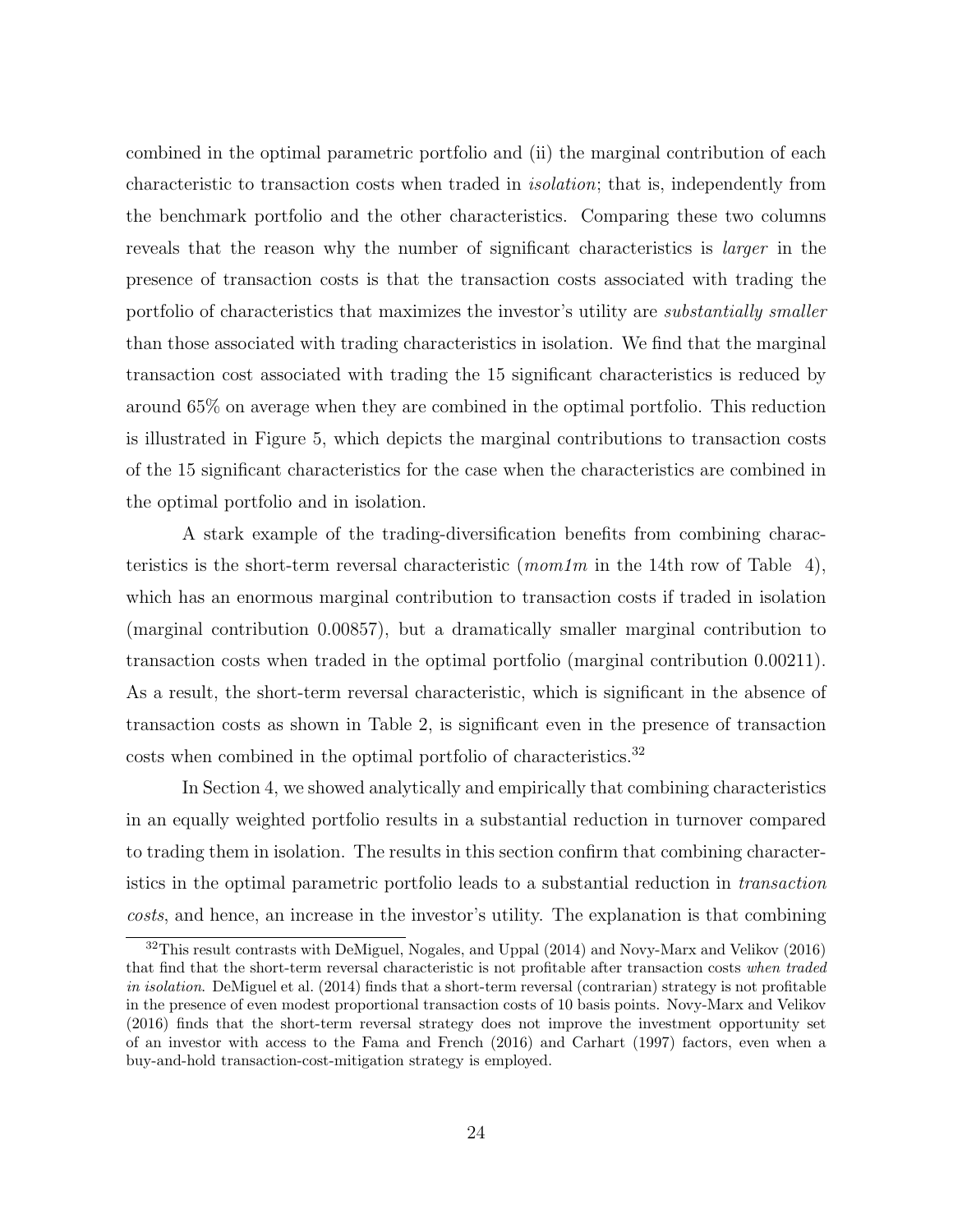a larger number of characteristics is advantageous in the presence of transaction costs because the benefits from trading diversification grow with the number of characteristics exploited, as shown in Proposition 3. The main takeaway is that transaction costs increase the dimension of the cross-section of stock returns and provide a rationale for non-sparse characteristic-based asset-pricing models.

# 7 Out-of-sample analysis

The previous sections studied the effect of transaction costs on the number of characteristics that are jointly significant in sample. In this section, to alleviate data-mining concerns, we study whether an investor can improve out-of-sample performance net of transaction costs by exploiting a larger set of characteristics than that considered in prominent asset-pricing models.

### 7.1 Methodology for out-of-sample evaluation

To evaluate the out-of-sample performance of the various portfolio strategies we use a "rolling-horizon" procedure, similar to that used in DeMiguel, Garlappi, and Uppal (2009b). First, we choose a window over which to perform the estimation. The total number of monthly observations in the dataset is  $T_{tot} = 419$  and we choose an estimation window of  $T = 100$ . Second, using the return data over the estimation window, we compute the various portfolios we study. Third, we repeat this "rolling-window" procedure for the next month, by including the data for the next month and dropping the data for the earliest month. We continue doing this until the end of the dataset is reached. At the end of this process, we have generated  $T_{tot} - T = 319$  portfolio-weight vectors,  $w_t^j$  $_t^j,$ for  $t = T, \ldots, T_{tot} - 1$  and for each strategy j. Holding the portfolio  $w_t^j$  $t \text{ for one month}$ gives the *out-of-sample* return net of transaction costs at time  $t + 1$ :

$$
r_{t+1}^j = (w_t^j)^\top r_{t+1} - \|\Lambda_t(w_t^j - (w_{t-1}^j)^\top)\|_1,
$$

where  $(w_t^j)$  $(t_{t-1})^+$  is the portfolio for the *j*th strategy before rebalancing at time t; that is,

$$
(w_{t-1}^j)^+ = w_{t-1}^j \circ (e_{t-1} + r_t),
$$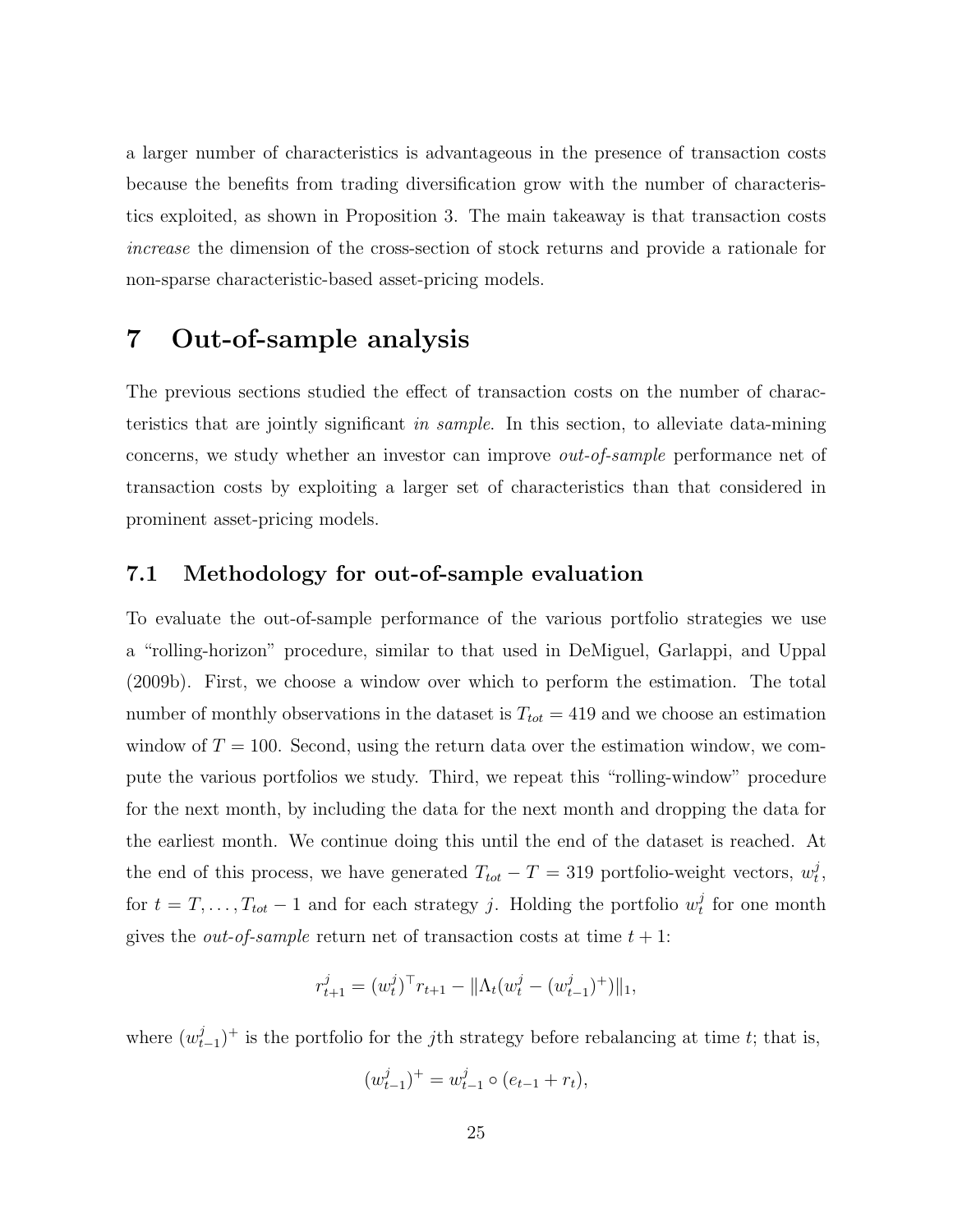and  $\Lambda_t$ ,  $e_{t-1}$ , and  $x \circ y$  are as defined in Section 3.2. Then, for each portfolio we study, we compute the monthly turnover, and the out-of-sample annualized mean, standard deviation, and Sharpe ratio of returns net of transaction costs:

turnover<sup>*j*</sup> = 
$$
\frac{1}{T_{tot} - T} \sum_{t=T}^{T_{tot} - 1} ||w_t^j - (w_{t-1}^j)^+||_1,
$$
  
\n
$$
\hat{\mu}^j = \frac{12}{T_{tot} - T} \sum_{t=T}^{T_{tot} - 1} (w_t^j)^T r_{t+1},
$$
\n
$$
\hat{\sigma}^j = \left(\frac{12}{T_{tot} - T} \sum_{t=T}^{T_{tot} - 1} ((w_t^j)^T r_{t+1} - \hat{\mu}^j)^2\right)^{1/2}, \text{ and}
$$
\n
$$
\widehat{\text{SR}}^j = \frac{\hat{\mu}_j}{\hat{\sigma}_j}.
$$

To test if the out-of-sample performance of the regularized parametric portfolio is statistically significantly better than that of the other portfolios we consider, we use the iid bootstrap method in Ledoit and Wolf (2008), with 10,000 bootstrap samples to construct a one-sided confidence interval for the difference between Sharpe ratios. We use three/two/one asterisks (<sup>∗</sup> ) to indicate that the difference is significant at the  $0.01/0.05/0.10$  level.<sup>33</sup>

### 7.2 Out-of-sample performance

Table 5 reports the out-of-sample performance of several portfolios in the presence of transaction costs with risk-aversion parameter  $\gamma = 5$ . Panel A reports the performance for the portfolios that do not use any characteristics, which are the benchmark valueweighted portfolio (VW) and the equally weighted portfolio  $(1/N)$ . Panel B reports the performance of three parametric portfolios: two portfolios that exploit a small number

<sup>&</sup>lt;sup>33</sup>Note that to reduce computation time, we compute the optimal parameter vector  $\theta$  only in January of each year, and use this parameter vector to compute the parametric portfolios for every month of the year. Also, we find that the regularized parametric portfolios that solve problem (15)–(16) result in very large turnovers. Although we find that these portfolios are profitable even after transaction costs (see Section IA.12.3 of the internet appendix), they may not be implementable for institutional investors facing turnover constraints. Therefore, we report the results for the parametric portfolios after scaling them to control for turnover. Specifically, we scale the optimal parameter vector  $\theta$  so that the portfolio monthly turnover is around 100%.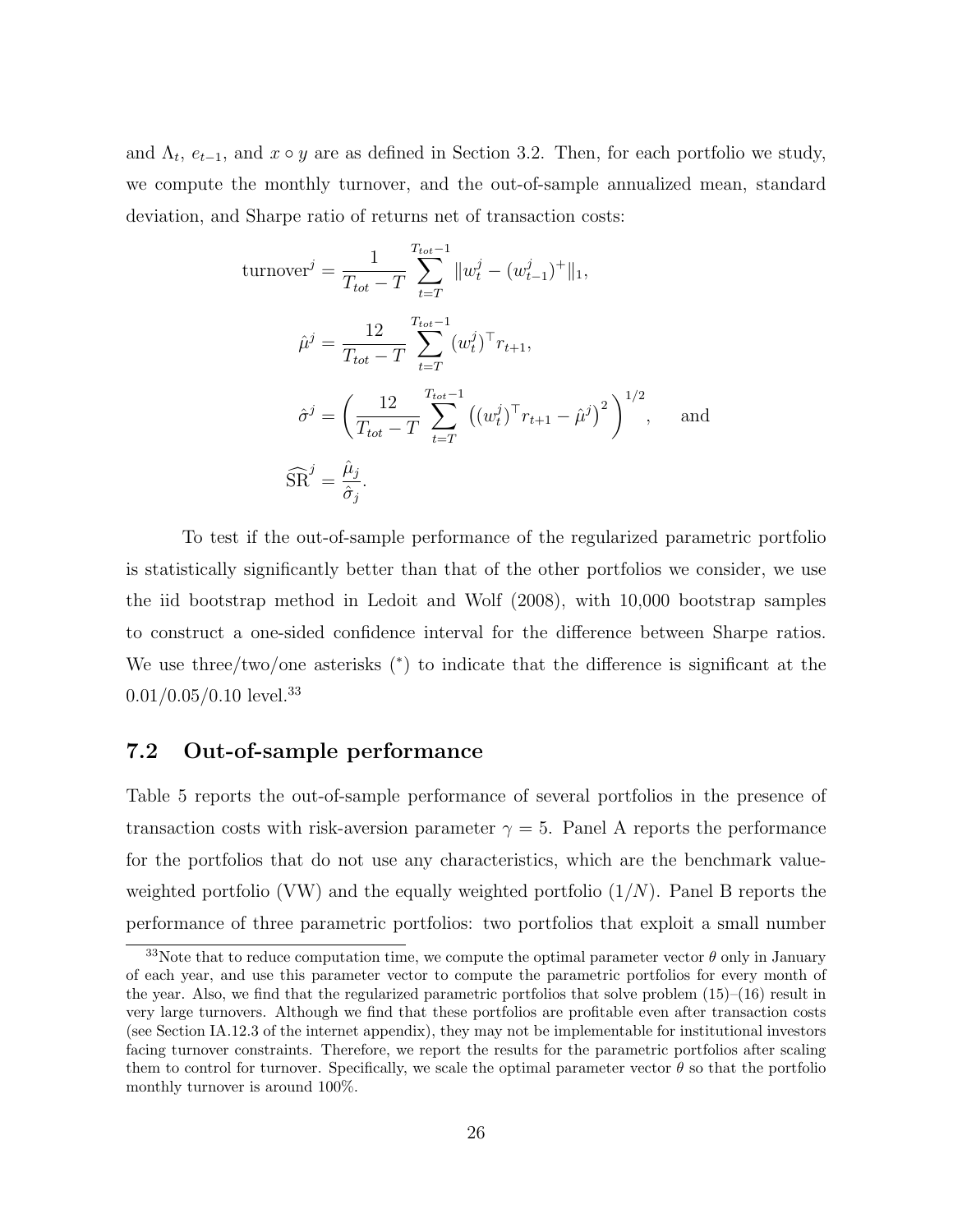of characteristics and the regularized portfolio that exploits a large set of 51 characteristics.<sup>34</sup> The first parametric portfolio exploits the three characteristics considered in Brandt et al. (2009): size, book to market, and momentum. The second parametric portfolio exploits four characteristics: size, book to market, asset growth, and gross profitability, which include the investment and profitability characteristics such as those highlighted in Fama and French (2016) and Hou et al. (2014).

We observe from Table 5 that the gains from exploiting a large set of characteristics are significant: the regularized parametric portfolios achieve an out-of-sample Sharpe ratio that is 100% higher than that of the parametric portfolios based on three characteristics and 25% higher than that of the parametric portfolios based on four characteristics, with the differences being statistically significant. The magnitude of the economic gains is evident also from Figure 6, which depicts the out-of-sample cumulative returns of the value-weighted portfolio and the three parametric portfolios we consider, after scaling them so that they all have the same volatility.

These out-of-sample results confirm that in the presence of transaction costs the cross section of stock returns is not fully explained by a small number of characteristics.

### 7.3 Can factor models explain regularized portfolio returns?

The previous section demonstrates that the regularized parametric portfolios that exploit a large set of 51 characteristics significantly outperform the two parametric portfolios that exploit only small sets of characteristics. To check the robustness of this result, we run a time-series regression of the out-of-sample returns of the regularized parametric portfolio onto three sparse factor models from the literature: the Fama and French (1993) and Carhart (1997) four-factor model (FFC), the Fama and French (2016) five-factor model (FF5), and the Hou et al. (2014) four-factor model (HXZ). All factors are obtained from Kenneth French's and Lu Zhang's websites. Table 6 shows that none of these three sparse factor models fully explains the returns of the regularized parametric portfolios, which

<sup>&</sup>lt;sup>34</sup>For the regularized parametric portfolio, we calibrate the lasso threshold to optimize mean-variance utility by using the five-fold cross-validation methodology explained in Section 3.5, but using only the 100 observations in each estimation window so that there is no look-ahead bias.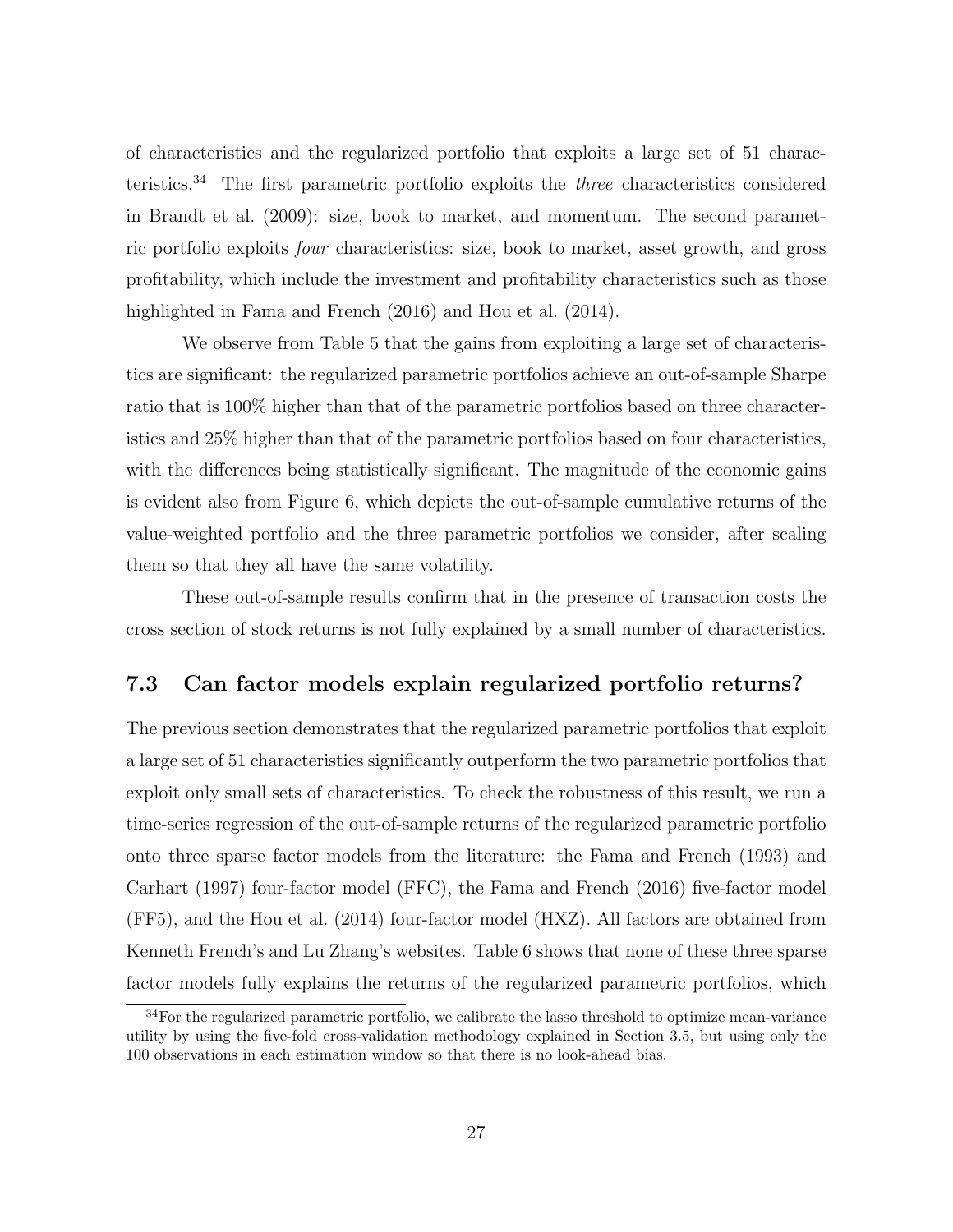achieve an economically and statistically significant abnormal average monthly return of about  $1\%$  for each of the three models.<sup>35</sup>

This analysis, however, does not account for the transaction costs that an investor would incur to exploit the characteristics underlying the sparse factor models. To check whether transaction costs affect the abnormal out-of-sample returns delivered by the regularized portfolio, we compute the generalized alpha in Novy-Marx and Velikov (2016). Table 7 reports the intercept, slope, and t-statistic (in brackets) from regressing the outof-sample regularized portfolio returns net of transaction costs onto the out-of-sample returns net of transaction costs of the parametric portfolio that exploits: (1) the size, book-to-market, and momentum characteristics (Size/val./mom.); and (2) the size, bookto-market, investment, and profitability characteristics (Size/val./inv./prof.). We observe that the regularized parametric portfolio has an economically and statistically significant generalized alpha of about 1% with respect to these two portfolios.

The results in Tables 6 and 7 confirm that sparse factor models cannot fully explain the out-of-sample performance of the regularized parametric portfolios.

# 8 Conclusion

A multitude of variables have been proposed to explain the cross-section of stock returns. When addressing the challenge posed in Cochrane (2011), which we highlighted in the introduction, the existing literature either ignores transaction costs or considers one characteristic at a time. We, in contrast, study the impact of transaction costs on the number of characteristics that are jointly significant for an investor's portfolio. We show analytically that combining characteristics always reduces turnover, and thus, transaction costs. The ability to reduce transaction costs by investing in a larger number of characteristics changes the optimal portfolio of a utility-maximizing investor, and hence, increases the

<sup>&</sup>lt;sup>35</sup>The table also shows that the regularized parametric-portfolio returns load significantly on the market, value (HML), and momentum (UMD) factors for the FFC model, on the market, value, and investment (CMA) factors for the FF5 model, and on the market, investment  $(I/A)$ , and profitability (ROE) factors for the HXZ model. Finally, the loading of the regularized parametric-portfolio returns on the market factor is close to one because, following Brandt et al. (2009), we use the value-weighted portfolio as the benchmark for the parametric portfolios.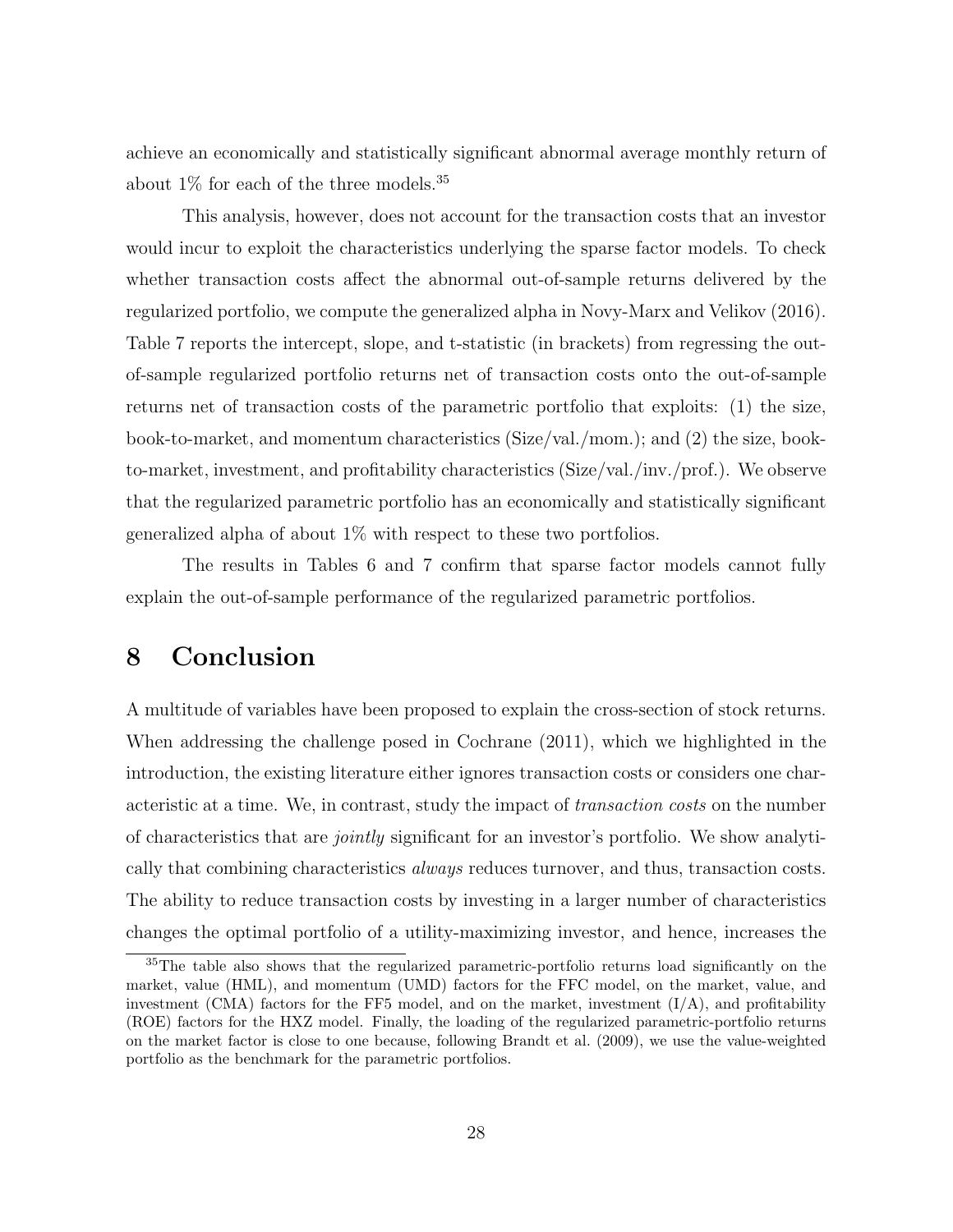dimension of the cross section. Our empirical work establishes that the magnitude of this effect is substantial: transaction costs roughly double the number of jointly significant characteristics. Our findings have implications for asset-pricing theories based on SDFs because the investor's optimality condition determines not only her optimal portfolio but also the associated SDF. In particular, our work shows that transaction costs provide a rationale for considering a larger number of characteristics than that in prominent asset-pricing models.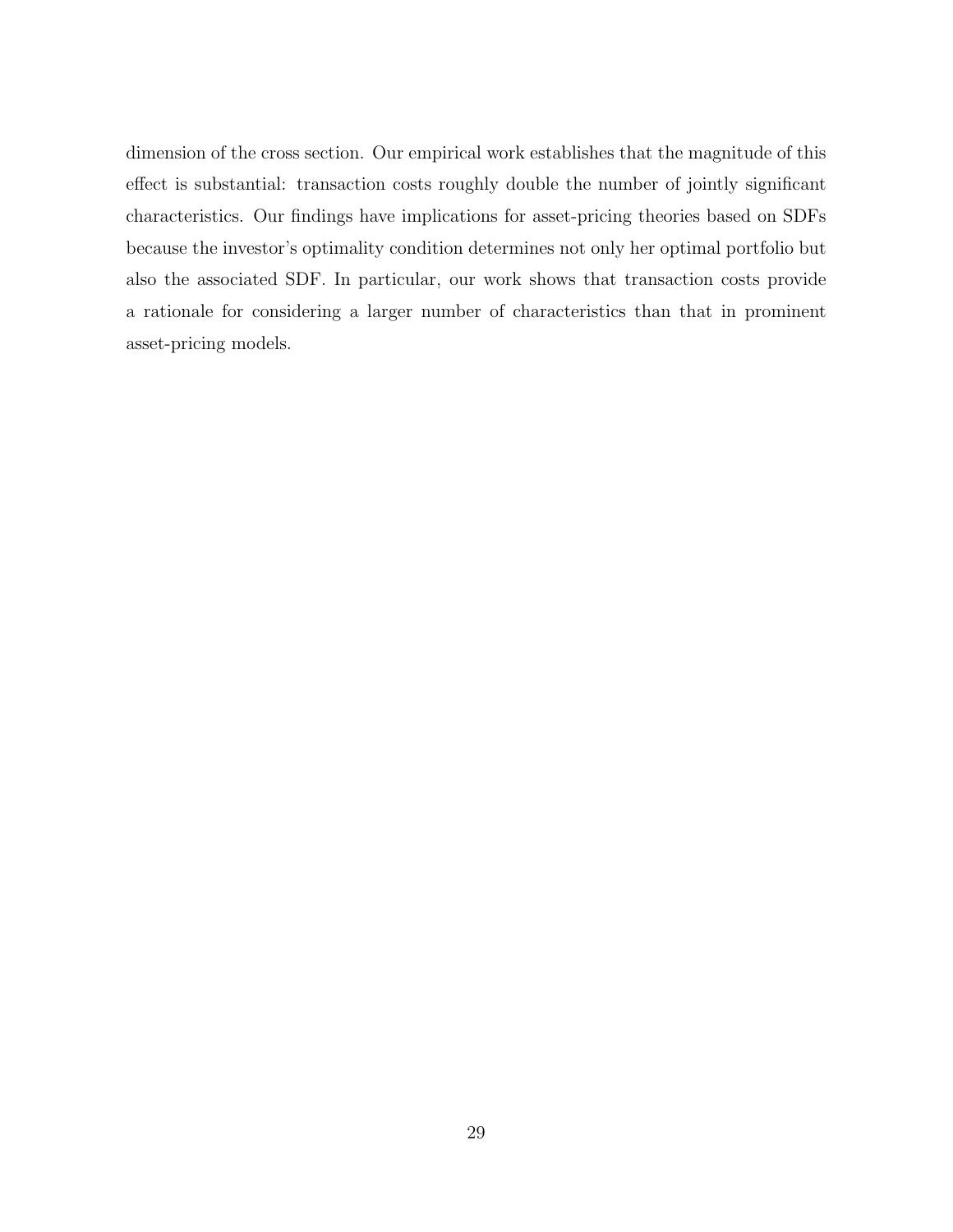# A Relation to regression approaches

In this appendix, we study the relation of our approach based on parametric portfolios to the regression approaches frequently used in the literature. Section A.1 studies the relation to Fama-MacBeth cross-sectional regressions, Section A.2 to time-series regressions, and Section A.3 to the generalized-alpha approach developed in Novy-Marx and Velikov (2016). Proofs for the propositions and corollary that appear in this section are given in Appendix C.

### A.1 Relation to Fama-MacBeth regressions

In this section, we study analytically and empirically the relation between our approach and the Fama-MacBeth regressions in the absence of transaction costs. The Fama-MacBeth procedure can be described as running cross-sectional regressions of stock returns,  $r_t$ , onto firm-specific characteristics at each date  $t$ :

$$
r_t = X_{t-1}\lambda_t + \epsilon_t, \tag{A1}
$$

where  $X_{t-1} \in \mathbb{R}^{N_{t-1} \times K}$  is the matrix of firm-specific characteristics at time  $t-1, ^{36} \lambda_t \in \mathbb{R}^{K}$ is the vector of slopes at time  $t$ , and  $\epsilon_t \in \mathbb{R}^{N_{t-1}}$  is the vector of pricing errors at time t. The Fama-MacBeth approach then tests the significance of the average of the slopes over time,  $\lambda$ .

Most of the existing literature estimates the Fama-MacBeth cross-sectional regressions using ordinary least squares (OLS). Lewellen, Nagel, and Shanken (2010), however, recommends using generalized least squares (GLS) cross-sectional regressions because their goodness-of-fit metric has a clear economic interpretation. In particular, Lewellen et al. (2010) extends a result in Kandel and Stambaugh (1995) to show that the GLS  $R<sup>2</sup>$  measures the mean-variance efficiency of the model's factor-mimicking portfolios.<sup>37</sup>

<sup>&</sup>lt;sup>36</sup>For the sake of simplicity and without loss of generality, we assume that  $X_{t-1}$  is divided by the number of firms at time  $t - 1$ , as we do for parametric portfolios.

<sup>&</sup>lt;sup>37</sup>Lewellen et al. (2010) studies two-pass cross-sectional regressions, rather than Fama-MacBeth regressions; see (Cochrane, 2009, Sections 12.2 and 12.3). For our theoretical analysis, we make the simplifying assumption that the characteristics are time invariant, and in this case the cross-sectional regressions coincide with the Fama-MacBeth regressions. In addition, we use firm-specific characteristic data, rather than factor data, and thus all of our analysis is based on a single pass regression of stock returns onto characteristics.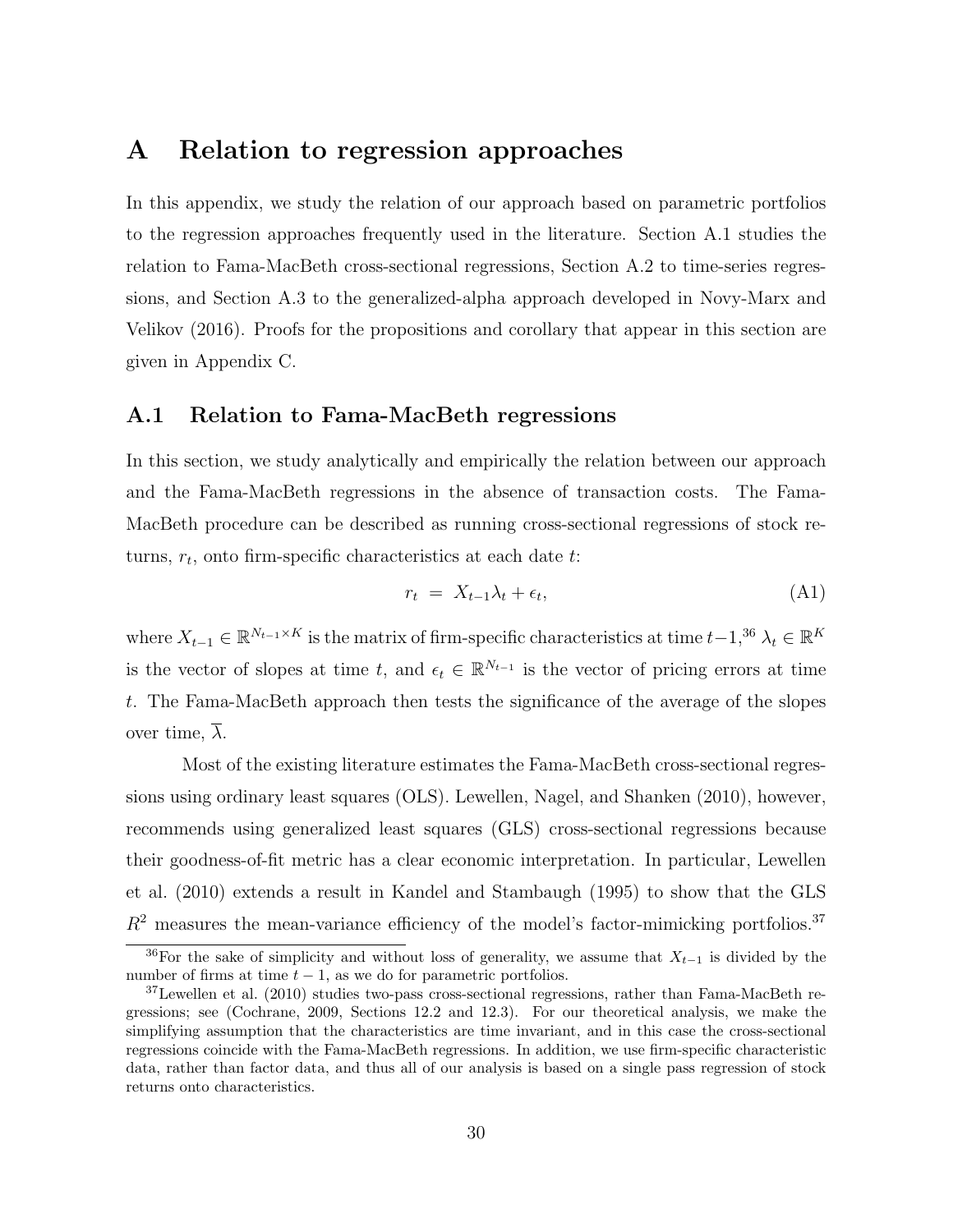The following proposition clarifies the relation between our portfolio approach and the Fama-MacBeth OLS and GLS regressions.

**Proposition A1.** Assume that the standardized firm characteristics are constant through time so that  $X_t = X$ . Then, the OLS and GLS Fama-MacBeth average slopes are

$$
\overline{\lambda}_{OLS} = (X^{\top} X)^{-1} X^{\top} \widehat{\mu}_r, \qquad and \tag{A2}
$$

$$
\overline{\lambda}_{GLS} = (X^{\top} \widehat{\Sigma}_r^{-1} X)^{-1} X^{\top} \widehat{\Sigma}_r^{-1} \widehat{\mu}_r,\tag{A3}
$$

where  $\widehat{\mu}_r \in \mathbb{R}^N$  is the sample mean of stock returns and  $\widehat{\Sigma}_r \in \mathbb{R}^{N \times N}$  is the sample covariance matrix of stock returns. Assume also that the sample vector of covariances between the benchmark portfolio return and the characteristic portfolio return vector is zero  $(\sigma_{bc} = 0)$ . Then the optimal mean-variance parametric portfolio is

$$
\theta^* = \frac{1}{\gamma} (X^\top \widehat{\Sigma}_r X)^{-1} X^\top \widehat{\mu}_r. \tag{A4}
$$

Proposition A1 shows that the OLS and GLS Fama-MacBeth slopes differ in general from the mean-variance parametric-portfolio weights; that is, testing the significance of Fama-MacBeth slopes is different from testing the significance of the weights a meanvariance investor assigns to each characteristic. Note, in particular, that the OLS and GLS Fama-MacBeth slopes are different in general from the mean-variance parametricportfolio weights unless the sample covariance matrix of asset returns is equal to the identity matrix  $(\Sigma_r = I)$ .

The following corollary provides further insight into the difference between the parametric-portfolio weights and the OLS Fama-MacBeth slopes.

Corollary A1. Let the assumptions in Proposition A1 hold, and assume in addition that the columns of the firm-specific characteristic matrix  $X$  are orthonormal; that is,  $X^{\top}X = I$ . Then, the optimal mean-variance parametric portfolio is

$$
\theta^* = \frac{1}{\gamma} \widehat{\Sigma}_c^{-1} \overline{\lambda}_{OLS},\tag{A5}
$$

where  $\widehat{\Sigma}_c$  is the sample covariance matrix of characteristic returns and  $\gamma$  is the riskaversion parameter.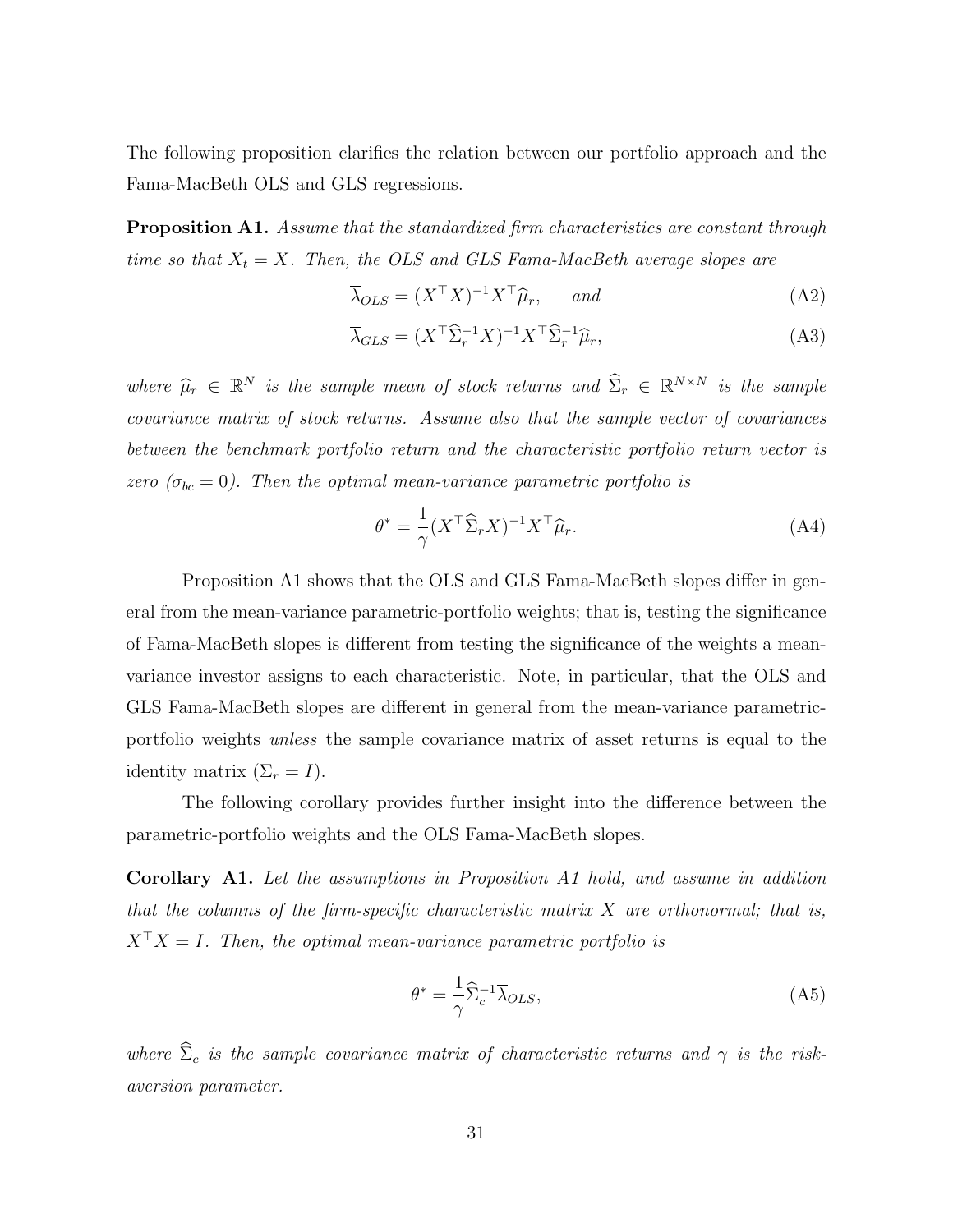Corollary A1 shows that, for the particular case in which the columns of the firm-specific characteristic matrix are orthonormal, there is a componentwise one-to-one relation between mean-variance parametric-portfolio weights and OLS Fama-MacBeth slopes *only if* the sample covariance matrix of characteristic returns,  $\hat{\Sigma}_c$ , is diagonal.<sup>38</sup> If, on the other hand, characteristic returns are correlated, then a given characteristic  $k$ could have a zero OLS Fama-MacBeth slope  $(\overline{\lambda}_k = 0)$ , and yet have a nonzero parametricportfolio weight  $(\theta_k^* \neq 0)$ . This is the case, for instance, when the correlation of the kth characteristic return with the returns on the other characteristics can be exploited by the investor to reduce risk, and thus, improve her overall mean-variance utility.

The above theoretical results demonstrate that testing the significance of Fama-MacBeth slopes will, in general, produce results that are different from those of testing the significance of the weights that a mean-variance investor assigns to each characteristic. We now compare empirically the significance results from OLS Fama-MacBeth regressions with those of our approach.<sup>39</sup> Table A1 reports the significance of the Fama-MacBeth slopes for the six characteristics we found to be significant in Section 5 plus size, book to market, and momentum. The first column lists the name of the characteristics, the second column reports the multiple regression slopes and Newey-West t-statistics (in brackets),<sup>40</sup> and the third column reports the individual regression slopes and Newey-West *t*-statistics.

We see from Table A1 that the five characteristics that are significant at the 5% level in Section 5 are also jointly significant for cross-sectional regressions. However, in contrast to the finding in Section 5, beta is not significant in the Fama-MacBeth regressions even at the 10% level. This is because, as shown in Proposition A1, Fama-MacBeth slopes differ in general from parametric-portfolio weights when the returns on the characteristics are correlated over time and the investor can exploit this to reduce the risk of the mean-variance portfolio. Regarding the book-to-market and momentum

<sup>&</sup>lt;sup>38</sup>To see this, note that if  $\hat{\Sigma}_c$  is diagonal, then  $\theta_k^* = (\bar{\lambda}_{OLS})_k/(\gamma(\hat{\Sigma}_c)_{kk})$ , where  $(\hat{\Sigma}_c)_{kk}$  is the kth element of the diagonal of  $\hat{\Sigma}_c$ , and thus there is a one-to-one correspondence between the kth component of  $\theta^*$  and the k<sup>th</sup> component of  $\lambda_{OLS}$ .

<sup>&</sup>lt;sup>39</sup>We do not run GLS Fama-MacBeth regressions because the sample covariance matrix of stock returns is singular for our case with thousands of stocks and only hundreds of monthly dates.

<sup>&</sup>lt;sup>40</sup>We compute t-statistics with Newey-West adjustments of 12 lags, as in Green et al. (2017).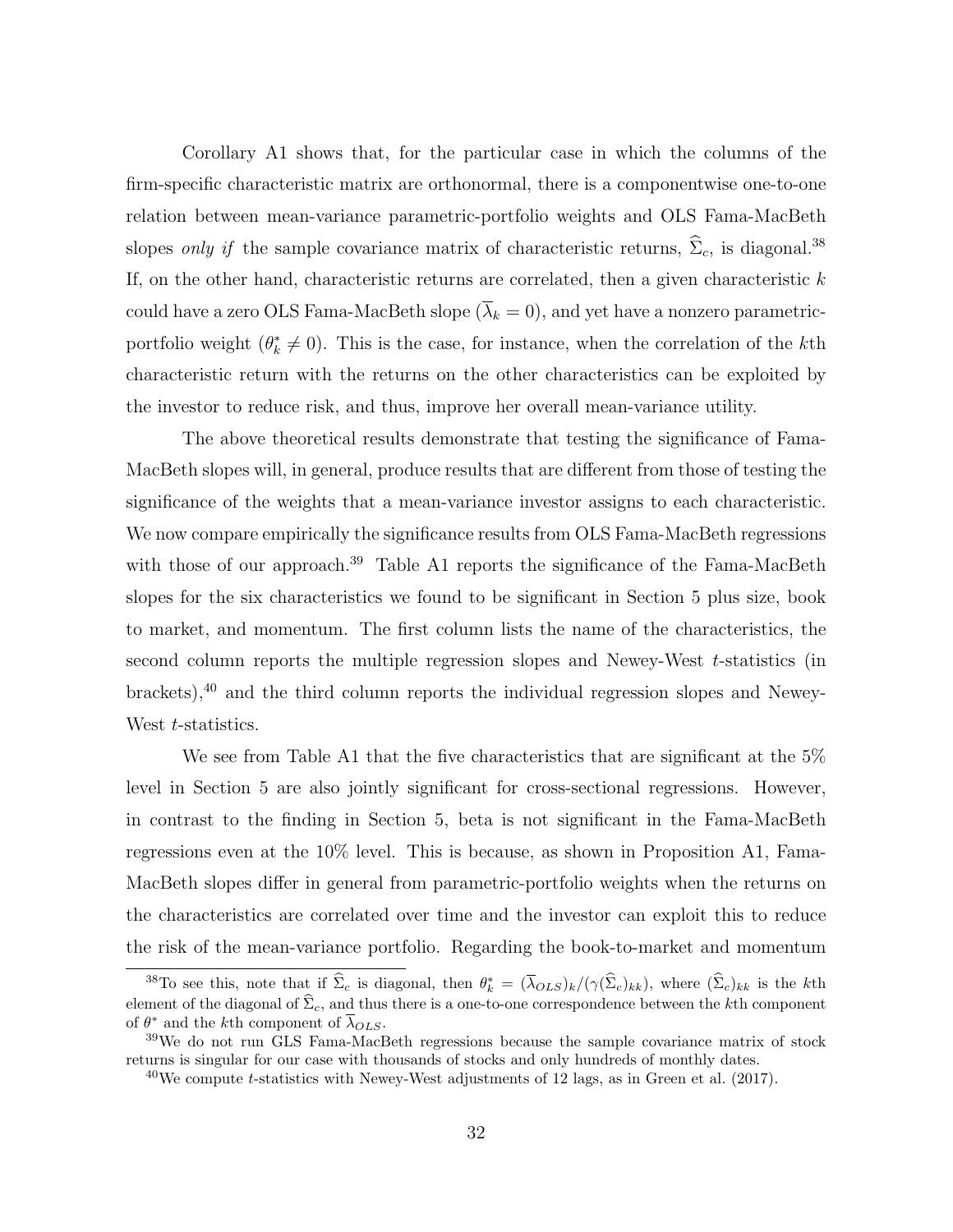characteristics, we see from Table A1 that both book to market  $(bm)$  and 12-month momentum ( $mom12m$ ) are significant for multiple cross-sectional regressions, whereas they were not significant from a portfolio perspective. Intuitively, these characteristics are significant in multiple cross-sectional regressions because these regressions ignore the large contribution of these characteristics to the risk of the overall portfolio of characteristics, which reduces their appeal from a mean-variance portfolio perspective.

### A.2 Relation to time-series regressions

In this section, we study analytically and empirically the relation of our portfolio approach to the time-series regression approach in the absence of transaction costs. The time-series approach may be described as regressing the return of a new characteristic long-short portfolio onto the returns of  $K_c$  commonly accepted characteristic long-short portfolios; that is,

$$
r_{n,t} = \alpha_{TS} + \beta_{TS}^{\top} r_{c,t} + \epsilon_t, \tag{A6}
$$

where  $r_{n,t} \in \mathbb{R}$  is the return of the new characteristic long-short portfolio at time t,  $r_{c,t} \in \mathbb{R}^{K_c}$  is the return of the commonly accepted characteristic long-short portfolios at time t, the error term  $\epsilon_t \in \mathbb{R}$  follows a Normal distribution with zero mean and standard deviation  $\sigma_{\epsilon}$ ,  $\alpha_{TS} \in \mathbb{R}$  is the intercept of the regression, and  $\beta_{TS} \in \mathbb{R}^{K_c}$  is the slope vector. If the intercept in this regression is significant, the return on the new characteristic is not fully explained by the return of the commonly accepted characteristics. Gibbons et al. (1989) shows that a significant intercept implies that the new characteristic-based long-short portfolio improves the investment opportunity set of a mean-variance investor who already has access to the returns of the set of commonly accepted characteristics.

As explained above, the time-series regression approach tests the significance of the intercept. In contrast, the following proposition shows that, in the absence of transaction costs, our approach is equivalent to testing the significance of the slopes of a particular constrained time-series multiple regression. Britten-Jones (1999) shows that the tangency mean-variance portfolio can be identified by solving a linear regression. We extend this result to the context of any parametric portfolio on the mean-variance efficient frontier by introducing a constraint on the mean return of the portfolio.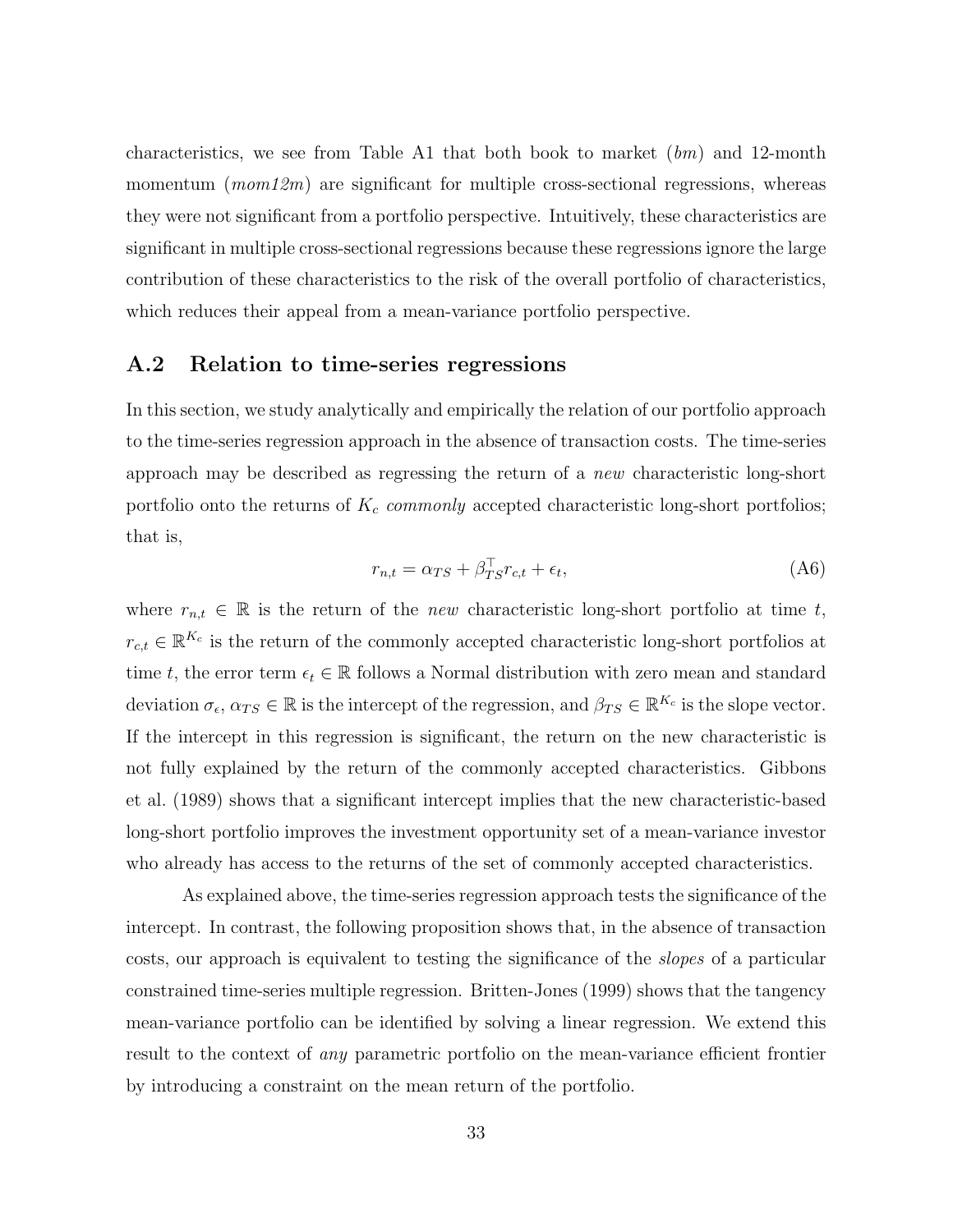**Proposition A2.** For a given risk-aversion parameter  $\gamma$ , the optimal parameter  $\theta^*$  for the mean-variance parametric-portfolio problem without transaction costs (5) is equal to the ordinary least square (OLS) estimate of the slope vector in the following time-series regression model:

$$
r_{b,t} = \alpha - \beta^{\top} r_{c,t} + \epsilon_t, \qquad (A7)
$$

subject to the constraint that

$$
\beta^{\top} \mu_c = (\theta^*)^{\top} \mu_c,\tag{A8}
$$

where  $r_{b,t} \in \mathbb{R}$  is the return of the benchmark portfolio,  $r_{c,t} \in \mathbb{R}^K$  is the return on the characteristics,  $\alpha \in \mathbb{R}$  is the intercept,  $\beta \in \mathbb{R}^K$  is the slope vector,  $\mu_c$  is the mean characteristic return vector, and  $(\theta^*)^{\top} \mu_c$  is the average return of the mean-variance parametric portfolio.

The advantage of the parametric-portfolio approach is that by focusing on the slopes, it allows one to test the significance of the different characteristics when they are considered jointly. The traditional time-series approach, on the other hand, is designed to test the significance of a single characteristic when it is added to a set of commonly accepted characteristics. This is a limitation of the time-series regression approach because the result of the statistical inference depends on the sequence in which variables are selected. For instance, when regressing the return of each characteristic in our dataset onto the returns of the four Fama and French (1993) and Carhart (1997) factors downloaded from Kenneth French's website, we find that eight characteristics are significant in the absence of transaction costs, but beta is not significant.<sup>41</sup> Beta, however, is significant when its returns are regressed onto the four Fama and French (1993) and Carhart (1997) factors *plus* the return of the return-volatility long-short portfolio, because beta helps to hedge the return-volatility characteristic.<sup>42</sup> Accordingly, beta matters if one controls for return volatility.<sup>43</sup> Our portfolio approach considers all characteristics simultane-

<sup>41</sup>We run 48 significance tests corresponding to the 51 characteristics except size, value, and momentum and thus, following Harvey et al. (2015) we apply Bonferroni's adjustment.

<sup>42</sup>We again apply Bonferroni's adjustment.

<sup>&</sup>lt;sup>43</sup>This result is analogous to that in Asness et al. (2018), which finds that despite the weak performance of the size characteristic when evaluated in isolation, it becomes significant once it is considered in combination with a quality characteristic.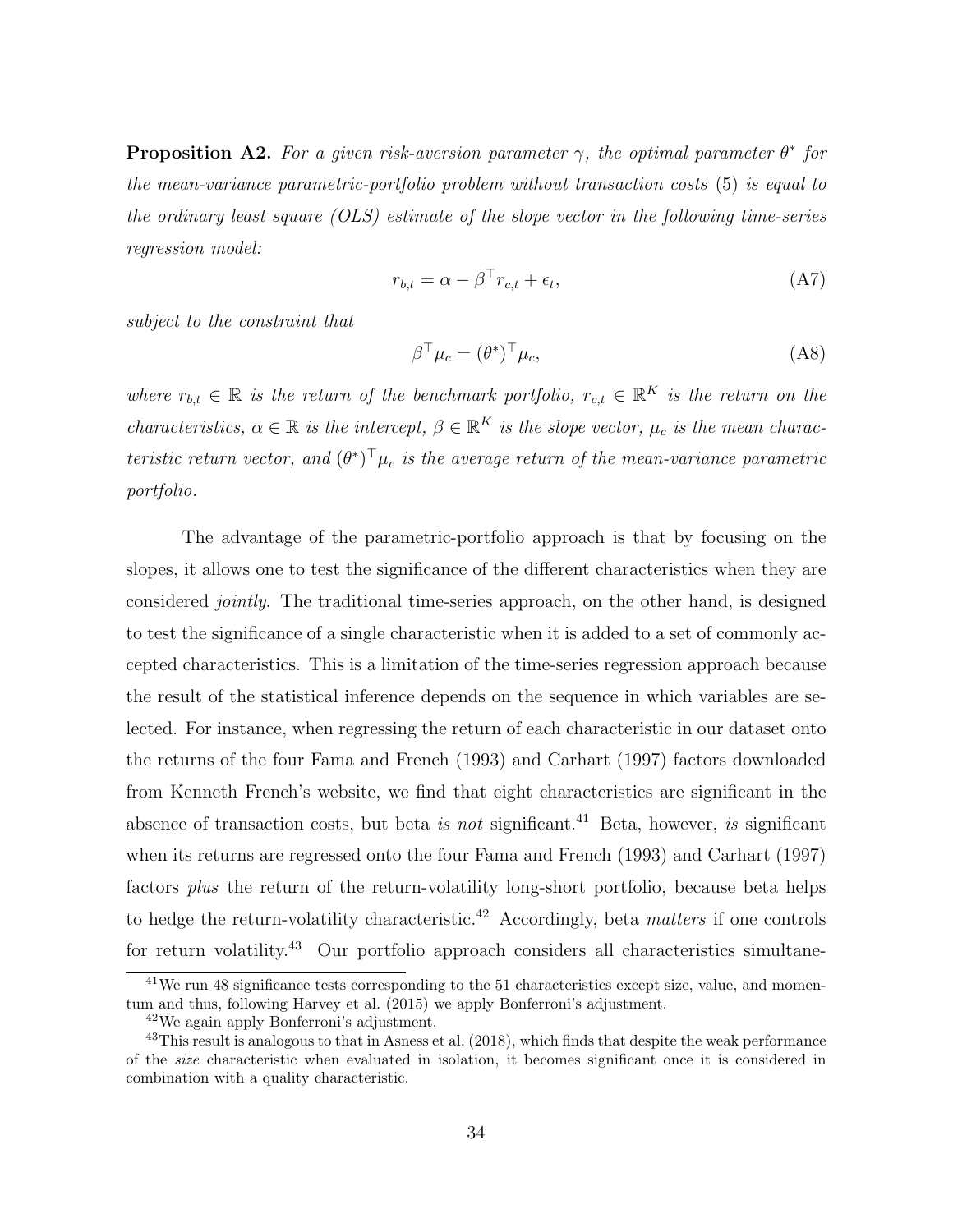ously and finds that return volatility and beta are jointly significant together with four other characteristics. These empirical results highlight the importance of considering all characteristics simultaneously. Other advantages of our portfolio approach are that it allows one to consider transaction costs in a straightforward manner and to identify the marginal contribution of each characteristic to the investor's utility.

### A.3 Relation to generalized alpha

In this section, we compare empirically the results from our portfolio approach in the presence of transaction costs with those from using the generalized alpha developed in Novy-Marx and Velikov (2016), which extends the traditional time-series regression framework to take transaction costs into account. Novy-Marx and Velikov (2016) proposes computing the returns of the mean-variance portfolio in the presence of transaction costs for the commonly accepted characteristics,  $MVE<sub>X</sub>$ , and the returns of the mean-variance portfolio in the presence of transaction costs for the commonly accepted characteristics plus the new characteristic,  $MVE_{X,y}$ . Then it runs the following regression:

$$
MVE_{X,y}/w_y = \alpha + \beta MVE_X + \epsilon,\tag{A9}
$$

where  $w_y$  is the weight of the mean-variance portfolio on the new characteristic. Novy-Marx and Velikov (2016) shows that in the absence of transaction costs, the generalized alpha in (A9) equals the alpha from the traditional time-series approach. In the presence of transaction costs, this approach tests the significance of adding the new characteristic to a set of commonly accepted characteristics taking transaction costs into account.<sup>44</sup>

As discussed in Section A.2, the main advantage of our portfolio approach with respect to the time-series approach is that it considers all characteristics simultaneously and tests their significance when considered jointly, whereas the time-series regressions are designed to consider one characteristic at a time. To illustrate this, we compute the generalized alpha for each of our characteristics with respect to the four Fama and French (1993) and Carhart (1997) factors downloaded from Kenneth French's website. We find

<sup>44</sup>Although the implementation in Novy-Marx and Velikov (2016) considers the transaction cost associated with each characteristic independently, here we extend the approach in Novy-Marx and Velikov (2016) to capture trading diversification.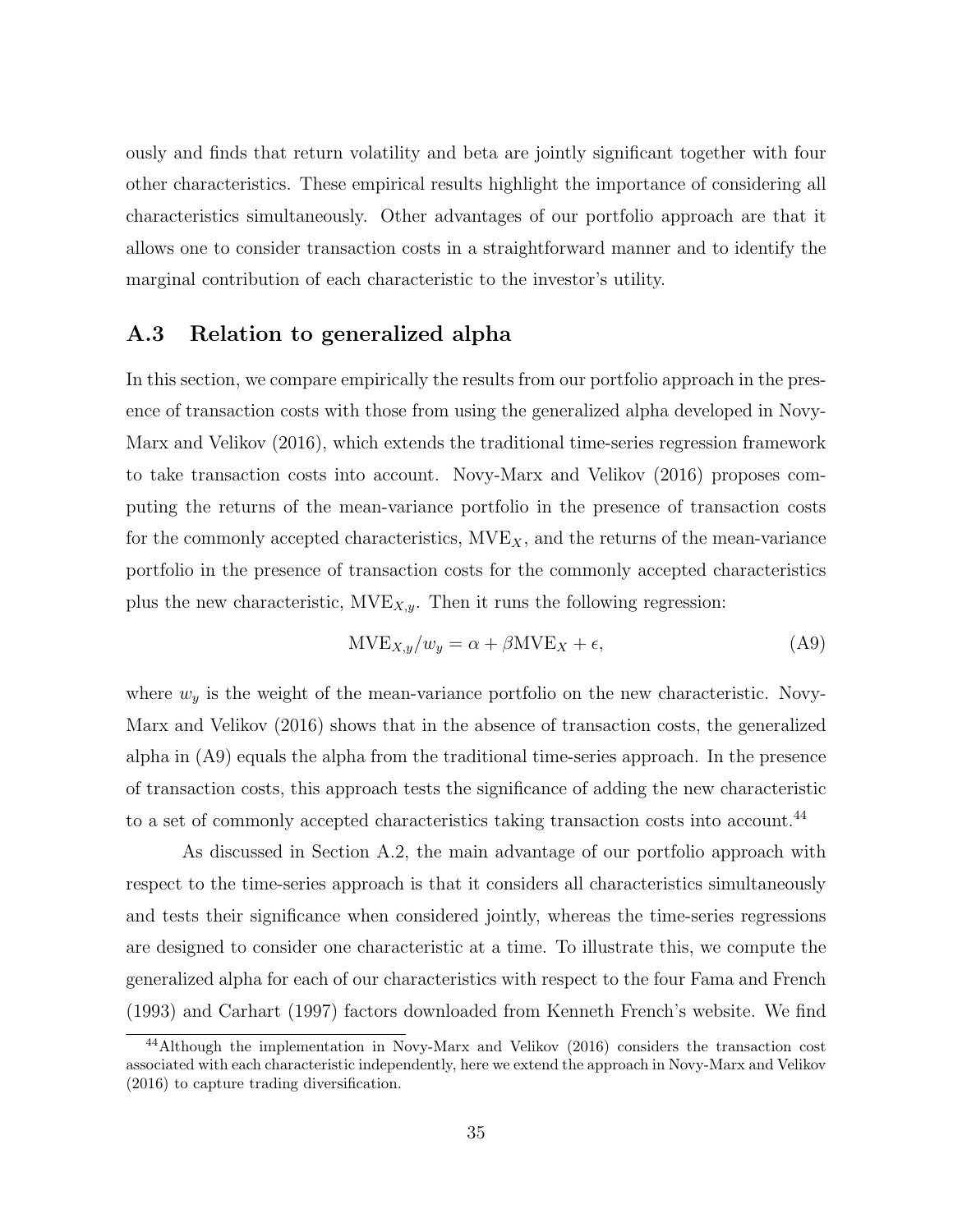that, in the presence of transaction costs, none of the characteristic portfolios has a significant generalized alpha with respect to the four factors.<sup>45</sup> However, in the absence of transaction costs, Section A.2 showed that eight characteristics were significant with respect to the four factors. That is, the number of characteristics that are significant with respect to the four factors for the time-series approach *decreases* in the presence of transaction costs when the characteristics are considered in isolation. In contrast, our portfolio approach shows that the number of significant characteristics increases in the presence of transaction costs. This is because our approach allows one to consider all characteristics simultaneously and identify the optimal combination of characteristics that results in substantial trading diversification.

<sup>&</sup>lt;sup>45</sup>To address the multiple testing problem, we again apply Bonferroni's adjustment because we carry out 48 significance tests corresponding to our 51 characteristics except size, value, and momentum.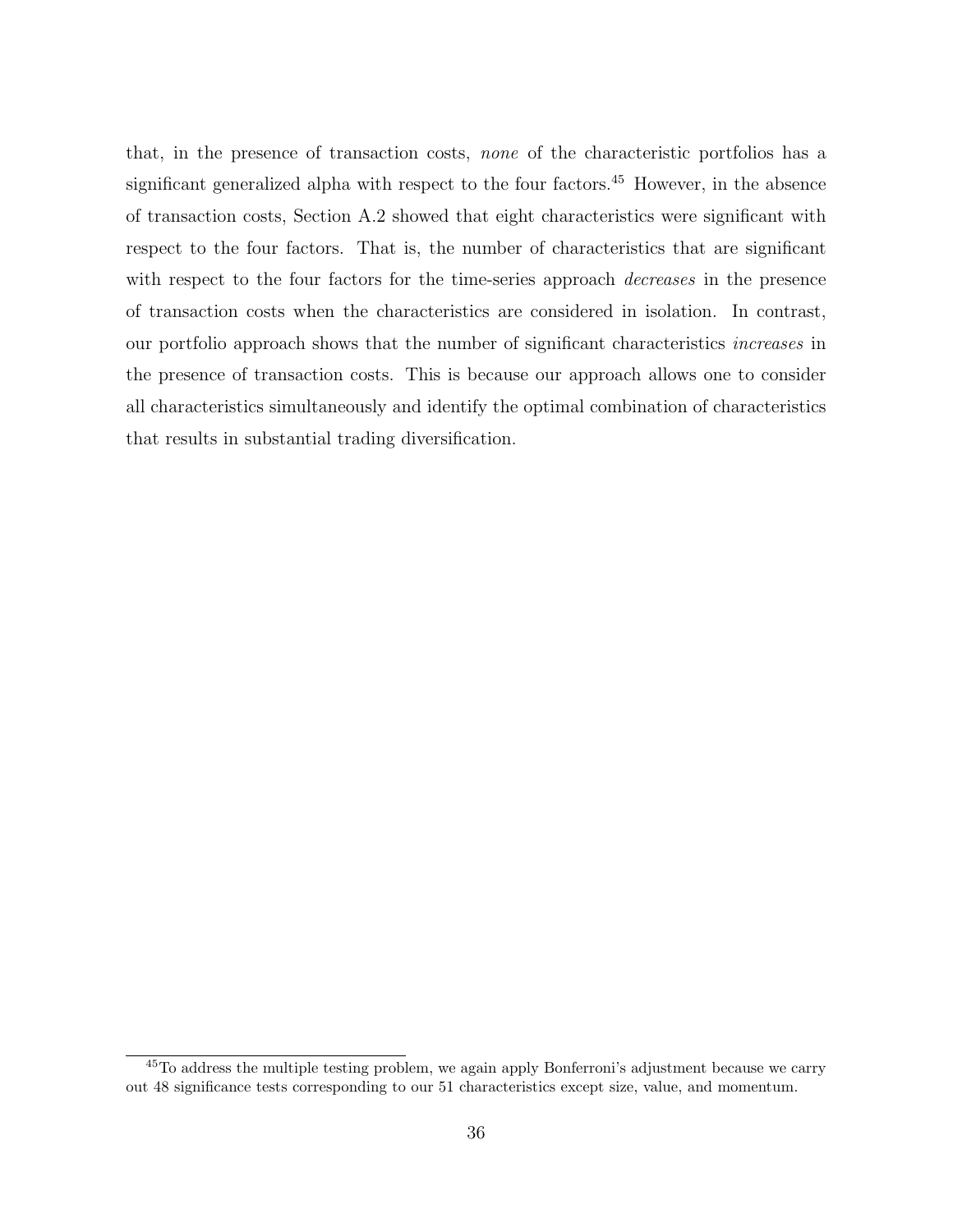# B Relation between optimal portfolio and SDF

In this appendix, we establish the relation between the investor's optimal portfolio and its associated SDF in the presence of transaction costs. For exposition purposes, we first derive the relation for the case where the transaction-cost function is differentiable, as is the case for the quadratic transaction costs that we consider in Section IA.2 of the internet appendix. Then, we show how the relation can be extended to the case where the transaction-cost function is convex, but not differentiable, as is the case for the proportional transaction costs considered in the main body of the manuscript.

## B.1 Differentiable transaction-cost function

Consider an investor who holds a parametric portfolio with return  $r_{pt} = r_{bt} + \theta^{\dagger} r_{ct}$ , where  $r_{bt}$  is the benchmark portfolio return,  $r_{ct}$  is the characteristic return vector, and  $\theta$  is the parameter vector. The investor selects the parametric portfolio that maximizes her expected utility of returns net of transaction costs:

$$
\max_{\theta} E \left[ u \left( r_{bt} + \theta^{\top} r_{ct} - \text{TC}(\theta) \right) \right], \tag{B1}
$$

where  $TC(\theta)$  is the transaction cost of holding the parametric portfolio.

Assuming that the transaction-cost function,  $TC(\theta)$ , is differentiable, the investor's first-order optimality condition is

$$
E\left[u'(r_{bt} + \theta^{\top}r_{ct} - \text{TC}(\theta))(r_{ct} - \text{TC}'(\theta))\right] = 0,
$$
\n(B2)

where  $u'(\cdot)$  and  $TC'(\cdot)$  are the first derivatives of the utility and transaction cost functions, respectively. From Equation (B2) it is apparent that the investor's optimal portfolio,  $\theta$ , will depend on transaction costs.

To derive the SDF associated with the investor's optimal portfolio, one can rewrite Equation (B2) as

$$
E\left[M_t(r_{ct} - \text{TC}'(\theta))\right] = 0,\tag{B3}
$$

where the SDF is

$$
M_t = u'(r_{bt} + \theta^\top r_{ct} - \text{TC}(\theta)).
$$
 (B4)

Thus, the SDF is the marginal utility of the returns net of transaction costs of the optimal parametric portfolio. This demonstrates that our finding that transaction costs increase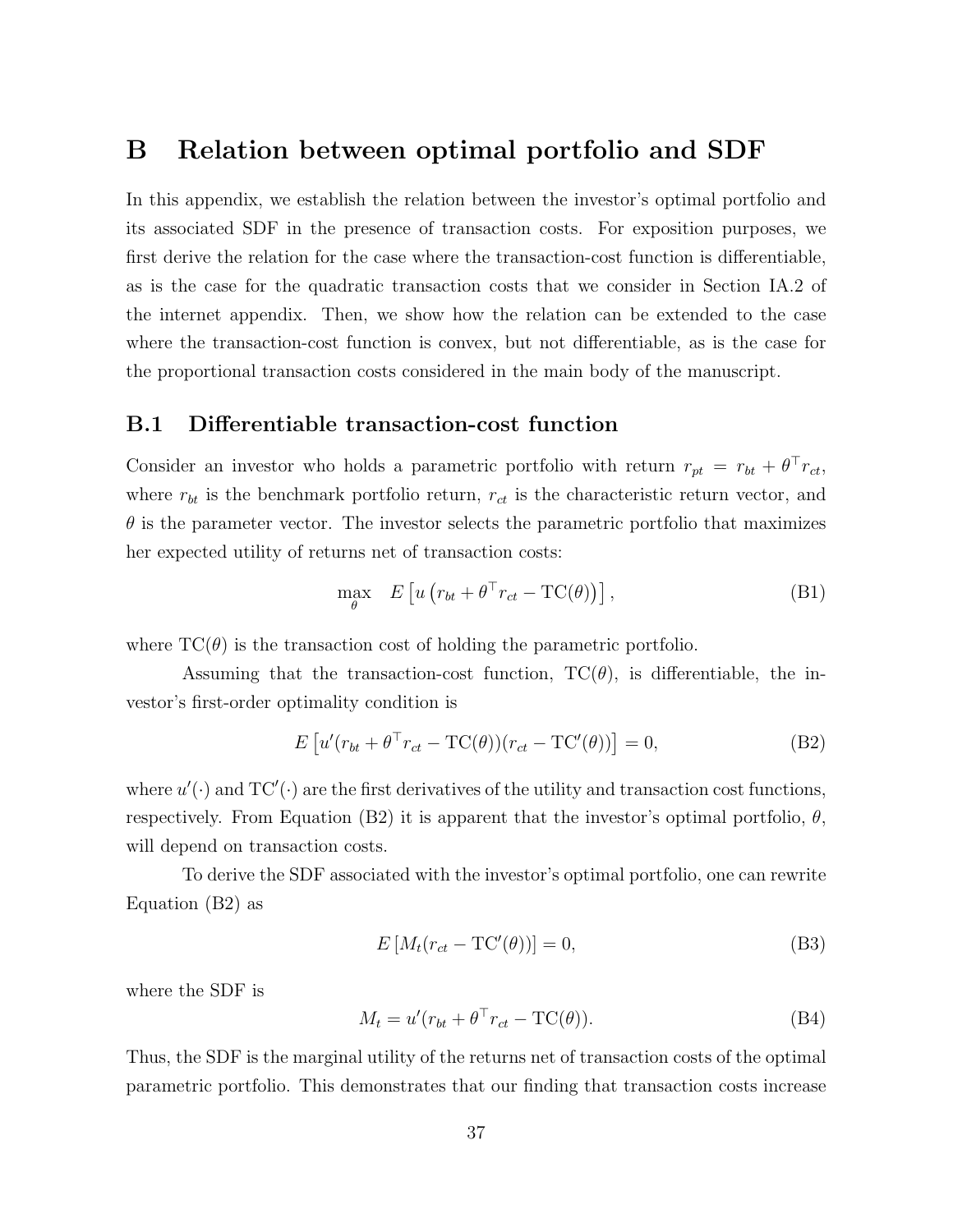the number of characteristics that are significant for the investor's optimal portfolio applies also to the associated SDF.<sup>46</sup> Note that transaction costs affect asset prices through three channels. First, Equation (B3) shows that the SDF prices returns net of marginal transaction costs. Second, Equation (B4) shows that the SDF depends on the investor's optimal portfolio,  $\theta$ , which itself depends on transaction costs. Third, the SDF is the investor's marginal utility evaluated using returns net of transaction costs.

## B.2 Convex transaction-cost function

We now establish the relation for the case where the transaction-cost function is convex, but not differentiable, as in the case with proportional transaction costs considered in the main body of the manuscript.

Most popular utility functions are differentiable. This is the case for power utility or for the quadratic utility that underlies mean-variance preferences. Also, it is straightforward to show that the proportional transaction-cost function in Equation (7) of the manuscript is convex and Lipschitz continuous. Therefore, (Clarke, 1990, Theorem 2.6.6) implies that the chain rule can be applied to obtain the subdifferential of the investor's utility. Thus, the investor's first-order optimality condition is:

$$
0 \in E\left[u'(r_{bt} + \theta^{\top}r_{ct} - \text{TC}(\theta))(r_{ct} - \partial \text{TC}(\theta))\right],\tag{B5}
$$

where  $\partial TC(\cdot)$  is the subdifferential of the transaction-cost function. Note that, unlike a differential, the subdifferential is a set-valued function, and thus, the optimality conditions state that zero must be an element in the set defined by the expectation of the subdifferential of the investor's utility function.

To derive the SDF, note that the first-order optimality condition can be rewritten as

$$
0 \in E\left[M_t(r_{ct} - \partial \mathrm{TC}(\theta))\right],\tag{B6}
$$

where the SDF is

$$
M_t = u'(r_{bt} + \theta^\top r_{ct} - \text{TC}(\theta)).
$$
 (B7)

The pricing condition (B6) states that zero must be an element of the expectation of the SDF multiplied by the return vector minus the subdifferential of the transaction-cost

<sup>46</sup>For the case with quadratic utility, which underlies mean-variance preferences, the SDF is an affine function of the parametric portfolio returns net of transaction costs, and thus, there is a particularly close relation between the optimal portfolio and the SDF.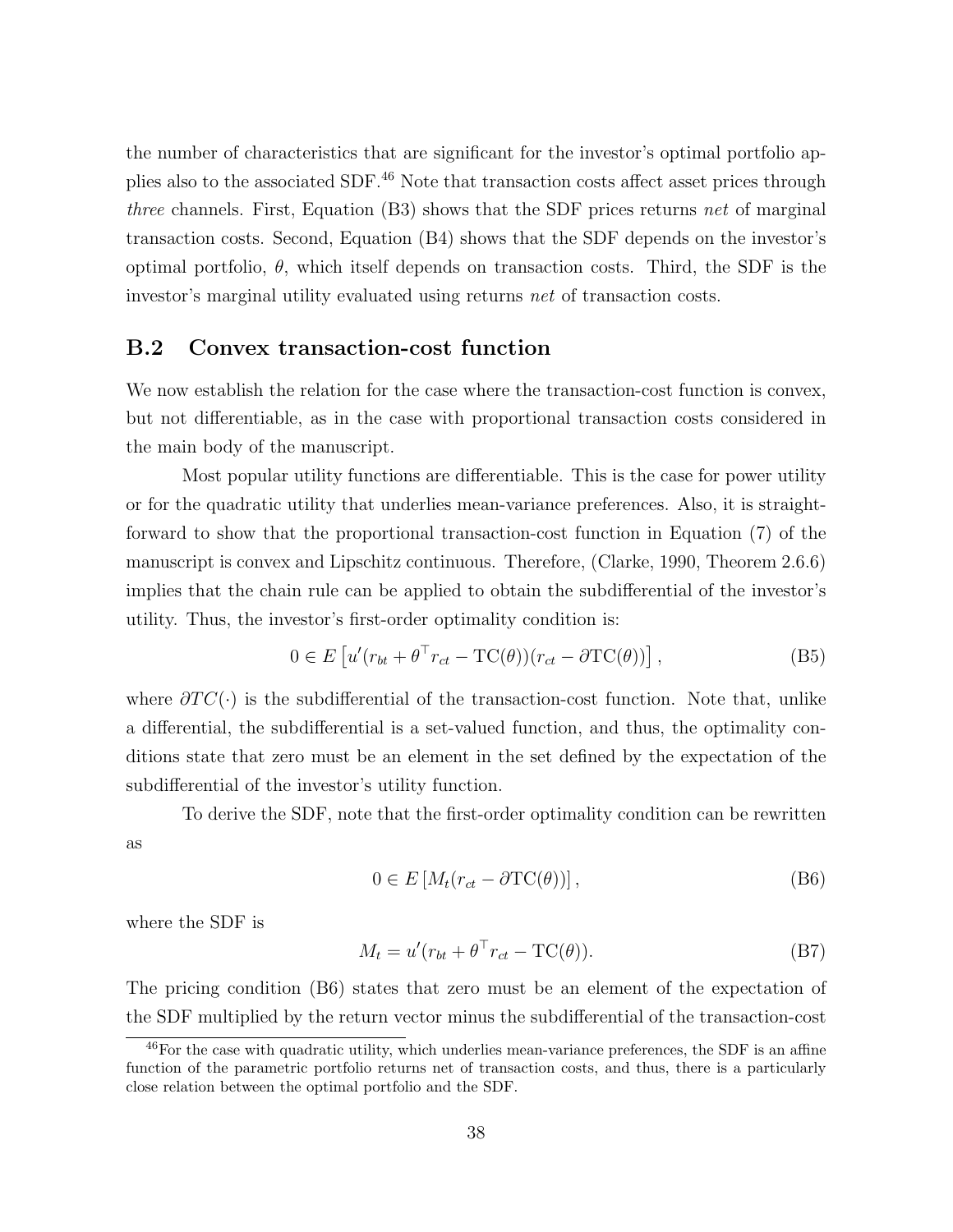function. For the case with proportional transaction-cost function, the subdifferential is a polyhedral set, and thus, the pricing condition can be rewritten as a system of pricing inequalities. This is consistent with Luttmer (1996) and De Roon, Nijman, and Werker (2001). In particular, Luttmer (1996) states that "In an economy with proportional transaction costs consumer intertemporal marginal rates of substitution have to satisfy a set or Euler inequalities."

Finally, it is clear from Equations (B6) and (B7) that transaction costs affect the SDF for the case with convex nondifferentiable transaction-cost function through the same three channels discussed for the case with differentiable transaction-cost function.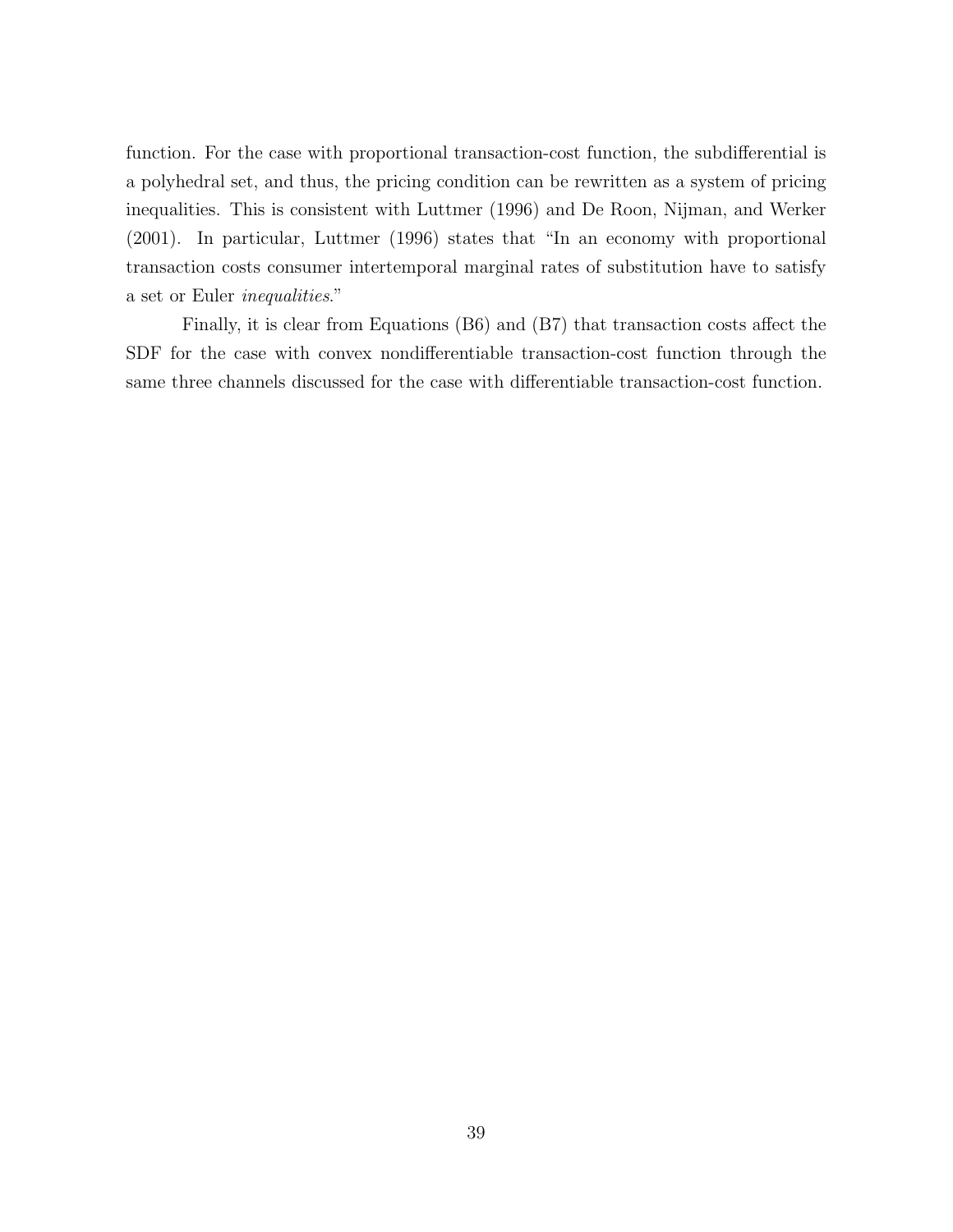# C Proofs for all propositions

## Proof of Proposition 1

Equation (3) shows that the parametric portfolio is a combination of the benchmark portfolio and the K standardized firm-specific characteristics, scaled by the number of firms  $N_t$ . Therefore, we can define this combination as  $w = [1, \theta] \in \mathbb{R}^{K+1}$  and the vector of benchmark and characteristic returns as  $R_t = [r_{b,t}, r_{c,t+1}/N_t]$ . Under this specification, the mean-variance parametric-portfolio problem takes the familiar form:

$$
\min_{w} \quad \frac{\gamma}{2} w^{\top} \widehat{\Sigma} w - w^{\top} \widehat{\mu}, \tag{C1}
$$

$$
s.t. \t w_1 = 1,
$$
\t(C2)

where  $w = [w_1, \theta] \in \mathbb{R}^{K+1}$  and  $\hat{\Sigma}$  and  $\hat{\mu}$  are the sample covariance matrix and mean of  $R_t = [r_{b,t}, r_{c,t+1}]$ . The result follows by using straightforward algebra to eliminate the decision variable  $w_1$  and the constraint, and then removing terms in the objective function that do not depend on the parameter-vector  $\theta$ .

## Proof of Proposition 2

The marginal contributions of the characteristics are given by the subdifferential of the objective function in (10) with respect to  $\theta$ . Note that the first four terms in (10) are differentiable with respect to  $\theta$  and thus their subdifferentials coincide with their gradient. It is straightforward to show that the gradients of these four terms are given by the first four terms in the right-hand side of (11).

The only term that is not differentiable is the transaction cost from trading asset i at time  $t + 1$ . From expression (7), we can define the transaction-cost term for asset i at time  $t + 1$  as

$$
u_{i,t+1} = |\Lambda_{ii,t} (w_{i,t+1}(\theta) - w_{i,t}^+(\theta))|,
$$
\n(C3)

where  $\Lambda_{ii,t}$  is the associated transaction-cost parameter for asset i at time t. Therefore, it suffices to characterize the subdifferential of expression (C3). Note that the function inside the absolute value is differentiable with respect to  $\theta$ . Thus, applying the chain rule for subdifferentials, we have that the subdifferential of  $u_{i,t+1}$  with respect to the kth parametric-portfolio weight  $\theta_k$  is equal to the subdifferential of the absolute value function times the differential of  $\Lambda_{ii,t}\left(w_{i,t+1}(\theta)-w_{i,t}^{+}(\theta)\right)$ .

Note that  $\Lambda_{ii,t} > 0$  and thus, the subdifferential of the absolute-value function is given by the sign function as precisely defined in (13). Finally, the differential of the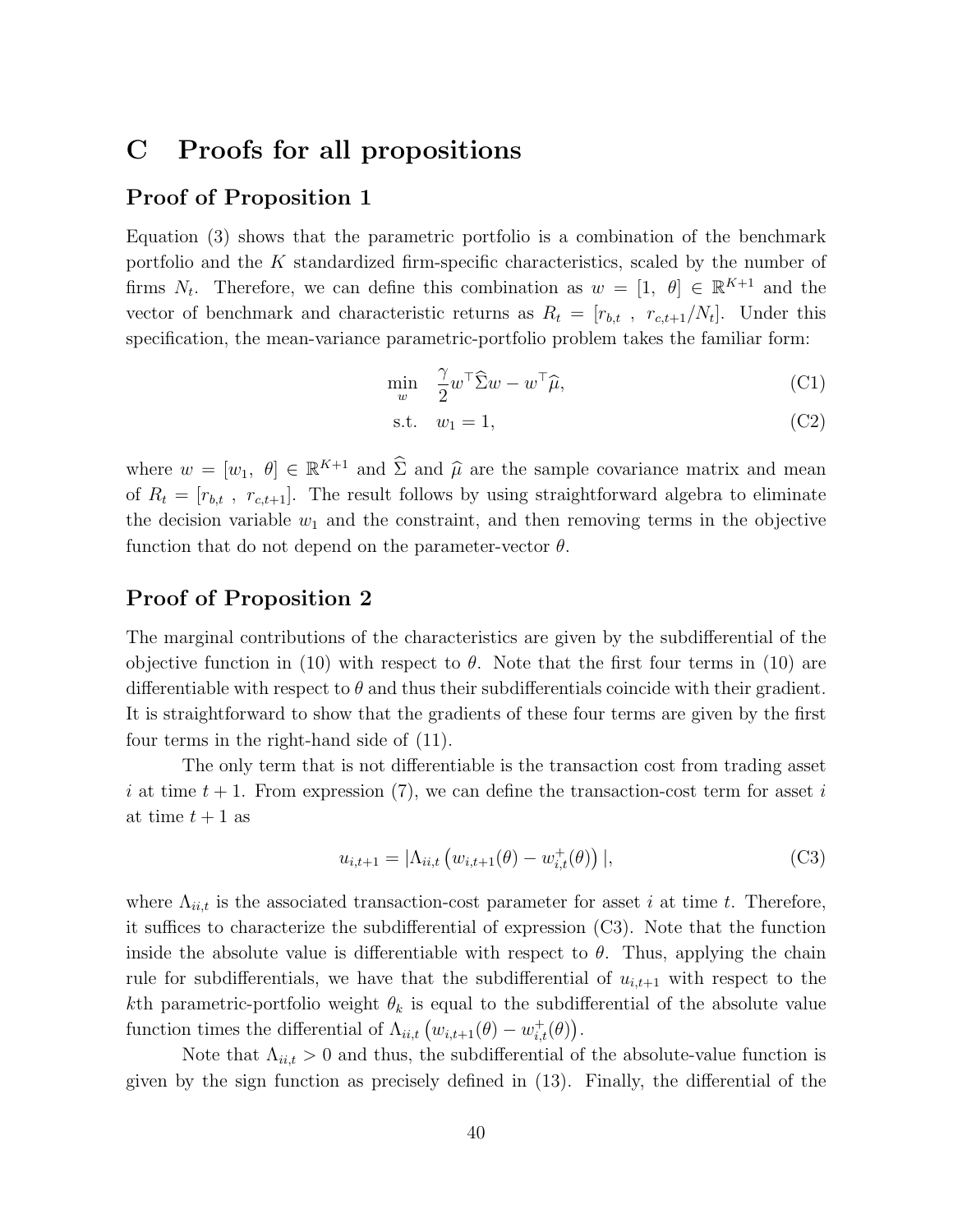term  $\Lambda_{ii,t}\left(w_{i,t+1}(\theta)-w_{i,t}^{+}(\theta)\right)$  is

$$
\frac{d[\Lambda_{ii,t} (w_{i,t+1}(\theta) - w_{i,t}^+(\theta))]}{d\theta_k} = \Lambda_{ii,t} [(X_{t+1})_{ik} - (X_t)_{ik} (1 + r_{i,t+1})].
$$

The result follows by adding the subdifferentials of  $u_{i,t+1}$  for  $i = 1, 2, \ldots, N_t$ , and then combining the subdifferentials with respect to  $\theta_k$  for  $k = 1, 2, ..., K$  into a single vector.

## Proof of Proposition 3

**Part 1.** The trade in the *i*th stock required to rebalance an equally weighted portfolio of  $K$  characteristics is:

$$
\text{trade}_{i}^{ew} = \frac{1}{K} \sum_{k=1}^{K} \text{trade}_{i,k} = \frac{1}{K} \sum_{k=1}^{K} [(X_{t+1})_{i,k} - (X_{t})_{i,k}(1 + r_{i,t+1})]. \tag{C4}
$$

Because trade<sub>i,k</sub> for  $k = 1, 2, ..., K$  are jointly distributed as a multivariate Normal distribution with zero mean and and covariance matrix  $\Omega$ , we have that trade<sup>*ew*</sup> is distributed as a Normal distribution with zero mean and standard deviation  $\sqrt{e^{\top} \Omega e}/K$ .

By definition, the average trading volume (turnover) in the ith stock required to rebalance an equally weighted portfolio of the  $K$  characteristics is the average of the absolute value of trade<sub>i</sub><sup>em</sup>. Geary (1935) shows that the mean absolute deviation of a Normally distributed random variable is  $\sqrt{2/\pi}$  times its standard deviation. Therefore, the average turnover in the ith stock required to rebalance an equally weighted portfolio of K characteristics is

$$
\text{turnover}(\text{trade}_i^{ew}) = \sqrt{2/\pi} \times \sqrt{e^{\top} \Omega e} / K. \tag{C5}
$$

Following a similar argument, the average cost of the trade in the ith stock required to rebalance a quantity  $1/K$  of each of the K characteristics in isolation is

$$
\text{turnover}(\text{trade}_i^{iso}) = \sqrt{2/\pi} \times \sum_{k=1}^{K} \frac{\sqrt{\Omega_{kk}}}{K}.\tag{C6}
$$

Taking the ratio of (C5) to (C6), we get

$$
\frac{\text{turnover}(\text{trade}_i^{ew})}{\text{turnover}(\text{trade}_i^{iso})} = \frac{\sqrt{e^\top \Omega e}}{\sum_{k=1}^K \sqrt{\Omega_{kk}}}.\tag{C7}
$$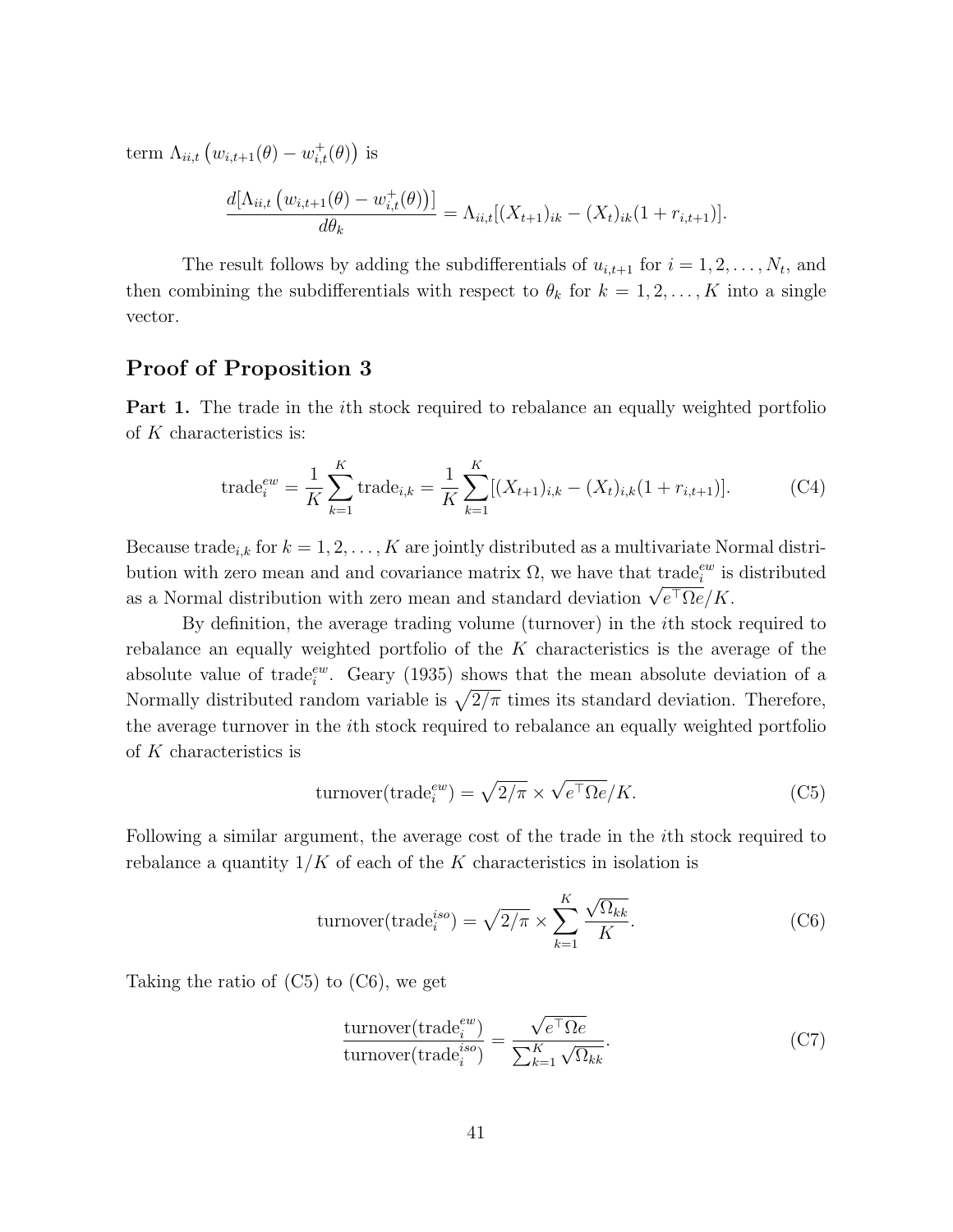To show that this ratio is strictly smaller than one, we note that the square of the ratio in  $(C7)$  is

$$
\frac{e^{\top}\Omega e}{(\sum_{k=1}^{K}\sqrt{\Omega_{kk}})^{2}} = \frac{\sum_{k=1}^{K}\Omega_{kk} + \sum_{l=1}^{K}\sum_{m\neq l}\rho_{lm}\sqrt{\Omega_{ll}}\sqrt{\Omega_{mm}}}{\sum_{k=1}^{K}\Omega_{kk} + \sum_{l=1}^{K}\sum_{m\neq l}\sqrt{\Omega_{ll}}\sqrt{\Omega_{mm}}},
$$
(C8)

where  $\rho_{lm}$  is the correlation between the rebalancing trade in the *i*th stock for the *l*th and mth characteristics. The ratio in (C8) is smaller than one because  $\rho_{lm}$  < 1 by the assumption that  $\Omega$  is positive definite.

**Part 2.** Because  $\Omega$  is symmetric with respect to the K characteristics, we have that trade<sup>*ew*</sup> is distributed as a Normal distribution with zero mean and standard deviation  $\sqrt{e^{\top} \Omega e}/K = \sigma(1 + \rho(K - 1))/K$ . The result follows using arguments identical to those in the proof of Part 1.

**Part 3.** Because  $\rho = 0$ , we have that trade<sup>ew</sup> is distributed as a Normal distribution with zero mean and standard deviation  $\sqrt{e^{\dagger} \Omega e}/K = \sigma/K$ . The result follows using arguments identical to those in the proof of Part 1.

## Proof of Proposition A1

Let us consider the following cross-sectional regression model:

$$
r_t = X\lambda_t + \epsilon_t,\tag{C9}
$$

where  $r_t \in \mathbb{R}^N$  is the vector of stock returns at time  $t, X \in \mathbb{R}^{N \times K}$  is the matrix of standardized firm characteristics,  $\lambda_t \in \mathbb{R}^K$  is the vector of slopes at time t, and  $\epsilon_t \in \mathbb{R}^N$ is the vector of pricing errors at time  $t^{47}$  The OLS and GLS Fama-MacBeth slopes of model (C9) are

$$
\overline{\lambda}_{OLS} = (X^{\top} X)^{-1} X^{\top} \widehat{\mu}_r \tag{C10}
$$

$$
\overline{\lambda}_{GLS} = (X^{\top} \widehat{\Sigma}_r^{-1} X)^{-1} X^{\top} \widehat{\Sigma}_r^{-1} \widehat{\mu}_r, \tag{C11}
$$

where  $\widehat{\mu}_r$  is the vector of sample mean returns. It is straightforward to see that  $\overline{\lambda}_{OLS}$  and  $\overline{\lambda}_{GLS}$  are identical when  $\hat{\Sigma}_r$  is the identity matrix. On the other hand, we know that the solution of a mean-variance parametric portfolio is

$$
\theta^* = \frac{1}{\gamma} \widehat{\Sigma}_c^{-1} \widehat{\mu}_c - \widehat{\Sigma}_c^{-1} \widehat{\sigma}_{bc}.
$$
 (C12)

Now, given the assumption that firm characteristics are constant, we can define the vector of mean characteristic-portfolio returns and the covariance matrix of characteristicportfolio returns as  $\hat{\mu}_c = X^\top \hat{\mu}_r$  and  $\hat{\Sigma}_c = X^\top \hat{\Sigma}_r X$ , respectively. Assuming that the

<sup>&</sup>lt;sup>47</sup>Note that we now assume that characteristics  $X_t$  and the number of firms  $N_t$  are constant through time and therefore we drop the subscript  $t$ .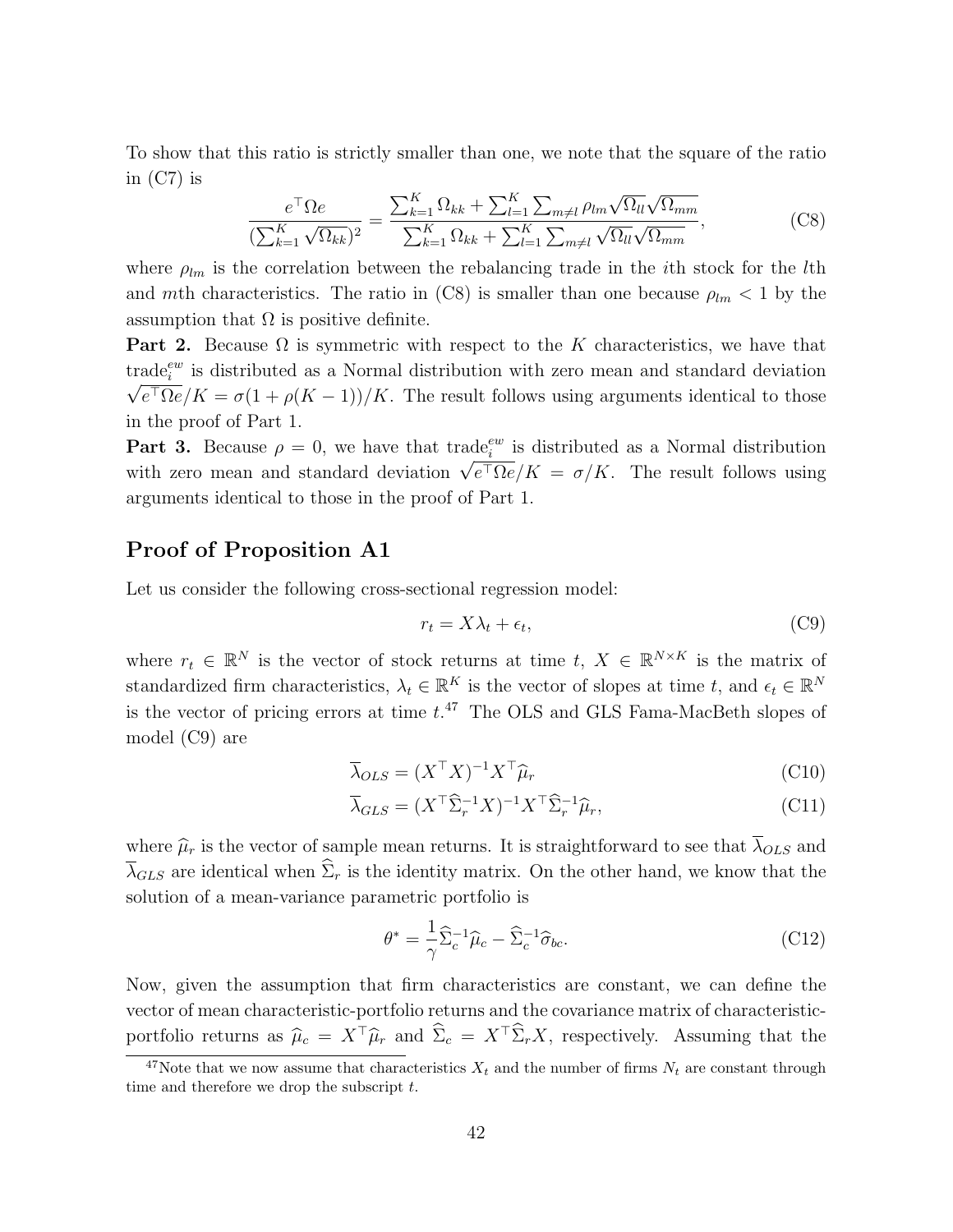covariance between characteristic portfolio returns and the benchmark portfolio is zero, expression (C12) can be then expressed as

$$
\theta^* = \frac{1}{\gamma} (X^\top \widehat{\Sigma}_r X)^{-1} X^\top \widehat{\mu}_r.
$$
 (C13)

Therefore, one can see that  $\lambda_{OLS}$ ,  $\lambda_{GLS}$ , and  $\theta^*$  will be equivalent when  $\Sigma_r$  is the identity matrix of dimension N and the covariance between characteristic portfolio returns and the benchmark portfolio is zero.

## Proof of Corollary A1

The result in Corollary A1 follows from the assumption that  $X^{\top}X = I$ , which implies that  $\overline{\lambda}_{OLS} = X^{\top} \widehat{\mu}_r = \widehat{\mu}_c$ . Then, if the covariance between characteristic-portfolio returns and the benchmark portfolio is zero, we can define the solution to the mean-variance parametric portfolio as

$$
\theta^* = \frac{1}{\gamma} \widehat{\Sigma}_c^{-1} \overline{\lambda}_{OLS}.
$$
\n(C14)

## Proof of Proposition A2

We can estimate model (A7) with OLS. The corresponding optimization problem, in matrix form, is

$$
\min_{\alpha,\beta} \quad r_b^{\top} r_b + \alpha^2 T + \beta^{\top} r_c^{\top} r_c \beta - 2\alpha r_b^{\top} e_T + 2r_b^{\top} r_c \beta - 2\alpha e_T^{\top} r_c \beta
$$
\ns.t. 
$$
\widehat{\mu}_c^{\top} \beta = \mu_0,
$$

where  $e_T$  is a T-dimensional vector of ones. Now, given that  $\Sigma_c = r_c^{\dagger} r_c - \hat{\mu}_c \hat{\mu}_c^{\dagger}$ ,  $\hat{\sigma}_{bc} =$  $r_b^{\dagger} r_c - \widehat{\mu}_b \widehat{\mu}_c^{\dagger}$  and  $e_T^{\dagger} r_c = T \widehat{\mu}_c$ , we can write the above problem as

$$
\min_{\alpha,\beta} \quad r_b^{\top} r_b + \alpha^2 T + \beta^{\top} \widehat{\Sigma}_c \beta + \beta^{\top} \widehat{\mu}_c \widehat{\mu}_c^{\top} \beta - 2\alpha r_b^{\top} e_T + 2(\widehat{\sigma}_{bc} + \widehat{\mu}_b \widehat{\mu}_c)^{\top} \beta - 2\alpha T \widehat{\mu}_c^{\top} \beta
$$
  
s.t.  $\widehat{\mu}_c^{\top} \beta = \mu_0$ .

Because  $\hat{\mu}_c^{\dagger} \beta$  is constant in the feasible region, we can obtain the OLS slopes of (A7) as the solution to the following problem:

$$
\min_{\beta} \quad \beta^{\top} \widehat{\Sigma}_{c} \beta + 2 \widehat{\sigma}_{bc} \beta
$$
  
s.t.  $\widehat{\mu}_{c}^{\top} \beta = \mu_{0},$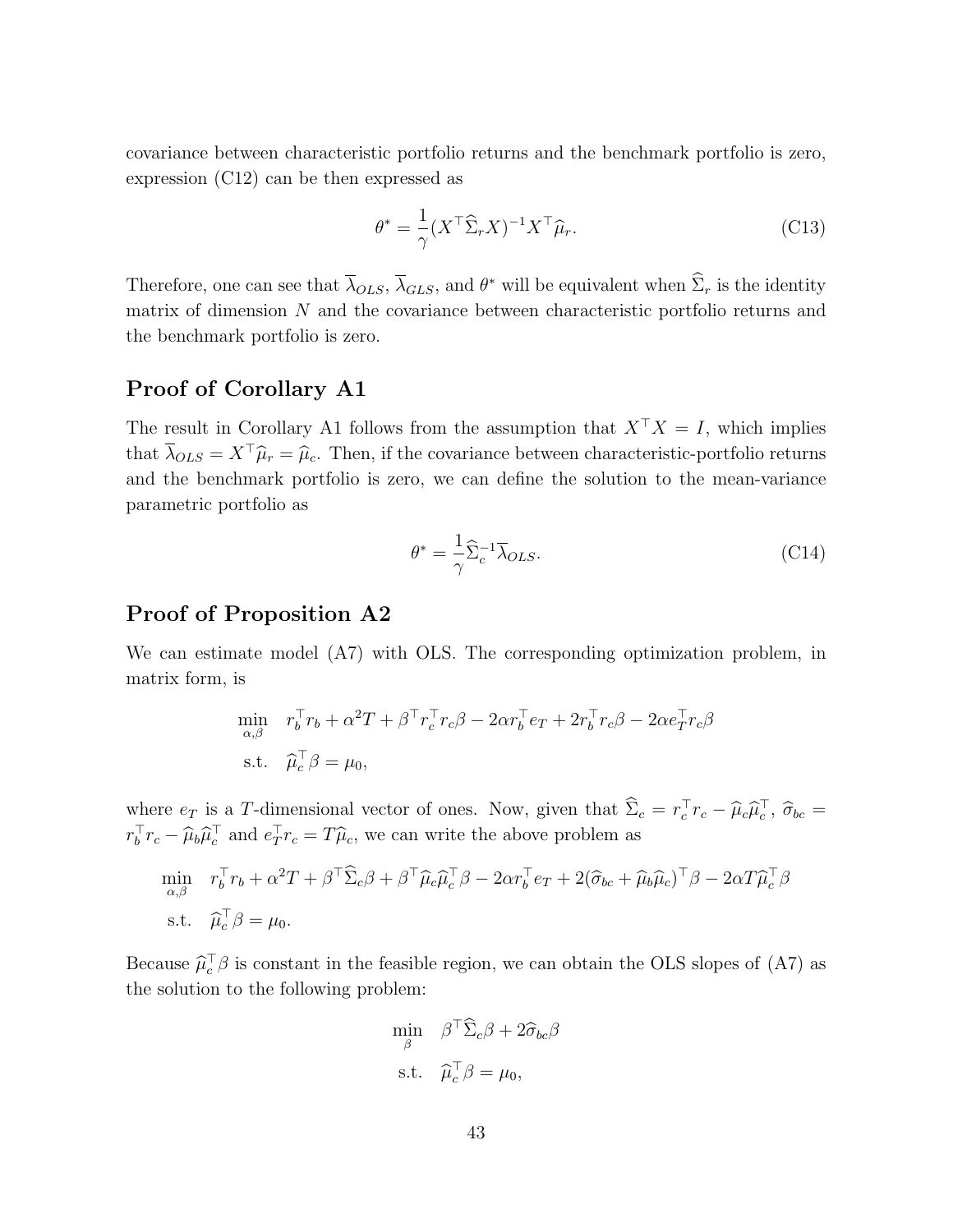which is a quadratic mean-variance optimization problem. If we set  $\mu_0$  equal to the solution of the mean-variance parametric-portfolio problem times the vector of mean characteristic portfolio returns (that is,  $\mu_0 = \theta^{*T} \hat{\mu}_c$ ), the OLS slopes of the time-series model in (A7) coincide with the solution of the mean-variance parametric-portfolio problem in  $(5)$ .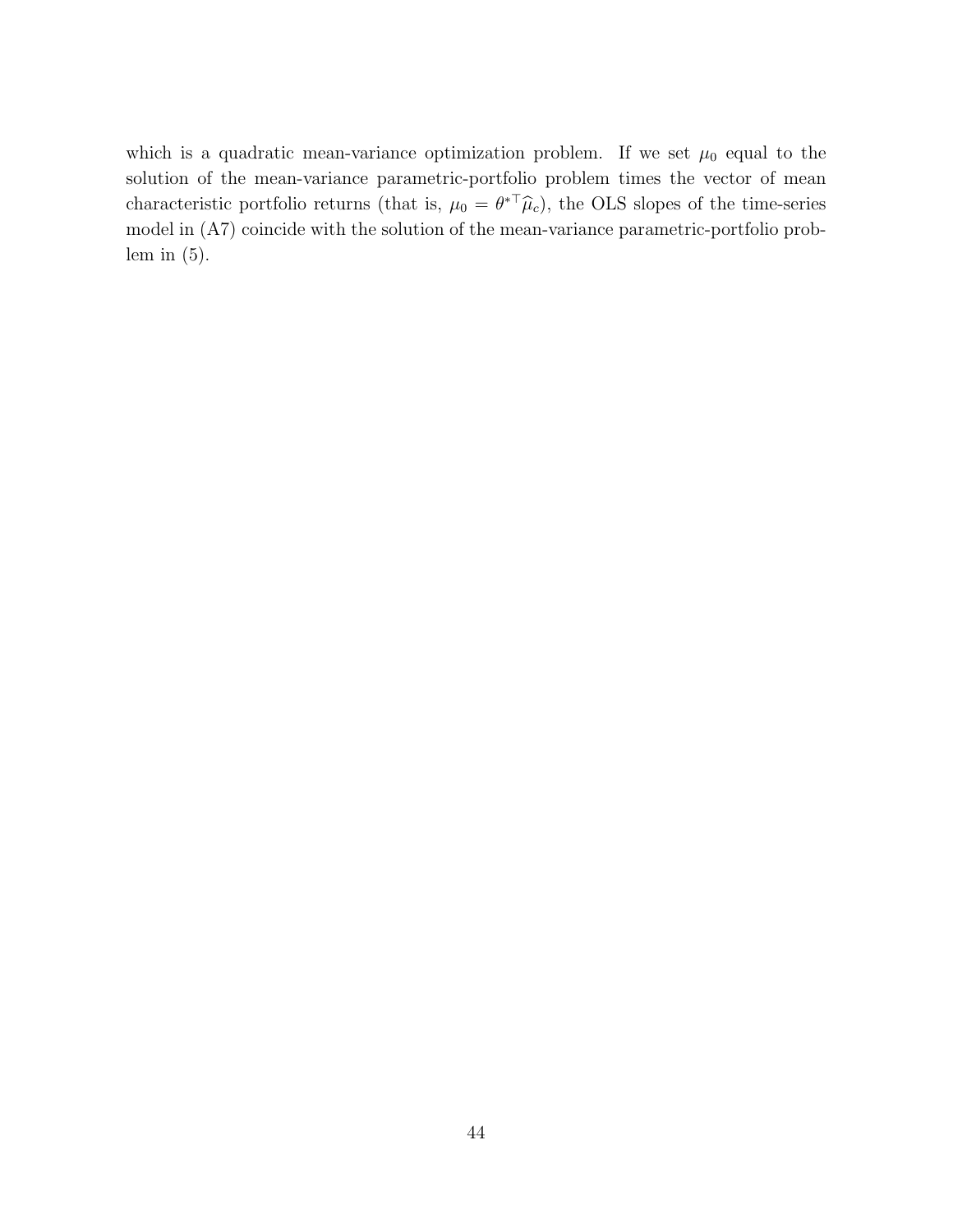### Table 1: List of characteristics considered

This table lists the characteristics we consider, ordered alphabetically by acronym. The first column gives the number of the characteristic, the second column gives the characteristic's definition, the third column gives the acronym, and the fourth and fifth columns give the authors who analyzed them, and the date and journal of publication. Our definitions and acronyms match those in Green et al. (2017).

|                | Characteristic and definition                                                                                                                                                                                                                                 |                        | $Acronym - Author(s)$                        | Date and Journal |
|----------------|---------------------------------------------------------------------------------------------------------------------------------------------------------------------------------------------------------------------------------------------------------------|------------------------|----------------------------------------------|------------------|
| 1              | Abnormal volume in earnings announcement: Average daily trading volume for 3 days<br>around earnings announcement minus average daily volume for 1-month ending 2 weeks<br>before earnings announcement divided by 1-month average daily volume. Earnings an- | aeavol                 | Lerman, Livnat & Mendenhall                  | 2007, WP         |
| $\overline{2}$ | nouncement day from Compustat quarterly<br>Asset growth: Annual percent change in total assets                                                                                                                                                                |                        | Cooper, Gulen & Schill                       | 2008, JF         |
| 3              | Bid-ask spread: Monthly average of daily bid-ask spread divided by average of daily                                                                                                                                                                           | agr<br>baspread        | Amihud & Mendelson                           | 1989, JF         |
|                | spread                                                                                                                                                                                                                                                        |                        |                                              |                  |
| 4              | Beta: Estimated market beta from weekly returns and equal weighted market returns for                                                                                                                                                                         | beta                   | Fama & MacBeth                               | 1973, JPE        |
|                | 3 years ending month $t-1$ with at least 52 weeks of returns                                                                                                                                                                                                  |                        |                                              |                  |
| 5              | Book to market: Book value of equity divided by end of fiscal-year market capitalization                                                                                                                                                                      | $_{\text{bm}}$         | Rosenberg, Reid & Lanstein                   | 1985, JPM        |
| 6              | Industry adjusted book to market: Industry adjusted book-to-market ratio                                                                                                                                                                                      | bm_ia                  | Asness, Porter & Stevens                     | 2000, WP         |
| $\overline{7}$ | Cash productivity: Fiscal year-end market capitalization plus long term debt minus total<br>assets divided by cash and equivalents                                                                                                                            | cashpr                 | Chandrashekar & Rao                          | 2009 WP          |
| 8              | Industry adjusted change in asset turnover: 2-digit SIC fiscal-year mean adjusted change                                                                                                                                                                      | chatoia                | Soliman                                      | 2008, TAR        |
|                | in sales divided by average total assets                                                                                                                                                                                                                      |                        |                                              |                  |
| 9              | Change in shares outstanding: Annual percent change in shares outstanding                                                                                                                                                                                     | chcsho                 | Pontiff & Woodgate                           | 2008. JF         |
| 10             | Industry adjusted change in employees: Industry-adjusted change in number of employees                                                                                                                                                                        | chempia                | Asness, Porter & Stevens                     | 1994, WP         |
| 11             | Change in 6-month momentum: Cumulative returns from months $t-6$ to $t-1$ minus<br>months $t-12$ to $t-7$                                                                                                                                                     | chmom                  | Gettleman & Marks                            | 2006 WP          |
| 12             | Industry adjusted change in profit margin: 2-digit SIC fiscal-year mean adjusted change<br>in income before extraordinary items divided by sales                                                                                                              | chpmia                 | Soliman                                      | 2008, TAR        |
| 13             | Change in tax expense: Percent change in total taxes from quarter $t-4$ to t                                                                                                                                                                                  | chtx                   | Thomas & Zhang                               | 2011 JAR         |
| 14             | Convertible debt indicator: An indicator equal to 1 if company has convertible debt<br>obligations                                                                                                                                                            | convind                | Valta                                        | 2016 JFQA        |
| 15             | Dollar trading volume in month $t-2$ : Natural log of trading volume times price per share<br>from month $t-2$                                                                                                                                                | dolvol                 | Chordia, Subrahmanyan & Anshuman             | 2001, JFE        |
| 16             | Dividends-to-price: Total dividends divided by market capitalization at fiscal year-end                                                                                                                                                                       | $\mathrm{d}\mathrm{y}$ | Litzenberger & Ramaswamy                     | 1982, JF         |
| 17             | 3-day return around earnings announcement: Sum of daily returns in three days around<br>earnings announcement. Earnings announcement from Compustat quarterly file                                                                                            | ear                    | Kishore, Brandt, Santa-Clara & Venkatachalam | 2008, WP         |
| 18             | Change in common shareholder equity: Annual percent change in book value of equity                                                                                                                                                                            | egr                    | Richardson, Sloan, Soliman & Tuna            | 2005, JAE        |
| 19             | Earnings to price: Annual income before extraordinary items divided by end of fiscal year                                                                                                                                                                     | ep                     | Basu                                         | 1977, JF         |
|                | market cap                                                                                                                                                                                                                                                    |                        |                                              |                  |
| 20             | Gross profitability: Revenues minus cost of goods sold divided by lagged total assets                                                                                                                                                                         | gma                    | Novy-Marx                                    | 2013 JFE         |
| 21             | Industry sales concentration: Sum of squared percent of sales in industry for each company                                                                                                                                                                    | herf                   | Hou & Robinson                               | 2006, JF         |
| 22             | Employee growth rate: Percent change in number of employees                                                                                                                                                                                                   | hire                   | Bazdresch, Belo & Lin                        | 2014 JPE         |
| 23             | Idiosyncratic return volatility: Standard deviation of residuals of weekly returns on weekly                                                                                                                                                                  | idiovol                | Ali, Hwang & Trombley                        | 2003, JFE        |
|                | equal weighted market returns for 3 years prior to month-end                                                                                                                                                                                                  |                        |                                              |                  |
|                | 24 Industry momentum: Equal weighted average industry 12-month returns                                                                                                                                                                                        | indmom                 | Moskowitz & Grinblatt                        | 1999, JF         |

 $45\,$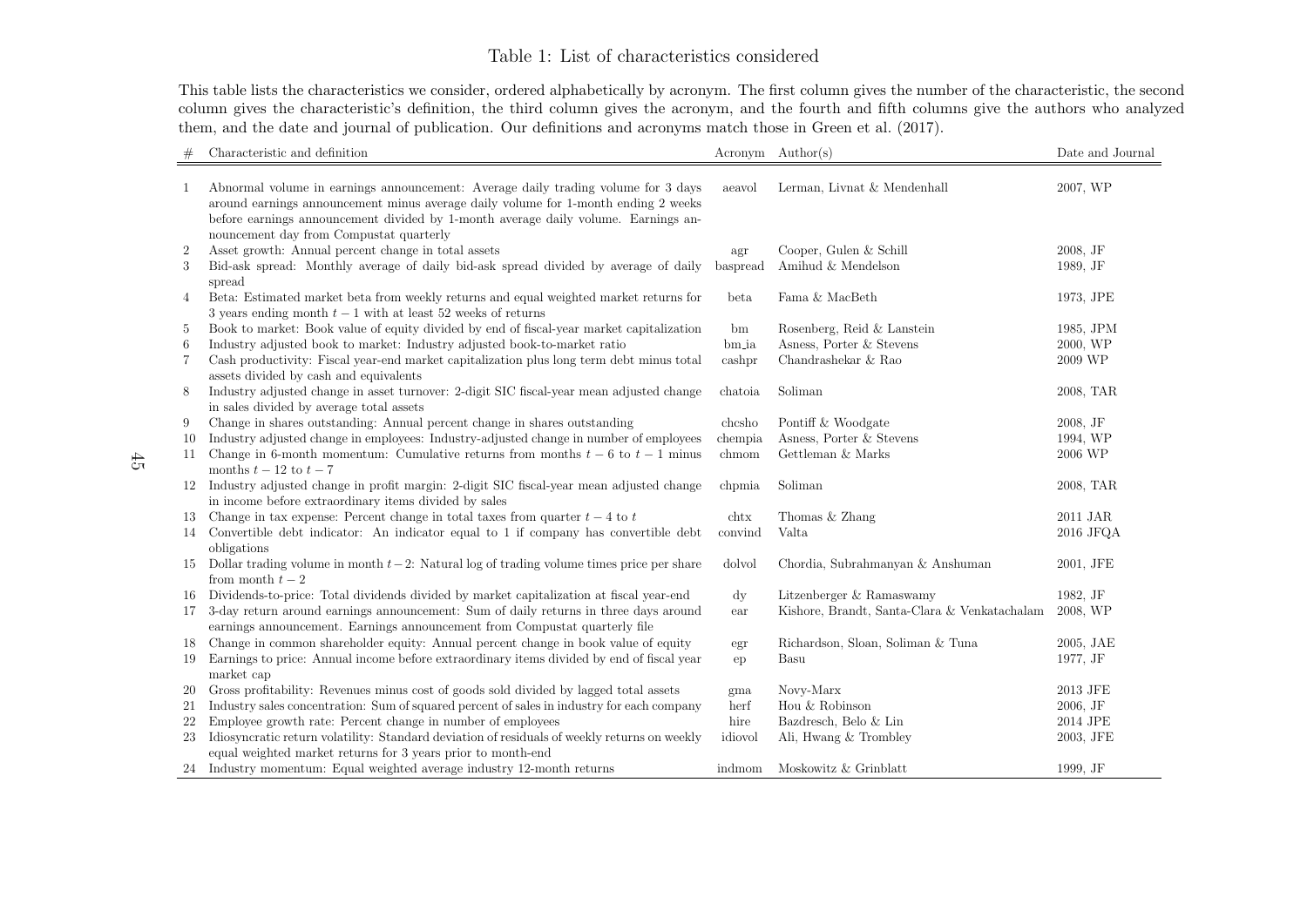## Table 1 continued: List of characteristics considered

|    | Characteristic and definition                                                                                                                                                                                                                                                                                                        | Acronym                    | $\text{Author}(s)$                | Date and Journal |
|----|--------------------------------------------------------------------------------------------------------------------------------------------------------------------------------------------------------------------------------------------------------------------------------------------------------------------------------------|----------------------------|-----------------------------------|------------------|
| 25 | Leverage: Total liabilities divided by fiscal year-end market capitalization                                                                                                                                                                                                                                                         | lev                        | Bhandari                          | 1988. JF         |
| 26 | Change in long-term debt: Annual percent change in total liabilities                                                                                                                                                                                                                                                                 | lgr                        | Richardson, Sloan, Soliman & Tuna | 2005, JAE        |
| 27 | 12-month momentum: 11-month cumulative returns ending one month before month-end                                                                                                                                                                                                                                                     | $\mathrm{mom}12\mathrm{m}$ | Jegadeesh                         | 1990, JF         |
| 28 | 1-month momentum: 1-month cumulative return                                                                                                                                                                                                                                                                                          | mom1m                      | Jegadeesh                         | 1990, JF         |
| 29 | 36-month momentum: Cumulative returns from months $t-36$ to $t-13$                                                                                                                                                                                                                                                                   | mom36m                     | De Bondt $\&$ Thaler              | 1985, JF         |
| 30 | 6-month momentum: 5-month cumulative returns ending one month before month-end                                                                                                                                                                                                                                                       | $\rm{mom}6m$               | Jegadeesh & Titman                | 1990, JF         |
| 31 | Market capitalization: Natural log of market capitalization at end of month $t-1$                                                                                                                                                                                                                                                    | $\operatorname{mve}$       | Banz                              | 1981, JFE        |
| 32 | Industry-adjusted firm size: 2-digit SIC industry-adjusted fiscal year-end market capital-<br>ization                                                                                                                                                                                                                                | mve_ia                     | Asness, Porter & Stevens          | 2000, WP         |
| 33 | $\Delta\%$ CAPEX - industry $\Delta\%$ AR: 2-digit SIC fiscal-year mean adjusted percent change in<br>capital expenditures                                                                                                                                                                                                           | pchcapx_ia                 | Abarbanell & Bushee               | 1998, TAR        |
| 34 | $\Delta\%$ gross margin - $\Delta\%$ sales: Percent change in gross margin minus percent change in<br>sales                                                                                                                                                                                                                          | pchgm_pchsale              | Abarbanell & Bushee               | 1998, TAR        |
| 35 | $\Delta\%$ sales - $\Delta\%$ AR: Annual percent change in sales minus annual percent change in pchsale_pchrect<br>$\operatorname{receivables}$                                                                                                                                                                                      |                            | Abarbanell & Bushee               | 1998, TAR        |
| 36 | Price delay: The proportion of variation in weekly returns for 36 months ending in month<br>$t$ explained by 4 lags of weekly market returns incremental to contemporaneous market<br>return                                                                                                                                         | pricedelay                 | How & Moskowitz                   | 2005, RFS        |
| 37 | Financial-statements score: Sum of 9 indicator variables to form fundamental health score                                                                                                                                                                                                                                            | ps                         | Piotroski                         | 2000, JAR        |
| 38 | R&D to market cap: R&D expense divided by end-of-fiscal-year market capitalization                                                                                                                                                                                                                                                   | rd_mve                     | Guo, Lev & Shi                    | 2006, JBFA       |
| 39 | Return volatility: Standard deviation of daily returns from month $t-1$                                                                                                                                                                                                                                                              | retvol                     | Ang, Hodrick, Xing & Zhanf        | 2006, JF         |
| 40 | Return on assets: Income before extraordinary items divided by one quarter lagged total<br>assets                                                                                                                                                                                                                                    | roaq                       | Balakrishnan, Bartov & Faurel     | 2010, JAE        |
| 41 | Revenue surprise: Sales from quarter t minus sales from quarter $t-4$ divided by fiscal-<br>quarter-end market capitalization                                                                                                                                                                                                        | rsup                       | Kama                              | 2009. JBFA       |
| 42 | Sales to cash: Annual sales divided by cash and cash equivalents                                                                                                                                                                                                                                                                     | salecash                   | Ou & Penman                       | 1989, JAE        |
| 43 | Sales to inventory: Annual sales divided by total inventory                                                                                                                                                                                                                                                                          | saleiny                    | Ou & Penman                       | 1989, JAE        |
| 44 | Sales to receivables: Annual sales divided by accounts receivable                                                                                                                                                                                                                                                                    | salerec                    | Ou & Penman                       | 1989, JAE        |
| 45 | Annual sales growth: Annual percent change in sales                                                                                                                                                                                                                                                                                  | sgr                        | Lakonishok, Shleifer & Vishny     | 1994. JF         |
| 46 | Volatility of dollar trading volume: Monthly standard deviation of daily dollar trading<br>volume                                                                                                                                                                                                                                    | std_dolvol                 | Chordia, Subrahmanyan & Anshuman  | 2001, JFE        |
| 47 | Volatility of share turnover: Monthly standard deviation of daily share turnover                                                                                                                                                                                                                                                     | std_turn                   | Chordia, Subrahmanyan & Anshuman  | 2001, JFE        |
| 48 | Cashflow volatility: Standard deviation for 16 quarters of cash flows divided by sales                                                                                                                                                                                                                                               | stdcf                      | Huang                             | 2009, JEF        |
| 49 | Unexpected quarterly earnings: Unexpected quarterly earnings divided by fiscal-quarter-<br>end market cap. Unexpected earnings is $I/B/E/S$ actual earnings minus median fore-<br>casted earnings if available, else it is the seasonally differenced quarterly earnings before<br>extraordinary items from Compustat quarterly file | sue                        | Rendelman, Jones & Latane         | 1982, JFE        |
| 50 | Share turnover: Average monthly trading volume for most recent 3 months scaled by<br>number of shares outstanding in current month                                                                                                                                                                                                   | turn                       | Datar, Naik & Radcliffe           | 1998, JFM        |
| 51 | Zero trading days: Turnover weighted number of zero trading days for most recent month                                                                                                                                                                                                                                               | zerotrade                  | Liu                               | 2006, JFE        |

46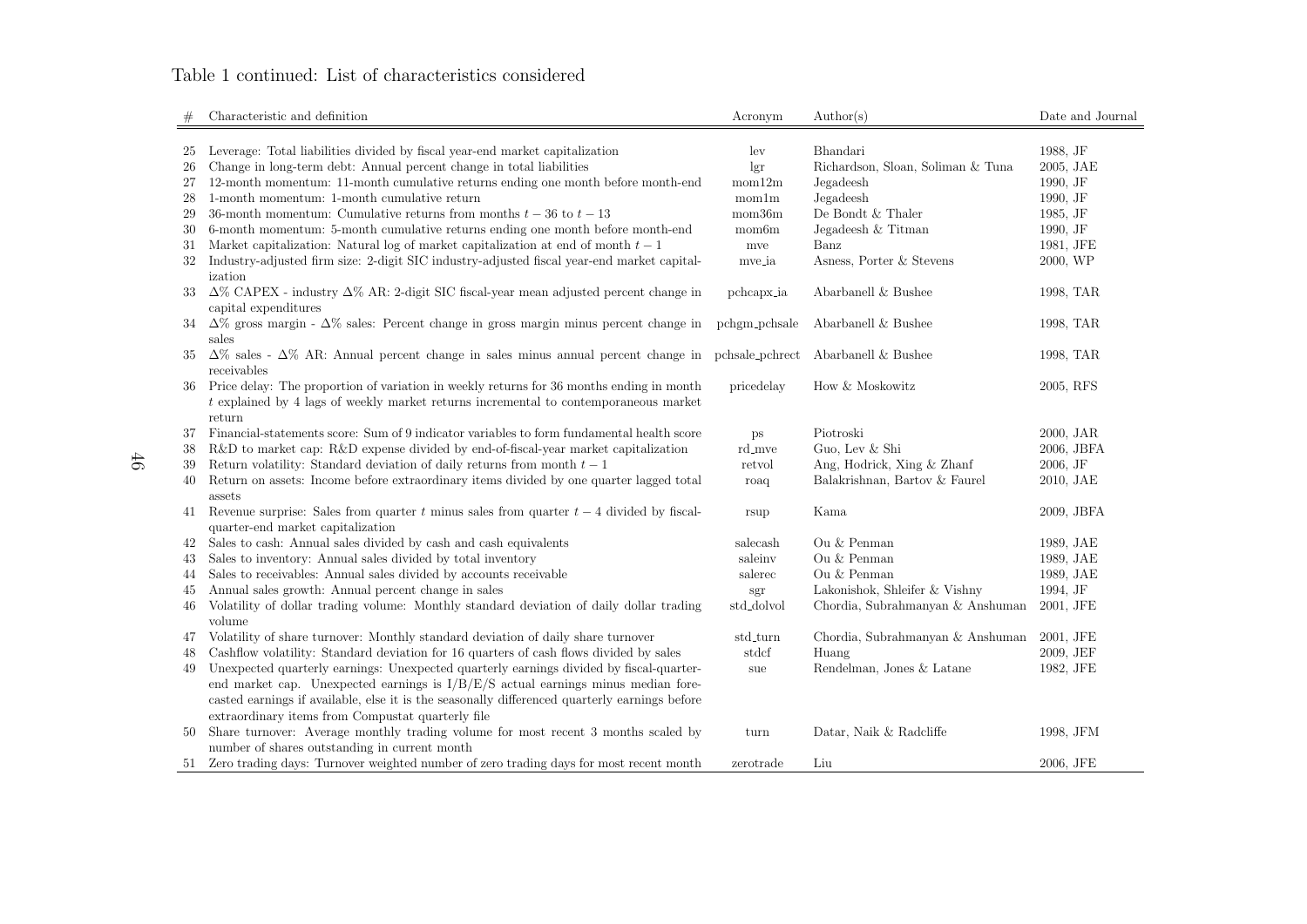#### Table 2: Significance and marginal contributions without transaction costs

This table reports the significance and marginal contributions for the parametric portfolios without transaction costs, for risk-aversion parameter  $\gamma = 5$ . We run a screen-and-clean significance test. For the first (screen) stage, we calibrate the regularized parametric portfolios with five-fold cross-validation and find that the lasso threshold that maximizes investor's utility is  $\delta = 25$ . For the second (clean) stage, we run the bootstrap experiment for the parametric portfolios using those characteristics with nonzero  $\theta$ 's from the first stage. Characteristic  $p$ -values are computed using the percentile method discussed in Section 3.5. We assign three/two/one asterisks (\*) to those characteristics whose p-values are lower than  $0.01/0.05/0.1$ , respectively. To compute the optimal parametric portfolio and marginal contributions, we include all characteristics with nonzero  $\theta$ 's for the screen stage plus the three characteristics considered in Brandt et al. (2009): size, book to market, and momentum. For each characteristic, the first column gives the acronym, the second the optimal value of the parameter and the significance asterisks, and the next four columns give the marginal contribution of the characteristic to: (i) the characteristic own-variance, (ii) the covariance of the characteristic with the other characteristics in the portfolio, (iii) the covariance of the characteristic with the benchmark portfolio, and (iv) the characteristic mean. Contributions that drive the characteristic to be nonzero are in blue sans serif font, and contributions that drive the characteristic toward zero are in red italic font (cf. Footnote 28).

|                |             | Marginal contributions to |             |              |            |
|----------------|-------------|---------------------------|-------------|--------------|------------|
| Characteristic | Param.      | variance                  | cov (char.) | cov (bench.) | mean       |
|                |             |                           |             |              |            |
| sue            | $20.12***$  | 0.00341                   | $-0.00068$  | $-0.00019$   | $-0.00254$ |
| retvol         | $-10.85***$ | $-0.03529$                | 0.02914     | 0.00292      | 0.00323    |
| agr            | $-10.37**$  | $-0.00397$                | 0.00050     | 0.00057      | 0.00290    |
| mom1m          | $-3.10**$   | $-0.00509$                | 0.00454     | $-0.00109$   | 0.00164    |
| gma            | $5.97**$    | 0.00252                   | $-0.00255$  | 0.00069      | $-0.00066$ |
| beta           | $2.36*$     | 0.00971                   | $-0.01381$  | 0.00419      | $-0.00008$ |
| bm_ia          | 6.49        | 0.00337                   | $-0.00328$  | 0.00072      | $-0.00081$ |
| chcsho         | $-5.89$     | $-0.00210$                | $-0.00111$  | 0.00092      | 0.00228    |
| rd_mve         | 6.01        | 0.00215                   | $-0.00096$  | 0.00045      | $-0.00164$ |
| std_turn       | 8.53        | 0.01442                   | $-0.01576$  | 0.00214      | $-0.00080$ |
| bm.            | 3.10        | 0.00264                   | 0.00023     | $-0.00082$   | $-0.00205$ |
| mve            | $-4.02$     | $-0.00136$                | 0.00148     | $-0.00034$   | 0.00022    |
| mom12m         | $-4.42$     | $-0.00784$                | 0.01125     | $-0.00066$   | $-0.00275$ |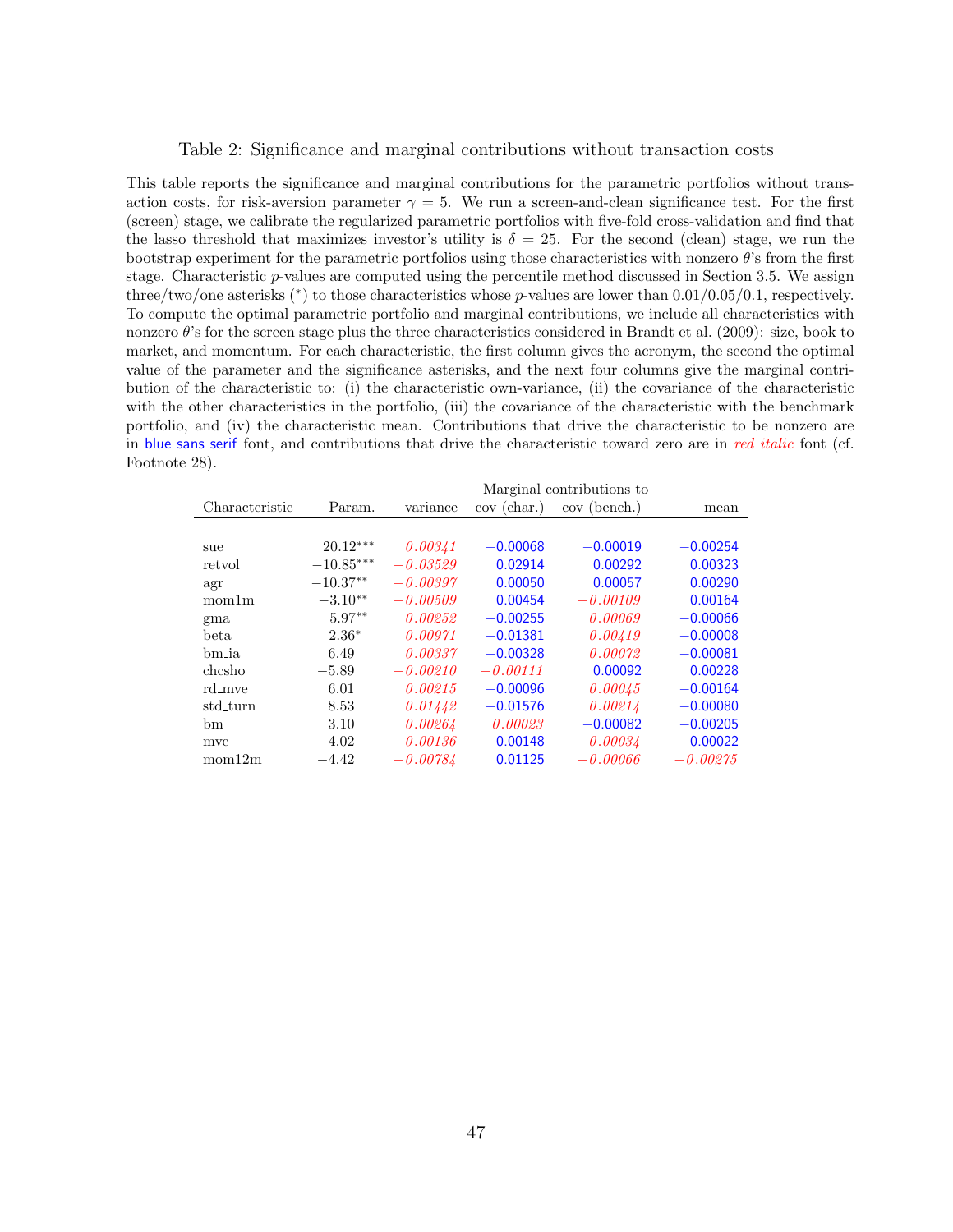## Table 3: Correlations of significant characteristics

This table reports the correlation matrix for the returns of the six characteristics that are most significant in the absence of transaction costs and the returns of the three characteristics considered in Brandt et al. (2009): book to market (bm), size (mve), and momentum (mom12m).

| Characteristics                     | sue     | retvol  | agr     | momlm   | gma     | beta    | bm      | mve     | mom12m  |
|-------------------------------------|---------|---------|---------|---------|---------|---------|---------|---------|---------|
|                                     |         |         |         |         |         |         |         |         |         |
| Unexpected quarterly earnings (sue) | 1.00    | $-0.43$ | $-0.08$ | 0.18    | $-0.18$ | $-0.36$ | $-0.05$ | 0.41    | 0.45    |
| Return volatility (retvol)          | $-0.43$ | 1.00    | 0.22    | $-0.18$ | 0.45    | 0.93    | $-0.46$ | $-0.63$ | $-0.17$ |
| Asset growth (agr)                  | $-0.08$ | 0.22    | 1.00    | $-0.33$ | 0.56    | 0.33    | $-0.64$ | 0.03    | $-0.17$ |
| 1-month momentum $(\text{mom1m})$   | 0.18    | $-0.18$ | $-0.33$ | 1.00    | $-0.23$ | $-0.26$ | 0.14    | 0.19    | 0.28    |
| Gross profitability (gma)           | $-0.18$ | 0.45    | 0.56    | $-0.23$ | 1.00    | 0.54    | $-0.62$ | $-0.24$ | $-0.06$ |
| Beta (beta)                         | $-0.36$ | 0.93    | 0.33    | $-0.26$ | 0.54    | 1.00    | $-0.54$ | $-0.52$ | $-0.21$ |
| Book to market (bm)                 | $-0.05$ | $-0.46$ | $-0.64$ | 0.14    | $-0.62$ | $-0.54$ | 1.00    | $-0.05$ | $-0.08$ |
| Size (mve)                          | 0.41    | $-0.63$ | 0.03    | 0.19    | $-0.24$ | $-0.52$ | $-0.05$ | 1.00    | 0.20    |
| $12$ -month momentum (<br>(mom12m)  | 0.45    | $-0.17$ | $-0.17$ | 0.28    | $-0.06$ | $-0.21$ | $-0.08$ | 0.20    | 1.00    |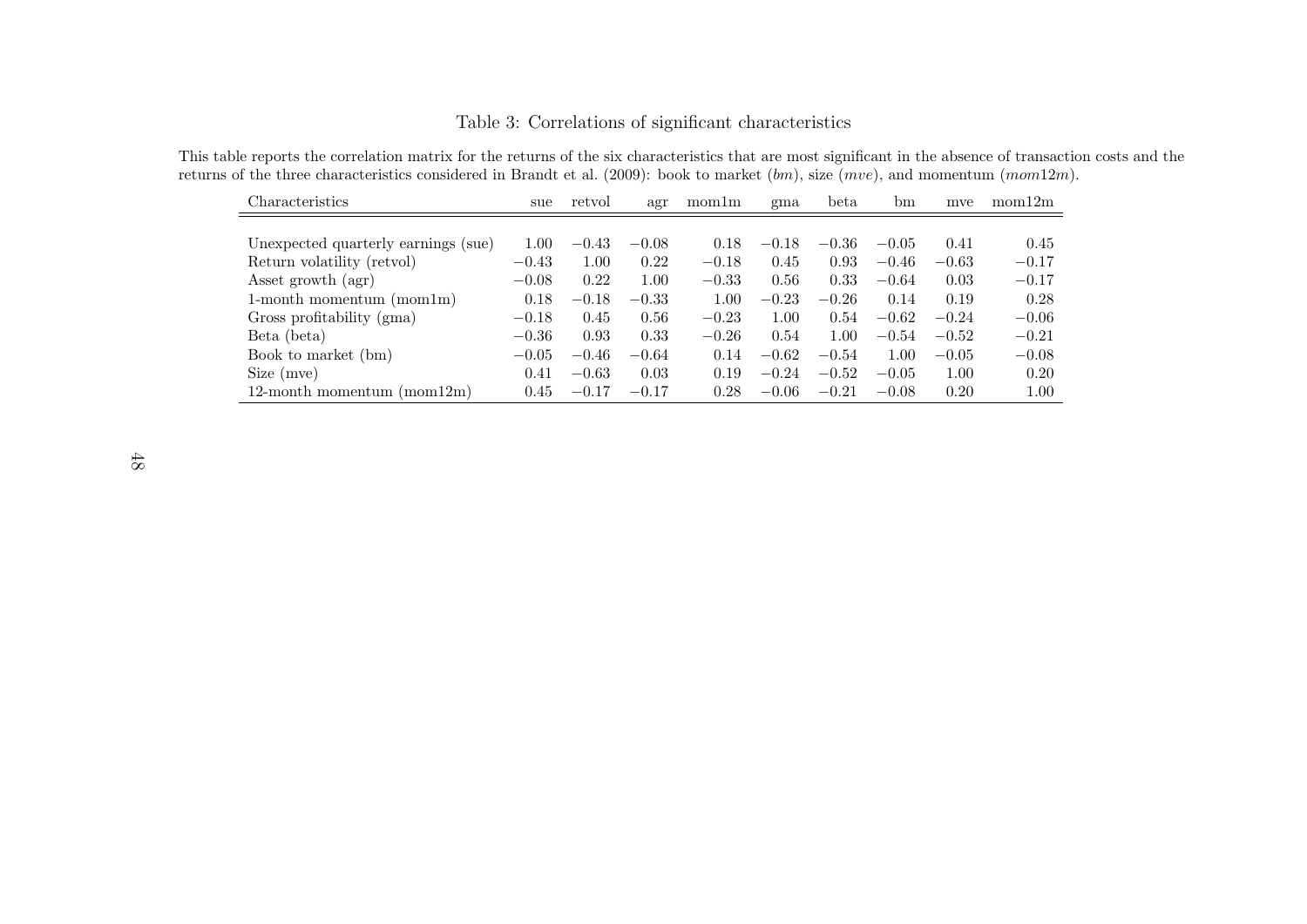#### Table 4: Significance and marginal contributions with transaction costs

This table reports the significance and marginal contributions for the parametric portfolios in the presence of transaction costs, for risk-aversion parameter  $\gamma = 5$ . We run a screen-and-clean significance test. For the first (screen) stage, we calibrate the regularized parametric portfolios with five-fold cross-validation and find that the lasso threshold that maximizes investor's utility is  $\delta = 25$ . For the second (clean) stage, we run the bootstrap experiment for the parametric portfolios using those characteristics with nonzero  $\theta$ 's from the first stage. Characteristic p-values are computed using the percentile method discussed in Section 3.5. We assign three/two/one asterisks  $(*)$  to those characteristics whose p-values are lower than  $0.01/0.05/0.1$ , respectively. To compute the optimal parametric portfolio and marginal contributions, we include all characteristics with nonzero θ's for the screen stage plus the three characteristics considered in Brandt et al. (2009): size, book to market, and momentum. For each characteristic, the first column gives the acronym, the second the optimal value of the parameter and the significance asterisks, and the next five columns give the marginal contribution of the characteristic to: (i) the characteristic own-variance, (ii) the covariance of the characteristic with the other characteristics in the portfolio, (iii) the covariance of the characteristic with the benchmark portfolio, (iv) the characteristic mean, and (v) the transaction cost. The last column reports the marginal contribution of the characteristic to transaction costs when it is traded in isolation. Contributions that drive the characteristic to be nonzero are in blue sans serif font, and contributions that drive the characteristic toward zero are in *red italic* font (cf. Footnote 28).

|                |                        | Marginal contributions to |               |              |            |            | Isolation   |
|----------------|------------------------|---------------------------|---------------|--------------|------------|------------|-------------|
| Characteristic | Param.                 | variance                  | $cov$ (char.) | cov (bench.) | mean       | tran. cost | tran. costs |
|                |                        |                           |               |              |            |            |             |
| rd_mve         | $11.85***$             | 0.00425                   | $-0.00333$    | 0.00045      | $-0.00164$ | 0.00027    | 0.00055     |
| agr            | $-7.27***$             | $-0.00278$                | $-0.00012$    | 0.00057      | 0.00290    | $-0.00057$ | 0.00125     |
| sue            | $3.00***$              | 0.00051                   | 0.00077       | $-0.00019$   | $-0.00254$ | 0.00146    | 0.00240     |
| turn           | $-3.41***$             | $-0.00806$                | 0.00502       | 0.00279      | 0.00068    | $-0.00043$ | 0.00177     |
| retvol         | $-1.92***$             | $-0.00623$                | 0.00148       | 0.00292      | 0.00323    | $-0.00139$ | 0.00468     |
| std_turn       | $1.28***$              | 0.00217                   | $-0.00433$    | 0.00214      | $-0.00080$ | 0.00082    | 0.00493     |
| zerotrade      | $-1.53^{\ast\ast\ast}$ | $-0.00129$                | 0.00284       | $-0.00205$   | 0.00124    | $-0.00075$ | 0.00235     |
| chatoia        | $4.51***$              | 0.00029                   | 0.00008       | $-0.00005$   | $-0.00077$ | 0.00046    | 0.00116     |
| $\text{chtx}$  | $1.36**$               | 0.00026                   | $-0.00022$    | 0.00015      | $-0.00123$ | 0.00104    | 0.00232     |
| beta           | $3.39**$               | 0.01398                   | $-0.01829$    | 0.00419      | $-0.00008$ | 0.00021    | 0.00126     |
| $_{\rm ps}$    | $4.94**$               | 0.00156                   | $-0.00027$    | $-0.00068$   | $-0.00127$ | 0.00066    | 0.00140     |
| gma            | $6.60**$               | 0.00278                   | $-0.00298$    | 0.00069      | $-0.00066$ | 0.00016    | 0.00090     |
| herf           | $-5.78**$              | $-0.00144$                | 0.00061       | 0.00041      | 0.00061    | $-0.00019$ | 0.00077     |
| mom1m          | $-0.62**$              | $-0.00102$                | 0.00258       | $-0.00109$   | 0.00164    | $-0.00211$ | 0.00857     |
| bm_ia          | $2.85***$              | 0.00148                   | $-0.00168$    | 0.00072      | $-0.00081$ | 0.00029    | 0.00128     |
| stdcf          | $-5.05*$               | $-0.00259$                | 0.00101       | 0.00068      | 0.00114    | $-0.00024$ | 0.00067     |
| pchgm_pchsale  | $3.46*$                | 0.00034                   | 0.00006       | $-0.00003$   | $-0.00079$ | 0.00042    | 0.00122     |
| chcsho         | $-3.11*$               | $-0.00111$                | $-0.00166$    | 0.00092      | 0.00228    | $-0.00044$ | 0.00123     |
| $_{\text{bm}}$ | $1.74*$                | 0.00148                   | 0.00122       | $-0.00082$   | $-0.00205$ | 0.00017    | 0.00121     |
| chmom          | $-0.67$                | $-0.00065$                | 0.00166       | $-0.00073$   | 0.00044    | $-0.00072$ | 0.00404     |
| baspread       | 0.55                   | 0.00240                   | $-0.00795$    | 0.00329      | 0.00279    | $-0.00053$ | 0.00322     |
| ep             | 1.27                   | 0.00206                   | 0.00045       | $-0.00166$   | $-0.00104$ | 0.00018    | 0.00125     |
| idiovol        | $-1.80$                | $-0.00680$                | 0.00194       | 0.00308      | 0.00187    | $-0.00008$ | 0.00109     |
| roaq           | $-0.12$                | $-0.00014$                | 0.00292       | $-0.00114$   | $-0.00215$ | 0.00051    | 0.00186     |
| mve            | $-2.28$                | $-0.00077$                | 0.00092       | $-0.00034$   | 0.00022    | $-0.00003$ | 0.00045     |
| mom12m         | $-0.61$                | $-0.00109$                | 0.00418       | $-0.00066$   | $-0.00275$ | 0.00031    | 0.00265     |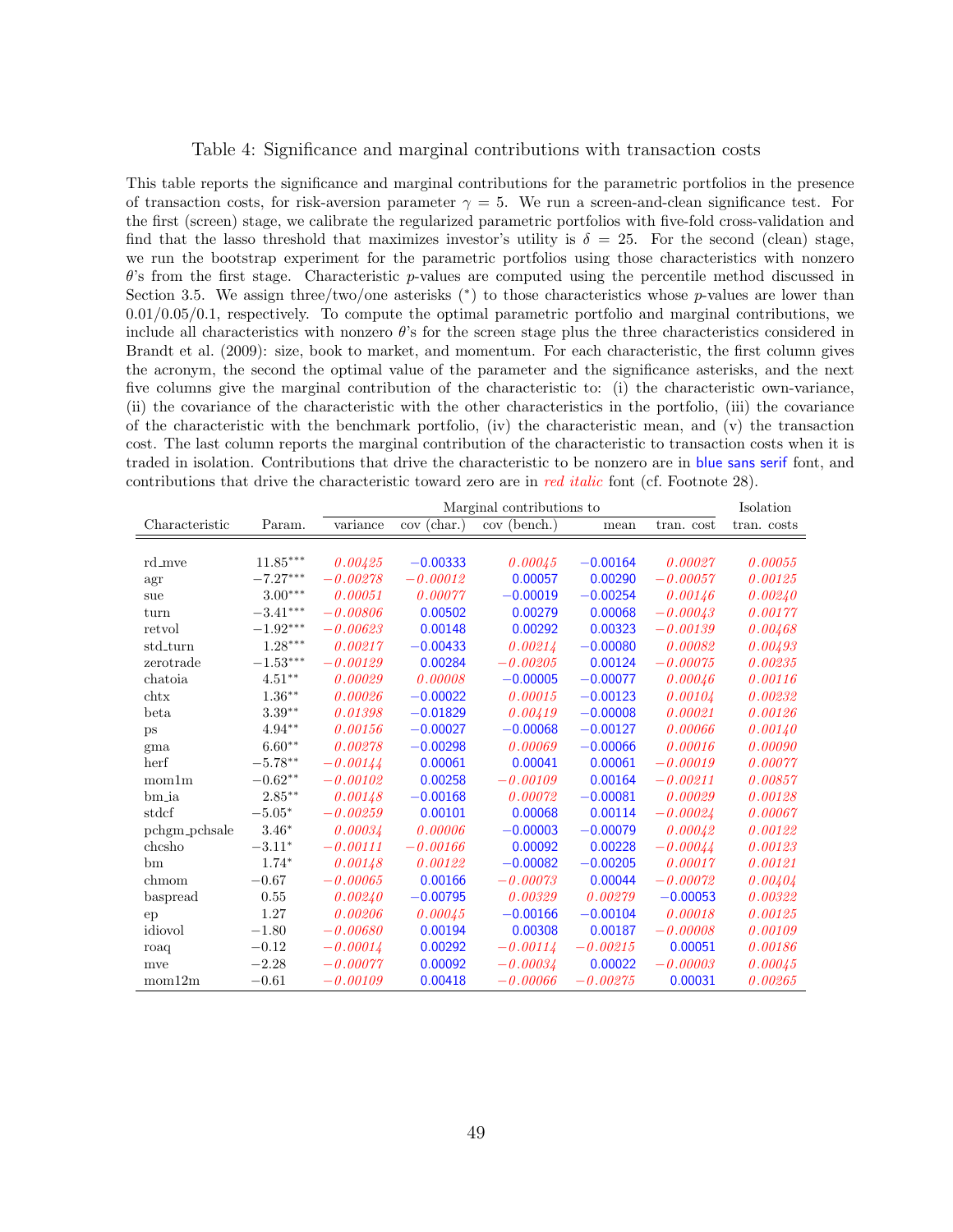#### Table 5: Out-of-sample performance

This table reports the out-of-sample performance of the different portfolios in the presence of transaction costs, for risk-aversion parameter  $\gamma = 5$ . Panel A reports the performance for the portfolios that do not use any characteristics, which are the benchmark value-weighted portfolio (VW) and the equally weighted portfolio  $(1/N)$ . Panel B reports the performance of two parametric portfolios that exploit a small number of characteristics, and the regularized parametric portfolio that exploits a large set of 51 characteristics. The first parametric portfolio exploits the size, book-to-market, and momentum characteristics (Size/val./mom.). The second parametric portfolio exploits the size, book-to-market, asset growth, and gross profitability characteristics (Size/val./inv./prof.). The third portfolio is the regularized parametric portfolio that exploits all 51 characteristics (Regularized). The lasso threshold is calibrated using cross-validation over the estimation window. For each portfolio, the first column reports the monthly turnover, and the next three columns report the out-of-sample annualized mean, standard deviation, and Sharpe ratio of returns, net of transaction costs. We test the significance of the difference of the Sharpe ratio of each portfolio with that of the regularized parametric portfolio. Three/two/one asterisks (∗ ) indicate that the difference is significant at the 0.01/0.05/0.1 level.

| Policy                                      | Turnover | Mean  | SD    | SR.        |
|---------------------------------------------|----------|-------|-------|------------|
|                                             |          |       |       |            |
| Panel A: Portfolios with no characteristics |          |       |       |            |
| VW                                          | 0.050    | 0.085 | 0.150 | $0.567***$ |
| 1/N                                         | 0.134    | 0.085 | 0.177 | $0.482***$ |
|                                             |          |       |       |            |
| Panel B: Portfolios with characteristics    |          |       |       |            |
| Size/val./mom.                              | 0.754    | 0.145 | 0.215 | $0.675***$ |
| Size/val./inv./prof.                        | 0.963    | 0.236 | 0.220 | $1.072**$  |
| Regularized                                 | 0.979    | 0.241 | በ 178 | 1.356      |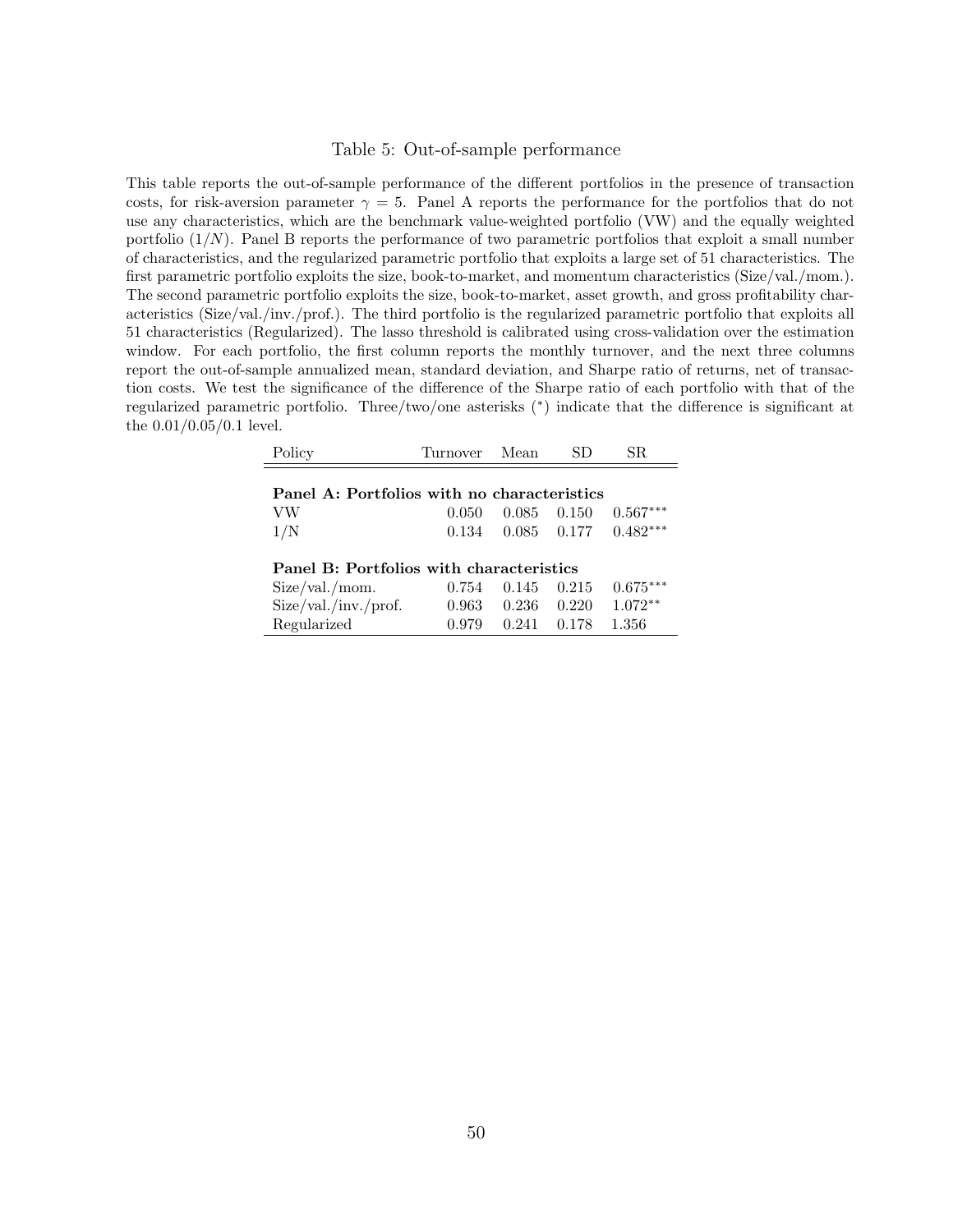Table 6: Factor loadings of regularized parametric portfolios

This table reports the intercept, slopes, and t-statistics (in brackets) from regressing the out-of-sample regularized portfolio returns onto three sparse factor models: (1) the Fama and French (1993) and Carhart (1997) four-factor model (FFC) that includes the market, size (SMB), value (HML), and momentum (UMD) factors; (2) the Fama and French (2016) five-factor model (FF5) that includes the market, size, value, profitability (RMW), and investment (CMA) factors; and, (3) the Hou et al. (2014) four-factor model (HXZ) that includes the market, size, investment  $(I/A)$ , and profitability (ROE) factors. We report t-statistics with Newey-West adjustments of 12 lags. Factors are obtained from Kenneth French's and Lu Zhang's websites.

| $_{\rm FFC}$ | Coefficient | FF <sub>5</sub> | Coefficient | <b>HXZ</b> | Coefficient |
|--------------|-------------|-----------------|-------------|------------|-------------|
|              |             |                 |             |            |             |
| $\alpha$     | 0.0115      | $\alpha$        | 0.0102      | $\alpha$   | 0.0095      |
|              | [4.12]      |                 | $[3.59]$    |            | $[2.89]$    |
| Market       | 0.8898      | Market          | 0.9747      | Market     | 0.9147      |
|              | $[15.29]$   |                 | $[15.35]$   |            | [11.90]     |
| <b>SMB</b>   | 0.0745      | <b>SMB</b>      | 0.1212      | <b>SMB</b> | 0.2547      |
|              | [0.49]      |                 | [0.84]      |            | $[1.37]$    |
| <b>HML</b>   | 0.3697      | HML             | $-0.2640$   | I/A        | 0.7491      |
|              | $[1.84]$    |                 | $[-1.71]$   |            | $[2.65]$    |
| UMD          | 0.3249      | <b>RMW</b>      | 0.2554      | ROE        | 0.3316      |
|              | [2.46]      |                 | $[1.31]$    |            | $[1.69]$    |
|              |             | <b>CMA</b>      | 1.0852      |            |             |
|              |             |                 | [3.64]      |            |             |

#### Table 7: Generalized alpha of regularized parametric portfolios

This table reports the intercept, slope, and t-statistic (in brackets) from regressing the out-of-sample regularized portfolio returns onto the out-of-sample returns net of transaction costs of the parametric portfolio that exploits: (1) the size, book-to-market, and momentum characteristics (Size/val./mom.); and (2) the size, book-to-market, investment, and profitability characteristics (Size/val./inv./prof.). We report t-statistics with Newey-West adjustments of 12 lags.

|                      |         | $Size/val./mom.$ Size/val./inv./prof. |
|----------------------|---------|---------------------------------------|
| Generalized $\alpha$ | 0.0132  | 0.0090                                |
|                      | [5.56]  | [4.21]                                |
| Slope                | 0.5719  | 0.5647                                |
|                      | [13.54] | [11.83]                               |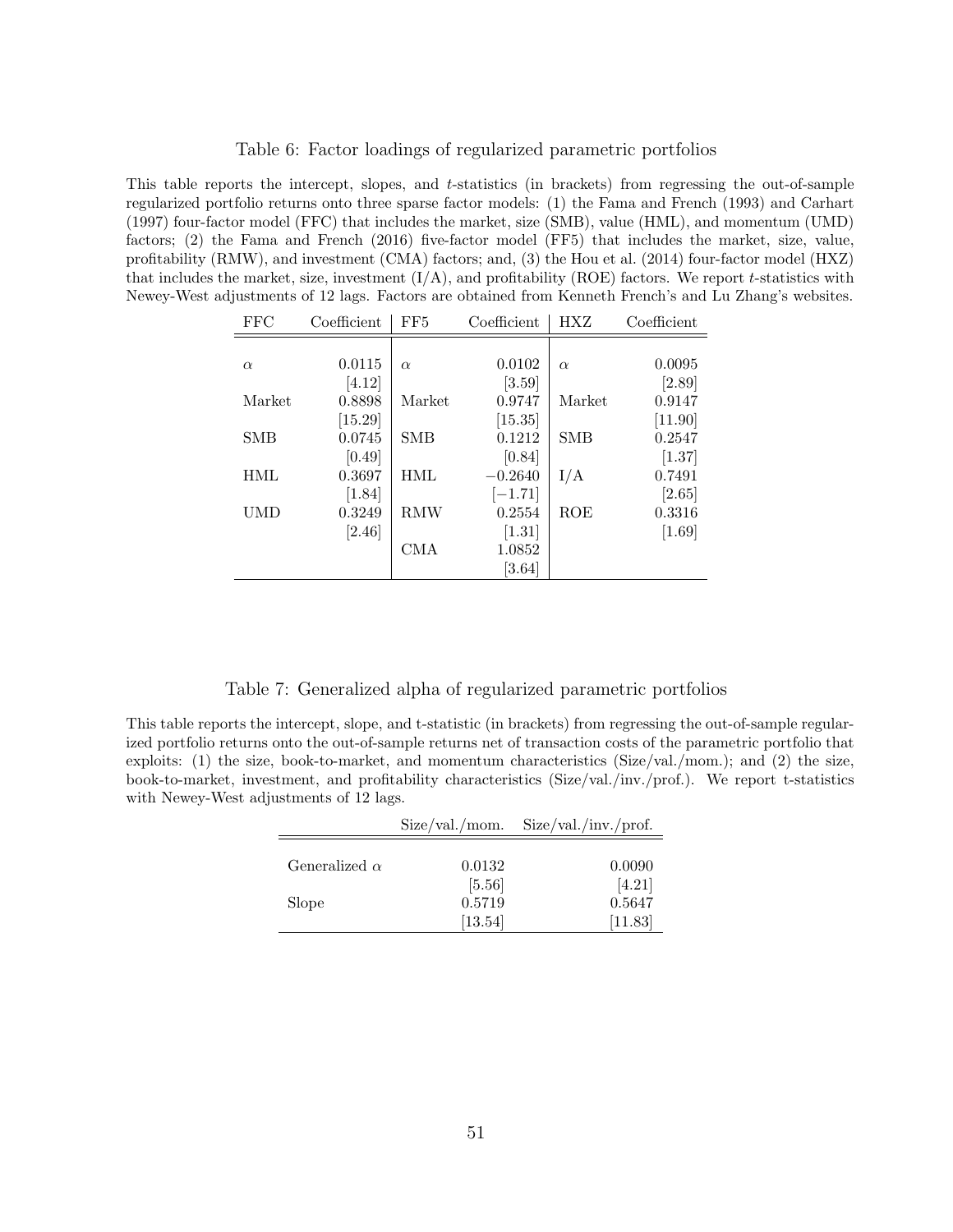#### Table A1: Fama-MacBeth regressions for significant characteristics

This table reports the slope coefficients from Fama-MacBeth regressions and the corresponding t-statistics (in brackets) with Newey-West adjustments of 12 lags. We report the results for multiple and individual regressions for the six most significant characteristics in the absence of transaction costs, and the three characteristics considered in Brandt et al. (2009): book to market  $(bm)$ , size  $(mve)$ , and momentum  $(mom12m)$ .

| Characteristic                      | Multiple             | Individual           |
|-------------------------------------|----------------------|----------------------|
|                                     |                      |                      |
| Unexpected quarterly earnings (sue) | 0.0019               | 0.0027               |
|                                     | [7.38]               | [7.10]               |
| Return volatility (retvol)          | $-0.0037$            | $-0.0032$            |
|                                     | $[-4.42]$            | $[-2.22]$            |
| Asset growth (agr)                  | $-0.0026$            | $-0.0031$            |
|                                     | $[-5.39]$            | $[-5.09]$            |
| $1$ -month momentum (mom $1m$ )     | $-0.0033$            | $-0.0017$            |
|                                     | $[-4.67]$            | $[-2.13]$            |
| Gross profitability (gma)           | 0.0020               | 0.0007               |
|                                     | [3.80]               | $[1.34]$             |
| Beta (beta)                         | 0.0013               | 0.0001               |
|                                     | [0.99]               | [0.04]               |
| Book to market (bm)                 | 0.0016               | 0.0021               |
|                                     | [2.11]               | [2.17]               |
| Size (mve)                          | $-0.0007$            | $-0.0002$            |
|                                     | $[-1.76]$            | $[-0.40]$            |
| 12-month momentum $(\text{mom12m})$ | 0.0026               | 0.0030               |
|                                     | $\left[ 2.43\right]$ | $\left[ 2.45\right]$ |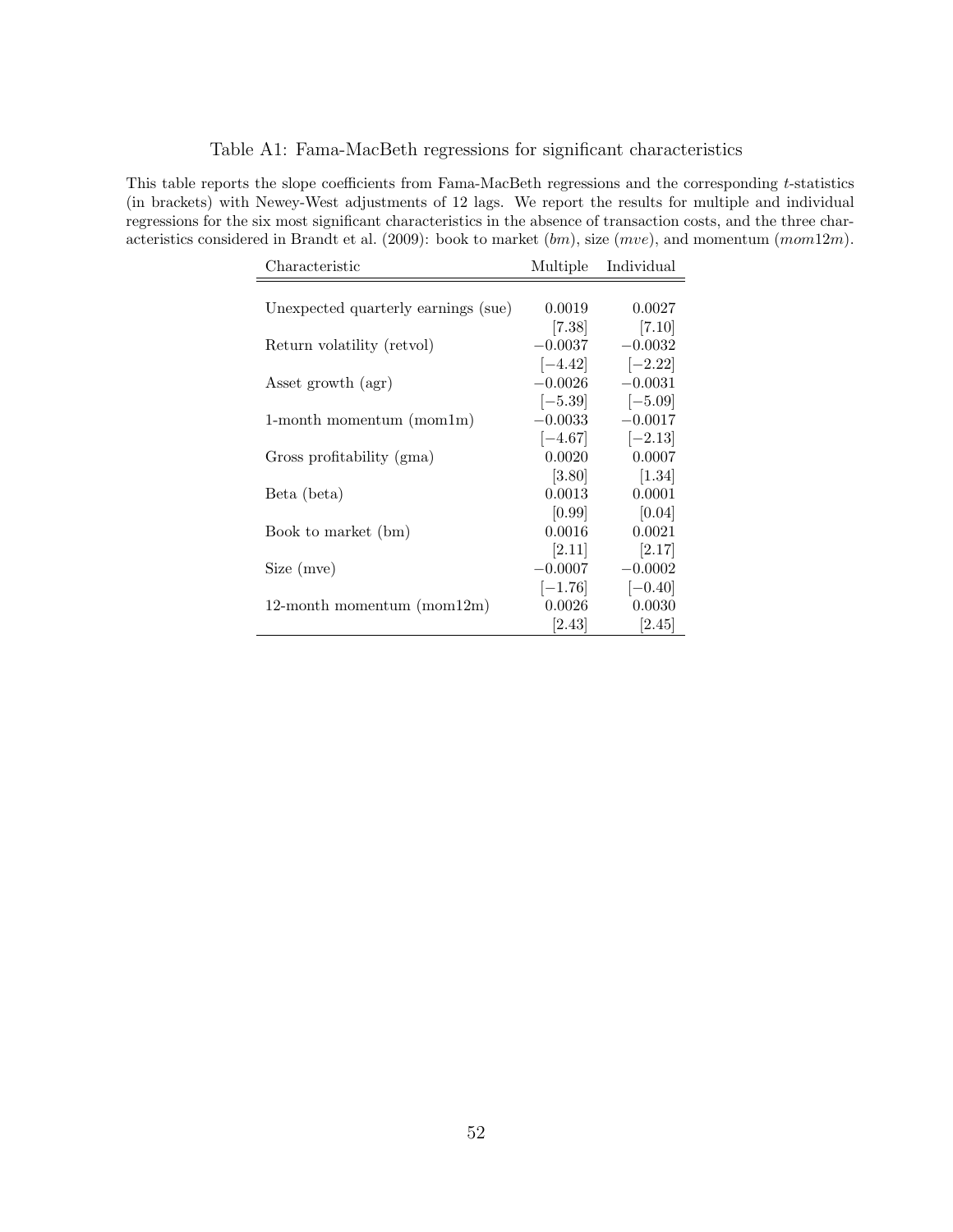Figure 1: Marginal contribution to turnover of characteristics traded in isolation and in equally weighted portfolio

This figure compares the average trading volume (turnover) required to exploit the 51 characteristics in isolation with that required to exploit them in an equally weighted portfolio. The horizontal axis gives the turnover in percentage and the vertical axis gives the acronyms of the characteristics and the equally weighted portfolio (EW). The blue bars give the turnover required to exploit each of the characteristics in isolation (Isolation), the yellow bars give the marginal contribution to turnover of each characteristic in an equally weighted portfolio (Combined), and the red bar gives the turnover of the equally weighted portfolio of the 51 characteristics (EW portfolio).

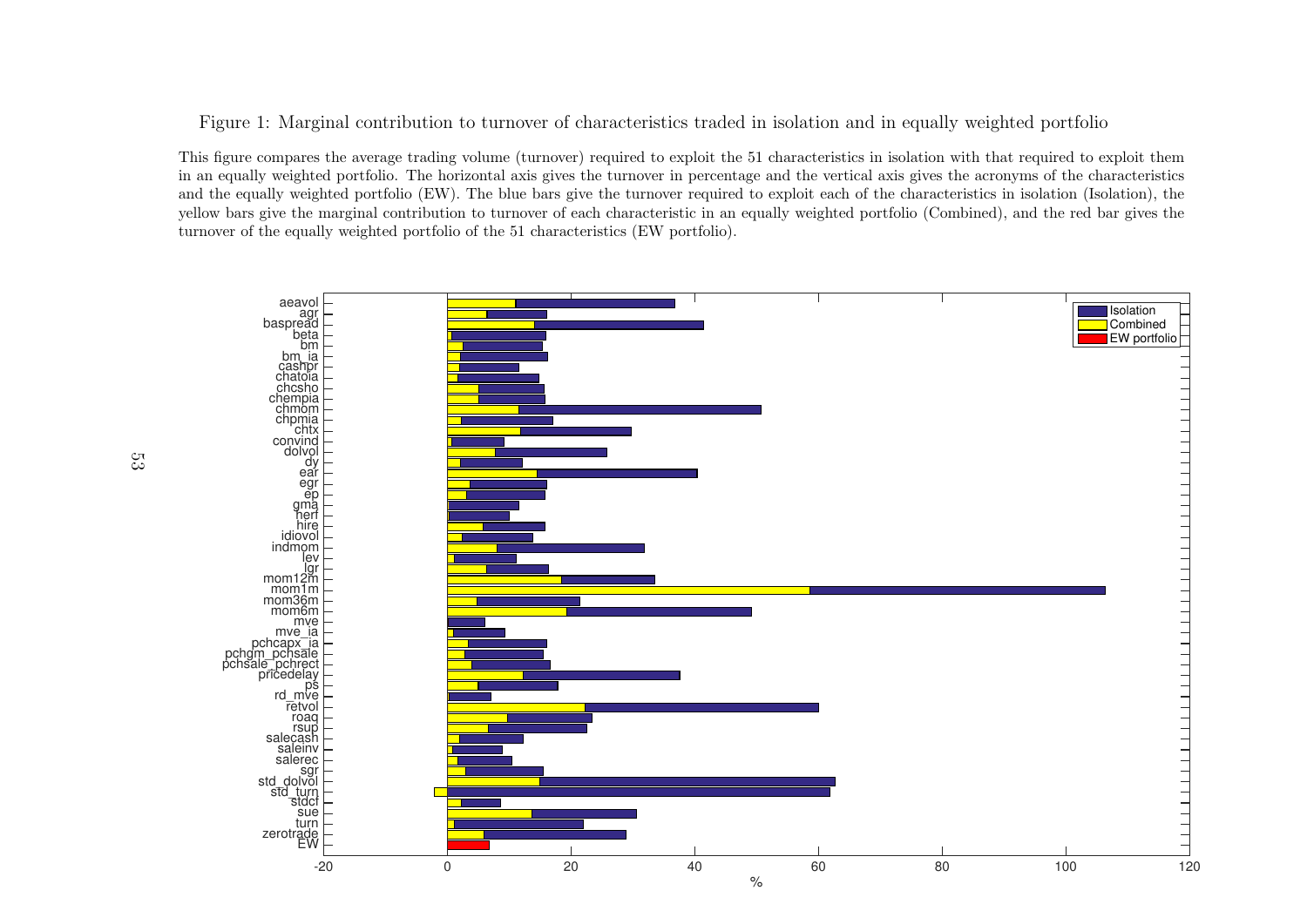## Figure 2: Correlations between rebalancing trades of different characteristics

This figure depicts a heatmap of the correlations between the rebalancing trades for the 51 characteristics for a particular stock.

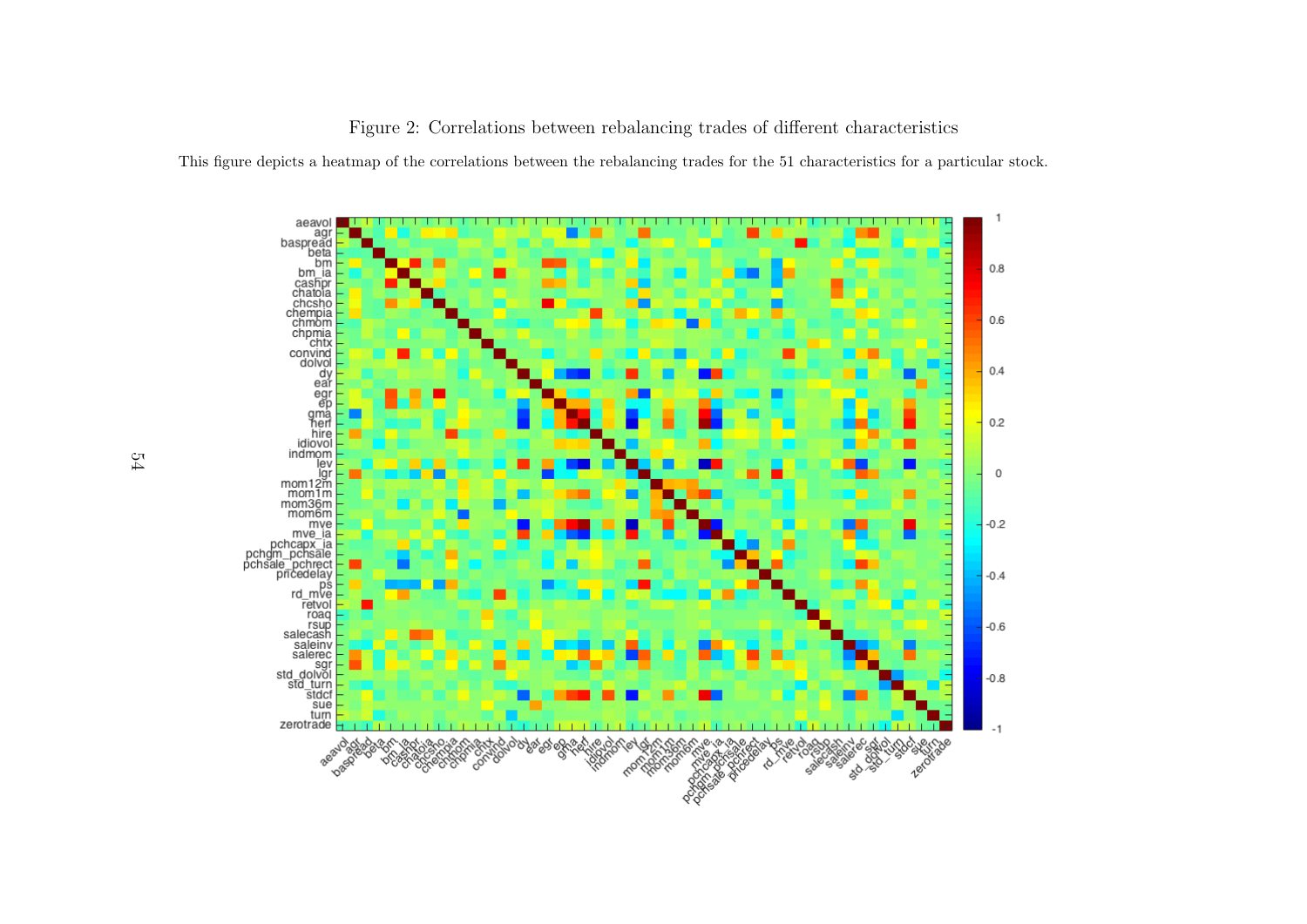#### Figure 3: Marginal contributions of significant characteristics without transaction costs

This figure shows the marginal contributions to the investor's utility of the six significant characteristics in the absence of transaction costs. The vertical axis gives the labels of the significant characteristics: unexpected quarterly earnings (unexp. earn.), return volatility (ret. vol.), asset growth, 1-month momentum (reversals), gross profitability (profit.), and beta. The horizontal axis gives the marginal contributions of each characteristic to (i) the characteristic own-variance (yellow bars, variance), (ii) the covariance of the characteristic with the other characteristics in the portfolio (blue bars,  $cov(char.)$ ), (iii) the covariance of the characteristic with the benchmark portfolio (red bars,  $cov(bench.)$ ), and (iv) the characteristic mean (light-purple bars, *mean*). Contributions that drive the characteristic to be nonzero are depicted with positive bars, and contributions that drive the characteristic toward zero are depicted with negative bars; cf. Footnote 28.

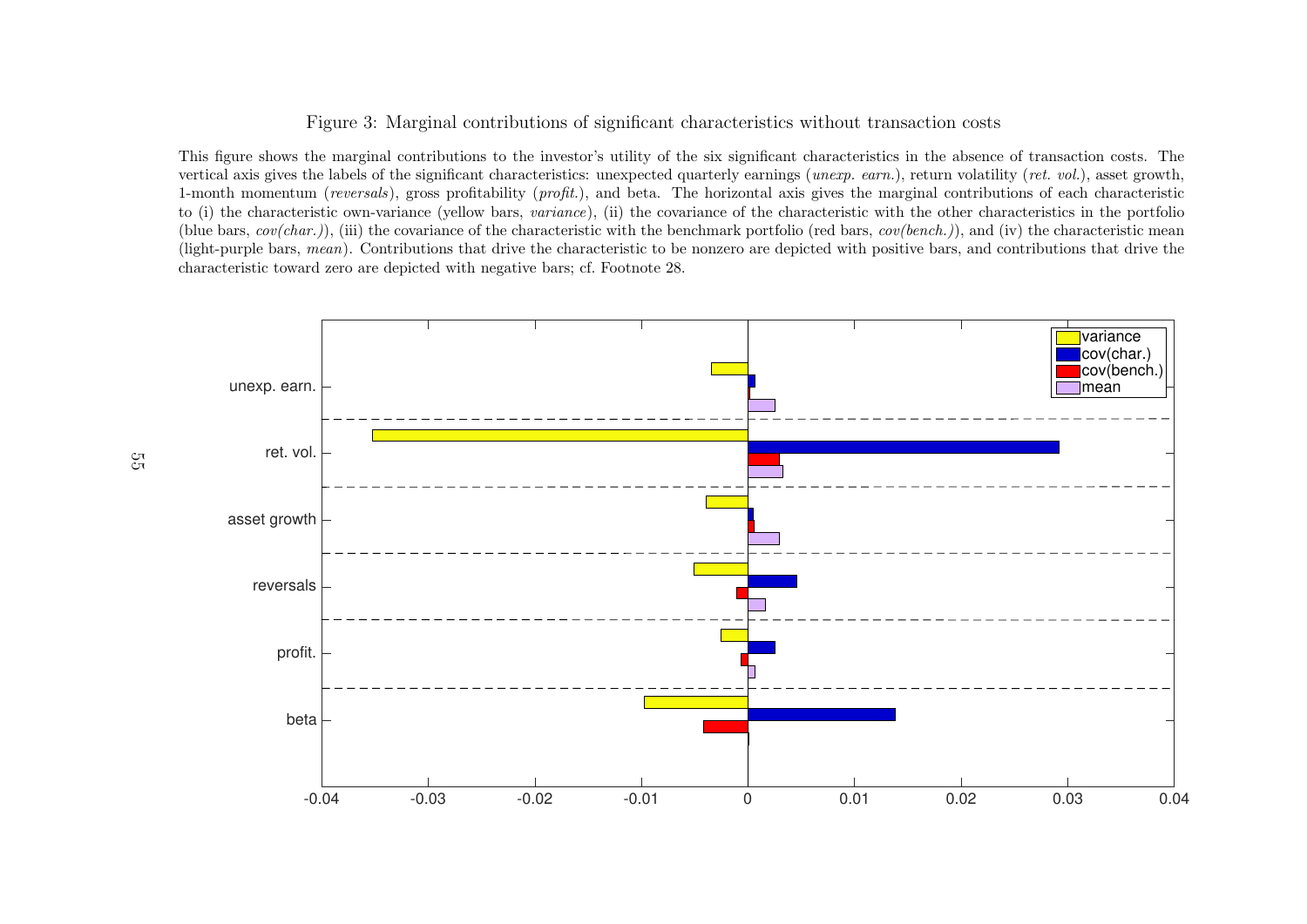#### Figure 4: Cumulative returns for beta and return-volatility blended strategy

This figure shows the cumulative returns of a blended strategy that goes long beta and short return volatility. Panel (a) depicts the cumulative returns of going long beta (Long beta), of going short return volatility (Short retvol), and of a blended strategy formed by assigning 50% weight to beta and −50% to return volatility. Panel (b) compares the cumulative returns of the blended strategy that is long beta and short return volatility with those of a blended strategy that assigns  $50\%$  to book to market  $(bm)$  and  $50\%$  to 12-month momentum  $(mom12m)$ . For comparison purposes, in Panel (b) we normalize both strategies so that they have the same volatility.



(a) Beta, retvol, and blended strategy of beta and retvol

(b) Comparison of two blended strategies

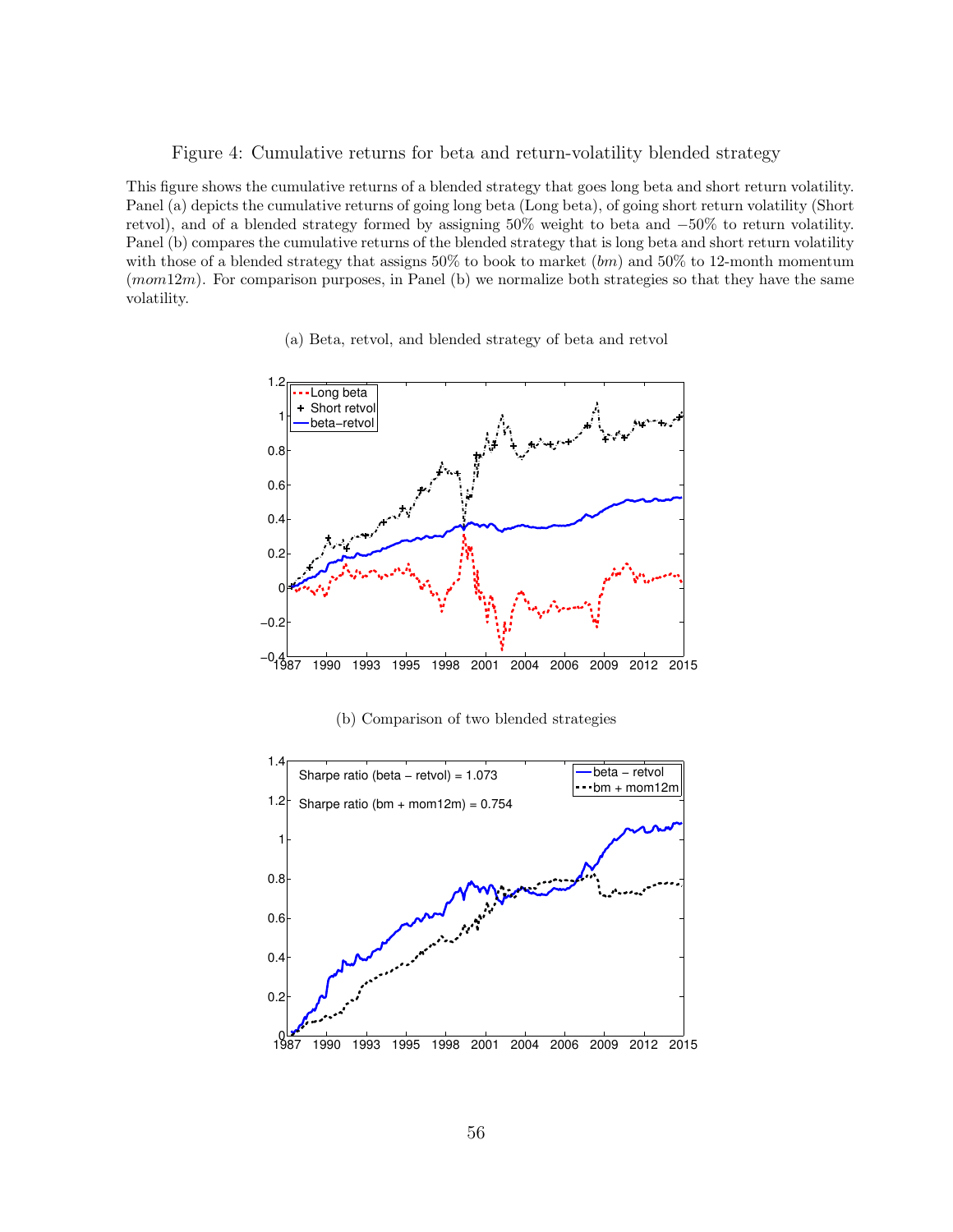Figure 5: Marginal contribution to transaction costs of characteristics in isolation and in optimal parametric portfolio

This figure shows the marginal contribution to transaction costs when characteristics are traded in isolation and in an optimal parametric portfolio. We plot the marginal contribution to transaction costs of the 15 most significant characteristics in Table 4. The horizontal axis gives the marginal contribution to transaction costs and the vertical axis gives the acronyms of the characteristics. The blue bars give the marginal contribution of each characteristic to transaction costs when traded in isolation (Isolation) and the yellow bars give the marginal contribution of each characteristic to transaction costs when combined in the optimal parametric portfolio (Combined).



 $\tilde{c}_1$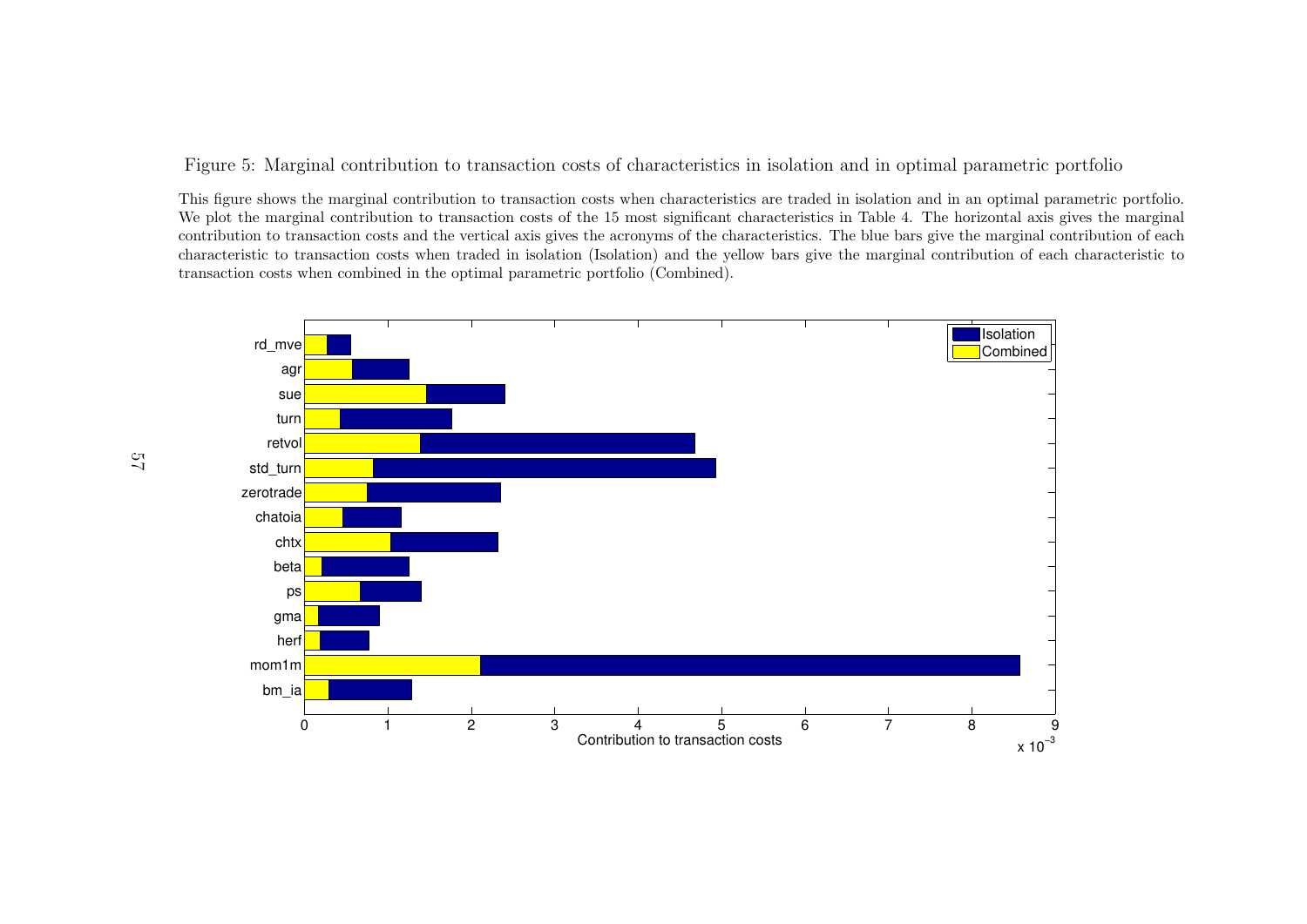#### Figure 6: Out-of-sample cumulative returns

This figure shows the out-of-sample cumulative returns of the value-weighted portfolio (VW) and three different parametric portfolios in the presence of transaction costs, for risk-aversion parameter  $\gamma = 5$ . Two of the parametric portfolios exploit a small number of characteristics. The first parametric portfolio exploits the size, book-to-market, and momentum characteristics (Size/val./mom.). The second parametric portfolio exploits the size, book-to-market, asset growth, and gross profitability characteristics (Size/val./inv./prof.). The third parametric portfolio is the regularized parametric portfolio that exploits all 51 characteristics (Regularized). The lasso threshold is calibrated using cross-validation over only the estimation window. For comparison purposes we normalize all portfolio returns so that they have the same volatility.

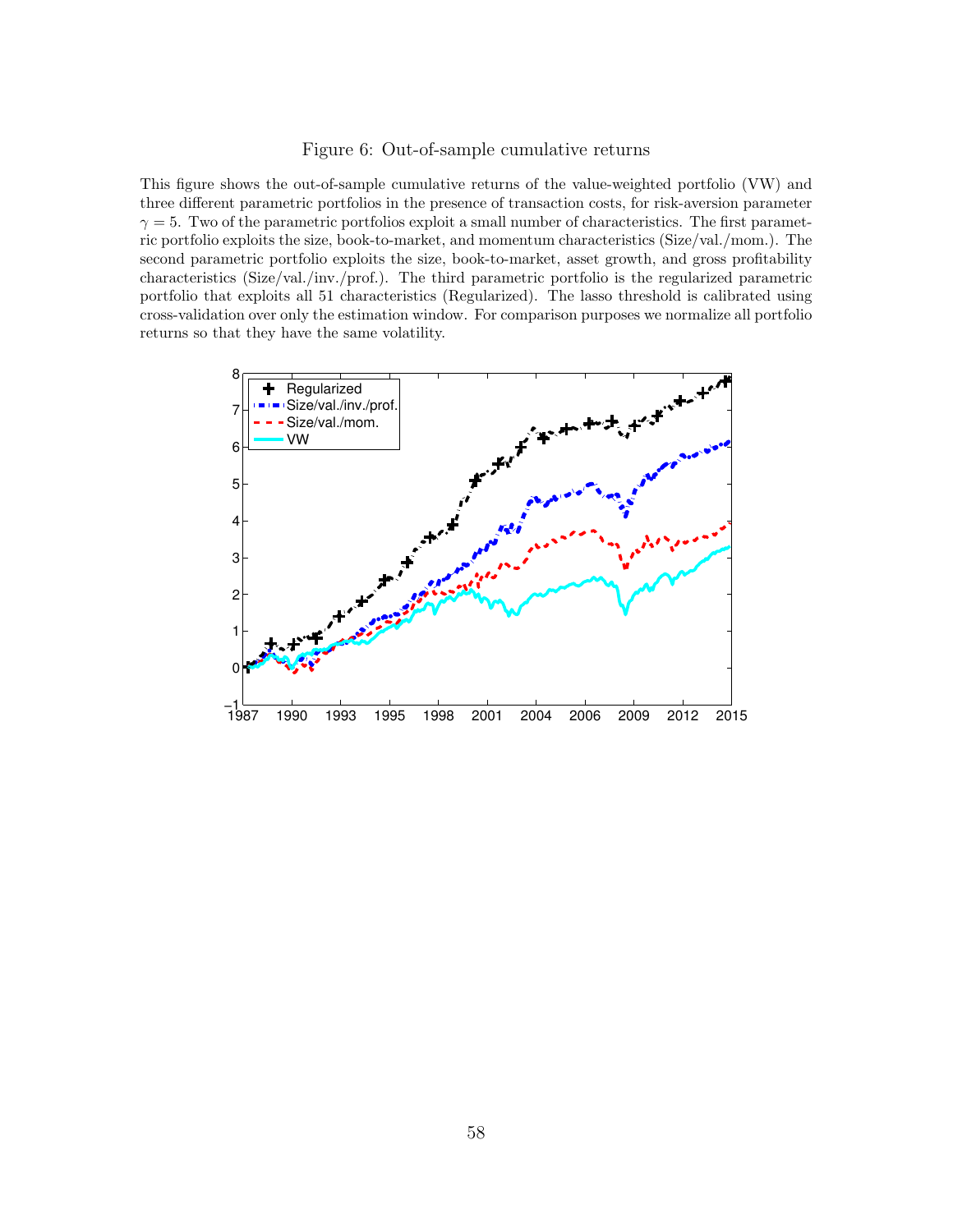# References

- Ang, A., R. J. Hodrick, Y. Xing, and X. Zhang. 2006. The Cross-Section of Volatility and Expected Returns. The Journal of Finance 61:259–299.
- Asness, C. S., A. Frazzini, R. Israel, T. J. Moskowitz, and L. H. Pedersen. 2018. Size Matters, if You Control Your Junk. Forthcoming in Journal of Financial Economics.
- Asness, C. S., T. J. Moskowitz, and L. H. Pedersen. 2013. Value and Momentum Everywhere. The Journal of Finance 68:929–985.
- Back, K., N. Kapadia, and B. Ostdiek. 2015. Testing Factor Models on Characteristic and Covariance Pure Plays. SSRN working paper.
- Baker, M., P. Luo, and R. Taliaferro. 2017. Detecting Anomalies: The Relevance and Power of Standard Asset Pricing Tests. HBS working paper.
- Bali, T. G., R. F. Engle, and S. Murray. 2016. *Empirical Asset Pricing: The Cross* Section of Stock Returns. John Wiley & Sons, Hoboken, New Jersey.
- Barroso, P., and P. Santa-Clara. 2015. Beyond the Carry Trade: Optimal Currency Portfolios. Journal of Financial and Quantitative Analysis 50:1037–1056.
- Black, F. 1993. Beta and Return. The Journal of Portfolio Management 20:8–18.
- Brandt, M. W., P. Santa-Clara, and R. Valkanov. 2009. Parametric Portfolio Policies: Exploiting Characteristics in the Cross-Section of Equity Returns. The Review of Financial Studies 22:3411–3447.
- Britten-Jones, M. 1999. The Sampling Error in Estimates of Mean-Variance Efficient Portfolio Weights. The Journal of Finance 54:655–671.
- Bryzgalova, S. 2015. Spurious Factors in Linear Asset Pricing Models. Stanford GSB working paper.
- Carhart, M. M. 1997. On Persistence in Mutual Fund Performance. The Journal of Finance 52:57–82.
- Chatterjee, A., and S. N. Lahiri. 2011. Bootstrapping Lasso Estimators. Journal of the American Statistical Association 106:608–625.
- Chen, A., and M. Velikov. 2017. Accounting for the Anomaly Zoo: A Trading Cost Perspective. Federal Reserve Board working paper.
- Chordia, T., A. Goyal, and A. Saretto. 2017. p-hacking: Evidence from Two Million Trading Strategies. HEC Lausanne working paper.
- Clarke, F. H. 1990. Optimization and Nonsmooth Analysis. SIAM, Philadelphia.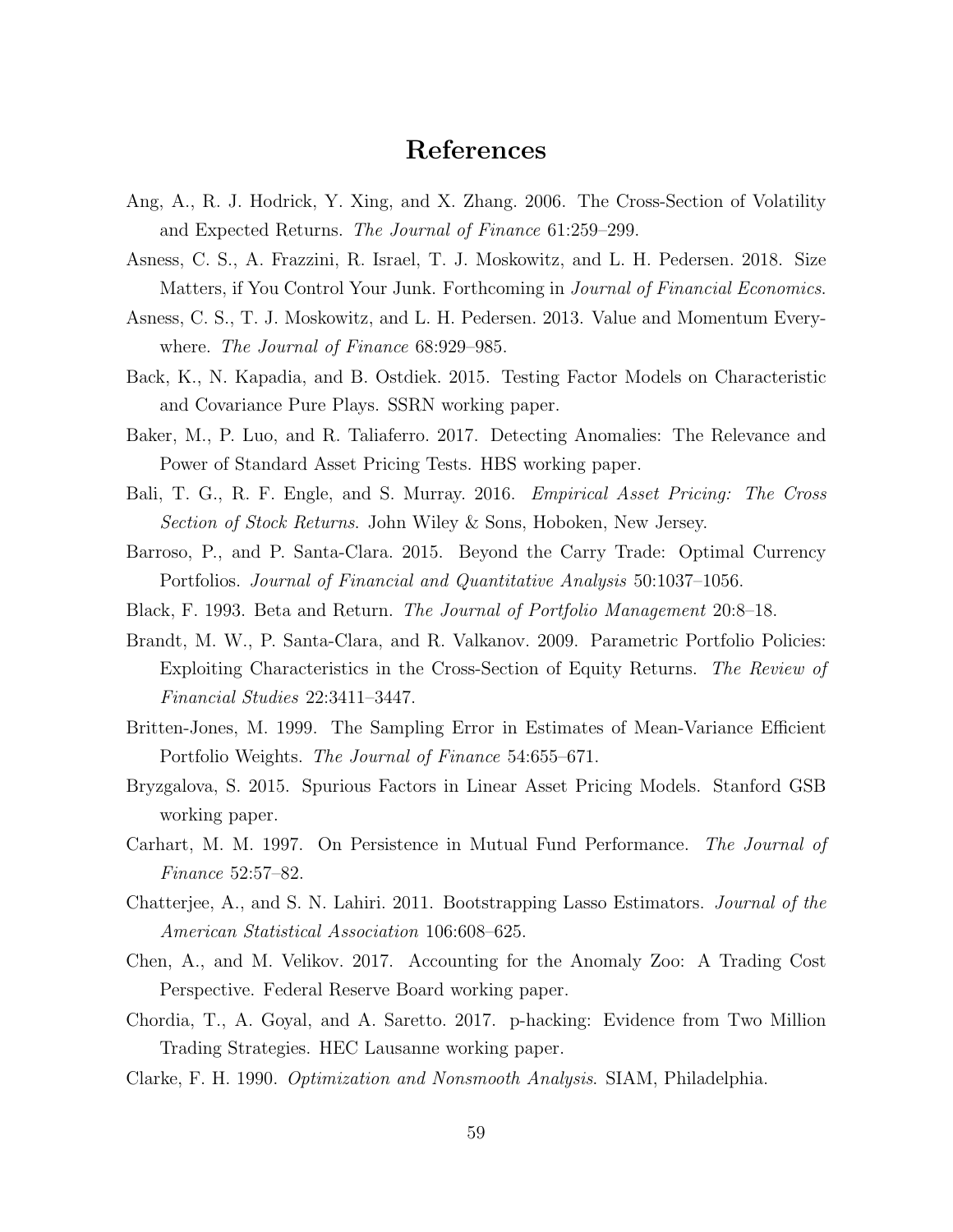Cochrane, J. H. 2009. Asset Pricing: Revised Edition. Princeton University Press.

- Cochrane, J. H. 2011. Presidential Address: Discount Rates. The Journal of Finance 66:1047–1108.
- De Roon, F. A., T. E. Nijman, and B. J. Werker. 2001. Testing for Mean-Variance Spanning with Short Sales Constraints and Transaction Costs: The Case of Emerging Markets. The Journal of Finance 56:721–742.
- DeMiguel, V., L. Garlappi, F. J. Nogales, and R. Uppal. 2009a. A Generalized Approach to Portfolio Optimization: Improving Performance by Constraining Portfolio Norms. Management Science 55:798–812.
- DeMiguel, V., L. Garlappi, and R. Uppal. 2009b. Optimal Versus Naive Diversification: How Inefficient Is the 1/N Portfolio Strategy? The Review of Financial Studies 22:1915–1953.
- DeMiguel, V., F. J. Nogales, and R. Uppal. 2014. Stock Return Serial Dependence and Out-of-Sample Portfolio Performance. The Review of Financial Studies 27:1031– 1073.
- Efron, B., and T. Hastie. 2016. Computer Age Statistical Inference. Cambridge University Press.
- Fama, E. F. 1991. Efficient Capital Markets: II. The Journal of Finance 47:427–465.
- Fama, E. F., and K. R. French. 1993. Common Risk Factors in the Returns on Stocks and Bonds. Journal of Financial Economics 33:3–56.
- Fama, E. F., and K. R. French. 2016. Dissecting Anomalies With a Five-Factor Model. The Review of Financial Studies 29:69–103.
- Feng, G., S. Giglio, and D. Xiu. 2017. Taming the Factor Zoo. Chicago Booth working paper.
- Frazzini, A., R. Israel, and T. J. Moskowitz. 2015. Trading Costs of Asset Pricing Anomalies. Fama-Miller working paper.
- Freyberger, J., A. Neuhierl, and M. Weber. 2018. Dissecting Characteristics Nonparametrically. Chicago Booth working paper.
- Geary, R. C. 1935. The Ratio of the Mean Deviation to the Standard Deviation as a Test of Normality. Biometrika 27:310–332.
- Gibbons, M. R., S. A. Ross, and J. Shanken. 1989. A Test of the Efficiency of a Given Portfolio. Econometrica 57:1121–1152.
- Goyal, A. 2012. Empirical Cross-Sectional Asset Pricing: A Survey. Financial Markets and Portfolio Management 26:3–38.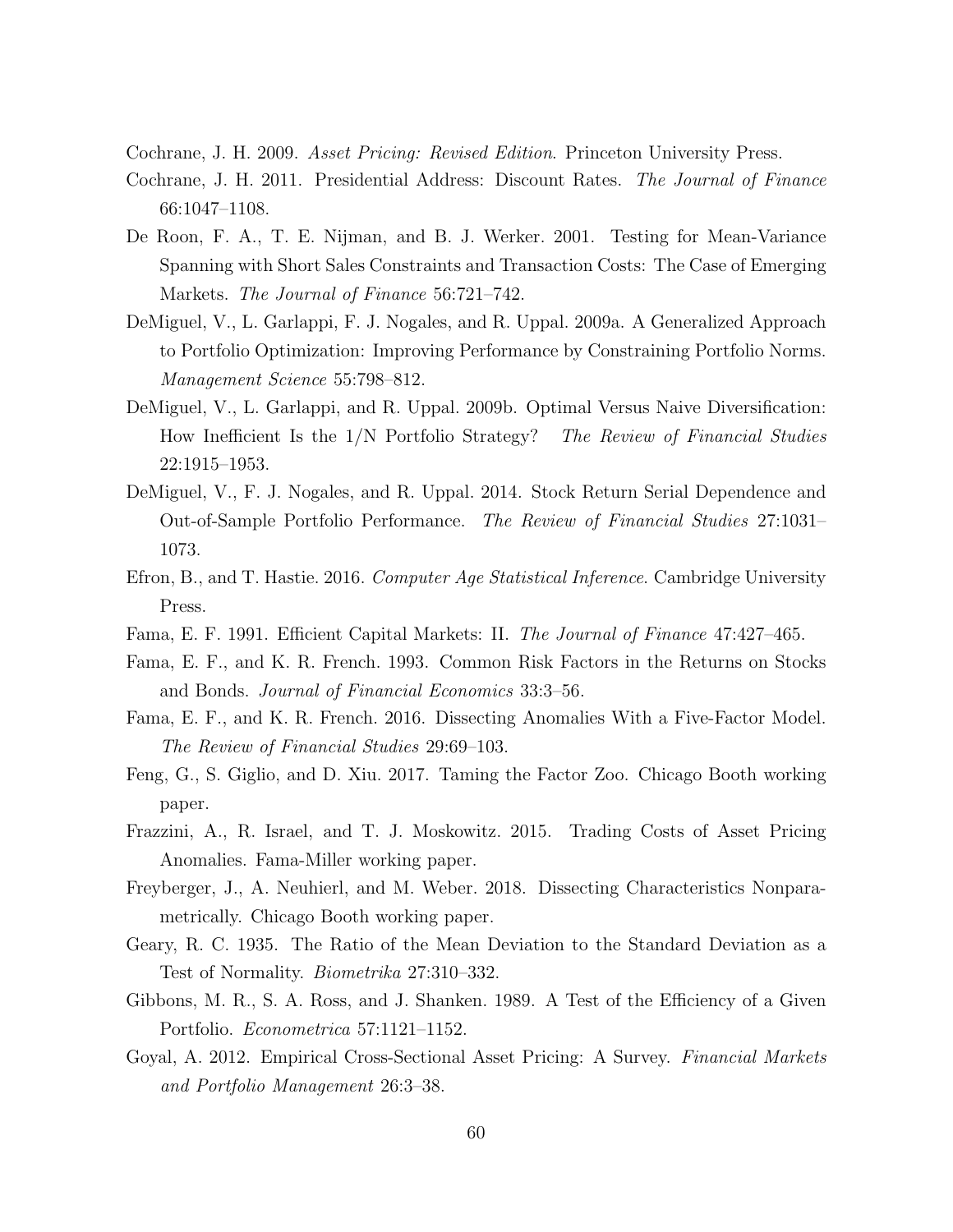- Green, J., J. R. Hand, and X. F. Zhang. 2017. The Characteristics that Provide Independent Information about Average U.S. Monthly Stock Returns. The Review of Financial Studies 30:4389–4436.
- Hand, J. R., and J. Green. 2011. The Importance of Accounting Information in Portfolio Optimization. Journal of Accounting, Auditing  $\mathcal C$  Finance 26:1–34.
- Harvey, C. R., and Y. Liu. 2018. Lucky Factors. SSRN working paper.
- Harvey, C. R., Y. Liu, and H. Zhu. 2015. ...and the Cross-Section of Expected Returns. The Review of Financial Studies 29:5–68.
- Hastie, T., R. Tibshirani, and M. Wainwright. 2015. Statistical Learning with Sparsity: The Lasso and Generalizations. CRC Press.
- Hou, K., C. Xue, and L. Zhang. 2014. Digesting Anomalies: An Investment Approach. The Review of Financial Studies 28:650–705.
- Hou, K., C. Xue, and L. Zhang. 2017. Replicating Anomalies. NBER working paper.
- Kandel, S., and R. F. Stambaugh. 1995. Portfolio Inefficiency and the Cross-Section of Expected Returns. The Journal of Finance 50:157–184.
- Kelly, B., and S. Pruitt. 2015. The Three-Pass Regression Filter: A New Approach to Forecasting Using Many Predictors. Journal of Econometrics 186:294–316.
- Kelly, B., S. Pruitt, and Y. Su. 2018. Characteristics Are Covariances: A Unified Model of Risk and Return. Yale University working paper.
- Kogan, L., and M. H. Tian. 2013. Firm Characteristics and Empirical Factor Models: A Data-Mining Experiment. FRB International Finance discussion paper.
- Korajczyk, R. A., and R. Sadka. 2004. Are Momentum Profits Robust to Trading Costs? The Journal of Finance 59:1039–1082.
- Kozak, S., S. Nagel, and S. Santosh. 2018. Shrinking the Cross Section. Forthcoming in The Journal of Financial Economics.
- Ledoit, O., and M. Wolf. 2008. Robust Performance Hypothesis Resting with the Sharpe Ratio. Journal of Empirical Finance 15:850–859.
- Lewellen, J., S. Nagel, and J. Shanken. 2010. A Skeptical Appraisal of Asset Pricing Tests. Journal of Financial Economics 96:175–194.
- Light, N., D. Maslov, and O. Rytchkov. 2017. Aggregation of Information about the Cross Section of Stock Returns: A Latent Variable Approach. The Review of Financial Studies 30:1339–1381.
- Linnainmaa, J. T., and M. R. Roberts. 2018. The History of the Cross-Section of Stock Returns. The Review of Financial Studies 31:2606–2649.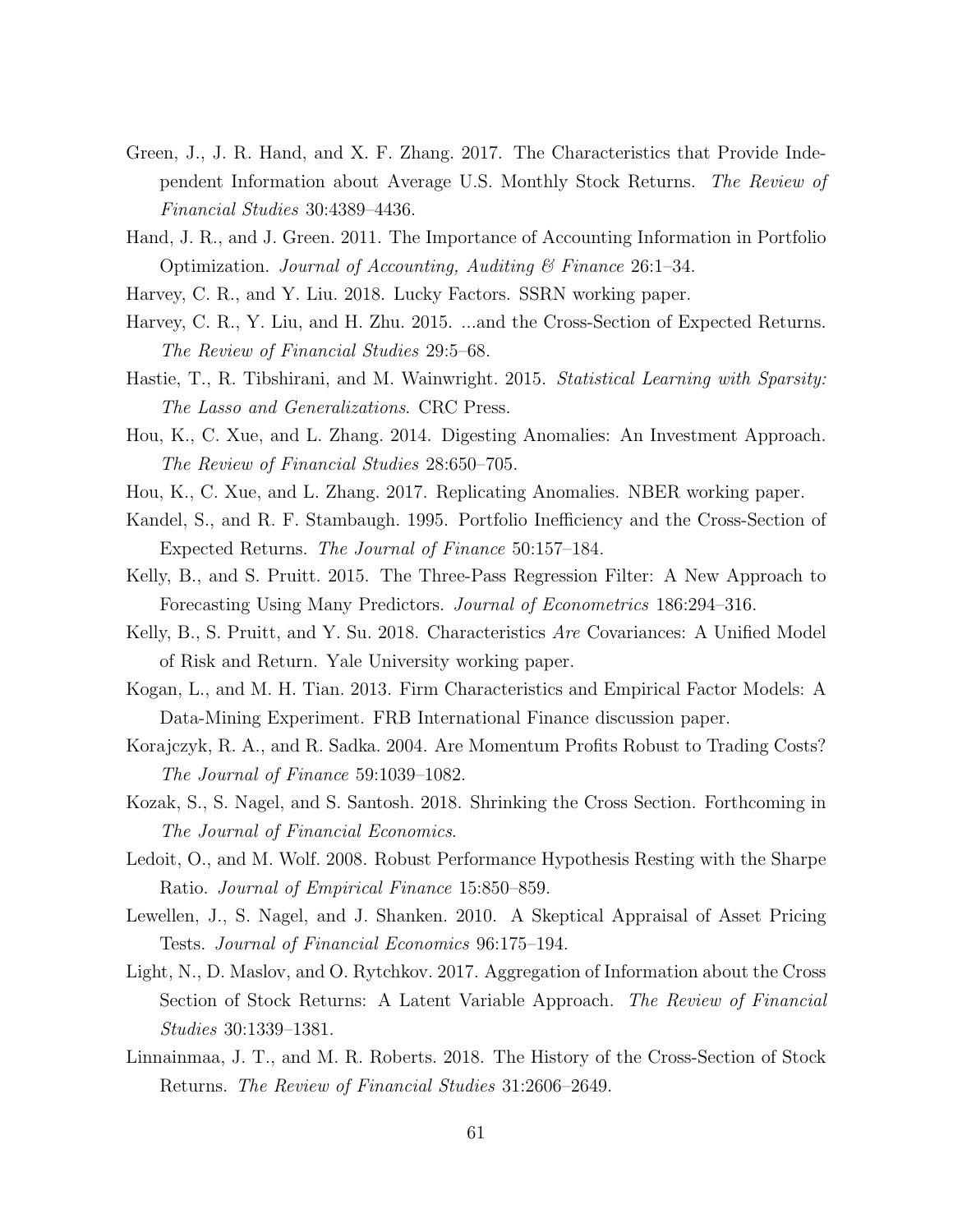- Liu, J., R. F. Stambaugh, and Y. Yuan. 2018. Absolving Beta of Volatility's Effects. Journal of Financial Economics 128:1–15.
- Luttmer, E. G. 1996. Asset Pricing in Economies with Frictions. *Econometrica* 64:1439– 1467.
- McLean, R. D., and J. Pontiff. 2016. Does Academic Research Destroy Stock Return Predictability? The Journal of Finance 71:5–32.
- Meinshausen, N., L. Meier, and P. Buhlmann. 2009. p-Values for High-Dimensional Regression. Journal of the American Statistical Association 104:1671–1681.
- Meinshausen, N., and B. Yu. 2009. Lasso-Type Recovery of Sparse Representations for High-Dimensional Data. Annals of Statistics 37:246–270.
- Messmer, M., and F. Audrino. 2017. The (Adaptive) Lasso in the Zoo-Firm Characteristic Selection in the Cross-Section of Expected Returns. University of St. Gallen working paper.
- Novy-Marx, R. 2016. Backtesting Strategies Based on Multiple Signals. Simon Graduate School of Business working paper.
- Novy-Marx, R., and M. Velikov. 2016. A Taxonomy of Anomalies and Their Trading Costs. The Review of Financial Studies 29:104–147.
- Politis, D. N., and J. P. Romano. 1994. The Stationary Bootstrap. *Journal of the* American Statistical Association 89:1303–1313.
- Rockafellar, R. T. 2015. Convex Analysis. Princeton University Press.
- Rytchkov, O., and X. Zhong. 2017. Information Aggregation and Data Snooping. Fox School of Business and Management working paper.
- Tibshirani, R. 1996. Regression Shrinkage and Selection via the Lasso. Journal of the Royal Statistical Society. Series B (Methodological) 58:267–288.
- Wasserman, L., and K. Roeder. 2009. High-Dimensional Variable Selection. Annals of Statistics 37:2178–2201.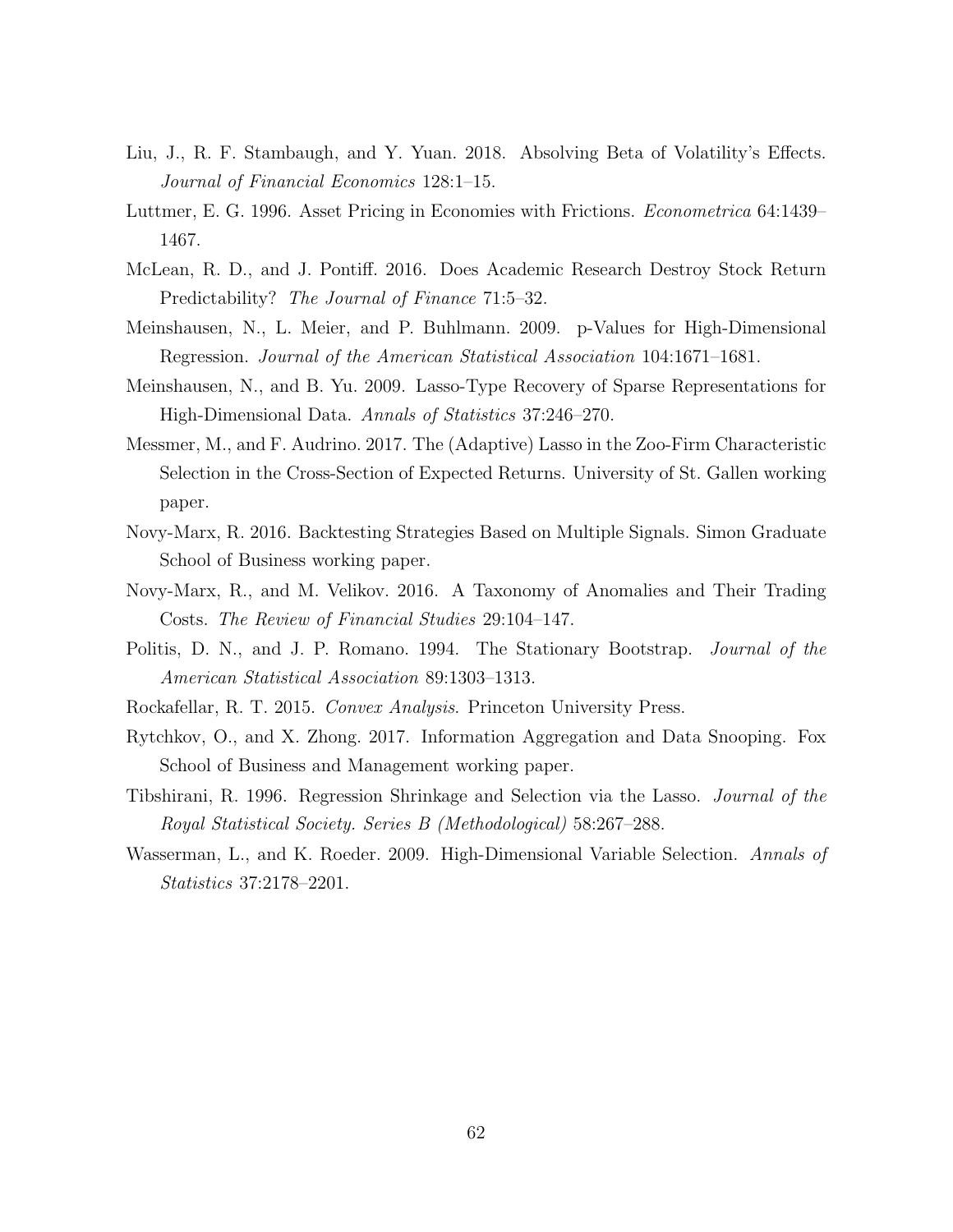# Internet Appendix to

# A Transaction-Cost Perspective on the Multitude of Firm Characteristics <sup>∗</sup>

Victor DeMiguel Alberto Martín-Utrera Francisco J. Nogales Raman Uppal

January 8, 2019

<sup>∗</sup>DeMiguel, London Business School, e-mail: avmiguel@london.edu; Mart´ın-Utrera, Lancaster University Management School, e-mail: a.martinutrera@lancaster.ac.uk; Nogales, Universidad Carlos III de Madrid, e-mail: FcoJavier.Nogales@uc3m.es; Uppal, Edhec Business School and CEPR, e-mail: raman.uppal@edhec.edu.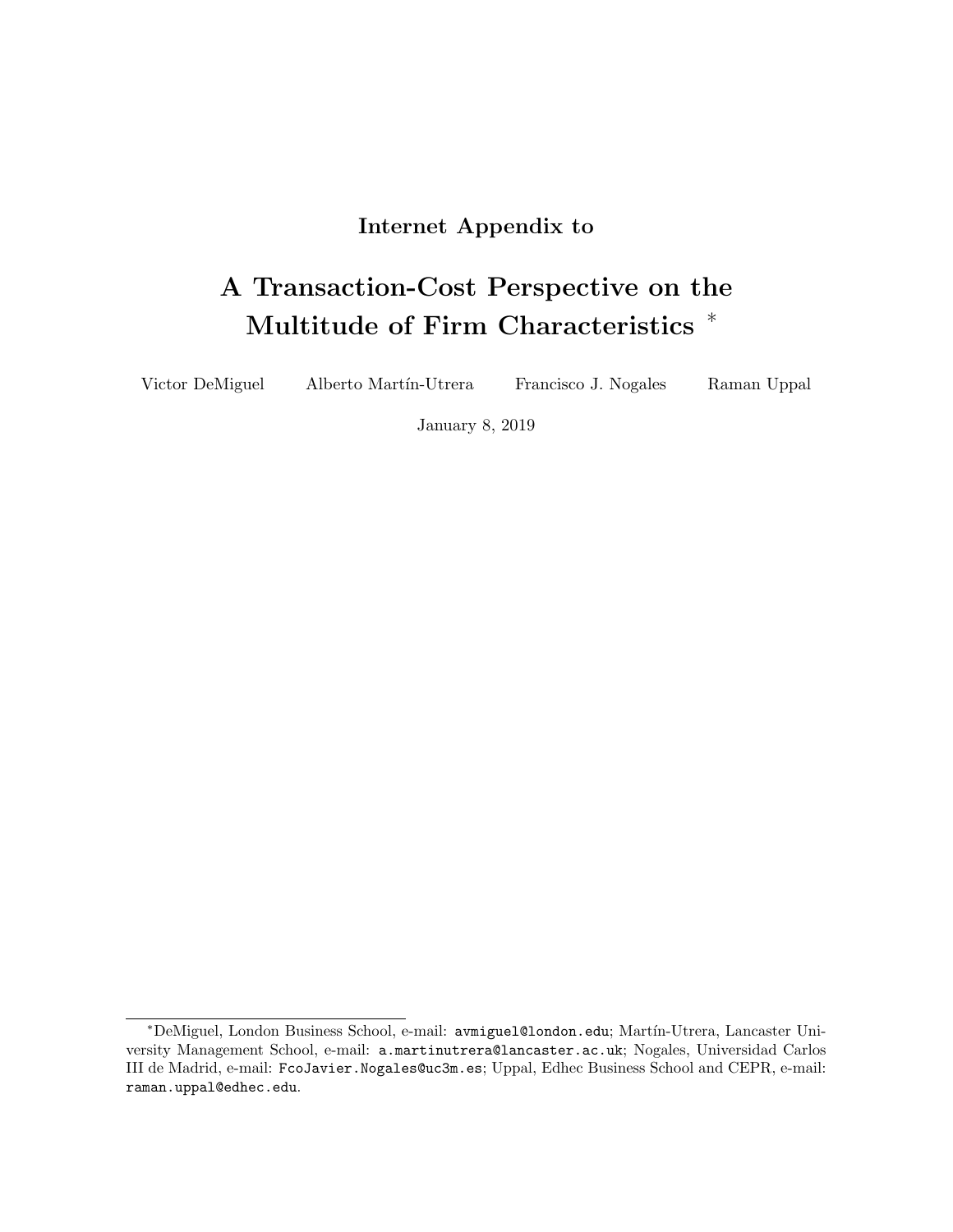# IA Robustness checks

In this appendix, we investigate the robustness of our main finding that transaction costs increase the number of significant characteristics to: estimating proportional transaction costs from daily price data, considering quadratic instead of proportional transaction costs, using alternative significance tests, excluding microcaps, applying the reality check to our significance test, expanding our dataset to consider also characteristics with a large number of missing observations, considering different subsamples, using different methods to winsorize firm characteristics, considering different levels of risk-aversion, and using different methods to standardize firm characteristics. In addition, we check the robustness of our out-of-sample results to: firm size, shortsale constraints, and the constraint on maximum turnover. We also apply a reality check to our out-of-sample analysis. Finally, we also report which characteristics are significant when considered individually instead of jointly, as done in the manuscript.

## IA.1 Proportional transaction costs from daily price data

In the main body of the manuscript, we consider an investor who faces proportional transaction costs parameterized as in Brandt, Santa-Clara, and Valkanov (2009) and Hand and Green (2011). We now check the robustness of our results to estimating the proportional transaction costs from daily price data. In particular, we use the two-day corrected method proposed in Abdi and Ranaldo (2017) to estimate monthly bid-ask spread of the *i*<sup>th</sup> stock as:<sup>1</sup>

$$
\widehat{s}_{i,t} = \frac{1}{D} \sum_{d=1}^{D} \widehat{s}_{i,d}, \quad \widehat{s}_{i,d} = \sqrt{\max\{4(c_{i,d} - \eta_{i,d})(c_{i,d} - \eta_{i,d+1}), 0\}},
$$
(1)

where D is the number of days in month t,  $\widehat{s}_{i,d}$  is the two-day bid-ask spread estimate,  $c_{i,d}$  is the closing log-price on day d, and  $\eta_{i,d}$  is the mid-range log-price on day d; that is, the mean of daily high and low log-prices. Finally, because the effective trading cost is half of the bid-ask spread, we set the transaction-cost parameter for the  $i$  th stock as  $\kappa_{i,t} = \widehat{s}_{i,t}/2.$ 

<sup>&</sup>lt;sup>1</sup>Lesmond, Ogden, and Trzcinka (1999) proposes another approach to estimate bid-ask spreads from daily returns based on zero returns.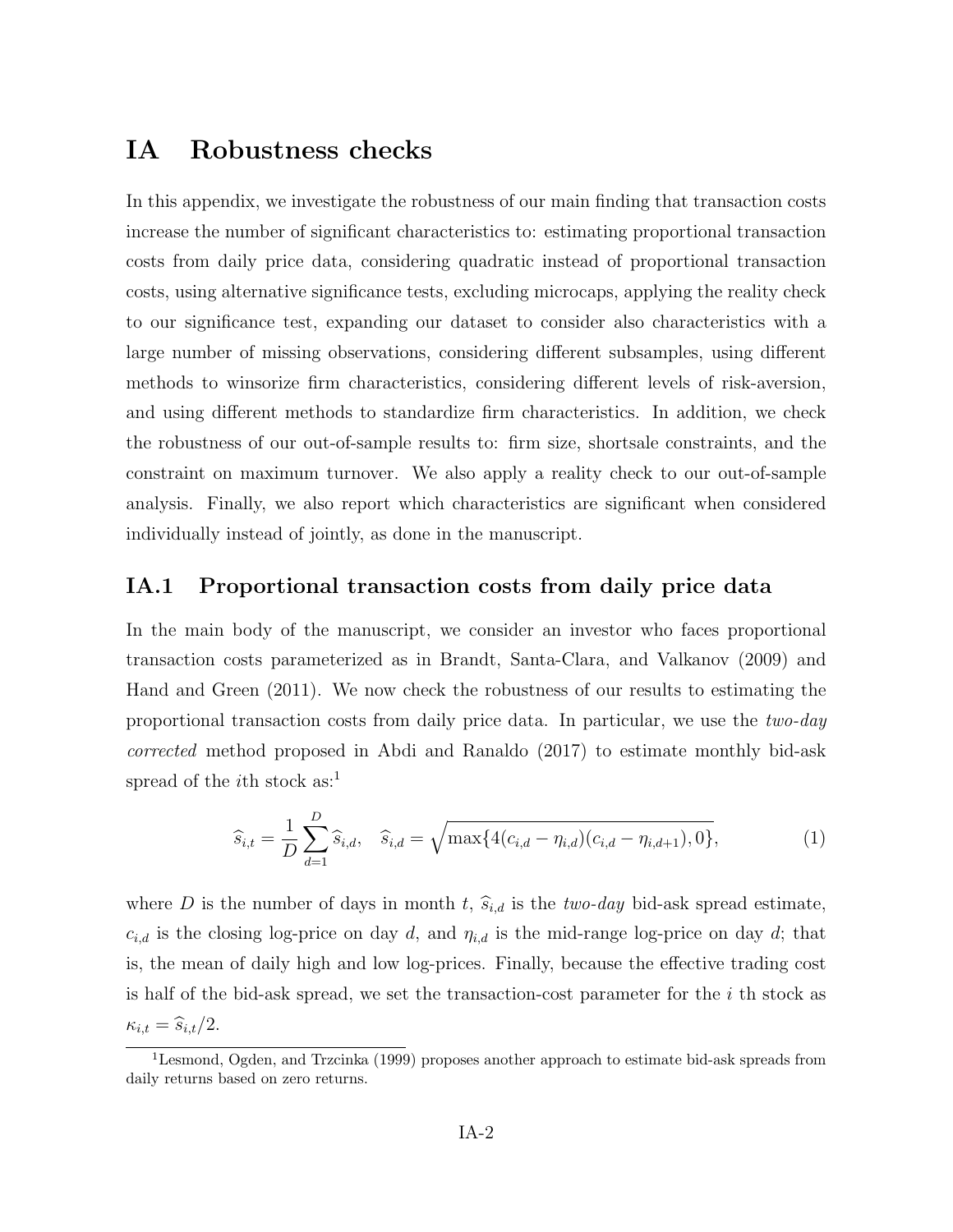Table IA.1 shows that the number of characteristics that are significant under this specification of transaction costs is 14, while it was 15 for the transaction costs parameterized as in Brandt et al. (2009) and Hand and Green (2011). Therefore, our main insight that transaction costs increase the dimension of the cross section is robust to estimating separately the transaction cost parameters for each stock from daily price data.

Moreover, we can also observe from the last two columns of Table IA.1 that, similar to the case reported in the manuscript, there is also substantial trading diversification when estimating proportional transaction costs from daily price data. In particular, we find that the marginal transaction cost associated with trading the 14 characteristics that are significant in the presence of transaction costs estimated using daily price data is reduced by around 66.71% on average when they are combined, compared to 64% for transaction costs parameterized as in Brandt et al. (2009) and Hand and Green (2011). This confirms that trading diversification benefits exist even when proportional transaction costs are estimated separately for each stock using daily price data, which allows one to account for business-cycle variation along with the effects of decimalization and the financial crisis on transaction costs.

## IA.2 Quadratic transaction costs

In the main body of the manuscript, we consider an investor who faces proportional transaction costs. Proportional transaction costs are a reasonable assumption for the average investor; see Novy-Marx and Velikov (2016) and Chen and Velikov (2017). However, for large investors, a common assumption is that the price impact of their trades is linear in the amount traded, and thus, they face quadratic transaction costs; see, for instance, Korajczyk and Sadka (2004). In this section, we show that our main finding is robust to considering quadratic transaction costs; in particular, the number of characteristics that are jointly significant at the 5% level increases from five to 19 in the presence of quadratic transaction costs.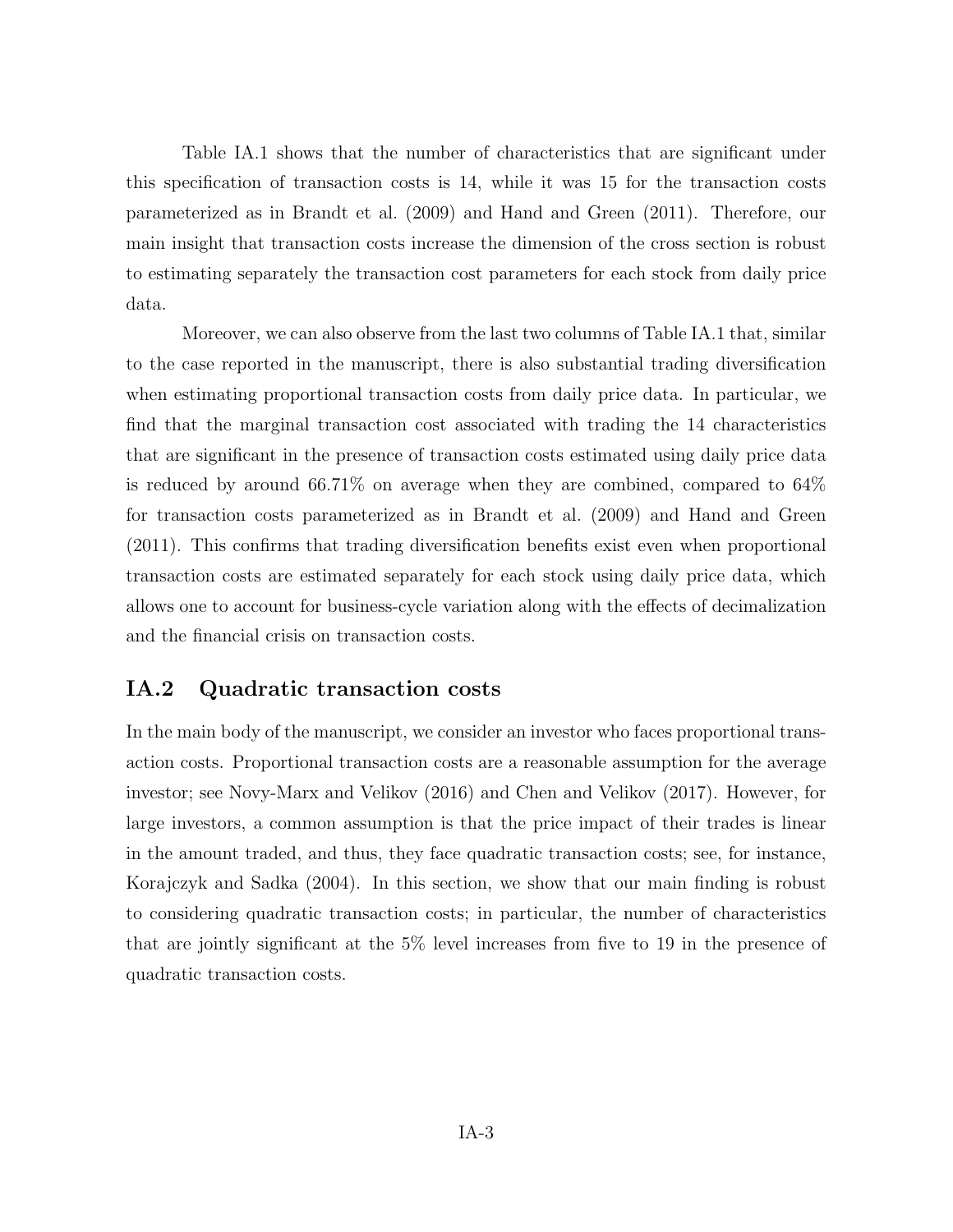#### IA.2.1 Modeling quadratic transaction costs

To model market-impact costs, we need to track dollar portfolio positions instead of portfolio weights. To do this, we consider an investor with a wealth of \$B billion, who holds the following parametric portfolio:

$$
w_t(\theta) = Bw_{b,t} + X_t \theta / N_t, \qquad (2)
$$

where the notation is as in Section 3 of the manuscript. We assume the investor maximizes her mean-variance utility of wealth growth, net of quadratic transaction costs:

$$
\min_{\theta} \quad \frac{\gamma_a}{2} \theta^{\top} \widehat{\Sigma}_c \theta + \gamma_a B \theta^{\top} \widehat{\sigma}_{bc} - \theta^{\top} \widehat{\mu}_c + TC(\theta), \tag{3}
$$

where  $\gamma_a = \gamma/B$  is the investor's absolute risk-aversion parameter, defined as the ratio of relative risk-aversion parameter to wealth,<sup>2</sup> and  $TC(\theta)$  is the quadratic transaction cost

$$
TC(\theta) = \frac{1}{T - 1} \sum_{t=1}^{T-1} (w_{t+1}(\theta) - w_t^+(\theta))^T \Lambda_{t+1}(w_{t+1}(\theta) - w_t^+(\theta)),
$$
\n(4)

where  $\Lambda_t = \text{diag}(\lambda_{1,t}, \dots, \lambda_{N_t,t})$  is the diagonal matrix whose *i*th element is the Kyle lambda of the *i*th stock at time  $t$  and  $w_t^+(\theta)$  is the parametric portfolio before rebalancing at time  $t + 1$ .

To calibrate our quadratic transaction cost function we rely on the empirical results in Novy-Marx and Velikov (2016), which uses Trade and Quote (TAQ) data to estimate the Kyle lambdas of individual stocks. The paper shows that the R-squared of a cross-sectional regression of log Kyle lambda on log market capitalization is 70% and the slope is not statistically distinguishable from minus one. This suggests that a reasonable approximation to the cross-sectional variation of Kyle lambdas is to assume they are inversely proportional to the market capitalization of each firm. Moreover, Novy-Marx and Velikov (2016) shows that the average price elasticity of supply, defined as the product of Kyle lambda and market capitalization,  $\lambda_{i,t} \times me_{i,t}$ , is about 6.5. Based on this evidence, we assume the Kyle lambda of the *i*th stock at time t is  $\lambda_{i,t} = 6.5/m_{i,t}$ , where  $me_{i,t}$  is the market capitalization of the *i*th stock at time *t*.

 ${}^{2}$ Because the mean-variance optimization problem is defined in terms of dollar portfolio positions, we formulate the problem in terms of absolute risk-aversion instead of relative risk-aversion, as in Gârleanu and Pedersen (2013).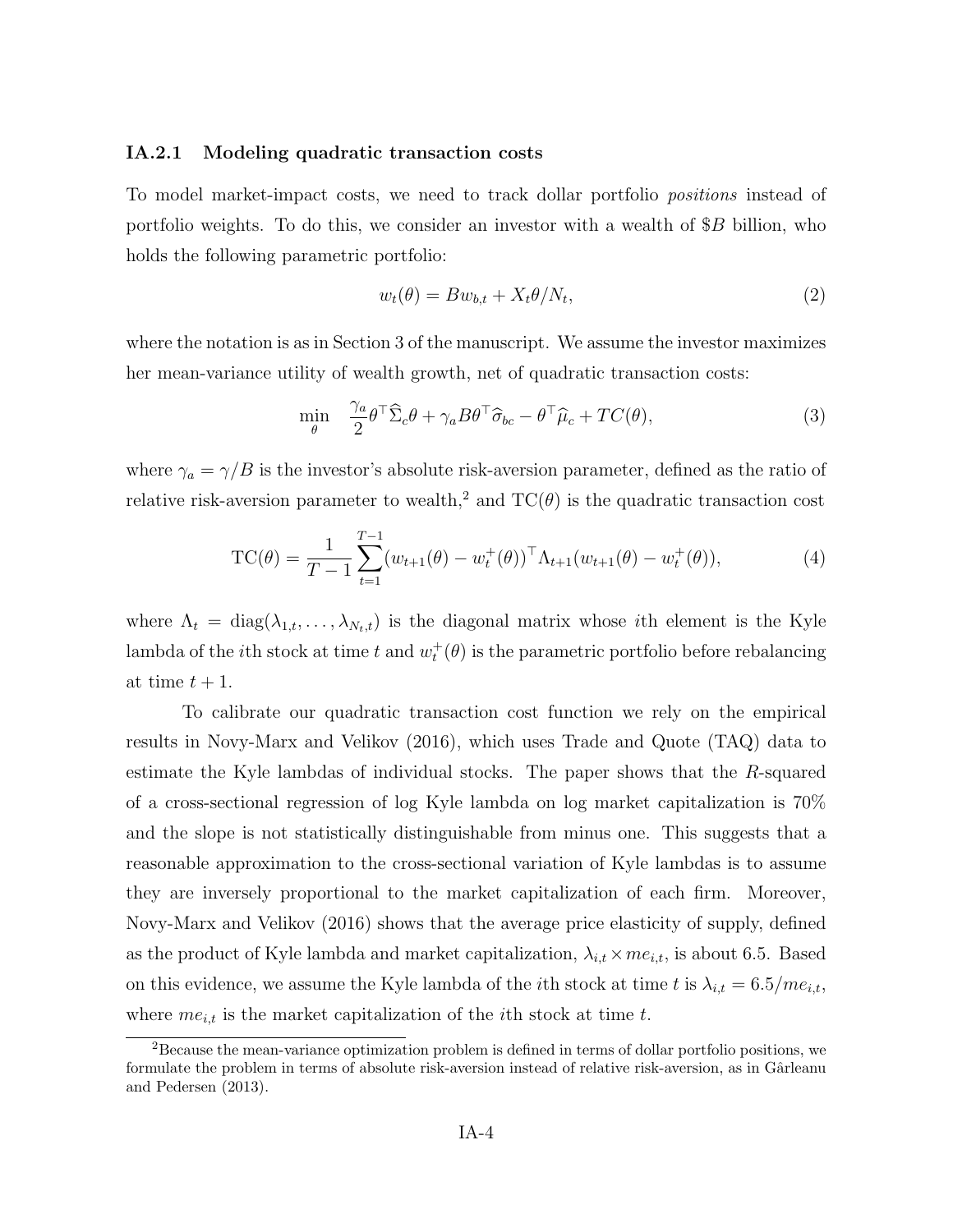#### IA.2.2 How many characteristics matter jointly with quadratic costs?

Table IA.2 reports the significance and marginal contributions of each characteristic in the parametric portfolios in the presence of quadratic transaction costs. We consider an investor who allocates  $B = $1$  billion to the benchmark portfolio<sup>3</sup> and has an absolute risk-aversion parameter  $\gamma_a = 5/10^9$ , which corresponds to a relative risk-aversion parameter of  $\gamma = 5$  for an investor with wealth of  $B = $1$  billion. Similar to the analysis in Section 6 of the manuscript, we run a screen-and-clean significance test.

Table IA.2 reports the significance and marginal contributions of each characteristic in the parametric portfolios. Our main finding is that, similar to the case with proportional transaction costs, the number of significant characteristics with quadratic transaction costs is substantially larger than for the case without transaction costs. In particular, the number of characteristics that are significant at the 5% level increases from five in the absence of transaction costs to 19 in the presence of quadratic transaction costs. The explanation for this result can be found by comparing the last two columns of Table IA.2, which report the marginal contribution of the characteristic to the transaction cost when traded in the optimal parametric portfolio and in isolation, respectively.<sup>4</sup> We observe that combining characteristics reduces the marginal contribution to quadratic transaction costs by an average of 93%; that is, the benefits from trading diversification are very large also in the presence of quadratic transaction costs.

## IA.3 Alternative significance test based on elastic net

The first stage of the screen-and-clean significance test uses a lasso approach to reduce problem dimensionality by screening characteristics that are not relevant. We now repeat the screen-and-clean significance test, but employing elastic net for the first (screen) stage instead of lasso. As explained in Kozak, Nagel, and Santosh (2018), the elastic net does not impose sparsity because it calibrates two parameters: one controlling the degree of sparsity induced by a lasso constraint and the other controlling the degree of shrinkage

<sup>&</sup>lt;sup>3</sup>We have also considered the cases with  $B = $10$  and \$100 billion and the results are similar.

<sup>4</sup>To compute the marginal contribution to transaction costs of a characteristic traded in isolation, we assign to the single characteristic a weight equal to the sum of the absolute values of the optimal parametric-portfolio weights for the case when characteristics are traded in combination. This allows for a meaningful comparison for the case with quadratic transaction costs.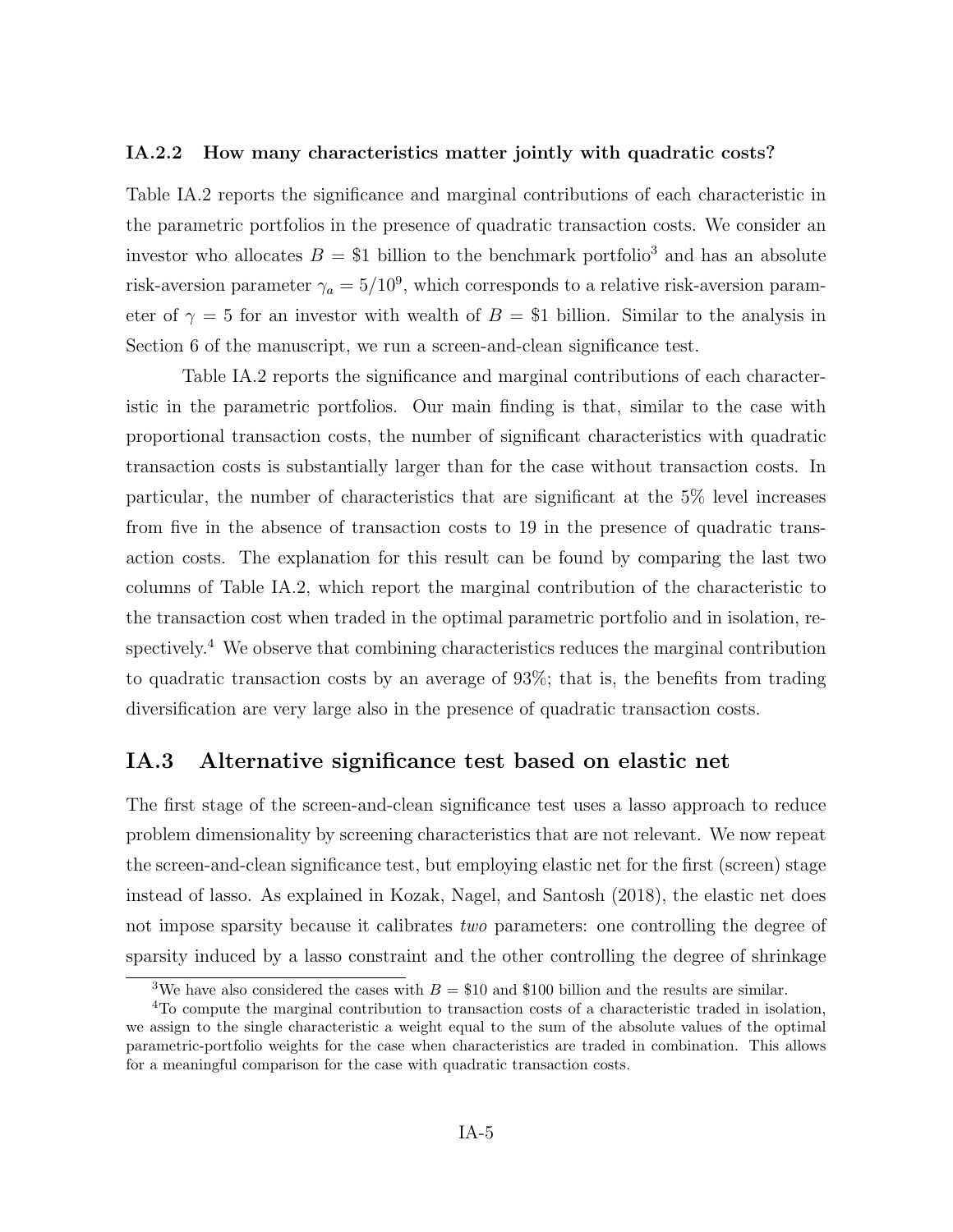induced by a ridge penalty.<sup>5</sup> Tables IA.3 and IA.4 report the results for the cases without and with transaction costs, respectively. Consistent with elastic net not imposing sparsity, we find that the number of characteristics that survive the first (screen) stage based on the elastic net is larger than that for the screen stage based on just the lasso. However, the second (clean) stage, which tests the significance of the characteristics that survive the first (screen) stage, finds that while 9 characteristics are significant in the absence of transaction costs, 14 are significant in the presence of transaction costs. Thus, our main finding that transaction costs increase the dimension of the cross section is robust to using the elastic net for the screen stage.

We now discuss the relation between our results and those in Giannone, Lenza, and Primiceri (2017) and Kozak, Nagel, and Santosh (2018). While these papers focus on out-of-sample fit, our work focuses on inference because we wish to study how transaction costs impact the number of characteristics that are jointly significant. To establish significance, we rely on a two-stage screen-and-clean method similar to the methods proposed in Wasserman and Roeder (2009), Meinshausen and Yu (2009), and Meinshausen, Meier, and Buhlmann (2009). The first (screen) stage is similar to the approaches considered in Giannone et al. (2017) and Kozak et al. (2018) because it employs cross validation to calibrate the regularized parametric portfolios and, just like these papers, finds that when using an elastic net for the screen stage, it is optimal to assign a positive weight to a *large* number of characteristics in order to improve *out-of-sample* fit.<sup>6</sup>

However, because of our focus on *significance*, unlike Giannone et al. (2017) and Kozak et al. (2018), our analysis includes also a second (clean) stage that performs a bootstrap significance test on the parametric portfolios of those characteristics that survived the first (screen) stage. This second stage finds that not all characteristics that are useful to improving out-of-sample fit are statistically significant. Our result is

<sup>&</sup>lt;sup>5</sup>Indeed, we find that the the lasso threshold selected by the cross-validation procedure in our test is smaller than the maximum lasso threshold contained in the grid for the cases with and without transaction costs. This demonstrates that the elastic net approach does not force sparsity, but rather that the cross-validation procedure finds it optimal to induce a certain degree of sparsity even when taking into account the trade-off between the lasso threshold and the ridge penalty.

<sup>&</sup>lt;sup>6</sup>In particular, we find that 15 and 24 characteristics survive the screen stage with elastic net for the cases without and with transaction costs, respectively. This finding is in line with the results in Giannone et al. (2017), which finds that the posterior probability of inclusion of a characteristic in the model to predict the cross section of stock returns is around 60%. For our case with 51 characteristics, this would imply that approximately 30 characteristics are relevant for prediction.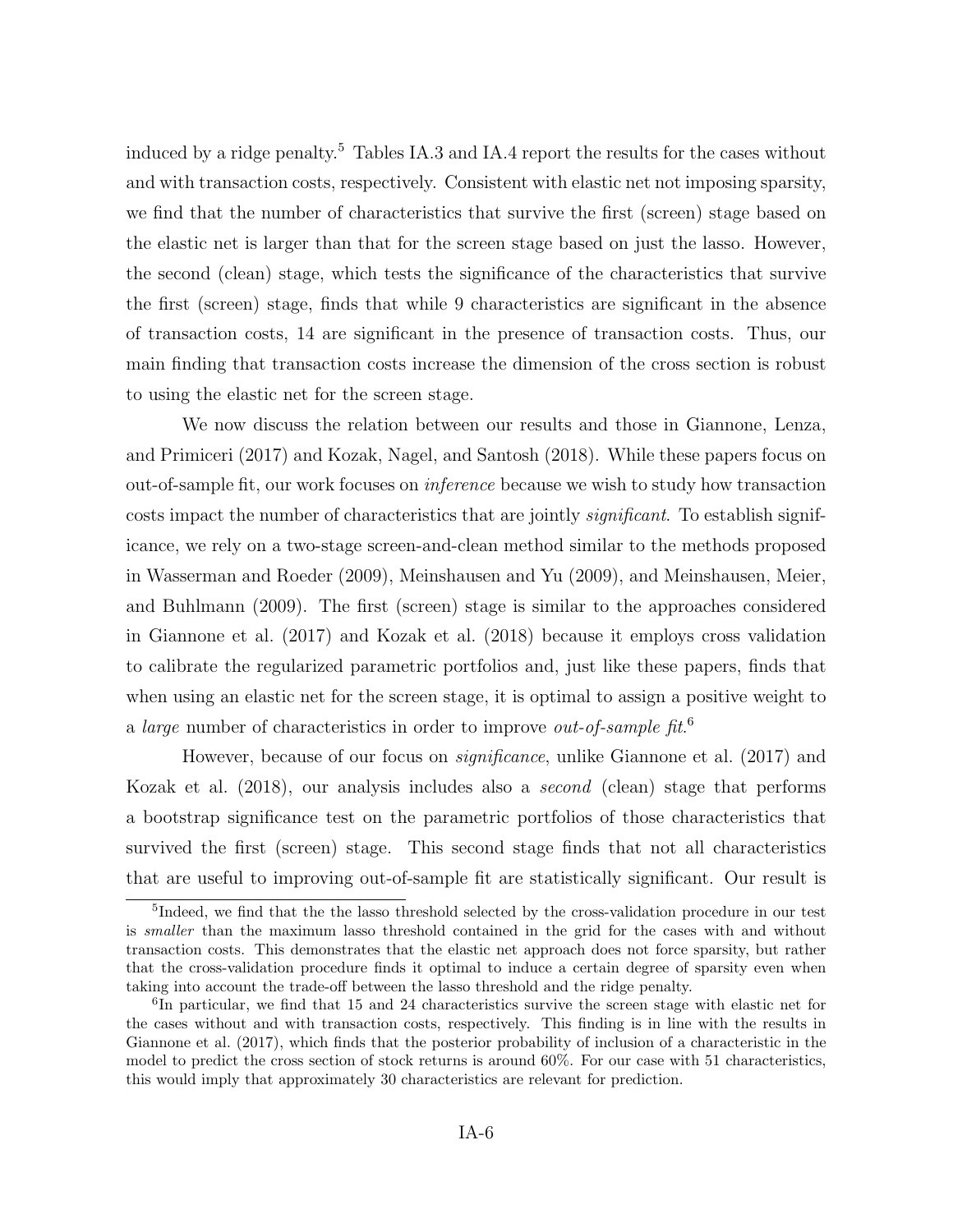consistent with the findings in Kelly, Pruitt, and Su (2018) that "among a large collection of characteristics explored in the literature, only eight are statistically significant . . . The fact that only a small subset of characteristics is necessary to explain variation in realized and expected stock returns shows that most characteristics are statistically irrelevant for understanding the cross section of returns, once they are evaluated in an appropriate multivariate context."

Finally, we illustrate the distinction between out-of-sample fit and significance in the context of the example given in Kozak et al. (2018):

. . . models based on present-value identities . . . do not really support the idea that only a few stock characteristics should matter. For example, a presentvalue identity can motivate why the book-to-market ratio and expected profitability could jointly explain expected returns. Expected profitability is not directly observable, though. A large number of observable stock characteristics could potentially be useful for predicting cross-sectional variation in future profitability—and, therefore, also for predicting returns.

Therefore many characteristics can help to predict expected profitability and thus a parametric portfolio that assigns a positive weight to all characteristics is likely to perform well out of sample. However, our main goal is to identify the dimension of the cross section of stock returns. For this purpose, one needs to establish statistical significance. For instance, consider the above example in which value and expected profitability jointly explain the cross section, but expected profitability is not observable and instead K observable characteristics are useful for predicting expected profitability. Then, although the true dimension of the cross-section is two, the  $K$  observable characteristics are likely to survive a first (screen) stage with an elastic-net penalty. However, the second (clean) stage is unlikely to find all of them to be significant.

## IA.4 Alternative significance test based on shrinkage estimator

We now study the robustness of our results to using shrinkage estimators of the covariance matrix for the second (clean) stage. To do this, we perform the screen-and-clean significance test (with elastic net for the first (screen) stage, as described in the previous section), but estimating the covariance matrix for the second (clean) stage with the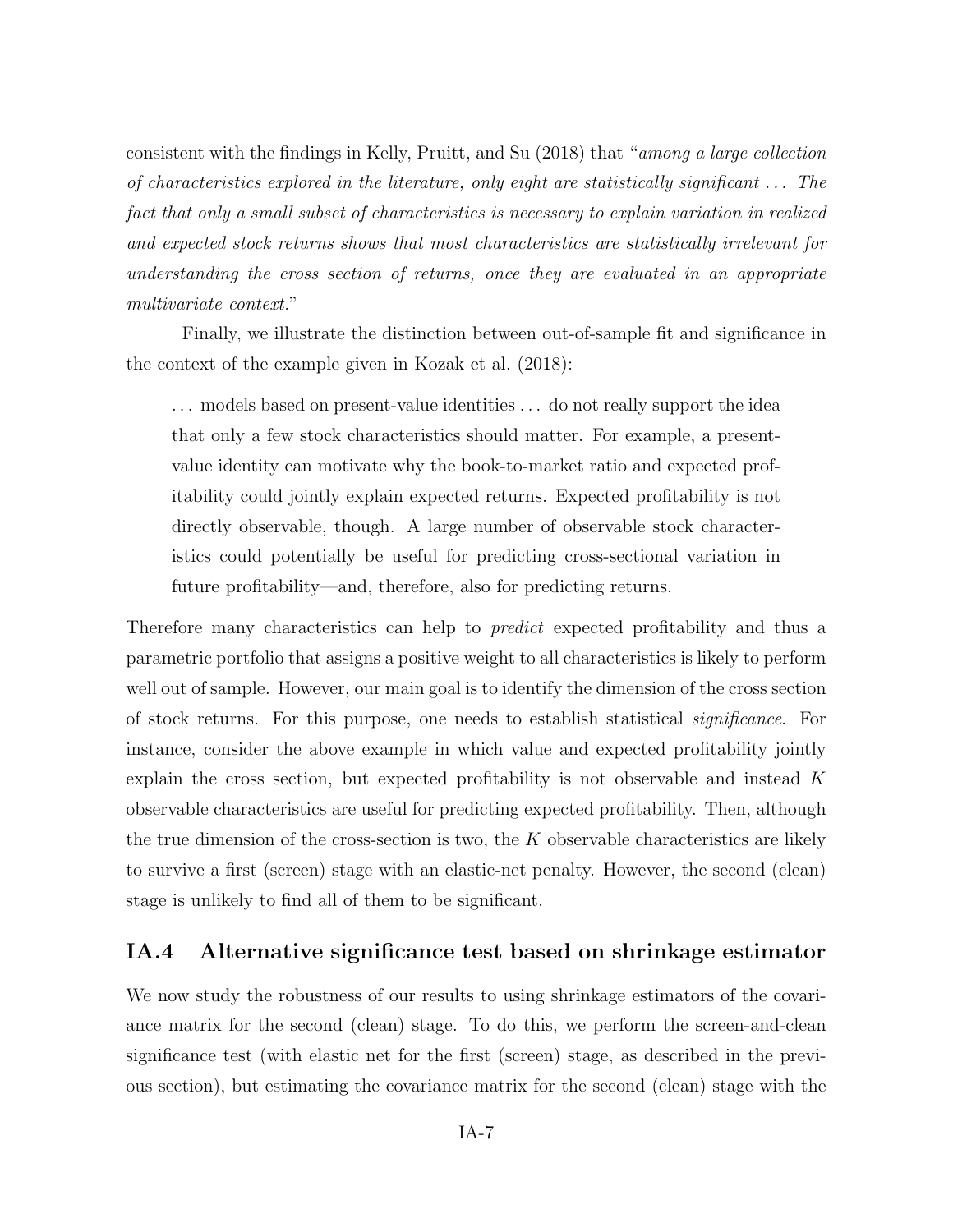shrinkage estimator of Ledoit and Wolf (2004). Tables IA.5 and IA.6 give the significance results for the cases without and with transaction costs, respectively. We find that our main finding that transaction costs increase the dimension of the cross section is robust: while 13 characteristics are significant at the 5% level in the absence of transaction costs, 18 are significant in the presence of transaction costs.<sup>7</sup>

The advantage of using the sample covariance matrix for the second (clean) stage as we do in the main body of the manuscript is that using a shrinkage estimator of the covariance matrix (based either on lasso or ridge terms) would introduce a bias on the estimates of the parametric-portfolio weights, distorting the inference results from the bootstrap test. Indeed, the screen-and-clean method proposed in Wasserman and Roeder (2009) relies on unregularized estimators for the second (clean) stage precisely to avoid the challenges associated with inference in the presence of regularization terms as explained in Bühlmann et al.  $(2013)$ , Chatterjee and Lahiri  $(2010)$ , and Deng  $(2012)$ .

## IA.5 Excluding microcaps

In the main body of the manuscript, we exclude stocks that are below the 20th percentile of market capitalization across the NYSE, AMEX and NASDAQ exchanges. We now check the robustness of our significance results to excluding microcap stocks, which are the stocks below the NYSE 20th percentile. Tables IA.7 and IA.8 report the significance results for the cases where we compute the parametric portfolios without and with transaction costs, respectively. The number of characteristics significant at the 5% level increases from seven in the absence of transaction costs to 12 in the presence of transaction costs. Thus, our central insight that transaction costs increase the dimension of the cross section is robust to excluding microcaps.

## IA.6 Reality check for significance test

Novy-Marx (2016) shows that when one combines many spurious (or weakly significant) characteristics into a composite characteristic, the composite characteristic is likely to be

<sup>7</sup>Note that the number of characteristics that are significant when using the shrinkage estimator of the covariance matrix in the clean stage is larger than when using the sample covariance matrix as in Section IA.3. The reason is that using the shrinkage estimator of the covariance matrix is equivalent to a particular type of ridge regularization, as shown in DeMiguel, Garlappi, Nogales, and Uppal (2009), and this induces denser solutions.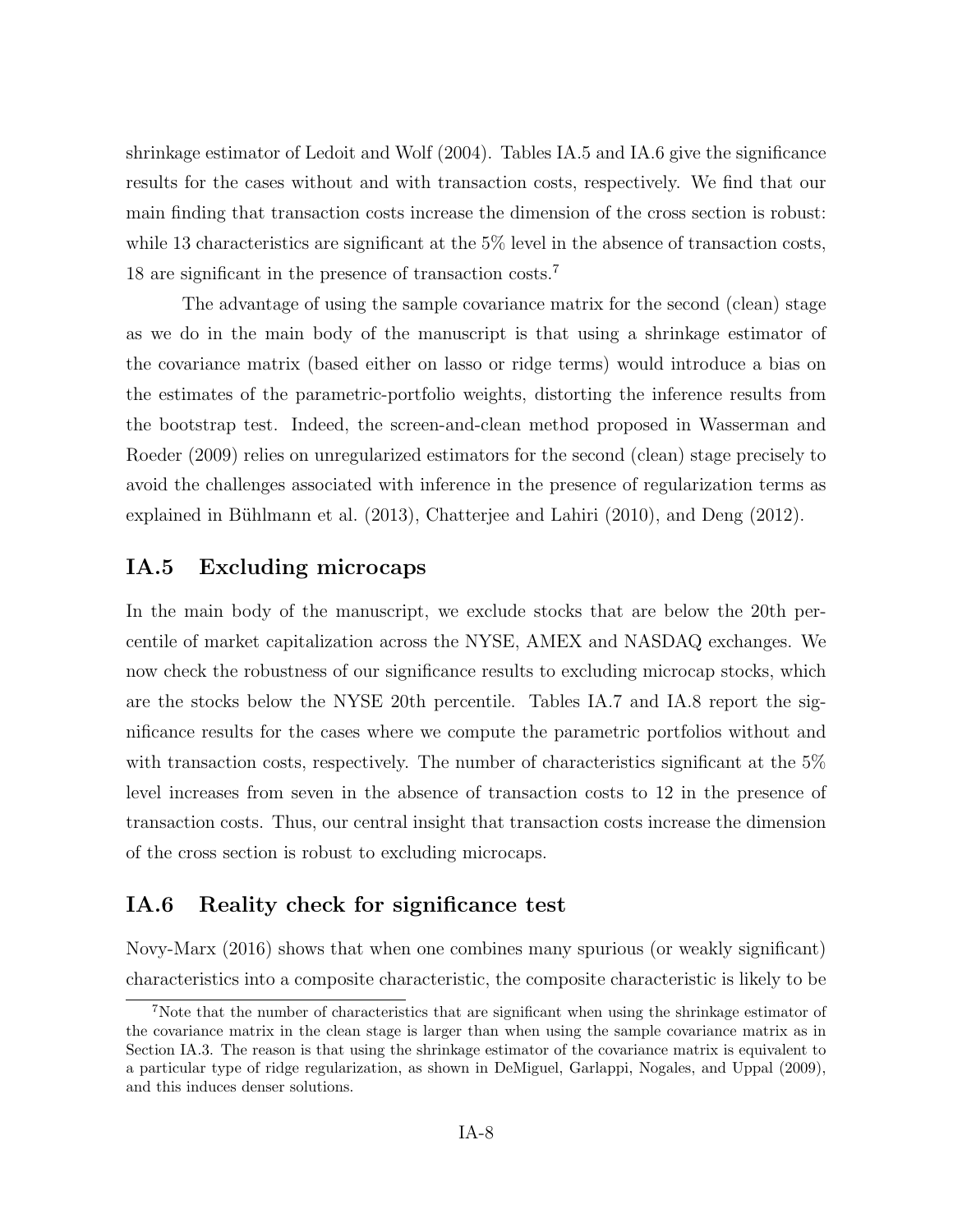highly significant due to overfitting. Likewise, Rytchkov and Zhong (2017) shows that the information-aggregation technique used in Light, Maslov, and Rytchkov (2017) is likely to suffer from overfitting and propose an approach to alleviate this problem.

In particular, Novy-Marx (2016, Section 3) shows that, under the assumption that there are K characteristic long-short portfolios whose returns are normally distributed, uncorrelated across characteristics, and with the same volatility, the t-statistic of the average return of the composite long-short portfolio obtained from an equally weighted combination of the K characteristics is  $\sqrt{K}$  times the average t-statistic of the returns of the K individual characteristics. For instance, if one builds an equally weighted combination of nine characteristics with t-statistic of one, the t-statistic of the composite portfolio would be  $\sqrt{9} = 3$ .

Our significance test is unlikely to suffer from this type of overfitting because we follow exactly the recommendation in Novy-Marx (2016) that "*the marginal contribution* of each individual signal should be evaluated individually." In particular, our significance test checks the marginal significance of each characteristic when considered jointly with the others.

To illustrate this point, consider the aforementioned setting from Section 3 in Novy-Marx (2016). The mean-variance parametric portfolio, which is the solution to problem (5) of the revised manuscript, can be expressed as

$$
\theta = \frac{1}{\gamma} \widehat{\Sigma}_c^{-1} (\widehat{\mu}_c - \widehat{\sigma}_{bc}),
$$

where  $\hat{\Sigma}_c$  and  $\hat{\mu}_c$  are the sample covariance matrix and mean of the characteristic-return vector  $r_c$  that contains the returns of the K characteristic long-short portfolios, and  $\widehat{\sigma}_{bc}$  is the sample vector of covariances between the benchmark portfolio return  $r_b$  and the characteristic-return vector  $r_c$ . For the setting considered in Novy-Marx (2016), where the returns of the  $K$  characteristic long-short portfolios are uncorrelated and have identical standard deviation  $\sigma$ , we have that  $\hat{\Sigma}_c^{-1}$  is a multiple of the identity matrix,  $\hat{\Sigma}_c^{-1} = I/\sigma^2$ . Therefore, the mean-variance parametric-portfolio weight for each of the K characteristics coincides with the weight of the single-characteristic parametric portfolio obtained by considering that characteristic in isolation. Consequently, the t-statistic of each of the parametric-portfolio weights in the case with  $K$  characteristics coincides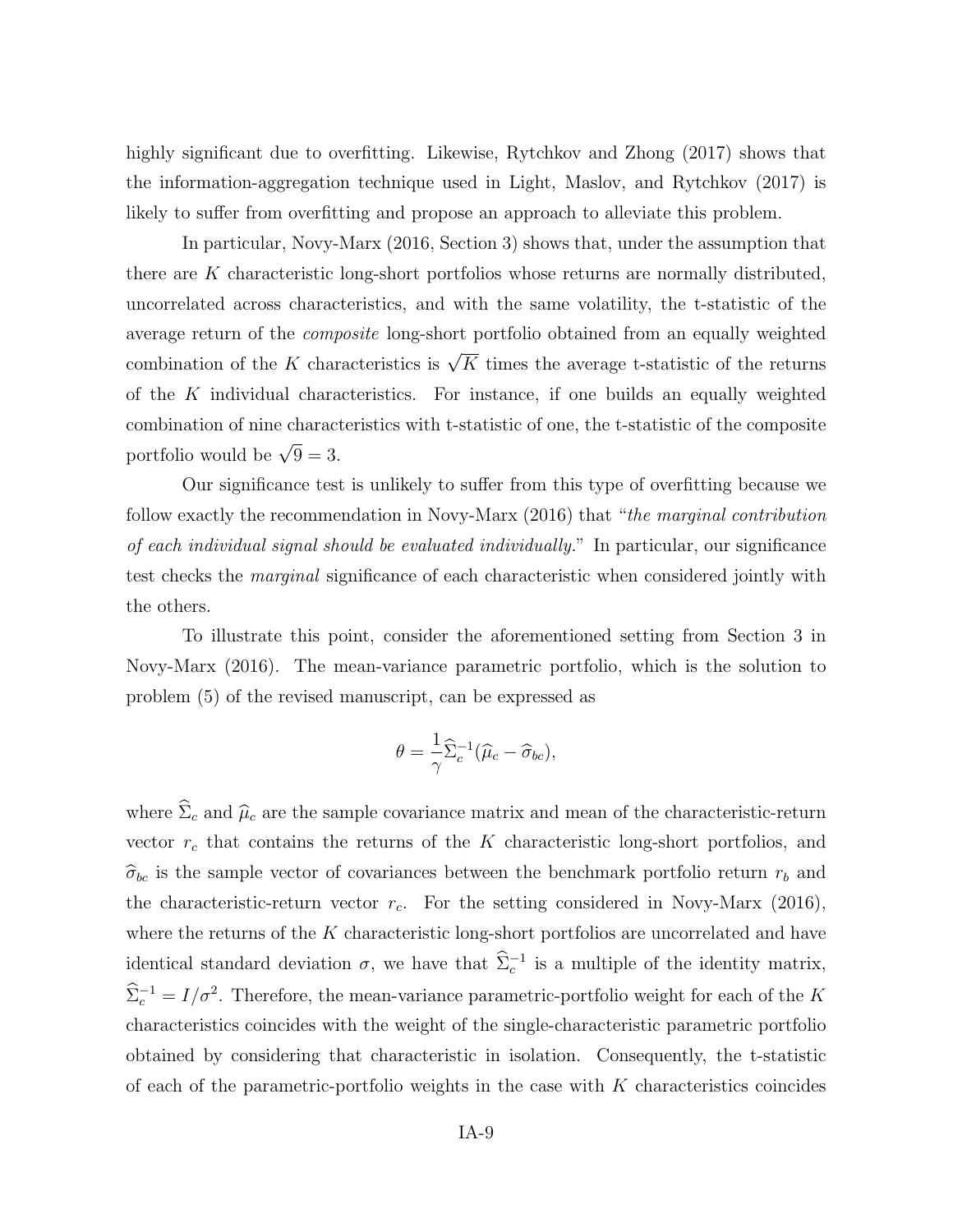with the t-statistic of the single-characteristic parametric-portfolio weight. Thus, in this case our significance test, which considers the marginal significance of each of the characteristics when considered jointly, is unlikely to suffer from overfitting.

Nonetheless, to provide further reassurance that overfitting is unlikely to affect our significance test, we adapt the reality check in White (2000) to check the robustness of our significance test.<sup>8</sup> First, we set the benchmark portfolio equal to the in-sample optimal parametric portfolio instead of the value-weighted portfolio. By doing this we essentially remove the predictability from our dataset while preserving the correlation structure of the 51 characteristics. Second, we implement a variant of the screen-andclean test.<sup>9</sup> Specifically, we generate 1,000 bootstrap samples from the original dataset using sampling with replacement. For each of the 1,000 bootstrap samples we use five-fold cross-validation to select the lasso threshold that optimizes the mean-variance criterion and we screen any characteristics with zero weight for the resulting regularized parametric portfolio. We then compute the optimal parametric portfolio of the characteristics that have survived the screen stage for each bootstrap sample, but without the lasso constraint. Finally, we use the percentile-interval method to establish the significance of the characteristics across the 1,000 samples. Table IA.9 gives the results for the reality check for both the cases with and without transaction costs. We observe that after removing the predictability from our dataset, none of the 51 characteristics are significant either in the absence or presence of transaction costs.

## IA.7 Characteristics with many missing observations

To ensure our results are reliable, we consider in our main analysis only characteristics with a small proportion of missing observations. Specifically, we drop characteristics with more than 5% of missing observations for more than 5% of those firms with CRSP returns available for the entire sample from 1980 to 2014. In addition, we drop characteristics without any observations for more than  $1\%$  of these firms. Consequently, our main analysis is based on 51 out of the 100 characteristics listed in Green, Hand, and Zhang

<sup>&</sup>lt;sup>8</sup>Harvey and Liu (2018) applies the reality check in the context of sequential factor selection.

<sup>&</sup>lt;sup>9</sup>We cannot implement the plain screen-and-clean test of Section 3.5 because, given that we are using the in-sample optimal parametric portfolio as the benchmark portfolio, none of the characteristics would survive the screen stage.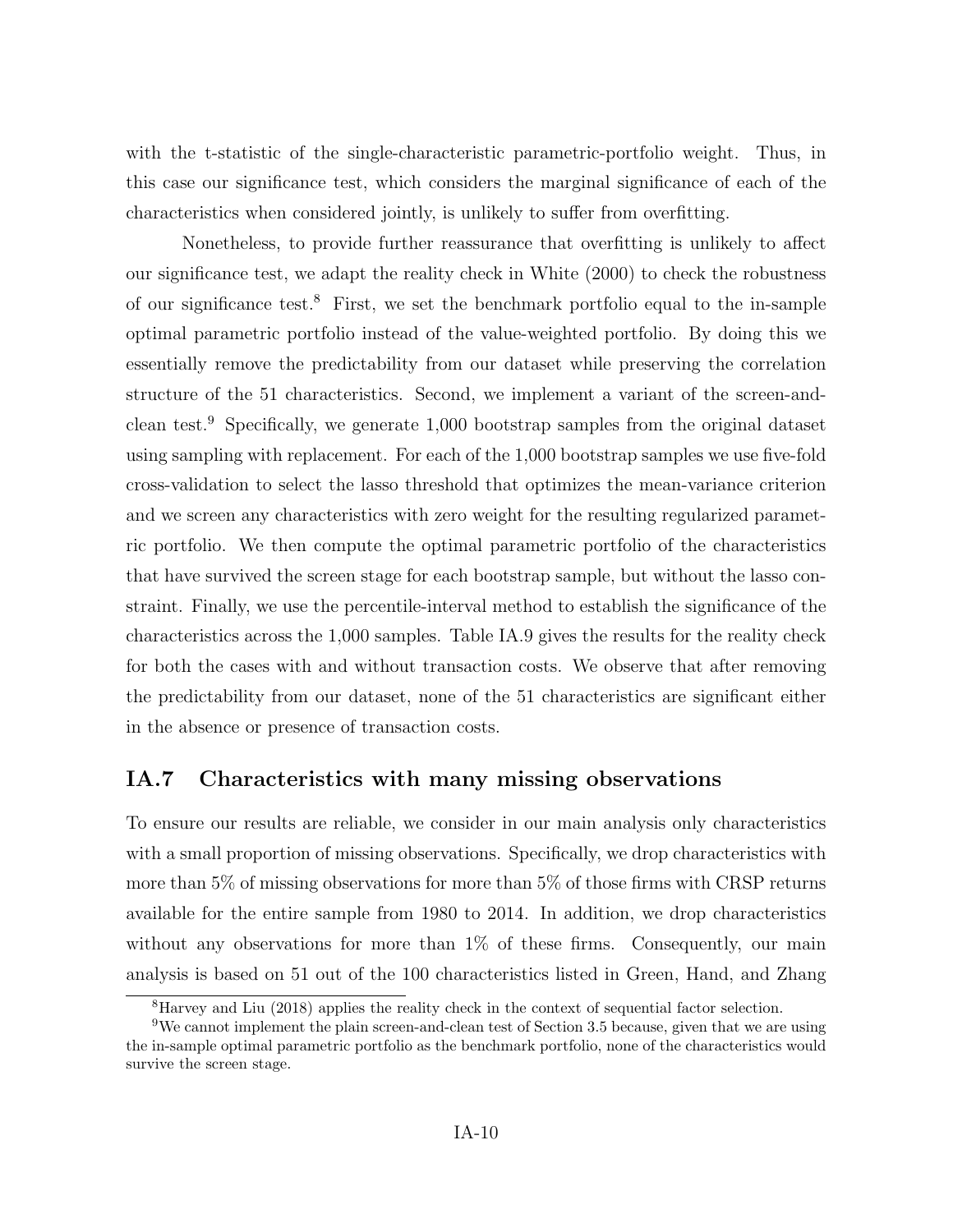(2017). However, to check the robustness of our results, we also run the screen-and-clean significance test of Section 3.5 using all 100 characteristics.

Tables IA.10 and IA.11 report the results for the cases without and with transaction costs, respectively. We find that our results are robust to the inclusion of characteristics with a large proportion of missing observations. First, in the absence of transaction costs, out of the 100 characteristics, only seven are significant at the 5% level, compared to five in the case with 51 characteristics. Second, in the presence of transaction costs, the number of significant characteristics increases to 15, just as in the case with 51 characteristics.

# IA.8 Subsample analysis

We now study the robustness of our results to considering different subsample periods.

## IA.8.1 Two subsamples from 1988

In the main body of the manuscript, we perform significance tests on the sample from May 1988 to December 2014 in order to match the sample used for the out-of-sample analysis. We now split this sample into two subsamples with similar number of observations from May 1988 to December 2002 and from January 2003 to December 2014, respectively.

Tables IA.12-IA.15 report the results. We find that for the period before 2003 the number of significant characteristics increases from eight in the absence of transaction costs to 14 in the presence of transaction costs. For the period after 2003, the number of significant characteristics increases from two in the absence of transaction costs to four in the presence of transaction costs. Our results confirm that our main finding that transaction costs increase the dimension of the cross section is robust to considering these subsamples. Our results also confirm the finding in Chordia, Subrahmanyam, and Tong (2014) that the magnitude of asset return predictability has decreased in the last decade. In particular, we find that the number of significant characteristics in the later subsample is smaller than in the earlier one.<sup>10</sup>

 $10$ There are two reasons why we choose to split the sample around January 2003: first, Green et al. (2017) shows that the number of priced characteristics in the cross-section of stock returns suffers an abrupt drop after 2003. This subsample choice allows us to check the robustness of this result. Second, we need to have a comparable number of observations in the two subperiods we consider, and therefore January 2003 seems a reasonable cutoff point.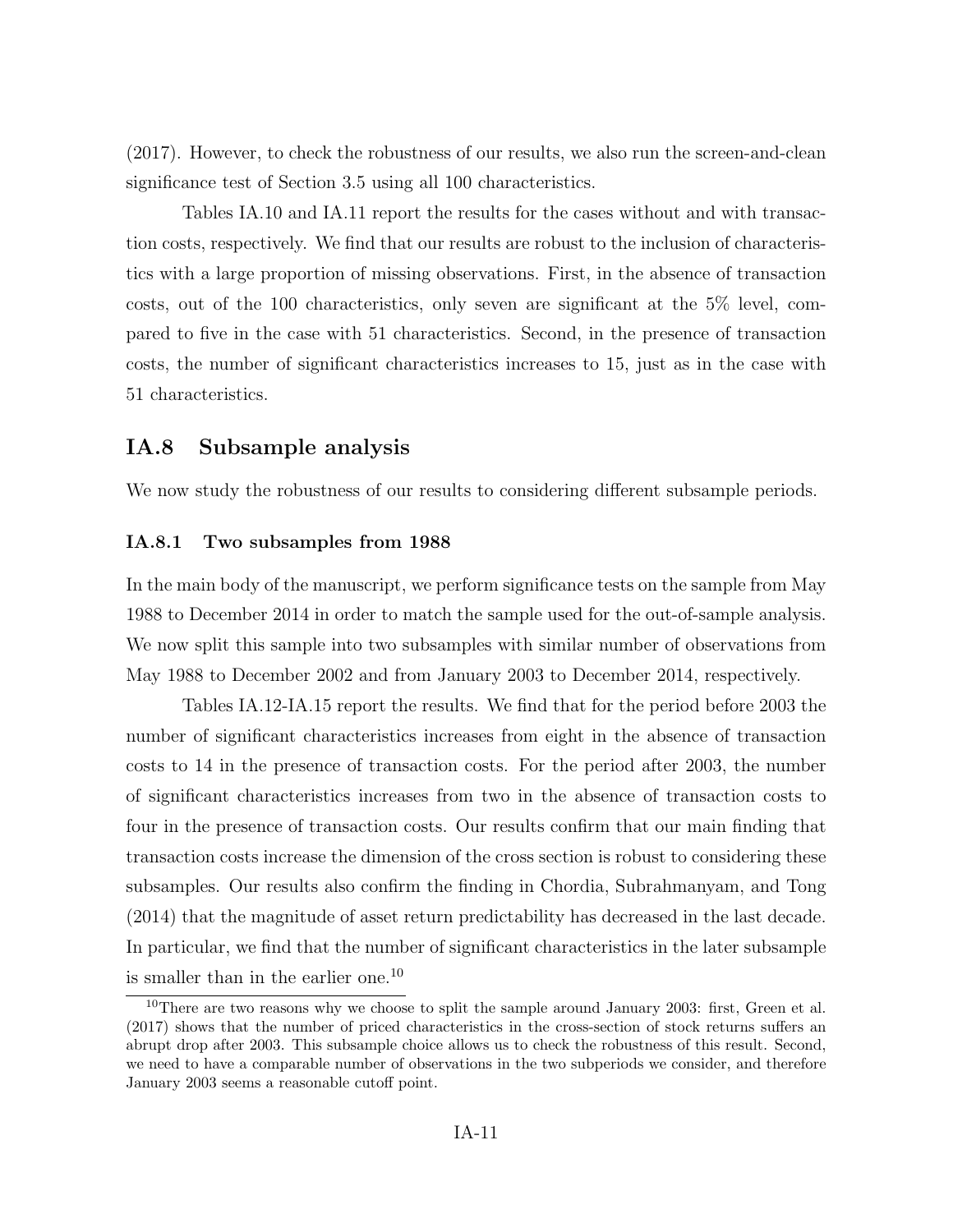## IA.8.2 Two subsamples from 1980

The previous analysis considers data from May 1988 to December 2014 to match the sample period of the significance analysis with that of the out-of-sample analysis in Section 7. We now include also the observations we have in our dataset before May 1988. In particular, we consider the entire sample from January 1980 to December 2014 and run the significance analysis on two separate subsamples of equal size. The first subsample is from January 1980 to June 1997 and the second subsample from July 1997 to December 2014. Tables IA.16–IA.19 report the results. Our main finding that transaction costs increases the dimension of the cross section is robust to considering these subsamples. We observe that for the period from January 1980 to June 1997 the number of significant characteristics increases from five in the absence of transaction costs to 23 in the presence of transaction costs, whereas for the period from July 1997 to December 2014 the number of significant characteristics increases from four in the absence of transaction costs to 10 in the presence of transaction costs.

# IA.8.3 Full sample from 1980

We now study the robustness of our results to using a longer sample. In particular, we run the significance analysis on the full sample from January 1980 to December 2014. Tables IA.20 and IA.21 report the results. The number of significant characteristics increases from 14 in the absence of transaction costs to 21 in the presence of transaction costs. Therefore, our main finding is robust to considering a longer sample, although the magnitude of the effect is reduced.

# IA.9 Winsorization

In our main analysis, we cross-sectionally winsorize each characteristic such that observations that are above (below) the third (first) quartile plus (minus) three times the interquartile range are set equal to this threshold. We now check the robustness of our main finding to using a different threshold to winsorize firm characteristics. In particular, we set firm characteristics that take a value above (below) the 99th (1st) cross-sectional percentile equal to this threshold. Tables IA.22 and IA.23 report the results. We observe that our main insight is robust: the number of significant characteristics increases from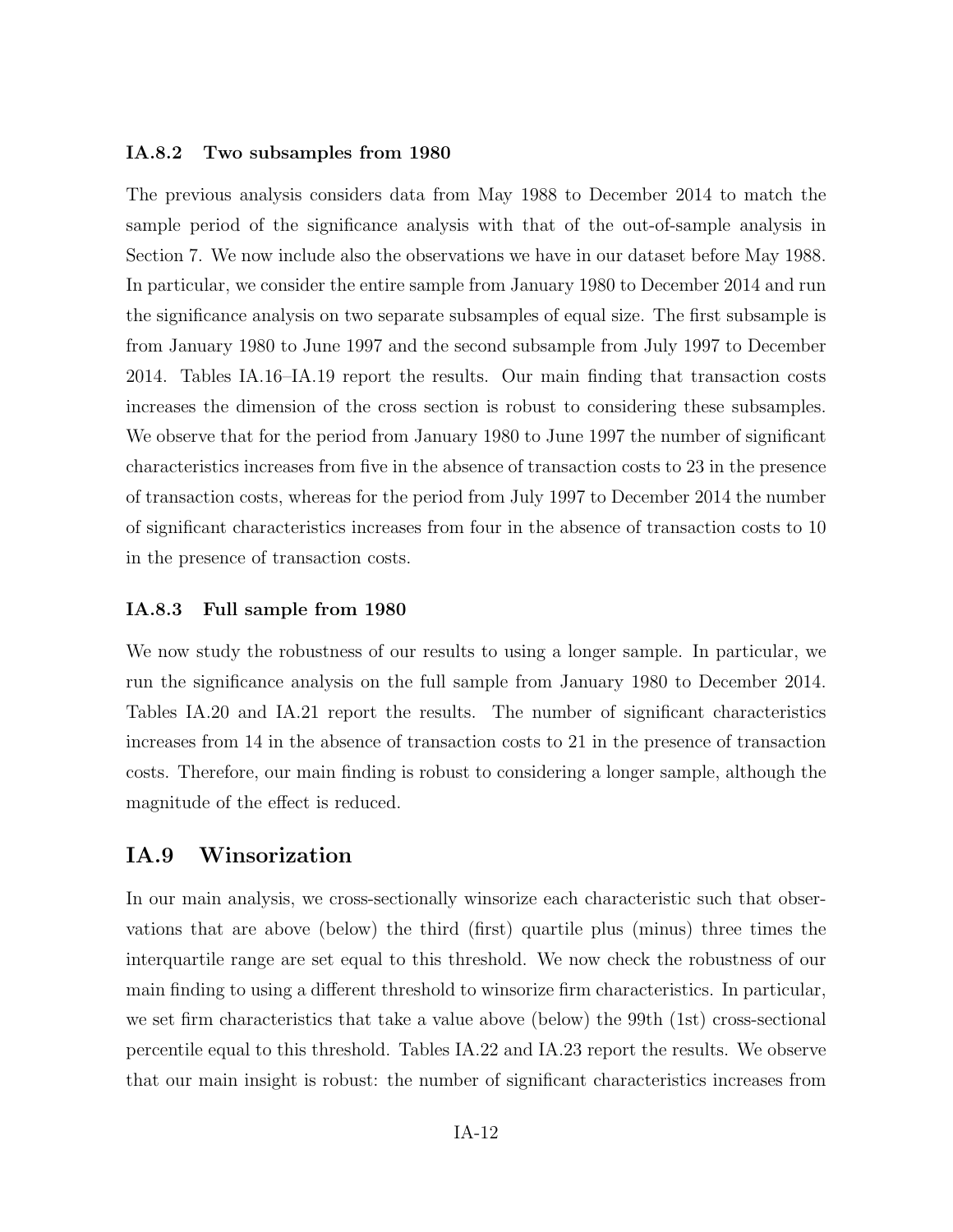seven in the absence of transaction costs to 15 in the presence of transaction costs, while in the main body of the manuscript we find that it increases from five to 15.

# IA.10 Risk-aversion

We now study how our results depend on the risk-aversion parameter. Tables IA.24 and IA.25 report the significance of characteristics for the parametric portfolios with riskaversion parameter  $\gamma = 2$  for the cases without and with transaction costs, respectively. Likewise, Tables IA.26 and IA.27 report the significance of characteristics for  $\gamma = 10$ for the cases without and with transaction costs, respectively. Our main finding that transaction costs increase the dimension of the cross section is robust to the investor's risk-aversion parameter: For  $\gamma = 2$ , the number of significant characteristics increases from six in the absence of transaction costs to 14 in the presence of transaction costs, and for  $\gamma = 10$ , the number of significant characteristics increases from eight in the absence of transaction costs to 13 in the presence of transaction costs.

# IA.11 Quintile-standardized characteristics

We now consider characteristic long-short portfolios defined in terms of the top and bottom quintiles instead of standardizing the characteristics by subtracting the crosssectional mean and dividing by the standard deviation. Specifically, we assign a weight of  $1/Q_t$  to firms in the fifth quintile and  $-1/Q_t$  to firms in the first quintile, where  $Q_t$  is the number of firms per quintile in month  $t$ . Tables IA.28 and IA.29 report the significance of characteristics for the parametric portfolios with quintile-standardized characteristics in the absence and presence of transaction costs, respectively. The tables show that the number of significant characteristics increases from six in the absence of transaction costs to 10 in the presence of transaction costs.

# IA.12 Out-of-sample analysis

We now run several checks on the robustness of our out-of-sample analysis.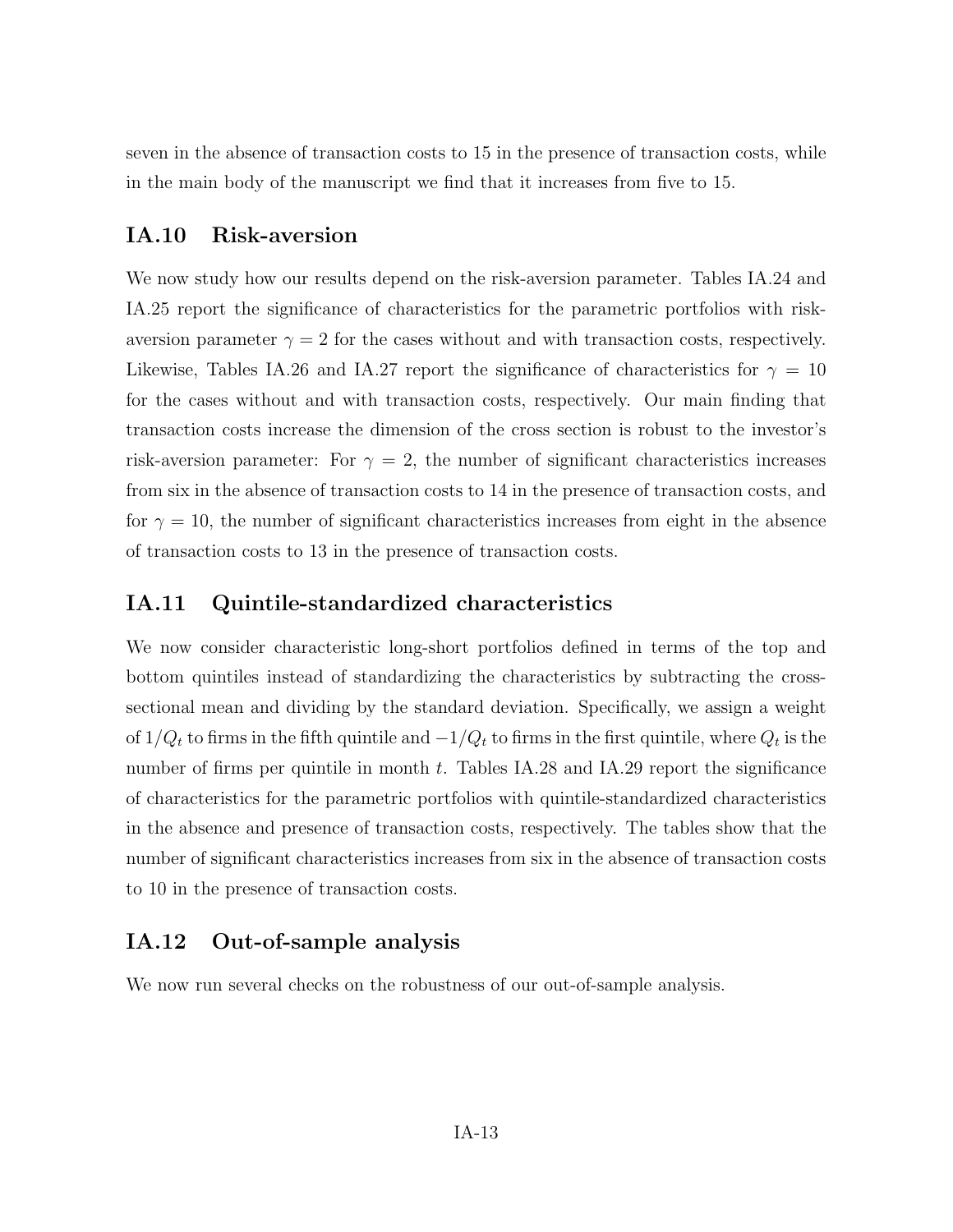# IA.12.1 Firm size

To study how the out-of-sample performance of the regularized parametric portfolios depends on firm size, we classify stocks (including those with market capitalization below the 20th percentile of our sample, which are excluded in our main analysis) into five size quintiles. Table IA.30 reports the out-of-sample performance of the parametric portfolios in the presence of transaction costs applied to each of the five quintiles separately. It is clear from the table that the performance of the regularized parametric portfolios is better for the quintiles with small stocks. Indeed, this table demonstrates that the regularized parametric portfolios outperform the benchmark value-weighted portfolios significantly for the first four quintiles corresponding to the 80% of smallest stocks. These results are consistent with the findings in Hand and Green (2011) and Fama and French (2008). Also, the regularized parametric portfolios significantly outperform the parametric portfolios based on a small number of characteristics for the first three quintiles corresponding to the 60% of the smallest stocks.

# IA.12.2 Shortsale constraints

Table IA.31 reports the out-of-sample performance of the regularized portfolios subject to shortsale constraints.<sup>11</sup> Panel A reports the performance for the parametric portfolios with no shortselling and Panel B reports the performance for the parametric portfolios after scaling the optimal parameter  $\theta$  so that the short positions in the regularized parametric portfolio amount to around 50%. Panel A shows that with shortsale constraints, although the out-of-sample Sharpe ratio of the regularized parametric portfolios is higher than that of the value-weighted benchmark portfolio, the difference is not statistically significant. Panel B, however, shows that the amount of shorting required for the regularized parametric portfolios to significantly outperform the other portfolios is not large. We observe that for the case with around 50% shortselling, the regularized parametric portfolios attain an out-of-sample Sharpe ratio around 48% higher than that of the portfolios that exploit three characteristics and 22% higher than that of the portfolios that exploit four characteristics, with the differences being statistically significant.

<sup>11</sup>As in Brandt et al. (2009), we compute shortsale constrained portfolios by first computing the unconstrained regularized parametric portfolios, then setting all negative firm weights equal to zero, and finally normalizing the resulting vector so that its weights sum to one.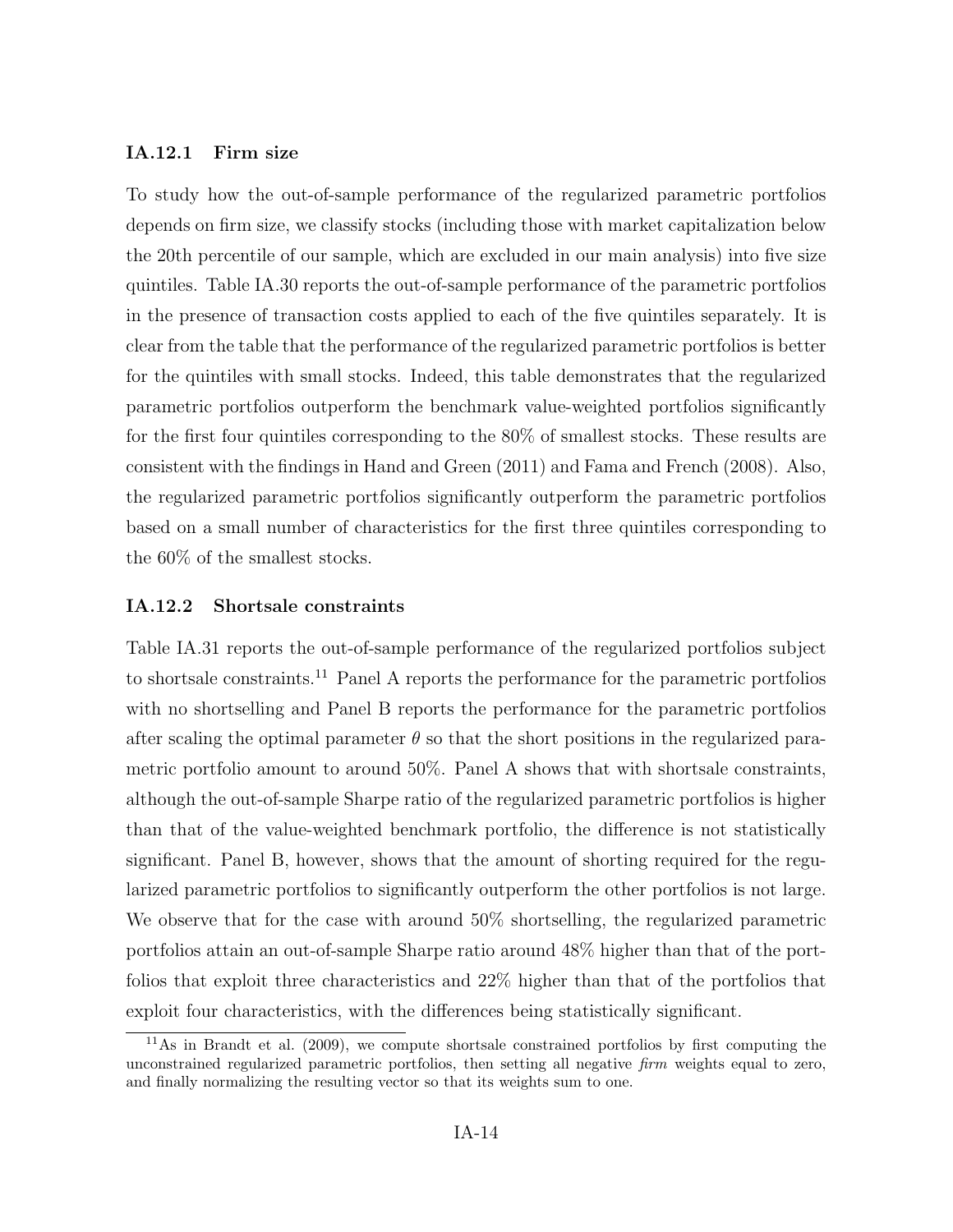## IA.12.3 Turnover constraints

In Section 7, we evaluate the out-of-sample performance of the regularized parametric portfolios after controlling their turnover to be around 100% per month. Table IA.32 reports the performance of the regularized parametric portfolios in the absence of turnover controls. The regularized parametric portfolios without turnover control have a monthly turnover of around 386%. Despite their high turnover, the table shows that the regularized parametric portfolios attain an out-of-sample Sharpe ratio of returns net of transaction costs around 125% higher than the parametric portfolio that exploits three characteristics, and around 29% higher than the parametric portfolio that exploits four characteristics with the difference significant at the 10% level.

## IA.12.4 Reality check for out-of-sample analysis

Our out-of-sample analysis shows that the regularized parametric portfolios that exploit the full set of 51 characteristics outperform the parametric portfolios that exploit only a small set of characteristics in the presence of transaction costs. These out-of-sample results provide reassurance that our main finding that transaction costs increase the dimension of the cross section is not driven by overfitting. However, to further check the robustness of our finding, we now run an additional test of our out-of-sample results in the spirit of the reality check for our in-sample returns discussed in Section IA.6 above. In particular, we compare the out-of-sample performance of the regularized parametric portfolio that exploits all 51 characteristics to a parametric portfolio that exploits the 15 *in-sample* significant characteristics; we estimate the weights of the parametric portfolio that exploits only the 15 in-sample significant characteristics using only past data in order to make a fair comparison. Theoretically, unless our out-of-sample results are driven by overfitting, the regularized parametric portfolio should not outperform the parametric portfolio that exploits the 15 in-sample significant characteristics. Table IA.33 shows that, while the regularized parametric portfolio significantly outperforms the two parametric portfolios that exploit a small set of characteristics, it does not significantly outperform the parametric portfolio that exploits the 15 in-sample significant characteristics. Therefore, the out-of-sample performance of the regularized parametric portfolio is unlikely to be driven by overfitting.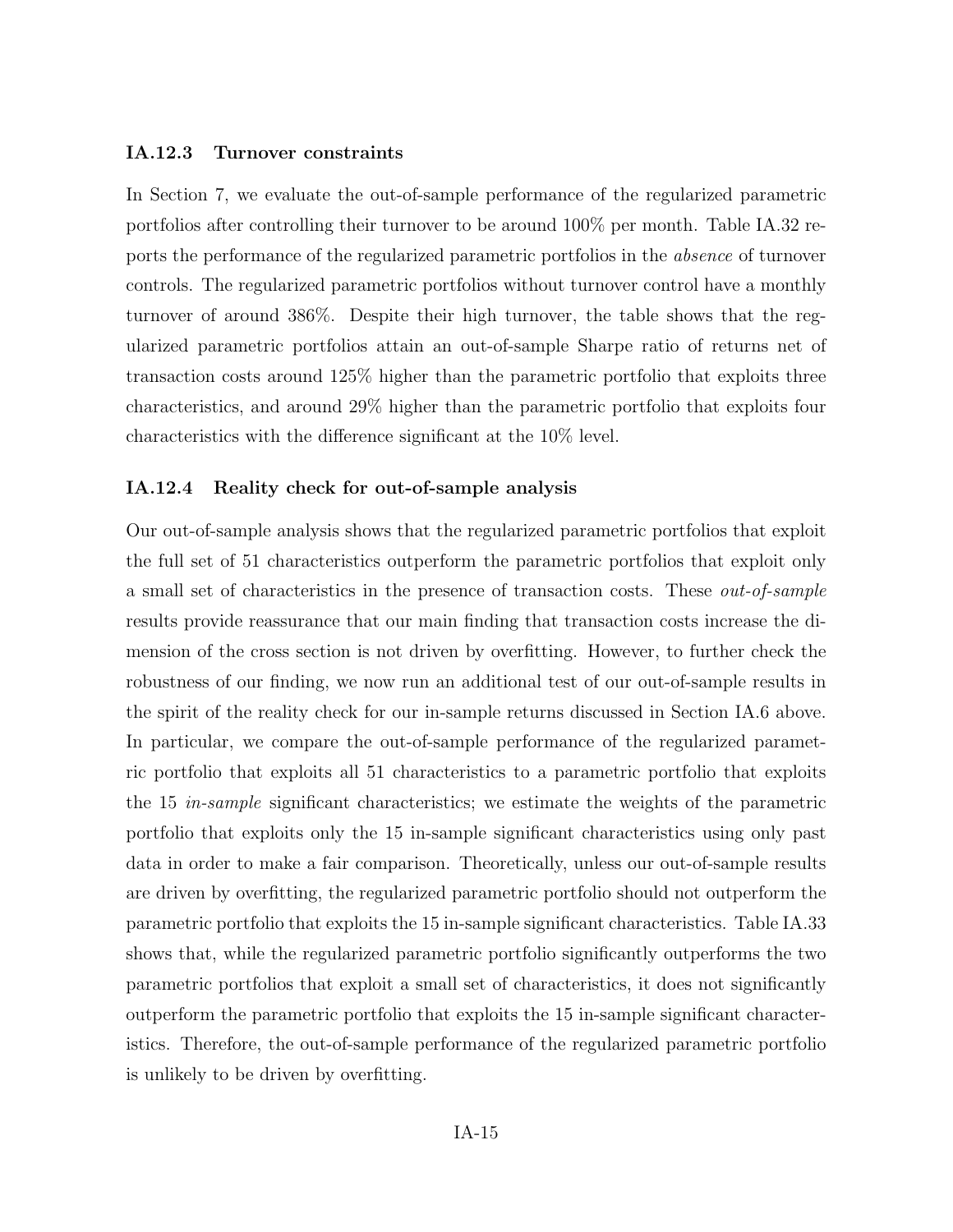# IA.13 Significance of individual characteristics

We now evaluate the significance of the 51 characteristics individually. To do this, we consider the parametric-portfolio problem defined in (9) for the case where only one characteristic is available. Because we are considering a single characteristic at a time, we do not need to use the first step of the screen-and-clean test, and instead we just run the bootstrap significance test on each of the 51 single-characteristic parametric portfolios. Finally, note that here we consider 51 *individual* significance tests and thus, following the suggestion in Harvey, Liu, and Zhu (2015), we apply Bonferroni's adjustment. Table IA.34 reports the results.

Intuitively, one may expect that in the presence of transaction costs fewer characteristics would be significant because transaction costs can only erode the benefits from exploiting characteristics. Indeed, Table IA.34 shows that this is the case when each characteristic is considered individually. After applying the Bonferroni adjustment (i.e. significance threshold  $= 0.05/51$ , Table IA.34 shows that 21 characteristics are individually significant in the absence of transaction costs, but only 14 in the presence transaction costs. This result contrasts with the finding from Tables 2 and 4 in the main body of the manuscript that, when considered *jointly*, the number of characteristics that are jointly significant at the 5% level increases from five in the absence of transaction costs to 15 in the presence of proportional transaction costs.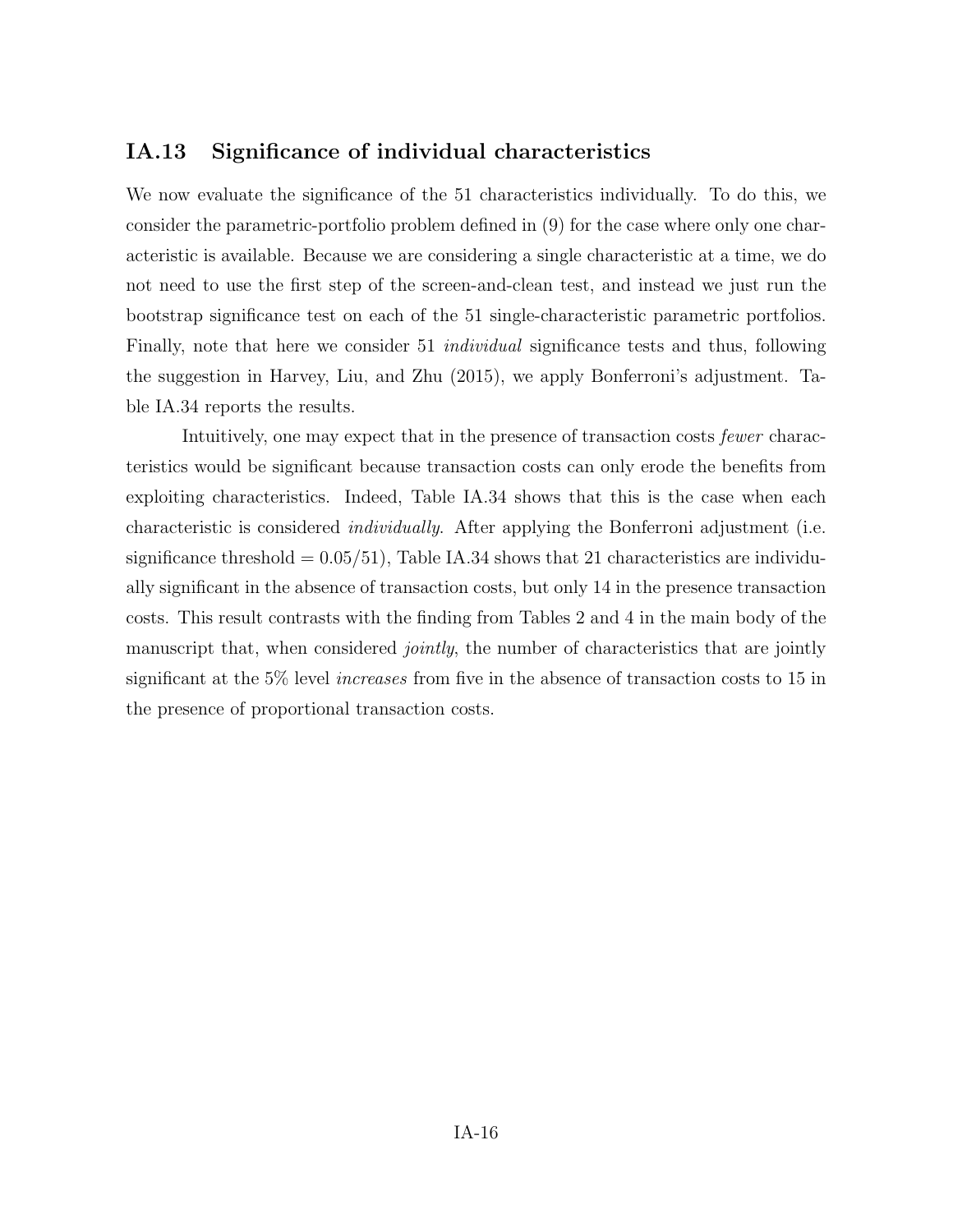#### Table IA.1: Significance with proportional transaction costs from daily price data

This table reports the significance and marginal contributions for the parametric portfolios in the presence of transaction costs estimated from daily price data as in Abdi and Ranaldo (2017), for risk-aversion parameter  $\gamma = 5$ . We run a screen-and-clean significance test. For the first (screen) stage, we calibrate the regularized parametric portfolios with five-fold cross-validation and find that the lasso threshold that maximizes investor's utility is  $\delta = 25$ . For the second (clean) stage, we run the bootstrap experiment for the parametric portfolios using those characteristics with nonzero  $\theta$ 's from the first stage. Characteristic p-values are computed using the percentile method discussed in Section 3.5. We assign three/two/one asterisks (∗ ) to those characteristics whose p-values are lower than  $0.01/0.05/0.1$ , respectively. To compute the optimal parametric portfolio and marginal contributions, we include all characteristics with nonzero  $\theta$ 's for the screen stage plus the three characteristics considered in Brandt et al. (2009): size, book to market, and momentum. For each characteristic, the first column gives the acronym, the second the optimal value of the parameter and the significance asterisks, and the next five columns give the marginal contribution of the characteristic to: (i) the characteristic own-variance, (ii) the covariance of the characteristic with the other characteristics in the portfolio, (iii) the covariance of the characteristic with the benchmark portfolio, (iv) the characteristic mean, and (v) the transaction cost. The last column reports the marginal contribution of the characteristic to transaction costs when it is traded in isolation. Contributions that drive the characteristic to be nonzero are in blue sans serif font, and contributions that drive the characteristic toward zero are in red *italic* font (cf. Footnote 28).

|                    |                    |            | Marginal contributions |              |            |            |             |  |
|--------------------|--------------------|------------|------------------------|--------------|------------|------------|-------------|--|
| Characteristic     | Param.             | variance   | (char.)<br>cov         | cov (bench.) | mean       | tran. cost | tran. costs |  |
|                    |                    |            |                        |              |            |            |             |  |
| rd_mve             | $11.27***$         | 0.00404    | $-0.00313$             | 0.00045      | $-0.00164$ | 0.00028    | 0.00059     |  |
| $\text{chtx}$      | $2.26***$          | 0.00044    | $-0.00030$             | 0.00015      | $-0.00123$ | 0.00094    | 0.00198     |  |
| sue                | $3.54***$          | 0.00060    | 0.00079                | $-0.00019$   | $-0.00254$ | 0.00134    | 0.00231     |  |
| turn               | $-4.44***$         | $-0.01048$ | 0.00738                | 0.00279      | 0.00068    | $-0.00036$ | 0.00159     |  |
| retvol             | $-2.00***$         | $-0.00652$ | 0.00162                | 0.00292      | 0.00323    | $-0.00125$ | 0.00456     |  |
| std_turn           | $1.97***$          | 0.00334    | $-0.00554$             | 0.00214      | $-0.00080$ | 0.00087    | 0.00421     |  |
| agr                | $-7.57**$          | $-0.00290$ | $-0.00005$             | 0.00057      | 0.00290    | $-0.00052$ | 0.00117     |  |
| $_{\rm{DS}}$       | $6.83**$           | 0.00215    | $-0.00073$             | $-0.00068$   | $-0.00127$ | 0.00052    | 0.00120     |  |
| zerotrade          | $-2.50^{\ast\ast}$ | $-0.00210$ | 0.00358                | $-0.00205$   | 0.00124    | $-0.00066$ | 0.00181     |  |
| beta               | $3.48**$           | 0.01433    | $-0.01863$             | 0.00419      | $-0.00008$ | 0.00019    | 0.00123     |  |
| gma                | $6.54***$          | 0.00276    | $-0.00294$             | 0.00069      | $-0.00066$ | 0.00015    | 0.00085     |  |
| herf               | $-6.80**$          | $-0.00169$ | 0.00082                | 0.00041      | 0.00061    | $-0.00015$ | 0.00067     |  |
| mom <sub>1</sub> m | $-0.84**$          | $-0.00137$ | 0.00264                | $-0.00109$   | 0.00164    | $-0.00182$ | 0.00785     |  |
| chatoia            | $4.93^{\ast\ast}$  | 0.00031    | 0.00011                | $-0.00005$   | $-0.00077$ | 0.00040    | 0.00104     |  |
| chcsho             | $-4.19*$           | $-0.00149$ | $-0.00133$             | 0.00092      | 0.00228    | $-0.00038$ | 0.00104     |  |
| $_{\text{bm}}$     | $2.03*$            | 0.00173    | 0.00098                | $-0.00082$   | $-0.00205$ | 0.00016    | 0.00110     |  |
| stdcf              | $-5.07*$           | $-0.00260$ | 0.00099                | 0.00068      | 0.00114    | $-0.00020$ | 0.00067     |  |
| bm_ia              | $3.26*$            | 0.00169    | $-0.00182$             | 0.00072      | $-0.00081$ | 0.00022    | 0.00106     |  |
| pchgm_pchsale      | 3.48               | 0.00034    | 0.00013                | $-0.00003$   | $-0.00079$ | 0.00035    | 0.00114     |  |
| chmom              | $-0.83$            | $-0.00081$ | 0.00166                | $-0.00073$   | 0.00044    | $-0.00057$ | 0.00353     |  |
| ep                 | 1.11               | 0.00181    | 0.00079                | $-0.00166$   | $-0.00104$ | 0.00009    | 0.00123     |  |
| roaq               | $-0.50$            | $-0.00060$ | 0.00349                | $-0.00114$   | $-0.00215$ | 0.00040    | 0.00176     |  |
| idiovol            | $-0.80$            | $-0.00302$ | $-0.00191$             | 0.00308      | 0.00187    | $-0.00002$ | 0.00111     |  |
| mve                | $-2.43$            | $-0.00082$ | 0.00097                | $-0.00034$   | 0.00022    | $-0.00003$ | 0.00038     |  |
| mom12m             | $-0.89$            | $-0.00157$ | 0.00470                | $-0.00066$   | $-0.00275$ | 0.00028    | 0.00236     |  |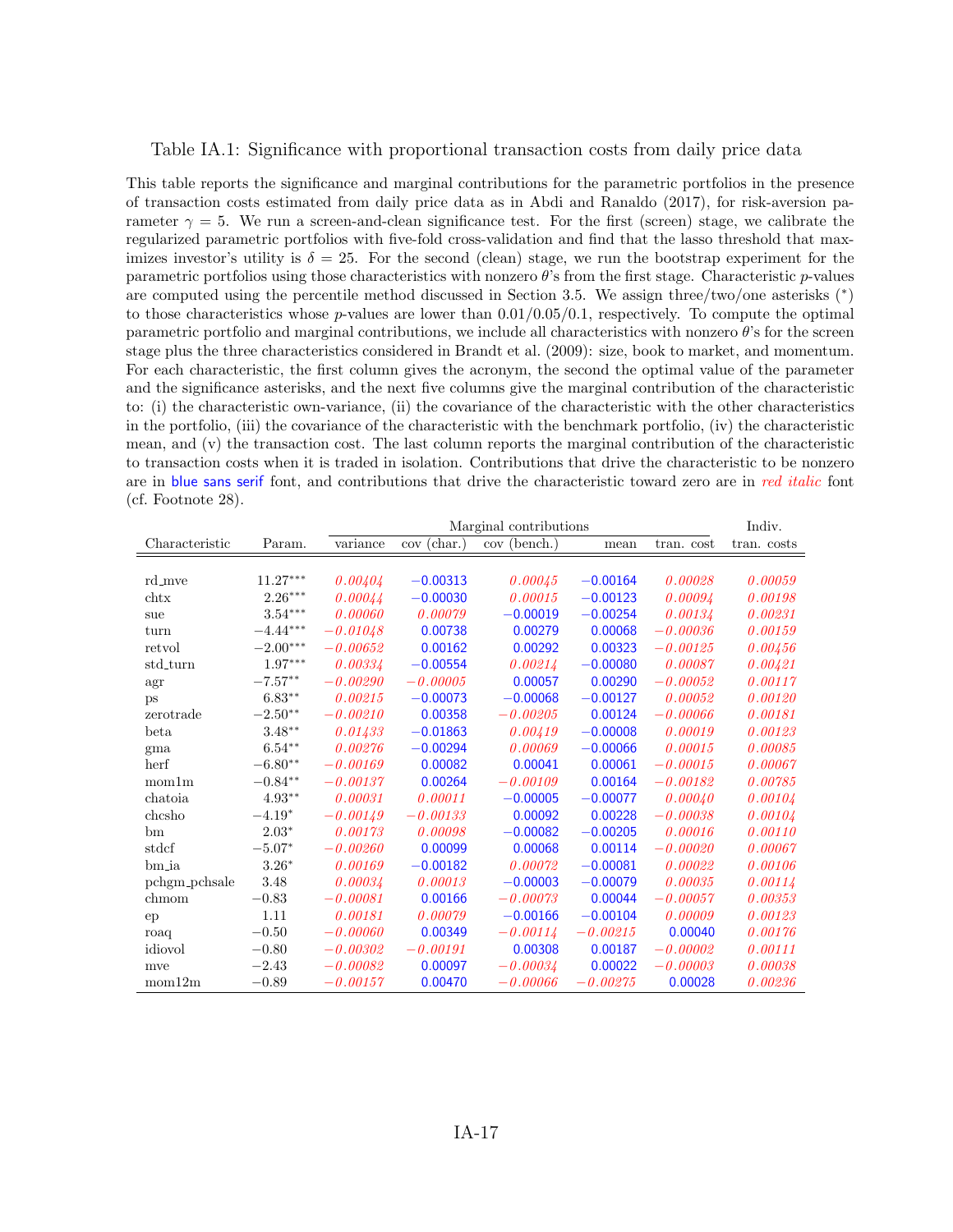#### Table IA.2: Significance with quadratic transaction costs

This table reports the significance and marginal contributions for the parametric portfolios in the presence of quadratic transaction costs, for the case where the investor allocates  $B = $1$  billion to the benchmark portfolio and has an absolute risk-aversion parameter  $\gamma_a = 5/B$ . We run a screen-and-clean significance test. For the first (screen) stage, we calibrate the regularized parametric portfolios with five-fold cross-validation and find that the lasso threshold that maximizes investor's utility is  $\delta = 1.5 \times B$ . For the second (clean) stage, we run the bootstrap experiment for the parametric portfolios using those characteristics with nonzero  $\theta$ 's from the first stage. Characteristic  $p$ -values are computed using the percentile method discussed in Section 3.5. We assign three/two/one asterisks (\*) to those characteristics whose p-values are lower than  $0.01/0.05/0.1$ , respectively. To compute the optimal parametric portfolio and marginal contributions, we include all characteristics with nonzero θ's for the screen stage plus the three characteristics considered in Brandt et al. (2009): size, book to market, and momentum. For each characteristic, the first column gives the acronym, the second the optimal value of the parameter (divided by 100 million) and the significance asterisks, and the next five columns give the marginal contribution of the characteristic to: (i) the characteristic own-variance, (ii) the covariance of the characteristic with the other characteristics in the portfolio, (iii) the covariance of the characteristic with the benchmark portfolio, (iv) the characteristic mean, and (v) the transaction cost. The last column reports the marginal contribution of the characteristic to transaction costs when it is traded in isolation. Contributions that drive the characteristic to be nonzero are in blue sans serif font, and contributions that drive the characteristic toward zero are in *red italic* font (cf. Footnote 28).

|                |             |            |               | Marginal contributions |            |            | Isolation   |
|----------------|-------------|------------|---------------|------------------------|------------|------------|-------------|
| Characteristic | Param.      | variance   | $cov$ (char.) | cov (bench.)           | mean       | tran. cost | tran. costs |
|                |             |            |               |                        |            |            |             |
| rd_mve         | $2.592***$  | 0.00009    | $-0.00033$    | 0.00045                | $-0.00164$ | 0.00143    | 0.01365     |
| agr            | $-1.347***$ | $-0.00005$ | $-0.00041$    | 0.00057                | 0.00290    | $-0.00302$ | 0.02405     |
| sgr            | $-1.284***$ | $-0.00004$ | $-0.00046$    | 0.00075                | 0.00179    | $-0.00203$ | 0.02672     |
| chatoia        | $0.898***$  | 0.00001    | 0.00005       | $-0.00005$             | $-0.00077$ | 0.00077    | 0.02745     |
| turn           | $-2.270***$ | $-0.00054$ | $-0.00091$    | 0.00279                | 0.00068    | $-0.00203$ | 0.01855     |
| retvol         | $-0.668***$ | $-0.00022$ | $-0.00141$    | 0.00292                | 0.00323    | $-0.00452$ | 0.11102     |
| std_turn       | $0.567***$  | 0.00010    | $-0.00123$    | 0.00214                | $-0.00080$ | $-0.00020$ | 0.07697     |
| zerotrade      | $-0.817***$ | $-0.00007$ | 0.00092       | $-0.00205$             | 0.00124    | $-0.00004$ | 0.07316     |
| chcsho         | $-1.104***$ | $-0.00004$ | $-0.00056$    | 0.00092                | 0.00228    | $-0.00260$ | 0.01692     |
| ps             | $1.017***$  | 0.00003    | 0.00030       | $-0.00068$             | $-0.00127$ | 0.00162    | 0.02187     |
| sue            | $0.310***$  | 0.00001    | 0.00015       | $-0.00019$             | $-0.00254$ | 0.00258    | 0.07646     |
| egr            | $-0.819***$ | $-0.00003$ | $-0.00035$    | 0.00041                | 0.00231    | $-0.00234$ | 0.02703     |
| idiovol        | $-1.781***$ | $-0.00067$ | $-0.00109$    | 0.00308                | 0.00187    | $-0.00319$ | 0.03448     |
| gma            | $1.408***$  | 0.00006    | $-0.00047$    | 0.00069                | $-0.00066$ | 0.00038    | 0.01359     |
| ep             | $0.718**$   | 0.00012    | 0.00089       | $-0.00166$             | $-0.00104$ | 0.00169    | 0.03735     |
| convind        | $-1.187**$  | $-0.00002$ | $-0.00032$    | 0.00071                | 0.00051    | $-0.00088$ | 0.01024     |
| roaq           | $0.582**$   | 0.00007    | 0.00078       | $-0.00114$             | $-0.00215$ | 0.00244    | 0.03971     |
| cashpr         | $-0.814**$  | $-0.00004$ | $-0.00063$    | 0.00091                | 0.00139    | $-0.00163$ | 0.01514     |
| indmom         | $1.534**$   | 0.00026    | 0.00037       | $-0.00050$             | $-0.00222$ | 0.00209    | 0.02111     |
| herf           | $-1.044*$   | $-0.00003$ | $-0.00002$    | 0.00041                | 0.00061    | $-0.00098$ | 0.01354     |
| pchcapx_ia     | $-0.676*$   | $-0.00001$ | $-0.00009$    | 0.00018                | 0.00093    | $-0.00100$ | 0.02260     |
| mom12m         | $0.853*$    | 0.00015    | 0.00043       | $-0.00066$             | $-0.00275$ | 0.00282    | 0.03359     |
| stdcf          | $-0.828*$   | $-0.00004$ | $-0.00046$    | 0.00068                | 0.00114    | $-0.00131$ | 0.01370     |
| $\lg r$        | 0.329       | 0.00001    | $-0.00044$    | 0.00064                | 0.00182    | $-0.00203$ | 0.02653     |
| saleiny        | 0.587       | 0.00001    | 0.00027       | $-0.00064$             | $-0.00005$ | 0.00041    | 0.00975     |
| hire           | $-0.288$    | $-0.00001$ | $-0.00051$    | 0.00065                | 0.00197    | $-0.00211$ | 0.02518     |
| beta           | $-1.003$    | $-0.00041$ | $-0.00164$    | 0.00419                | $-0.00008$ | $-0.00205$ | 0.01902     |
| rsup           | 0.170       | 0.00000    | 0.00015       | $-0.00017$             | $-0.00054$ | 0.00056    | 0.04223     |
| mve            | $-9.661$    | $-0.00033$ | 0.00041       | $-0.00034$             | 0.00022    | 0.00003    | 0.00165     |
| mom36m         | $-0.627$    | $-0.00003$ | $-0.00034$    | 0.00022                | 0.00125    | $-0.00110$ | 0.01653     |
| ear            | 0.082       | 0.00000    | 0.00013       | 0.00004                | $-0.00137$ | 0.00120    | 0.07008     |
| bm ia          | 0.498       | 0.00003    | $-0.00044$    | 0.00072                | $-0.00081$ | 0.00051    | 0.02151     |
| mom6m          | 0.305       | 0.00006    | 0.00068       | $-0.00093$             | $-0.00247$ | 0.00266    | 0.05988     |
| baspread       | $-0.192$    | $-0.00008$ | $-0.00181$    | 0.00329                | 0.00279    | $-0.00418$ | 0.08273     |
| chtx           | 0.115       | 0.00000    | $-0.00002$    | 0.00015                | $-0.00123$ | 0.00110    | 0.04466     |
| $_{\text{bm}}$ | $-0.442$    | $-0.00004$ | 0.00084       | $-0.00082$             | $-0.00205$ | 0.00207    | 0.02369     |
| salerec        | 0.482       | 0.00001    | $-0.00006$    | 0.00016                | $-0.00044$ | 0.00033    | 0.01198     |
| dv             | 0.591       | 0.00006    | 0.00084       | $-0.00161$             | $-0.00029$ | 0.00100    | 0.01251     |
| pchgm_pchsale  | $-0.132$    | $-0.00000$ | 0.00000       | $-0.00003$             | $-0.00079$ | 0.00082    | 0.02849     |
| lev            | 0.661       | 0.00008    | 0.00088       | $-0.00123$             | $-0.00092$ | 0.00119    | 0.01234     |
| mom1m          | 0.083       | 0.00001    | 0.00045       | $-0.00109$             | 0.00164    | $-0.00102$ | 0.22528     |
| std_dolvol     | $-0.040$    | $-0.00000$ | 0.00061       | $-0.00150$             | 0.00003    | 0.00086    | 0.08448     |
| dolvol         | $-0.130$    | $-0.00001$ | $-0.00057$    | 0.00139                | $-0.00025$ | $-0.00056$ | 0.03294     |
| mve_ia         | 0.318       | 0.00001    | $-0.00004$    | 0.00016                | $-0.00013$ | $-0.00000$ | 0.00613     |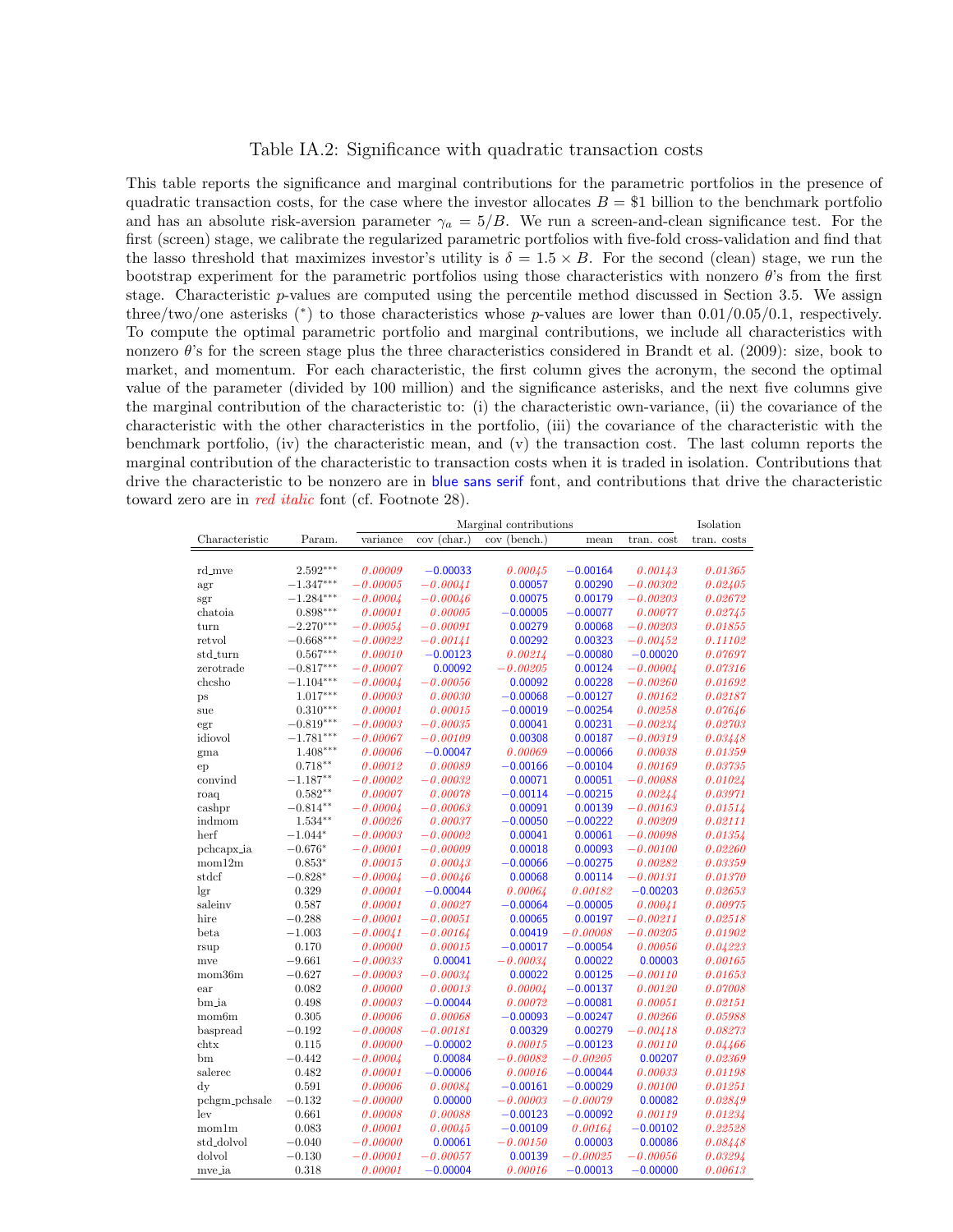#### Table IA.3: Significance without transaction costs: Elastic net

This table reports the significance and marginal contributions for the parametric portfolios without transaction costs, for risk-aversion parameter  $\gamma = 5$ , and using a elastic net for the first (screen) stage of the screen-and-clean significance test. For the screen stage, we calibrate the regularized parametric portfolios with five-fold cross-validation and find that the lasso threshold and the ridge penalty that maximize investor's utility are  $\delta = 35$  and  $\rho = 0.014$ , respectively. For the second (clean) stage, we run the bootstrap experiment for the parametric portfolios using those characteristics with nonzero  $\theta$ 's from the first stage. Characteristic p-values are computed using the percentile method discussed in Section 3.5. We assign three/two/one asterisks (∗ ) to those characteristics whose p-values are lower than 0.01/0.05/0.1, respectively. To compute the optimal parametric portfolio and marginal contributions, we include all characteristics with nonzero  $\theta$ 's for the screen stage plus the three characteristics considered in Brandt et al. (2009): size, book to market, and momentum. For each characteristic, the first column gives the acronym, the second the optimal value of the parameter and the significance asterisks, and the next four columns give the marginal contribution of the characteristic to: (i) the characteristic own-variance, (ii) the covariance of the characteristic with the other characteristics in the portfolio, (iii) the covariance of the characteristic with the benchmark portfolio, and (iv) the characteristic mean. Contributions that drive the characteristic to be nonzero are in blue sans serif font, and contributions that drive the characteristic toward zero are in red *italic* font (cf. Footnote 28).

|                | Marginal contributions  |            |               |              |            |  |  |
|----------------|-------------------------|------------|---------------|--------------|------------|--|--|
| Characteristic | Param.                  | variance   | $cov$ (char.) | cov (bench.) | mean       |  |  |
|                |                         |            |               |              |            |  |  |
| ps             | $17.05***$              | 0.00538    | $-0.00343$    | $-0.00068$   | $-0.00127$ |  |  |
| sue            | $17.59***$              | 0.00298    | $-0.00025$    | $-0.00019$   | $-0.00254$ |  |  |
| dolvol         | $-26.88***$             | $-0.02019$ | 0.01906       | 0.00139      | $-0.00025$ |  |  |
| retvol         | $-15.39^{\ast\ast\ast}$ | $-0.05007$ | 0.04392       | 0.00292      | 0.00323    |  |  |
| agr            | $-11.71**$              | $-0.00448$ | 0.00101       | 0.00057      | 0.00290    |  |  |
| mom1m          | $-3.53**$               | $-0.00579$ | 0.00524       | $-0.00109$   | 0.00164    |  |  |
| std_turn       | $16.00**$               | 0.02706    | $-0.02840$    | 0.00214      | $-0.00080$ |  |  |
| bm_ia          | $7.20**$                | 0.00374    | $-0.00365$    | 0.00072      | $-0.00081$ |  |  |
| zerotrade      | $-17.33**$              | $-0.01458$ | 0.01539       | $-0.00205$   | 0.00124    |  |  |
| beta           | $6.08*$                 | 0.02505    | $-0.02915$    | 0.00419      | $-0.00008$ |  |  |
| rd_mve         | 4.78                    | 0.00171    | $-0.00052$    | 0.00045      | $-0.00164$ |  |  |
| indmom         | $-3.35$                 | $-0.00561$ | 0.00832       | $-0.00050$   | $-0.00222$ |  |  |
| mombon         | $-2.34$                 | $-0.00485$ | 0.00826       | $-0.00093$   | $-0.00247$ |  |  |
| chcsho         | $-4.07$                 | $-0.00145$ | $-0.00175$    | 0.00092      | 0.00228    |  |  |
| $_{\rm bm}$    | 3.66                    | 0.00312    | $-0.00025$    | $-0.00082$   | $-0.00205$ |  |  |
| gma            | 2.88                    | 0.00121    | $-0.00125$    | 0.00069      | $-0.00066$ |  |  |
| mve            | 15.57                   | 0.00526    | $-0.00514$    | $-0.00034$   | 0.00022    |  |  |
| mom12m         | $2.17\,$                | 0.00386    | $-0.00045$    | $-0.00066$   | $-0.00275$ |  |  |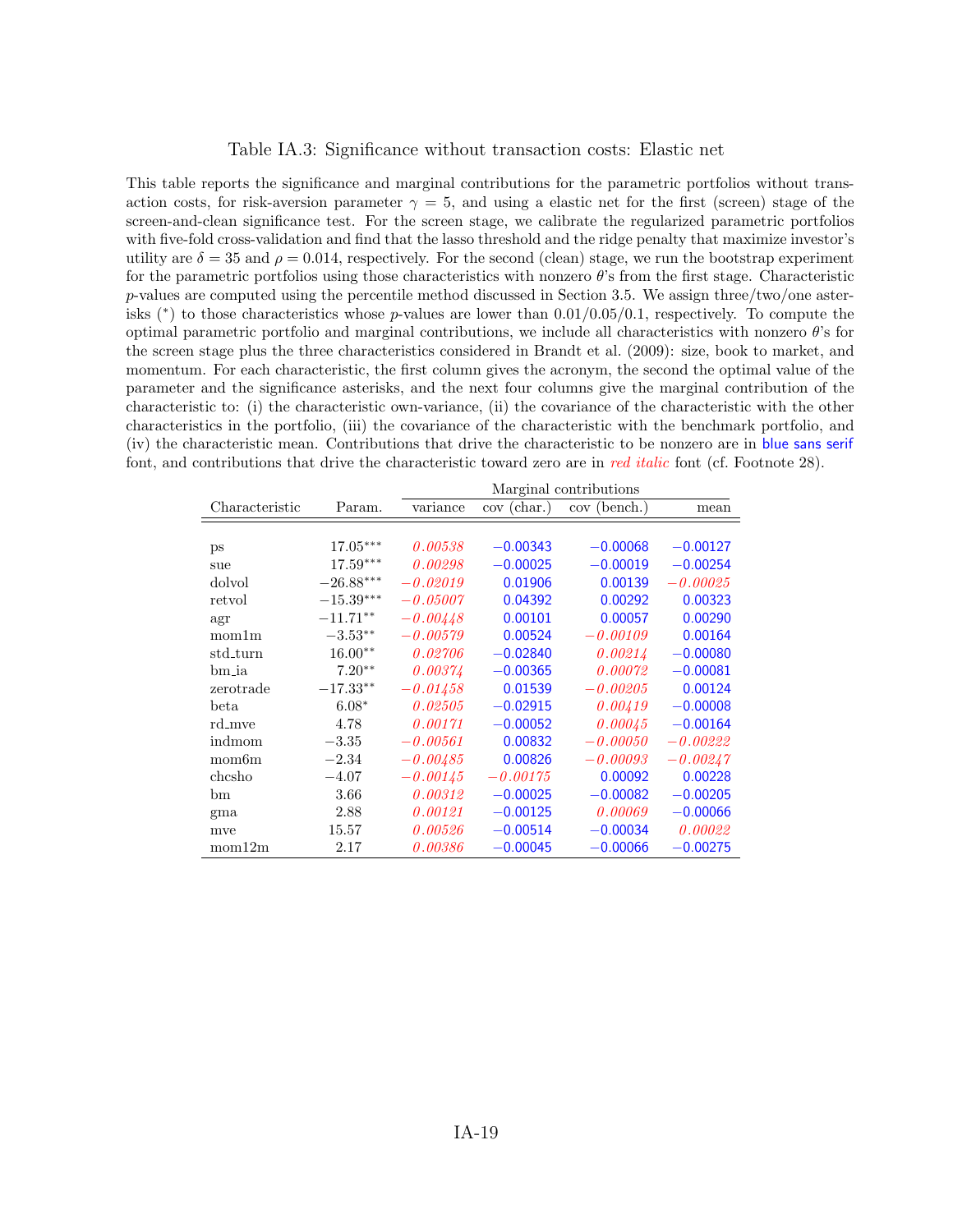#### Table IA.4: Significance with transaction costs: Elastic net

This table reports the significance and marginal contributions for the parametric portfolios in the presence of transaction costs, for risk-aversion parameter  $\gamma = 5$ , and using a elastic net for the first (screen) stage of the screen-and-clean significance test. For the screen stage, we calibrate the regularized parametric portfolios with five-fold cross-validation and find that the lasso threshold and ridge penalty that maximize investor's utility are  $\delta = 30$  and  $\rho = 0.0006$ , respectively. For the second (clean) stage, we run the bootstrap experiment for the parametric portfolios using those characteristics with nonzero  $\theta$ 's from the first stage. Characteristic p-values are computed using the percentile method discussed in Section 3.5. We assign three/two/one asterisks (\*) to those characteristics whose p-values are lower than  $0.01/0.05/0.1$ , respectively. To compute the optimal parametric portfolio and marginal contributions, we include all characteristics with nonzero θ's for the screen stage plus the three characteristics considered in Brandt et al. (2009): size, book to market, and momentum. For each characteristic, the first column gives the acronym, the second the optimal value of the parameter and the significance asterisks, and the next five columns give the marginal contribution of the characteristic to: (i) the characteristic own-variance, (ii) the covariance of the characteristic with the other characteristics in the portfolio, (iii) the covariance of the characteristic with the benchmark portfolio, (iv) the characteristic mean, and (v) the transaction cost. The last column reports the marginal contribution of the characteristic to transaction costs when it is traded in isolation. Contributions that drive the characteristic to be nonzero are in blue sans serif font, and contributions that drive the characteristic toward zero are in red *italic* font (cf. Footnote 28).

|                    |                        |            | Marginal contributions |              |            |            |             |  |
|--------------------|------------------------|------------|------------------------|--------------|------------|------------|-------------|--|
| Characteristic     | Param.                 | variance   | $cov$ (char.)          | cov (bench.) | mean       | tran. cost | tran. costs |  |
|                    |                        |            |                        |              |            |            |             |  |
| rd_mve             | $11.56^{\ast\ast\ast}$ | 0.00414    | $-0.00321$             | 0.00045      | $-0.00164$ | 0.00026    | 0.00055     |  |
| agr                | $-6.98***$             | $-0.00267$ | $-0.00026$             | 0.00057      | 0.00290    | $-0.00055$ | 0.00125     |  |
| sue                | $3.05***$              | 0.00052    | 0.00075                | $-0.00019$   | $-0.00254$ | 0.00146    | 0.00240     |  |
| turn               | $-3.55^{\ast\ast\ast}$ | $-0.00838$ | 0.00535                | 0.00279      | 0.00068    | $-0.00044$ | 0.00177     |  |
| retvol             | $-1.68***$             | $-0.00548$ | 0.00070                | 0.00292      | 0.00323    | $-0.00137$ | 0.00468     |  |
| std_turn           | $1.31***$              | 0.00221    | $-0.00435$             | 0.00214      | $-0.00080$ | 0.00081    | 0.00493     |  |
| zerotrade          | $-1.59***$             | $-0.00134$ | 0.00291                | $-0.00205$   | 0.00124    | $-0.00077$ | 0.00235     |  |
| beta               | $3.58**$               | 0.01476    | $-0.01909$             | 0.00419      | $-0.00008$ | 0.00022    | 0.00126     |  |
| $\text{chtx}$      | $1.37**$               | 0.00027    | $-0.00022$             | 0.00015      | $-0.00123$ | 0.00104    | 0.00232     |  |
| <b>ps</b>          | $5.17**$               | 0.00163    | $-0.00034$             | $-0.00068$   | $-0.00127$ | 0.00067    | 0.00140     |  |
| gma                | $7.20**$               | 0.00303    | $-0.00324$             | 0.00069      | $-0.00066$ | 0.00017    | 0.00090     |  |
| mom <sub>1</sub> m | $-0.66^{\ast\ast}$     | $-0.00108$ | 0.00263                | $-0.00109$   | 0.00164    | $-0.00211$ | 0.00857     |  |
| chatoia            | $4.64***$              | 0.00030    | 0.00007                | $-0.00005$   | $-0.00077$ | 0.00046    | 0.00116     |  |
| herf               | $-5.90**$              | $-0.00147$ | 0.00063                | 0.00041      | 0.00061    | $-0.00019$ | 0.00077     |  |
| pchgm_pchsale      | $3.58*$                | 0.00035    | 0.00004                | $-0.00003$   | $-0.00079$ | 0.00043    | 0.00122     |  |
| stdcf              | $-4.76$                | $-0.00244$ | 0.00086                | 0.00068      | 0.00114    | $-0.00023$ | 0.00067     |  |
| chcsho             | $-2.78$                | $-0.00099$ | $-0.00181$             | 0.00092      | 0.00228    | $-0.00040$ | 0.00123     |  |
| bm_ia              | 2.56                   | 0.00133    | $-0.00150$             | 0.00072      | $-0.00081$ | 0.00025    | 0.00128     |  |
| chmom              | $-0.73$                | $-0.00071$ | 0.00174                | $-0.00073$   | 0.00044    | $-0.00075$ | 0.00404     |  |
| pchcapx_ia         | $-2.30\,$              | $-0.00049$ | $-0.00038$             | 0.00018      | 0.00093    | $-0.00024$ | 0.00126     |  |
| cashpr             | $-2.46$                | $-0.00127$ | $-0.00089$             | 0.00091      | 0.00139    | $-0.00014$ | 0.00091     |  |
| $_{\text{bm}}$     | 0.86                   | 0.00073    | 0.00197                | $-0.00082$   | $-0.00205$ | 0.00017    | 0.00121     |  |
| ep                 | 0.94                   | 0.00153    | 0.00100                | $-0.00166$   | $-0.00104$ | 0.00017    | 0.00125     |  |
| idiovol            | $-1.40$                | $-0.00530$ | 0.00042                | 0.00308      | 0.00187    | $-0.00007$ | 0.00109     |  |
| roaq               | $-0.02$                | $-0.00003$ | 0.00279                | $-0.00114$   | $-0.00215$ | 0.00053    | 0.00186     |  |
| mve                | $-2.32$                | $-0.00079$ | 0.00094                | $-0.00034$   | 0.00022    | $-0.00003$ | 0.00045     |  |
| mom12m             | $-0.78$                | $-0.00139$ | 0.00452                | $-0.00066$   | $-0.00275$ | 0.00027    | 0.00265     |  |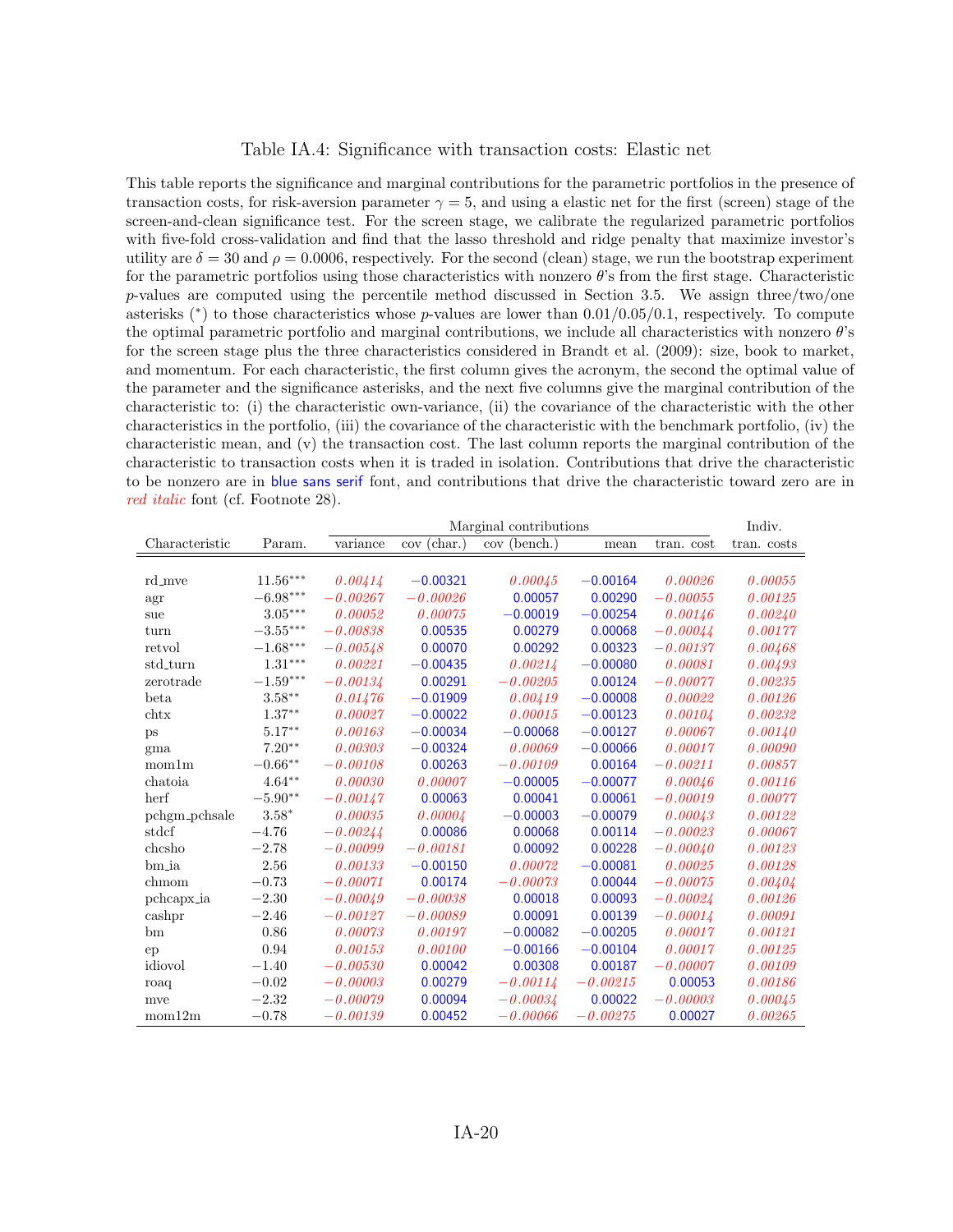#### Table IA.5: Significance without transaction costs: Elastic net and shrinkage cov. matrix

This table reports the significance and marginal contributions for the parametric portfolios without transaction costs, for risk-aversion parameter  $\gamma = 5$ , using a elastic net for the first (screen) stage and the shrinkage estimator of the covariance matrix in Ledoit and Wolf (2004) for the second (clean) stage of the screen-and-clean significance test. For the screen stage, we calibrate the regularized parametric portfolios with five-fold cross-validation and find that the lasso threshold and ridge penalty that maximize investor's utility are  $\delta = 35$  and  $\rho = 0.014$ , respectively. For the clean stage, we run the bootstrap experiment for the parametric portfolios using those characteristics with nonzero  $\theta$ 's from the first stage. Characteristic p-values are computed using the percentile method discussed in Section 3.5. We assign three/two/one asterisks (∗ ) to those characteristics whose p-values are lower than 0.01/0.05/0.1, respectively. To compute the optimal parametric portfolio and marginal contributions, we include all characteristics with nonzero  $\theta$ 's for the screen stage plus the three characteristics considered in Brandt et al. (2009): size, book to market, and momentum. For each characteristic, the first column gives the acronym, the second the optimal value of the parameter and the significance asterisks, and the next four columns give the marginal contribution of the characteristic to: (i) the characteristic own-variance, (ii) the covariance of the characteristic with the other characteristics in the portfolio, (iii) the covariance of the characteristic with the benchmark portfolio, and (iv) the characteristic mean. Contributions that drive the characteristic to be nonzero are in blue sans serif font, and contributions that drive the characteristic toward zero are in red *italic* font (cf. Footnote 28).

|                    |                         | Marginal contributions |             |              |            |  |  |
|--------------------|-------------------------|------------------------|-------------|--------------|------------|--|--|
| Characteristic     | Param.                  | variance               | cov (char.) | cov (bench.) | mean       |  |  |
|                    |                         |                        |             |              |            |  |  |
| agr                | $-11.71***$             | $-0.00448$             | 0.00101     | 0.00057      | 0.00290    |  |  |
| ps                 | $17.05***$              | 0.00538                | $-0.00343$  | $-0.00068$   | $-0.00127$ |  |  |
| sue                | $17.59***$              | 0.00298                | $-0.00025$  | $-0.00019$   | $-0.00254$ |  |  |
| dolvol             | $-26.88^{\ast\ast\ast}$ | $-0.02019$             | 0.01906     | 0.00139      | $-0.00025$ |  |  |
| retvol             | $-15.39***$             | $-0.05007$             | 0.04392     | 0.00292      | 0.00323    |  |  |
| std_turn           | $16.00***$              | 0.02706                | $-0.02840$  | 0.00214      | $-0.00080$ |  |  |
| rd_mve             | $4.78**$                | 0.00171                | $-0.00052$  | 0.00045      | $-0.00164$ |  |  |
| mom <sub>1</sub> m | $-3.53**$               | $-0.00579$             | 0.00524     | $-0.00109$   | 0.00164    |  |  |
| zerotrade          | $-17.33**$              | $-0.01458$             | 0.01539     | $-0.00205$   | 0.00124    |  |  |
| bm_ia              | $7.20**$                | 0.00374                | $-0.00365$  | 0.00072      | $-0.00081$ |  |  |
| beta               | $6.08**$                | 0.02505                | $-0.02915$  | 0.00419      | $-0.00008$ |  |  |
| gma                | $2.88**$                | 0.00121                | $-0.00125$  | 0.00069      | $-0.00066$ |  |  |
| chcsho             | $-4.07**$               | $-0.00145$             | $-0.00175$  | 0.00092      | 0.00228    |  |  |
| $_{\text{bm}}$     | $3.66*$                 | 0.00312                | $-0.00025$  | $-0.00082$   | $-0.00205$ |  |  |
| indmom             | $-3.35$                 | $-0.00561$             | 0.00832     | $-0.00050$   | $-0.00222$ |  |  |
| mom6m              | $-2.34$                 | $-0.00485$             | 0.00826     | $-0.00093$   | $-0.00247$ |  |  |
| mve                | 15.57                   | 0.00526                | $-0.00514$  | $-0.00034$   | 0.00022    |  |  |
| mom12m             | 2.17                    | 0.00386                | $-0.00045$  | $-0.00066$   | $-0.00275$ |  |  |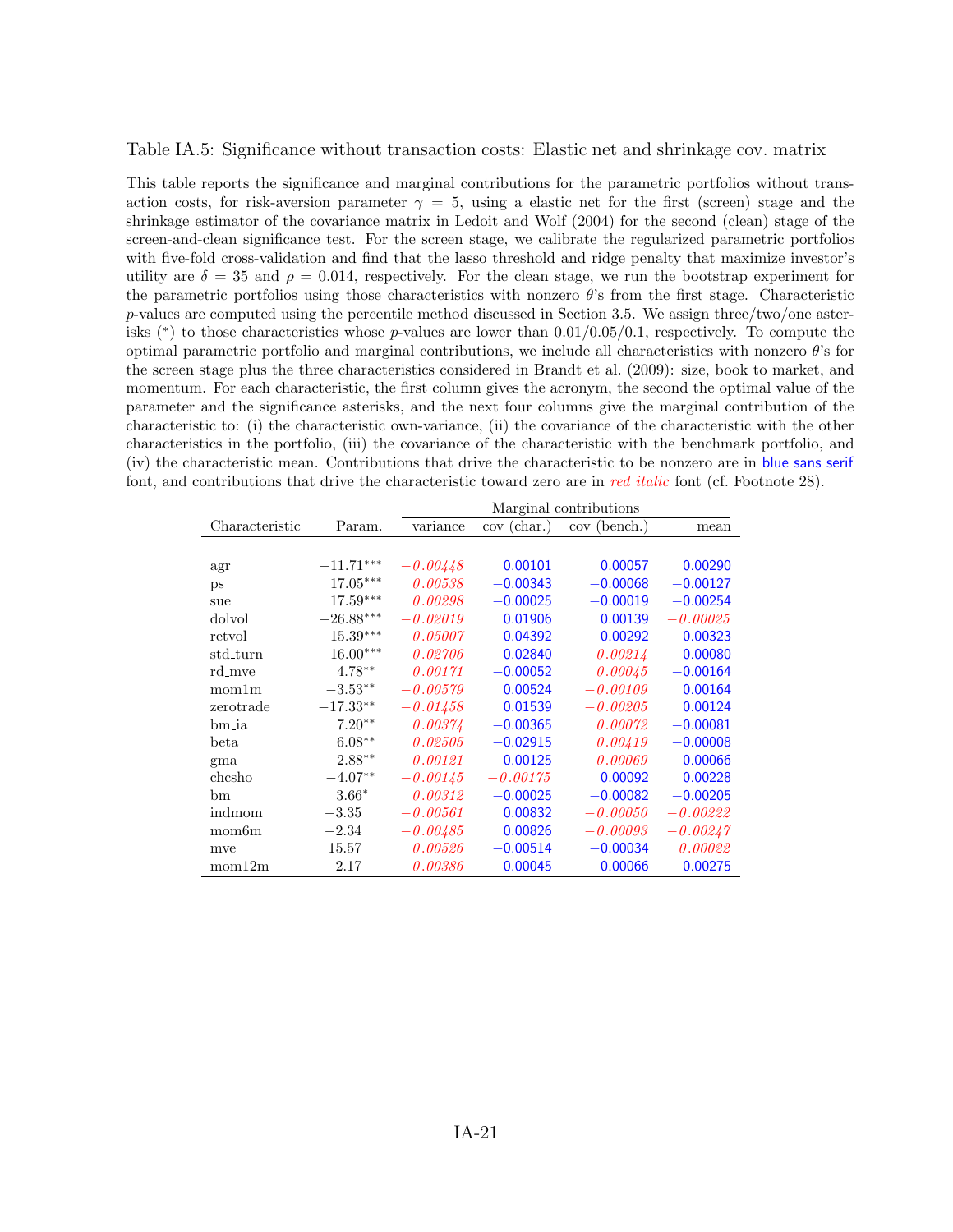#### Table IA.6: Significance with transaction costs: Elastic net and shrinkage cov. matrix

This table reports the significance and marginal contributions for the parametric portfolios in the presence of transaction costs, for risk-aversion parameter  $\gamma = 5$ , using a elastic net for the first (screen) stage, and the shrinkage estimator of the covariance matrix in Ledoit and Wolf (2004) for the second (clean) stage of the screen-and-clean significance test. For the screen stage, we calibrate the regularized parametric portfolios with five-fold cross-validation and find that the lasso threshold and ridge penalty that maximize investor's utility are  $\delta = 30$  and  $\rho = 0.0006$ , respectively. For the clean stage, we run the bootstrap experiment for the parametric portfolios using those characteristics with nonzero  $\theta$ 's from the first stage. Characteristic p-values are computed using the percentile method discussed in Section 3.5. We assign three/two/one asterisks (∗ ) to those characteristics whose p-values are lower than  $0.01/0.05/0.1$ , respectively. To compute the optimal parametric portfolio and marginal contributions, we include all characteristics with nonzero  $\theta$ 's for the screen stage plus the three characteristics considered in Brandt et al. (2009): size, book to market, and momentum. For each characteristic, the first column gives the acronym, the second the optimal value of the parameter and the significance asterisks, and the next five columns give the marginal contribution of the characteristic to: (i) the characteristic own-variance, (ii) the covariance of the characteristic with the other characteristics in the portfolio, (iii) the covariance of the characteristic with the benchmark portfolio, (iv) the characteristic mean, and (v) the transaction cost. The last column reports the marginal contribution of the characteristic to transaction costs when it is traded in isolation. Contributions that drive the characteristic to be nonzero are in blue sans serif font, and contributions that drive the characteristic toward zero are in red *italic* font (cf. Footnote 28).

|                    |                        |            | Marginal contributions |              |            |            |             |  |  |
|--------------------|------------------------|------------|------------------------|--------------|------------|------------|-------------|--|--|
| Characteristic     | Param.                 | variance   | $cov$ (char.)          | cov (bench.) | mean       | tran. cost | tran. costs |  |  |
|                    |                        |            |                        |              |            |            |             |  |  |
| rd_mve             | $11.56***$             | 0.00414    | $-0.00321$             | 0.00045      | $-0.00164$ | 0.00026    | 0.00055     |  |  |
| agr                | $-6.98***$             | $-0.00267$ | $-0.00026$             | 0.00057      | 0.00290    | $-0.00055$ | 0.00125     |  |  |
| gma                | $7.20***$              | 0.00303    | $-0.00324$             | 0.00069      | $-0.00066$ | 0.00017    | 0.00090     |  |  |
| ps                 | $5.17***$              | 0.00163    | $-0.00034$             | $-0.00068$   | $-0.00127$ | 0.00067    | 0.00140     |  |  |
| herf               | $-5.90***$             | $-0.00147$ | 0.00063                | 0.00041      | 0.00061    | $-0.00019$ | 0.00077     |  |  |
| sue                | $3.05***$              | 0.00052    | 0.00075                | $-0.00019$   | $-0.00254$ | 0.00146    | 0.00240     |  |  |
| retvol             | $-1.68^{\ast\ast\ast}$ | $-0.00548$ | 0.00070                | 0.00292      | 0.00323    | $-0.00137$ | 0.00468     |  |  |
| std_turn           | $1.31***$              | 0.00221    | $-0.00435$             | 0.00214      | $-0.00080$ | 0.00081    | 0.00493     |  |  |
| zerotrade          | $-1.59***$             | $-0.00134$ | 0.00291                | $-0.00205$   | 0.00124    | $-0.00077$ | 0.00235     |  |  |
| beta               | $3.58***$              | 0.01476    | $-0.01909$             | 0.00419      | $-0.00008$ | 0.00022    | 0.00126     |  |  |
| chatoia            | $4.64**$               | 0.00030    | 0.00007                | $-0.00005$   | $-0.00077$ | 0.00046    | 0.00116     |  |  |
| $\text{chtx}$      | $1.37**$               | 0.00027    | $-0.00022$             | 0.00015      | $-0.00123$ | 0.00104    | 0.00232     |  |  |
| turn               | $-3.55***$             | $-0.00838$ | 0.00535                | 0.00279      | 0.00068    | $-0.00044$ | 0.00177     |  |  |
| chcsho             | $-2.78**$              | $-0.00099$ | $-0.00181$             | 0.00092      | 0.00228    | $-0.00040$ | 0.00123     |  |  |
| pchgm_pchsale      | $3.58***$              | 0.00035    | 0.00004                | $-0.00003$   | $-0.00079$ | 0.00043    | 0.00122     |  |  |
| mom <sub>1</sub> m | $-0.66**$              | $-0.00108$ | 0.00263                | $-0.00109$   | 0.00164    | $-0.00211$ | 0.00857     |  |  |
| stdcf              | $-4.76**$              | $-0.00244$ | 0.00086                | 0.00068      | 0.00114    | $-0.00023$ | 0.00067     |  |  |
| bm ia              | $2.56***$              | 0.00133    | $-0.00150$             | 0.00072      | $-0.00081$ | 0.00025    | 0.00128     |  |  |
| $_{\text{bm}}$     | 0.86                   | 0.00073    | 0.00197                | $-0.00082$   | $-0.00205$ | 0.00017    | 0.00121     |  |  |
| chmom              | $-0.73$                | $-0.00071$ | 0.00174                | $-0.00073$   | 0.00044    | $-0.00075$ | 0.00404     |  |  |
| cashpr             | $-2.46$                | $-0.00127$ | $-0.00089$             | 0.00091      | 0.00139    | $-0.00014$ | 0.00091     |  |  |
| pchcapx_ia         | $-2.30$                | $-0.00049$ | $-0.00038$             | 0.00018      | 0.00093    | $-0.00024$ | 0.00126     |  |  |
| idiovol            | $-1.40$                | $-0.00530$ | 0.00042                | 0.00308      | 0.00187    | $-0.00007$ | 0.00109     |  |  |
| roaq               | $-0.02$                | $-0.00003$ | 0.00279                | $-0.00114$   | $-0.00215$ | 0.00053    | 0.00186     |  |  |
| ep                 | 0.94                   | 0.00153    | 0.00100                | $-0.00166$   | $-0.00104$ | 0.00017    | 0.00125     |  |  |
| mve                | $-2.32$                | $-0.00079$ | 0.00094                | $-0.00034$   | 0.00022    | $-0.00003$ | 0.00045     |  |  |
| mom12m             | $-0.78$                | $-0.00139$ | 0.00452                | $-0.00066$   | $-0.00275$ | 0.00027    | 0.00265     |  |  |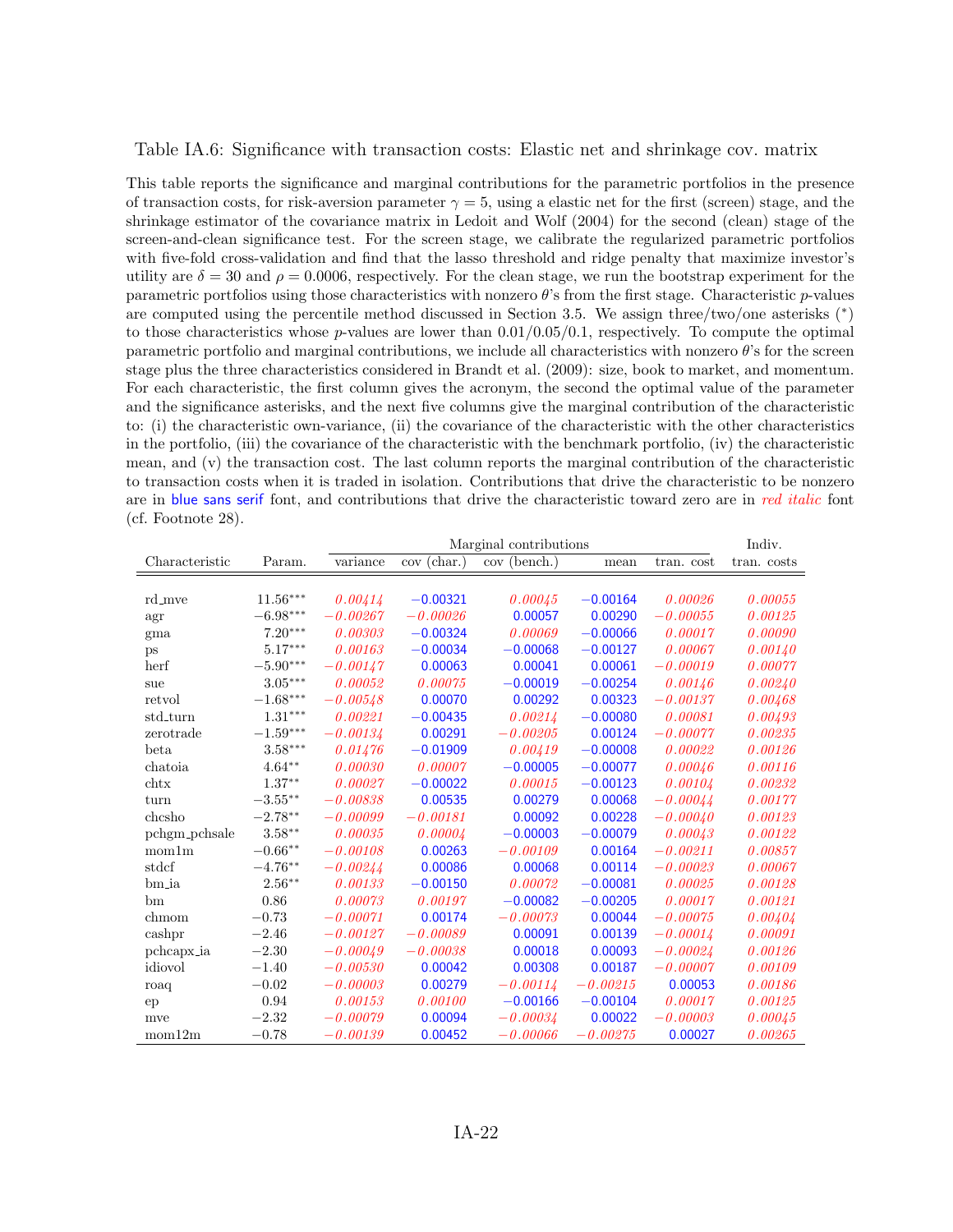#### Table IA.7: Significance without transaction costs: Excluding microcaps

This table reports, for the case where microcaps are excluded from the dataset, the significance and marginal contributions for the parametric portfolios without transaction costs, for risk-aversion parameter  $\gamma = 5$ . We run a screen-and-clean significance test. For the first (screen) stage, we calibrate the regularized parametric portfolios with five-fold cross-validation and find that the lasso threshold that maximizes investor's utility is  $\delta = 40$ . For the second (clean) stage, we run the bootstrap experiment for the parametric portfolios using those characteristics with nonzero  $\theta$ 's from the first stage. Characteristic p-values are computed using the percentile method discussed in Section 3.5. We assign three/two/one asterisks (∗ ) to those characteristics whose p-values are lower than  $0.01/0.05/0.1$ , respectively. To compute the optimal parametric portfolio and marginal contributions, we include all characteristics with nonzero  $\theta$ 's for the screen stage plus the three characteristics considered in Brandt et al. (2009): size, book to market, and momentum. For each characteristic, the first column gives the acronym, the second the optimal value of the parameter and the significance asterisks, and the next five columns give the marginal contribution of the characteristic to: (i) the characteristic own-variance, (ii) the covariance of the characteristic with the other characteristics in the portfolio, (iii) the covariance of the characteristic with the benchmark portfolio, and (iv) the characteristic mean. Contributions that drive the characteristic to be nonzero are in blue sans serif font, and contributions that drive the characteristic toward zero are in *red italic* font (cf. Footnote 28)

Marginal contributions

| Characteristic | Param.                | variance   | ပ<br>$cov$ (char.) | cov (bench.) | mean       |
|----------------|-----------------------|------------|--------------------|--------------|------------|
|                |                       |            |                    |              |            |
| ear            | $9.43***$             | 0.00173    | $-0.00086$         | 0.00025      | $-0.00112$ |
| indmom         | $-4.12***$            | $-0.00698$ | 0.00843            | $-0.00052$   | $-0.00093$ |
| retvol         | $-6.74***$            | $-0.02308$ | 0.01817            | 0.00338      | 0.00153    |
| std_turn       | $9.57^{\ast\ast\ast}$ | 0.01983    | $-0.02187$         | 0.00223      | $-0.00019$ |
| bm_ia          | $5.63***$             | 0.00315    | $-0.00312$         | 0.00075      | $-0.00078$ |
| sue            | $8.48^{\ast\ast}$     | 0.00120    | 0.00002            | $-0.00015$   | $-0.00107$ |
| ps             | $6.87**$              | 0.00175    | $-0.00033$         | $-0.00076$   | $-0.00066$ |
| rd_mve         | $5.96*$               | 0.00213    | $-0.00137$         | 0.00043      | $-0.00119$ |
| std_dolvol     | $3.15*$               | 0.00088    | 0.00001            | $-0.00061$   | $-0.00028$ |
| chmom          | $-2.14*$              | $-0.00241$ | 0.00208            | $-0.00076$   | 0.00110    |
| agr            | $-8.33$               | $-0.00439$ | 0.00134            | 0.00098      | 0.00207    |
| roaq           | 1.89                  | 0.00138    | 0.00086            | $-0.00077$   | $-0.00148$ |
| mom1m          | $-0.96$               | $-0.00146$ | 0.00152            | $-0.00095$   | 0.00089    |
| egr            | $-4.74$               | $-0.00218$ | $-0.00059$         | 0.00083      | 0.00194    |
| gma            | 1.46                  | 0.00085    | $-0.00136$         | 0.00070      | $-0.00019$ |
| $_{\rm bm}$    | 0.85                  | 0.00080    | 0.00090            | $-0.00065$   | $-0.00106$ |
| mve            | $-0.19$               | $-0.00007$ | 0.00023            | $-0.00053$   | 0.00037    |
| mom12m         | $-0.76$               | $-0.00150$ | 0.00346            | $-0.00045$   | $-0.00151$ |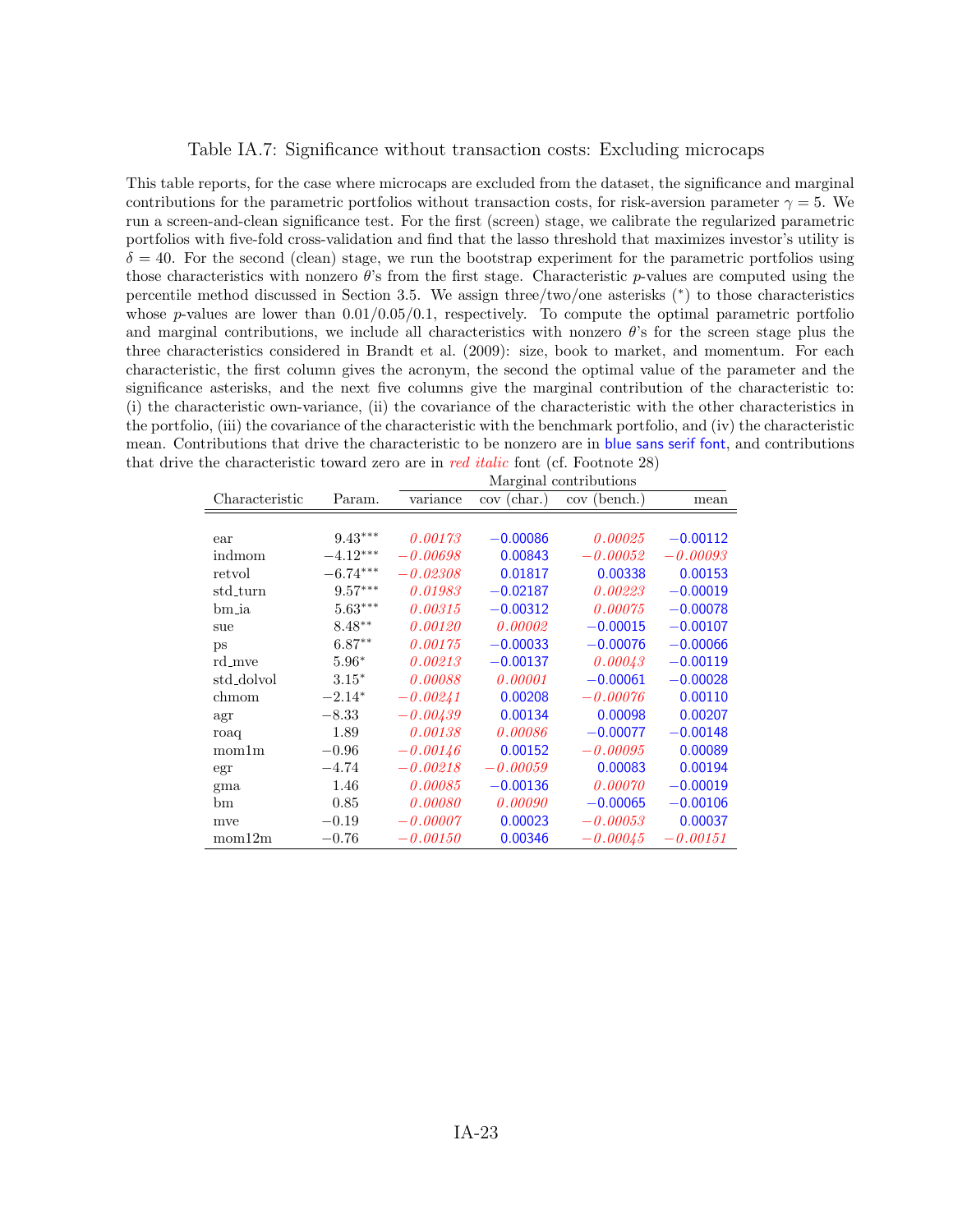#### Table IA.8: Significance with transaction costs: Excluding microcaps

This table reports, for the dataset without microcaps, the significance and marginal contributions for the parametric portfolios in the presence of transaction costs, for risk-aversion parameter  $\gamma = 5$ . We run a screen-and-clean significance test. For the first (screen) stage, we calibrate the regularized parametric portfolios with five-fold cross-validation and find that the lasso threshold that maximizes investor's utility is  $\delta = 20$ . For the second (clean) stage, we run the bootstrap experiment for the parametric portfolios using those characteristics with nonzero  $\theta$ 's from the first stage. Characteristic p-values are computed using the percentile method discussed in Section 3.5. We assign three/two/one asterisks (∗ ) to those characteristics whose p-values are lower than  $0.01/0.05/0.1$ , respectively. To compute the optimal parametric portfolio and marginal contributions, we include all characteristics with nonzero  $\theta$ 's for the screen stage plus the three characteristics considered in Brandt et al. (2009): size, book to market, and momentum. For each characteristic, the first column gives the acronym, the second the optimal value of the parameter and the significance asterisks, and the next five columns give the marginal contribution of the characteristic to: (i) the characteristic own-variance, (ii) the covariance of the characteristic with the other characteristics in the portfolio, (iii) the covariance of the characteristic with the benchmark portfolio, (iv) the characteristic mean, and (v) the transaction cost. The last column reports the marginal contribution of the characteristic to transaction costs when it is traded in isolation. Contributions that drive the characteristic to be nonzero are in blue sans serif font, and contributions that drive the characteristic toward zero are in red *italic* font (cf. Footnote 28)

|                |           |                |                                 | Marginal contributions |            |            | Indiv.        |
|----------------|-----------|----------------|---------------------------------|------------------------|------------|------------|---------------|
| Characteristic | Param.    | variance       | $\overline{\text{cov}}$ (char.) | cov (bench.)           | mean       | tran. cost | tran. costs   |
|                |           |                |                                 |                        |            |            |               |
| std_turn       | $0.28***$ | 0.00057        | $-0.00300$                      | 0.00223                | $-0.00019$ | 0.00039    | 0.00472       |
| rd_mve         | $7.13***$ | 0.00255        | $-0.00205$                      | 0.00043                | $-0.00119$ | 0.00026    | 0.00051       |
| ear            | $0.33***$ | 0.00006        | $-0.00019$                      | 0.00025                | $-0.00112$ | 0.00100    | 0.00324       |
| bm ia          | $2.53***$ | 0.00142        | $-0.00181$                      | 0.00075                | $-0.00078$ | 0.00043    | 0.00125       |
| mom36m         | $1.17***$ | 0.00069        | $-0.00256$                      | 0.00046                | 0.00107    | 0.00034    | 0.00177       |
| chmom          | $-1.01**$ | $-0.00114$     | 0.00181                         | $-0.00076$             | 0.00110    | $-0.00101$ | 0.00421       |
| egr            | $-4.09**$ | $-0.00188$     | $-0.00032$                      | 0.00083                | 0.00194    | $-0.00057$ | 0.00124       |
| gma            | $3.84**$  | 0.00223        | $-0.00283$                      | 0.00070                | $-0.00019$ | 0.00009    | 0.00089       |
| ps             | $2.72**$  | <i>0.00069</i> | 0.00020                         | $-0.00076$             | $-0.00066$ | 0.00053    | 0.00141       |
| retvol         | $-0.24**$ | $-0.00081$     | $-0.00318$                      | 0.00338                | 0.00153    | $-0.00092$ | 0.00492       |
| zerotrade      | $-0.23**$ | $-0.00008$     | 0.00094                         | $-0.00108$             | 0.00064    | $-0.00042$ | 0.00182       |
| aeavol         | $-0.17**$ | $-0.00004$     | $-0.00050$                      | 0.00070                | 0.00021    | $-0.00037$ | 0.00293       |
| indmom         | $-0.59*$  | $-0.00101$     | 0.00293                         | $-0.00052$             | $-0.00093$ | $-0.00047$ | 0.00252       |
| saleiny        | $2.80*$   | 0.00040        | 0.00023                         | $-0.00058$             | $-0.00020$ | 0.00016    | 0.00069       |
| chatoia        | $2.45*$   | 0.00023        | 0.00020                         | $-0.00016$             | $-0.00067$ | 0.00040    | 0.00118       |
| herf           | $-2.40*$  | $-0.00067$     | 0.00024                         | 0.00049                | 0.00011    | $-0.00017$ | 0.00076       |
| sue            | 0.21      | $\it 0.00003$  | <i>0.00039</i>                  | $-0.00015$             | $-0.00107$ | 0.00080    | $\it 0.00219$ |
| stdcf          | $-2.31$   | $-0.00105$     | $-0.00008$                      | 0.00063                | 0.00073    | $-0.00023$ | 0.00065       |
| roaq           | 0.64      | 0.00047        | 0.00107                         | $-0.00077$             | $-0.00148$ | 0.00071    | 0.00186       |
| rsup           | 0.40      | 0.00010        | 0.00012                         | $-0.00015$             | $-0.00048$ | 0.00042    | 0.00169       |
| pchcapx_ia     | $-1.46$   | $-0.00039$     | $-0.00034$                      | 0.00034                | 0.00069    | $-0.00030$ | 0.00123       |
| pchgm_pchsale  | 1.22      | 0.00014        | $-0.00018$                      | $-0.00000$             | $-0.00027$ | 0.00031    | 0.00120       |
| chtx           | 0.16      | 0.00005        | $-0.00048$                      | 0.00030                | $-0.00052$ | 0.00065    | 0.00233       |
| baspread       | $-0.28$   | $-0.00122$     | $-0.00323$                      | 0.00380                | 0.00128    | $-0.00062$ | 0.00344       |
| cashpr         | $-2.07$   | $-0.00092$     | $-0.00051$                      | 0.00063                | 0.00095    | $-0.00016$ | 0.00085       |
| pricedelay     | 0.06      | 0.00001        | 0.00093                         | $-0.00079$             | $-0.00033$ | 0.00018    | 0.00286       |
| sgr            | $-1.69$   | $-0.00099$     | $-0.00107$                      | 0.00100                | 0.00127    | $-0.00021$ | 0.00120       |
| mom6m          | 0.63      | 0.00131        | 0.00066                         | $-0.00076$             | $-0.00101$ | $-0.00020$ | 0.00397       |
| turn           | $-0.53$   | $-0.00156$     | $-0.00169$                      | 0.00288                | 0.00054    | $-0.00017$ | 0.00171       |
| beta           | $0.83\,$  | 0.00341        | $-0.00810$                      | 0.00413                | 0.00052    | 0.00004    | 0.00122       |
| salerec        | 1.41      | <i>0.00038</i> | 0.00015                         | $-0.00020$             | $-0.00045$ | 0.00011    | 0.00080       |
| lev            | 1.84      | 0.00219        | $-0.00072$                      | $-0.00071$             | $-0.00081$ | 0.00005    | 0.00081       |
| chcsho         | $-0.66$   | $-0.00026$     | $-0.00205$                      | 0.00098                | 0.00175    | $-0.00042$ | 0.00126       |
| convind        | $-0.72$   | $-0.00013$     | $-0.00082$                      | 0.00068                | 0.00035    | $-0.00008$ | $\it 0.00076$ |
| agr            | $-1.15$   | $-0.00060$     | $-0.00185$                      | 0.00098                | 0.00207    | $-0.00060$ | 0.00123       |
| ep             | 0.84      | $\it 0.00112$  | 0.00078                         | $-0.00153$             | $-0.00050$ | 0.00013    | 0.00119       |
| idiovol        | $-0.01$   | $-0.00002$     | $-0.00407$                      | 0.00335                | 0.00081    | $-0.00006$ | 0.00114       |
| mom1m          | 0.08      | 0.00013        | 0.00111                         | $-0.00095$             | 0.00089    | $-0.00117$ | 0.00850       |
| $_{\text{bm}}$ | $-2.05$   | $-0.00194$     | 0.00361                         | $-0.00065$             | $-0.00106$ | 0.00004    | 0.00114       |
| mve            | $-2.27$   | $-0.00079$     | 0.00100                         | $-0.00053$             | 0.00037    | $-0.00005$ | 0.00059       |
| mom12m         | $-0.34$   | $-0.00068$     | 0.00251                         | $-0.00045$             | $-0.00151$ | 0.00013    | 0.00274       |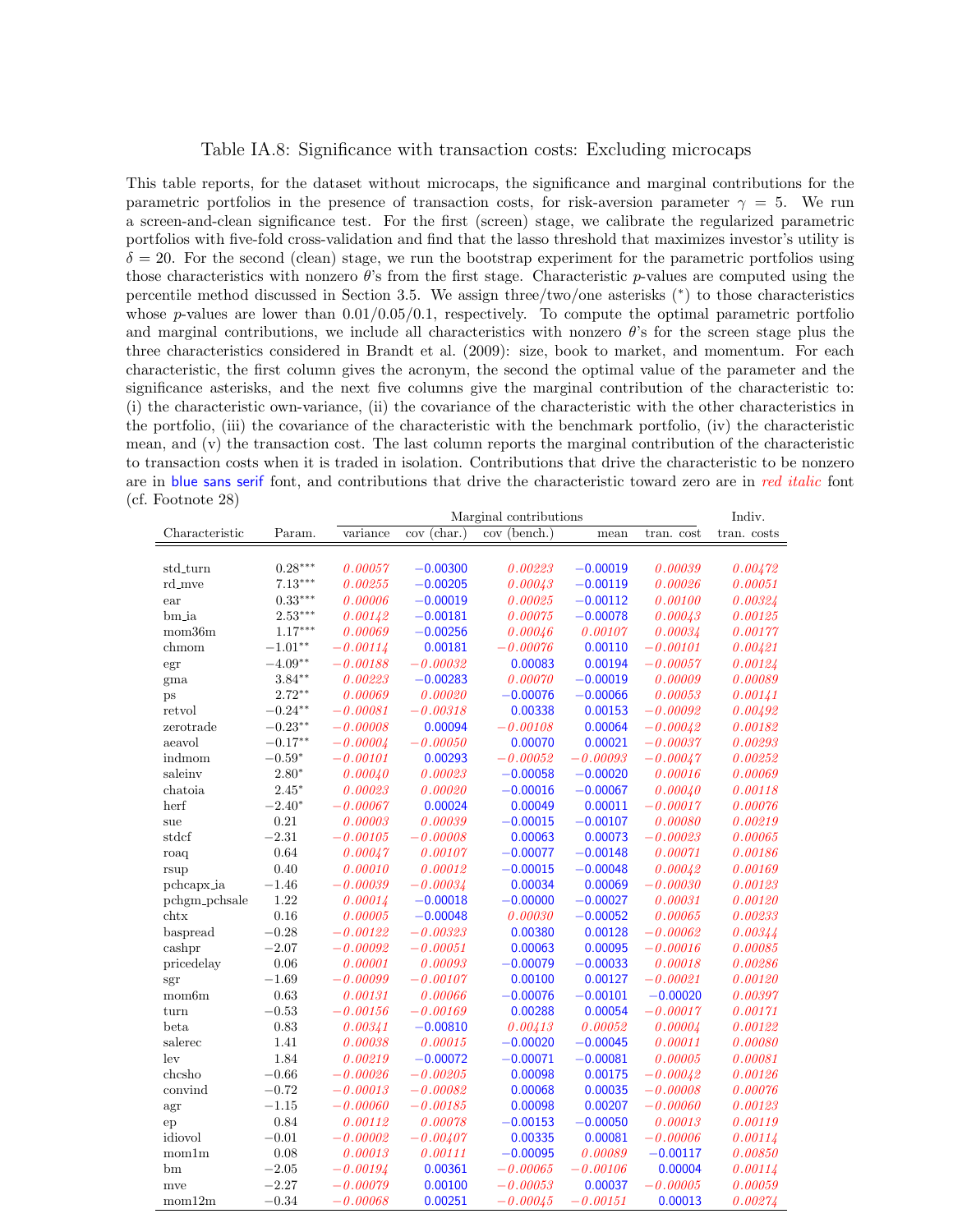Table IA.9: Reality check for significance test

This table reports the bootstrap p-values for the significance of the characteristics after removing their predictability, as explained in Section IA.6.

| Characteristic | p-val | Characteristic | p-val | Characteristic | p-val |
|----------------|-------|----------------|-------|----------------|-------|
|----------------|-------|----------------|-------|----------------|-------|

#### Panel A: Without transaction costs

| $\text{mom} \text{1m}$ | 0.683 | dolvol     | 0.918 | $\text{chtx}$   | 0.963 |
|------------------------|-------|------------|-------|-----------------|-------|
| lev                    | 0.824 | std_turn   | 0.920 | sue             | 0.963 |
| beta                   | 0.826 | zerotrade  | 0.922 | stdcf           | 0.965 |
| indmom                 | 0.833 | gma        | 0.925 | mve             | 0.967 |
| chmom                  | 0.844 | roaq       | 0.927 | cashpr          | 0.969 |
| bm_ia                  | 0.871 | mom36m     | 0.927 | chatoia         | 0.971 |
| baspread               | 0.874 | std_dolvol | 0.927 | pchgm_pchsale   | 0.973 |
| retvol                 | 0.880 | idiovol    | 0.927 | ear             | 0.973 |
| mom12m                 | 0.882 | salecash   | 0.928 | pricedelay      | 0.979 |
| mom6m                  | 0.884 | salerec    | 0.934 | pchsale_pchrect | 0.981 |
| herf                   | 0.889 | rsup       | 0.947 | lgr             | 0.983 |
| $_{\rm turn}$          | 0.891 | chpmia     | 0.951 | chempia         | 0.984 |
| ep                     | 0.899 | chcsho     | 0.952 | ps              | 0.985 |
| $_{\text{bm}}$         | 0.906 | egr        | 0.953 | rd_mve          | 0.988 |
| pchcapx_ia             | 0.910 | agr        | 0.956 | convind         | 0.989 |
| mve_ia                 | 0.913 | hire       | 0.956 | saleiny         | 0.990 |
| $\mathrm{d}\mathrm{y}$ | 0.915 | sgr        | 0.962 | aeavol          | 0.990 |
|                        |       |            |       |                 |       |

### Panel B: With transaction costs

| mom1m                 | 0.682 | salerec        | 0.886 | ear             | 0.928 |
|-----------------------|-------|----------------|-------|-----------------|-------|
| baspread              | 0.764 | mom36m         | 0.886 | hire            | 0.930 |
| bm_ia                 | 0.802 | mve_ia         | 0.888 | sue             | 0.930 |
| lev                   | 0.806 | $_{\text{bm}}$ | 0.892 | chatoia         | 0.934 |
| beta                  | 0.816 | $\mathrm{d}$ y | 0.894 | cashpr          | 0.936 |
| $\text{mom}6\text{m}$ | 0.822 | ep             | 0.896 | agr             | 0.938 |
| chmom                 | 0.824 | salecash       | 0.896 | stdcf           | 0.944 |
| $_{\rm turn}$         | 0.834 | chpmia         | 0.896 | pricedelay      | 0.944 |
| idiovol               | 0.846 | retvol         | 0.898 | pchgm_pchsale   | 0.946 |
| mom12m                | 0.852 | zerotrade      | 0.906 | ps              | 0.962 |
| indmom                | 0.854 | std_dolvol     | 0.910 | chempia         | 0.962 |
| herf                  | 0.858 | std_turn       | 0.910 | pchsale_pchrect | 0.964 |
| dolvol                | 0.864 | $\text{chtx}$  | 0.914 | convind         | 0.968 |
| pchcapx_ia            | 0.872 | chcsho         | 0.920 | aeavol          | 0.968 |
| roaq                  | 0.876 | egr            | 0.924 | saleiny         | 0.974 |
| rsup                  | 0.880 | sgr            | 0.928 | lgr             | 0.976 |
| gma                   | 0.882 | mve            | 0.928 | $rd_mve$        | 0.982 |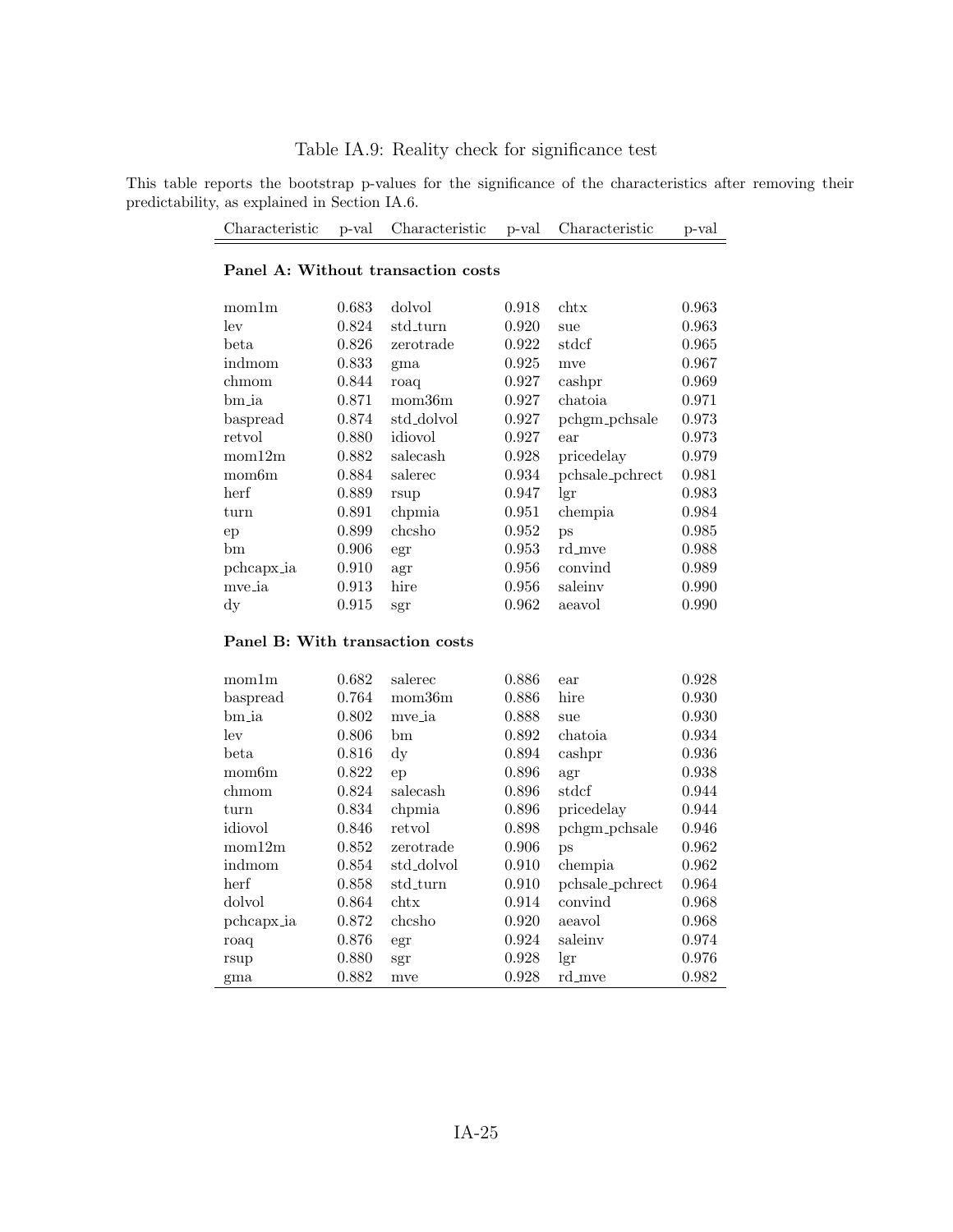#### Table IA.10: Significance without transaction costs: Exploiting all 100 characteristics

This table reports the significance and marginal contributions for the parametric portfolios exploiting 100 firm characteristics without transaction costs, for risk-aversion parameter  $\gamma = 5$ . We run a screen-and-clean significance test. For the first (screen) stage, we calibrate the regularized parametric portfolios with five-fold cross-validation and find that the lasso threshold that maximizes investor's utility is  $\delta = 75$ . For the second (clean) stage, we run the bootstrap experiment for the parametric portfolios using those characteristics with nonzero  $\theta$ 's from the first stage. Characteristic p-values are computed using the percentile method discussed in Section 3.5. We assign three/two/one asterisks (∗ ) to those characteristics whose p-values are lower than  $0.01/0.05/0.1$ , respectively. To compute the optimal parametric portfolio and marginal contributions, we include all characteristics with nonzero  $\theta$ 's for the screen stage plus the three characteristics considered in Brandt et al. (2009): size, book to market, and momentum. For each characteristic, the first column gives the acronym, the second the optimal value of the parameter and the significance asterisks, and the next four columns give the marginal contribution of the characteristic to: (i) the characteristic own-variance, (ii) the covariance of the characteristic with the other characteristics in the portfolio, (iii) the covariance of the characteristic with the benchmark portfolio, and (iv) the characteristic mean. Contributions that drive the characteristic to be nonzero are in blue sans serif font, and contributions that drive the characteristic toward zero are in *red italic* font (cf. Footnote 28).

|                |             | Marginal contributions |               |              |            |  |  |
|----------------|-------------|------------------------|---------------|--------------|------------|--|--|
| Characteristic | Param.      | variance               | $cov$ (char.) | cov (bench.) | mean       |  |  |
|                |             |                        |               |              |            |  |  |
| sfe            | $-25.04***$ | $-0.02417$             | 0.02471       | $-0.00129$   | 0.00075    |  |  |
| retvol         | $-14.71***$ | $-0.04785$             | 0.04170       | 0.00292      | 0.00323    |  |  |
| sue            | 17.87**     | 0.00303                | $-0.00030$    | $-0.00019$   | $-0.00254$ |  |  |
| mom1m          | $-4.03**$   | $-0.00661$             | 0.00606       | $-0.00109$   | 0.00164    |  |  |
| chcsho         | $-12.71**$  | $-0.00452$             | 0.00132       | 0.00092      | 0.00228    |  |  |
| std_turn       | $13.69**$   | 0.02316                | $-0.02450$    | 0.00214      | $-0.00080$ |  |  |
| zerotrade      | $-14.95**$  | $-0.01258$             | 0.01339       | $-0.00205$   | 0.00124    |  |  |
| nanalyst       | $-15.63*$   | $-0.00993$             | 0.00933       | 0.00063      | $-0.00003$ |  |  |
| indmom         | $-3.08*$    | $-0.00516$             | 0.00787       | $-0.00050$   | $-0.00222$ |  |  |
| cfp            | $15.22*$    | 0.01280                | $-0.00962$    | $-0.00088$   | $-0.00230$ |  |  |
| stdcf          | $-11.61*$   | $-0.00596$             | 0.00415       | 0.00068      | 0.00114    |  |  |
| pchgm_pchsale  | 12.64       | 0.00123                | $-0.00041$    | $-0.00003$   | $-0.00079$ |  |  |
| ps             | 11.06       | 0.00349                | $-0.00154$    | $-0.00068$   | $-0.00127$ |  |  |
| pctacc         | $-12.44$    | $-0.00177$             | 0.00028       | 0.00010      | 0.00140    |  |  |
| depr           | 7.45        | 0.00791                | $-0.00848$    | 0.00129      | $-0.00071$ |  |  |
| rd_mve         | 5.62        | 0.00202                | $-0.00082$    | 0.00045      | $-0.00164$ |  |  |
| chfeps         | 3.68        | 0.00060                | 0.00131       | $-0.00030$   | $-0.00161$ |  |  |
| dolvol         | $-13.14$    | $-0.00987$             | 0.00874       | 0.00139      | $-0.00025$ |  |  |
| chtx           | 7.55        | 0.00147                | $-0.00039$    | 0.00015      | $-0.00123$ |  |  |
| $cfp_ia$       | 3.59        | 0.00091                | $-0.00054$    | 0.00052      | $-0.00090$ |  |  |
| agr            | $-6.38$     | $-0.00244$             | $-0.00103$    | 0.00057      | 0.00290    |  |  |
| gma            | $-1.26$     | $-0.00053$             | 0.00050       | 0.00069      | $-0.00066$ |  |  |
| grcapx         | $-3.08$     | $-0.00062$             | $-0.00156$    | 0.00051      | 0.00167    |  |  |
| mom6m          | $-0.48$     | $-0.00099$             | 0.00439       | $-0.00093$   | $-0.00247$ |  |  |
| bm ia          | 0.74        | 0.00039                | $-0.00029$    | 0.00072      | $-0.00081$ |  |  |
| cash           | 3.24        | 0.00631                | $-0.00732$    | 0.00154      | $-0.00053$ |  |  |
| roaq           | $-0.72$     | $-0.00088$             | 0.00417       | $-0.00114$   | $-0.00215$ |  |  |
| beta           | 0.18        | 0.00074                | $-0.00484$    | 0.00419      | $-0.00008$ |  |  |
| nincr          | 4.06        | 0.00060                | 0.00115       | 0.00003      | $-0.00179$ |  |  |
| $_{\text{bm}}$ | 1.67        | 0.00142                | 0.00145       | $-0.00082$   | $-0.00205$ |  |  |
| mve            | 14.07       | 0.00475                | $-0.00463$    | $-0.00034$   | 0.00022    |  |  |
| mom12m         | $-3.61$     | $-0.00641$             | 0.00982       | $-0.00066$   | $-0.00275$ |  |  |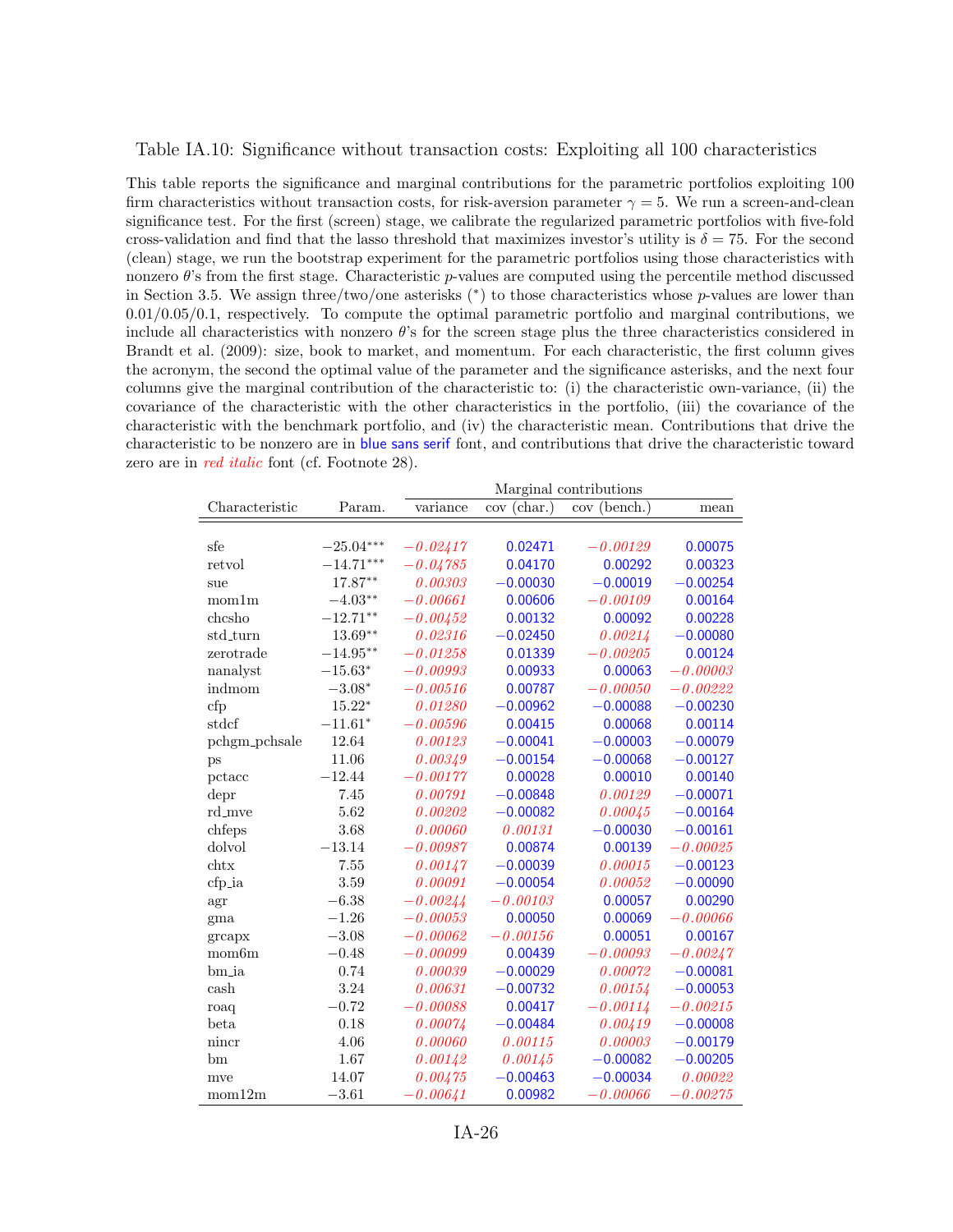#### Table IA.11: Significance with transaction costs: Exploiting all 100 characteristics

This table reports the significance for the parametric portfolios exploiting 100 characteristics with transaction costs, for risk-aversion parameter  $\gamma = 5$ . For the first (screen) stage, we calibrate the regularized parametric portfolios with five-fold cross-validation and find that the lasso threshold that maximizes investor's utility is  $\delta = 50$ . For the second (clean) stage, we run the bootstrap experiment for those characteristics with nonzero  $\theta$ 's from the first stage. Characteristic p-values are computed using the percentile method discussed in Section 3.5. We assign three/two/one asterisks (∗ ) to those characteristics whose p-values are lower than  $0.01/0.05/0.1$ , respectively. To compute the optimal parametric portfolio and marginal contributions, we include all characteristics with nonzero θ's for the screen stage plus size, book to market, and momentum. For each characteristic, the first column gives the acronym, the second the optimal value of the parameter and the significance asterisks, and the next five columns the marginal contribution to: (i) the characteristic own-variance, (ii) the covariance of the characteristic with the other characteristics, (iii) the covariance of the characteristic with the benchmark portfolio, (iv) the characteristic mean, and (v) the transaction cost. The last column reports the marginal contribution of the characteristic to transaction costs when it is traded in isolation. Contributions that drive the characteristic to be nonzero are in blue sans serif font, and contributions that drive the characteristic toward zero are in *red italic* font (cf. Footnote 28).

|                |                    |            |                    | Marginal contributions |            |                       |                    |  |  |
|----------------|--------------------|------------|--------------------|------------------------|------------|-----------------------|--------------------|--|--|
| Characteristic | Param.             | variance   | $cov$ (char.)      | cov (bench.)           | mean       | tran. cost            | tran. costs        |  |  |
|                |                    |            |                    |                        |            |                       |                    |  |  |
| rsup           | $5.28***$          | 0.00116    | $-0.00114$         | $-0.00017$             | $-0.00054$ | 0.00069               | 0.00178            |  |  |
| sue            | $4.06***$          | 0.00069    | 0.00082            | $-0.00019$             | $-0.00254$ | 0.00122               | 0.00240            |  |  |
| chfeps         | $1.36***$          | 0.00022    | 0.00087            | $-0.00030$             | $-0.00161$ | 0.00082               | 0.00471            |  |  |
| sfe            | $-16.67***$        | $-0.01610$ | 0.01717            | $-0.00129$             | 0.00075    | $-0.00054$            | 0.00115            |  |  |
| retvol         | $-2.53***$         | $-0.00822$ | 0.00327            | 0.00292                | 0.00323    | $-0.00119$            | 0.00468            |  |  |
| std_turn       | $1.81***$          | 0.00306    | $-0.00507$         | 0.00214                | $-0.00080$ | 0.00067               | 0.00493            |  |  |
| zerotrade      | $-2.71***$         | $-0.00228$ | 0.00381            | $-0.00205$             | 0.00124    | $-0.00072$            | 0.00235            |  |  |
| $_{\rm cfp}$   | $12.64**$          | 0.01063    | $-0.00802$         | $-0.00088$             | $-0.00230$ | 0.00057               | 0.00115            |  |  |
| mom1m          | $-1.30**$          | $-0.00213$ | 0.00351            | $-0.00109$             | 0.00164    | $-0.00194$            | 0.00857            |  |  |
| disp           | $-3.72**$          | $-0.00184$ | 0.00023            | 0.00112                | 0.00097    | $-0.00047$            | 0.00154            |  |  |
| turn           | $-3.34**$          | $-0.00789$ | 0.00469            | 0.00279                | 0.00068    | $-0.00027$            | 0.00177            |  |  |
| rd_mve         | $10.07^{\ast\ast}$ | 0.00361    | $-0.00256$         | 0.00045                | $-0.00164$ | 0.00015               | 0.00055            |  |  |
| depr           | $6.51***$          | 0.00691    | $-0.00769$         | 0.00129                | $-0.00071$ | 0.00020               | 0.00093            |  |  |
| pchgm_pchsale  | $6.43**$           | 0.00062    | $-0.00021$         | $-0.00003$             | $-0.00079$ | 0.00040               | 0.00122            |  |  |
| stdcf          | $-8.02**$          | $-0.00412$ | 0.00250            | 0.00068                | 0.00114    | $-0.00019$            | 0.00067            |  |  |
| agr            | $-5.45*$           | $-0.00209$ | $-0.00097$         | 0.00057                | 0.00290    | $-0.00042$            | 0.00125            |  |  |
| chatoia        | $5.62*$            | 0.00036    | 0.00014            | $-0.00005$             | $-0.00077$ | 0.00032               | 0.00116            |  |  |
| chcsho         | $-5.09*$           | $-0.00181$ | $-0.00095$         | 0.00092                | 0.00228    | $-0.00044$            | 0.00123            |  |  |
| nanalyst       | $-5.55$            | $-0.00353$ | 0.00307            | 0.00063                | $-0.00003$ | $-0.00014$            | 0.00104            |  |  |
| pchcapx_ia     | $-3.56$            | $-0.00076$ | $-0.00009$         | 0.00018                | 0.00093    | $-0.00026$            | 0.00126            |  |  |
| ear            |                    |            |                    |                        | $-0.00137$ |                       |                    |  |  |
| herf           | 1.15<br>$-4.58$    | 0.00018    | 0.00045<br>0.00020 | 0.00004<br>0.00041     | 0.00061    | 0.00070<br>$-0.00008$ | 0.00318<br>0.00077 |  |  |
|                |                    | $-0.00114$ |                    |                        |            |                       |                    |  |  |
| beta           | 1.52               | 0.00624    | $-0.01043$         | 0.00419                | $-0.00008$ | 0.00008               | 0.00126            |  |  |
| pctacc         | $-3.99$            | $-0.00057$ | $-0.00049$         | 0.00010                | 0.00140    | $-0.00044$            | 0.00107            |  |  |
| cash           | 2.83               | 0.00551    | $-0.00670$         | 0.00154                | $-0.00053$ | 0.00018               | 0.00115            |  |  |
| ps             | 2.76               | 0.00087    | 0.00053            | $-0.00068$             | $-0.00127$ | 0.00055               | 0.00140            |  |  |
| $\text{chtx}$  | 1.03               | 0.00020    | 0.00007            | 0.00015                | $-0.00123$ | 0.00081               | 0.00232            |  |  |
| ep             | 3.44               | 0.00561    | $-0.00310$         | $-0.00166$             | $-0.00104$ | 0.00019               | 0.00125            |  |  |
| roaq           | 1.38               | 0.00168    | 0.00099            | $-0.00114$             | $-0.00215$ | 0.00063               | 0.00186            |  |  |
| gma            | 3.61               | 0.00152    | $-0.00165$         | 0.00069                | $-0.00066$ | 0.00010               | 0.00090            |  |  |
| tang           | 2.33               | 0.00215    | $-0.00287$         | 0.00097                | $-0.00037$ | 0.00012               | 0.00098            |  |  |
| bm_ia          | 1.20               | 0.00062    | $-0.00066$         | 0.00072                | $-0.00081$ | 0.00013               | 0.00128            |  |  |
| nincr          | 0.40               | 0.00006    | 0.00100            | 0.00003                | $-0.00179$ | 0.00070               | 0.00269            |  |  |
| $cfp_ia$       | 1.10               | 0.00028    | $-0.00014$         | 0.00052                | $-0.00090$ | 0.00024               | 0.00121            |  |  |
| grcapx         | $-1.79$            | $-0.00036$ | $-0.00159$         | 0.00051                | 0.00167    | $-0.00022$            | 0.00105            |  |  |
| chmom          | $-0.66$            | $-0.00065$ | 0.00135            | $-0.00073$             | 0.00044    | $-0.00042$            | 0.00404            |  |  |
| dolvol         | 0.35               | 0.00026    | $-0.00140$         | 0.00139                | $-0.00025$ | 0.00000               | 0.00214            |  |  |
| idiovol        | $-1.18$            | $-0.00445$ | $-0.00044$         | 0.00308                | 0.00187    | $-0.00006$            | 0.00109            |  |  |
| cashdebt       | 1.96               | 0.00139    | 0.00044            | $-0.00074$             | $-0.00127$ | 0.00018               | 0.00102            |  |  |
| cashpr         | $-0.74$            | $-0.00038$ | $-0.00184$         | 0.00091                | 0.00139    | $-0.00008$            | 0.00091            |  |  |
| baspread       | $-0.02$            | $-0.00010$ | $-0.00542$         | 0.00329                | 0.00279    | $-0.00056$            | 0.00322            |  |  |
| mve            | $-0.11$            | $-0.00004$ | 0.00019            | $-0.00034$             | 0.00022    | $-0.00003$            | 0.00045            |  |  |
| $_{\text{bm}}$ | 1.44               | 0.00122    | 0.00151            | $-0.00082$             | $-0.00205$ | 0.00014               | 0.00121            |  |  |
| chiny          | $-1.41$            | $-0.00023$ | $-0.00134$         | 0.00037                | 0.00152    | $-0.00031$            | 0.00118            |  |  |
| roic           | $-0.02$            | $-0.00002$ | 0.00258            | $-0.00103$             | $-0.00169$ | 0.00017               | 0.00103            |  |  |
| acc            | $-1.05$            | $-0.00026$ | $-0.00024$         | $-0.00049$             | 0.00134    | $-0.00035$            | 0.00115            |  |  |
| mom12m         | $-2.22$            | $-0.00395$ | 0.00728            | $-0.00066$             | $-0.00275$ | 0.00007               | 0.00265            |  |  |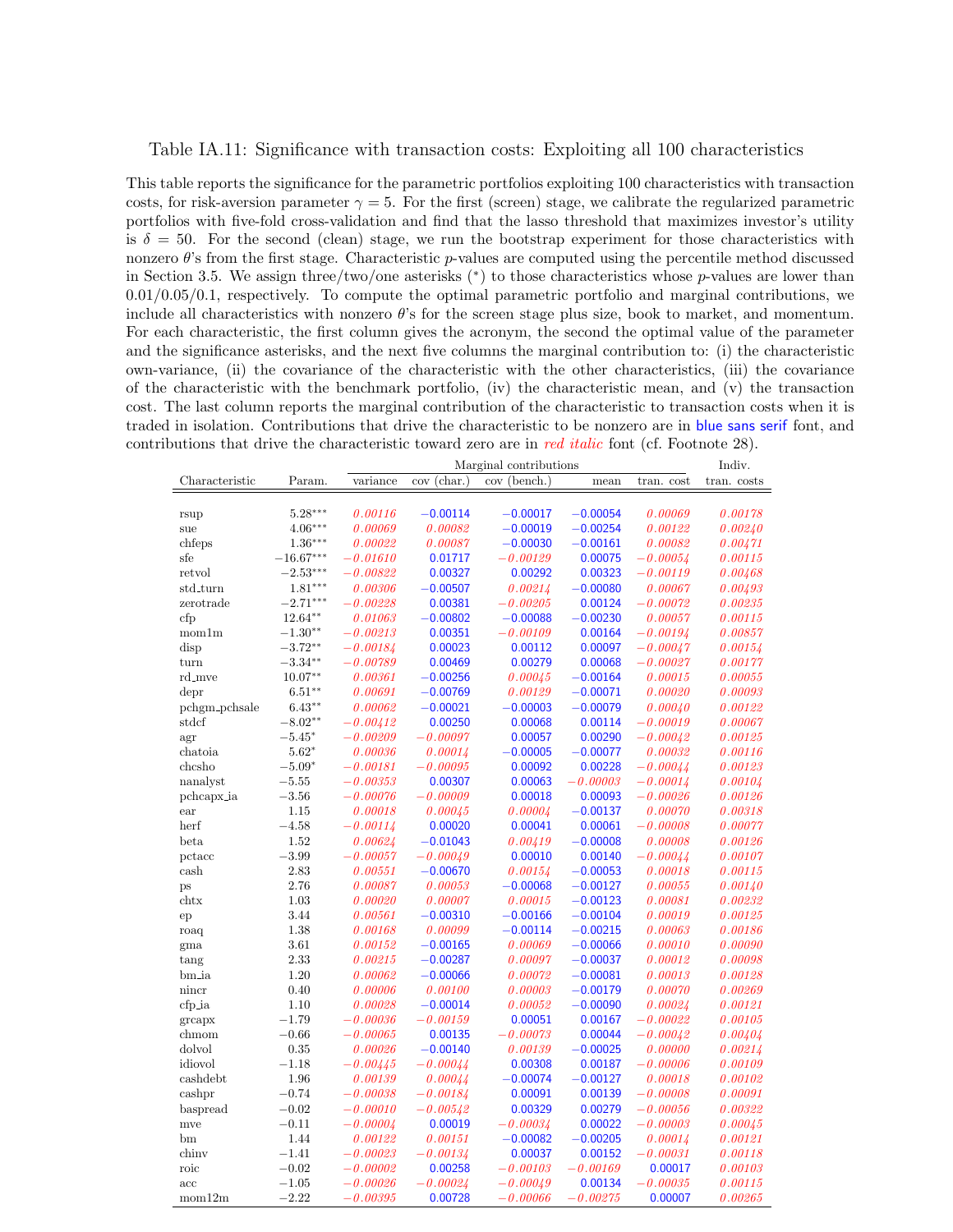#### Table IA.12: Significance without transaction costs: Subsample from 1988 to 2003

This table reports the significance and marginal contributions for the parametric portfolios without transaction costs, for risk-aversion parameter  $\gamma = 5$ , for the subsample from May 1988 to December 2002. We run a screen-and-clean significance test. For the first (screen) stage, we calibrate the regularized parametric portfolios with five-fold cross-validation and find that the lasso threshold that maximizes investor's utility is  $\delta = 50$ . For the second (clean) stage, we run the bootstrap experiment for the parametric portfolios using those characteristics with nonzero  $\theta$ 's from the first stage. Characteristic p-values are computed using the percentile method discussed in Section 3.5. We assign three/two/one asterisks (∗ ) to those characteristics whose p-values are lower than  $0.01/0.05/0.1$ , respectively. To compute the optimal parametric portfolio and marginal contributions, we include all characteristics with nonzero  $\theta$ 's for the screen stage plus the three characteristics considered in Brandt et al. (2009): size, book to market, and momentum. For each characteristic, the first column gives the acronym, the second the optimal value of the parameter and the significance asterisks, and the next four columns give the marginal contribution of the characteristic to: (i) the characteristic own-variance, (ii) the covariance of the characteristic with the other characteristics in the portfolio, (iii) the covariance of the characteristic with the benchmark portfolio, and (iv) the characteristic mean. Contributions that drive the characteristic to be nonzero are in blue sans serif font, and contributions that drive the characteristic toward zero are in *red italic* font (cf. Footnote 28).

|                |             | Marginal contributions |               |              |            |  |  |  |
|----------------|-------------|------------------------|---------------|--------------|------------|--|--|--|
| Characteristic | Param.      | variance               | $cov$ (char.) | cov (bench.) | mean       |  |  |  |
|                |             |                        |               |              |            |  |  |  |
| sue            | $33.61***$  | 0.00512                | $-0.00186$    | $-0.00006$   | $-0.00319$ |  |  |  |
| mom1m          | $-8.95***$  | $-0.02126$             | 0.01968       | $-0.00113$   | 0.00271    |  |  |  |
| dolvol         | $-18.25***$ | $-0.02037$             | 0.01868       | 0.00221      | $-0.00052$ |  |  |  |
| retvol         | $-22.93***$ | $-0.10422$             | 0.09605       | 0.00291      | 0.00526    |  |  |  |
| std_turn       | $30.37***$  | 0.08025                | $-0.08169$    | 0.00278      | $-0.00134$ |  |  |  |
| rd_mve         | $21.20**$   | 0.00998                | $-0.00810$    | 0.00051      | $-0.00239$ |  |  |  |
| mom6m          | $-9.77**$   | $-0.02653$             | 0.03157       | $-0.00080$   | $-0.00423$ |  |  |  |
| bm ia          | $9.78**$    | 0.00697                | $-0.00707$    | 0.00087      | $-0.00077$ |  |  |  |
| agr            | $-6.63*$    | $-0.00334$             | $-0.00149$    | 0.00109      | 0.00374    |  |  |  |
| chmom          | 2.90        | 0.00359                | $-0.00396$    | $-0.00070$   | 0.00107    |  |  |  |
| bm.            | 5.29        | 0.00636                | $-0.00148$    | $-0.00178$   | $-0.00310$ |  |  |  |
| mve            | 12.13       | 0.00506                | $-0.00488$    | 0.00002      | $-0.00019$ |  |  |  |
| mom12m         | 1.59        | 0.00325                | 0.00235       | $-0.00029$   | $-0.00531$ |  |  |  |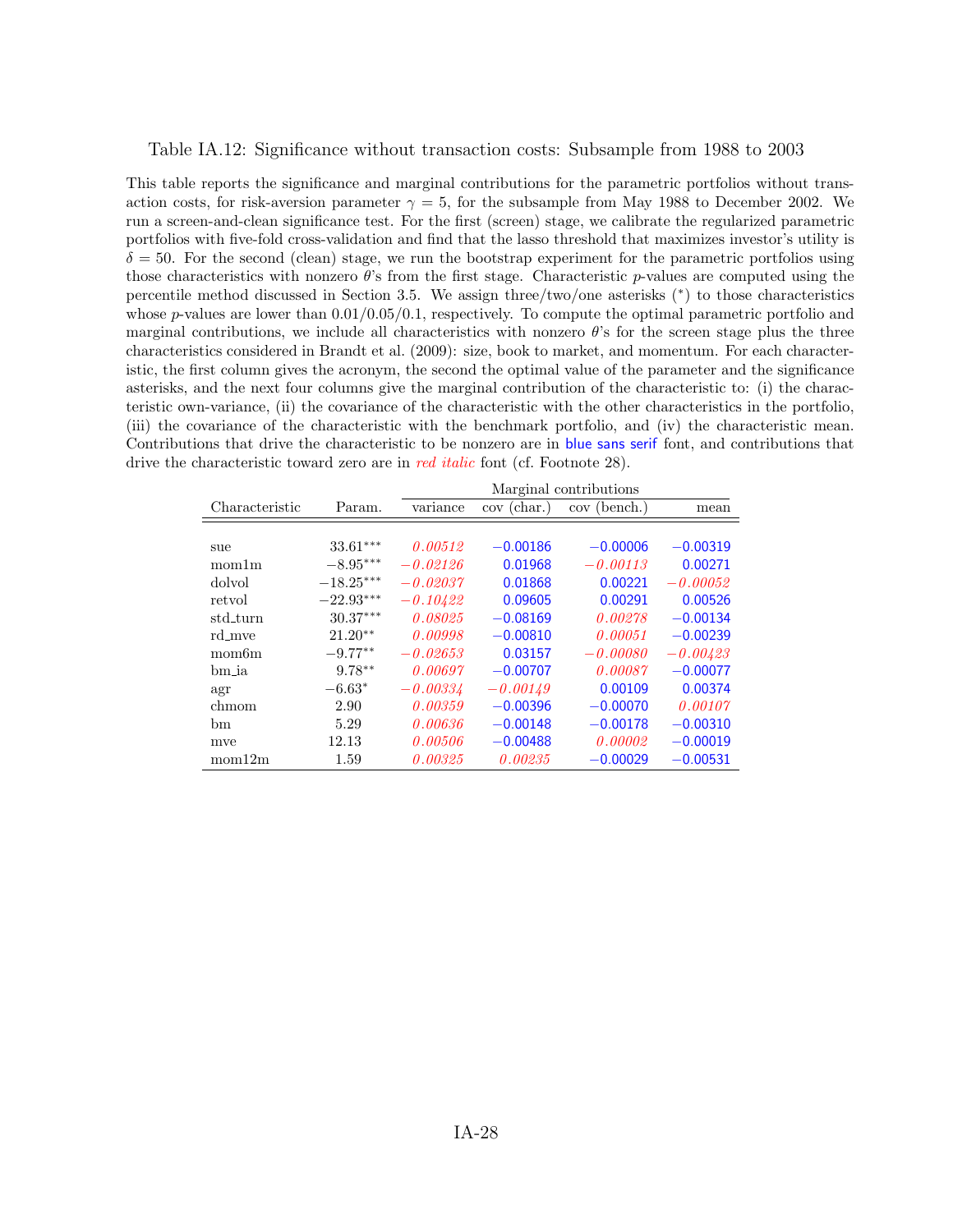#### Table IA.13: Significance with transaction costs: Subsample from 1988 to 2003

This table reports the significance and marginal contributions for the parametric portfolios in the presence of transaction costs, for risk-aversion parameter  $\gamma = 5$ , for the subsample from May 1988 to December 2002. We run a screen-and-clean significance test. For the first (screen) stage, we calibrate the regularized parametric portfolios with five-fold cross-validation and find that the lasso threshold that maximizes investor's utility is  $\delta = 15$ . For the second (clean) stage, we run the bootstrap experiment for the parametric portfolios using those characteristics with nonzero  $\theta$ 's from the first stage. Characteristic p-values are computed using the percentile method discussed in Section 3.5. We assign three/two/one asterisks (∗ ) to those characteristics whose p-values are lower than  $0.01/0.05/0.1$ , respectively. To compute the optimal parametric portfolio and marginal contributions, we include all characteristics with nonzero  $\theta$ 's for the screen stage plus the three characteristics considered in Brandt et al. (2009): size, book to market, and momentum. For each characteristic, the first column gives the acronym, the second the optimal value of the parameter and the significance asterisks, and the next five columns give the marginal contribution of the characteristic to: (i) the characteristic own-variance, (ii) the covariance of the characteristic with the other characteristics in the portfolio, (iii) the covariance of the characteristic with the benchmark portfolio, (iv) the characteristic mean, and (v) the transaction cost. The last column reports the marginal contribution of the characteristic to transaction costs when it is traded in isolation. Contributions that drive the characteristic to be nonzero are in blue sans serif font, and contributions that drive the characteristic toward zero are in red *italic* font (cf. Footnote 28).

|                    |            |            | Marginal contributions |              |            |            |             |  |
|--------------------|------------|------------|------------------------|--------------|------------|------------|-------------|--|
| Characteristic     | Param.     | variance   | (char.)<br>cov         | cov (bench.) | mean       | tran. cost | tran. costs |  |
|                    |            |            |                        |              |            |            |             |  |
| rd_mve             | $16.90***$ | 0.00796    | $-0.00654$             | 0.00051      | $-0.00239$ | 0.00046    | 0.00087     |  |
| agr                | $-8.35***$ | $-0.00421$ | 0.00005                | 0.00109      | 0.00374    | $-0.00067$ | 0.00190     |  |
| $_{\rm ps}$        | $11.72***$ | 0.00427    | $-0.00319$             | $-0.00048$   | $-0.00175$ | 0.00115    | 0.00211     |  |
| sue                | $3.01***$  | 0.00046    | 0.00084                | $-0.00006$   | $-0.00319$ | 0.00196    | 0.00353     |  |
| std_turn           | $1.07***$  | 0.00283    | $-0.00527$             | 0.00278      | $-0.00134$ | 0.00100    | 0.00722     |  |
| herf               | $-8.69**$  | $-0.00211$ | 0.00074                | 0.00017      | 0.00160    | $-0.00040$ | 0.00122     |  |
| chmom              | $-1.91**$  | $-0.00236$ | 0.00414                | $-0.00070$   | 0.00107    | $-0.00214$ | 0.00600     |  |
| retvol             | $-1.79**$  | $-0.00814$ | 0.00187                | 0.00291      | 0.00526    | $-0.00190$ | 0.00676     |  |
| mom <sub>1</sub> m | $-1.16**$  | $-0.00275$ | 0.00568                | $-0.00113$   | 0.00271    | $-0.00451$ | 0.01288     |  |
| gma                | $11.62**$  | 0.00645    | $-0.00786$             | 0.00117      | $-0.00008$ | 0.00032    | 0.00141     |  |
| bm_ia              | $5.41**$   | 0.00386    | $-0.00445$             | 0.00087      | $-0.00077$ | 0.00050    | 0.00194     |  |
| zerotrade          | $-1.61**$  | $-0.00181$ | 0.00433                | $-0.00237$   | 0.00099    | $-0.00115$ | 0.00371     |  |
| lev                | $8.35***$  | 0.01395    | $-0.00965$             | $-0.00177$   | $-0.00278$ | 0.00024    | 0.00136     |  |
| chatoia            | $4.74***$  | 0.00029    | 0.00023                | $-0.00015$   | $-0.00107$ | 0.00070    | 0.00171     |  |
| cashpr             | $-6.86*$   | $-0.00448$ | 0.00066                | 0.00135      | 0.00287    | $-0.00040$ | 0.00144     |  |
| mom12m             | $-1.33$    | $-0.00272$ | 0.00761                | $-0.00029$   | $-0.00531$ | 0.00071    | 0.00393     |  |
| roaq               | 0.72       | 0.00128    | 0.00261                | $-0.00119$   | $-0.00356$ | 0.00087    | 0.00285     |  |
| chcsho             | $-0.66$    | $-0.00034$ | $-0.00388$             | 0.00129      | 0.00321    | $-0.00029$ | 0.00188     |  |
| idiovol            | $-0.31$    | $-0.00168$ | $-0.00528$             | 0.00334      | 0.00371    | $-0.00009$ | 0.00172     |  |
| ep                 | 0.28       | 0.00064    | 0.00310                | $-0.00177$   | $-0.00223$ | 0.00026    | 0.00195     |  |
| $_{\text{bm}}$     | $-3.94$    | $-0.00473$ | 0.00936                | $-0.00178$   | $-0.00310$ | 0.00025    | 0.00191     |  |
| mve                | $-3.35$    | $-0.00140$ | 0.00167                | 0.00002      | $-0.00019$ | $-0.00010$ | 0.00070     |  |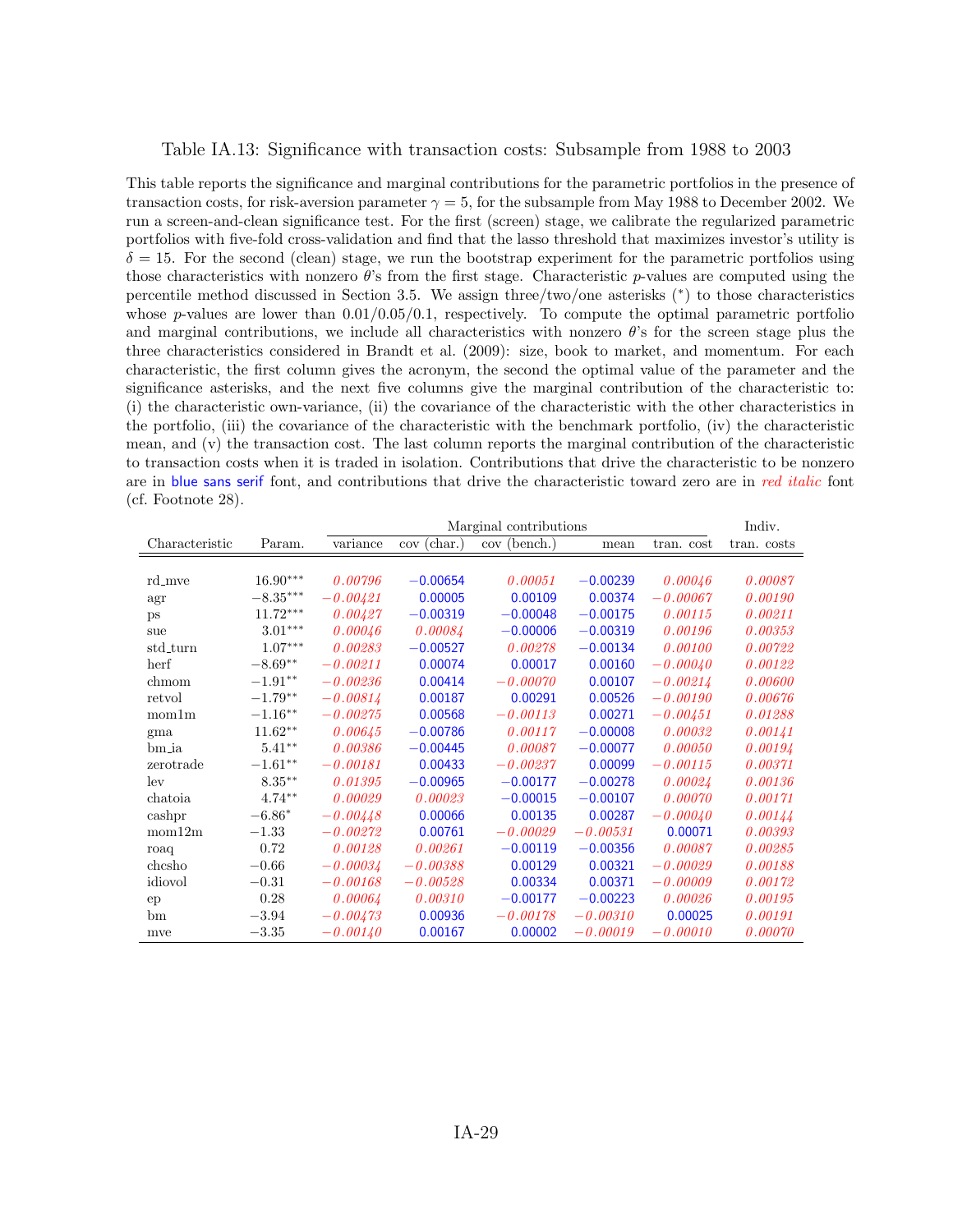#### Table IA.14: Significance without transaction costs: Subsample from 2003 to 2014

This table reports the significance and marginal contributions for the parametric portfolios without transaction costs, for risk-aversion parameter  $\gamma = 5$ , for the subsample from January 2003 to December 2014. We run a screen-and-clean significance test. For the first (screen) stage, we calibrate the regularized parametric portfolios with five-fold cross-validation and find that the lasso threshold that maximizes investor's utility is  $\delta = 10$ . For the second (clean) stage, we run the bootstrap experiment for the parametric portfolios using those characteristics with nonzero  $\theta$ 's from the first stage. Characteristic p-values are computed using the percentile method discussed in Section 3.5. We assign three/two/one asterisks (∗ ) to those characteristics whose p-values are lower than  $0.01/0.05/0.1$ , respectively. To compute the optimal parametric portfolio and marginal contributions, we include all characteristics with nonzero  $\theta$ 's for the screen stage plus the three characteristics considered in Brandt et al. (2009): size, book to market, and momentum. For each characteristic, the first column gives the acronym, the second the optimal value of the parameter and the significance asterisks, and the next four columns give the marginal contribution of the characteristic to: (i) the characteristic own-variance, (ii) the covariance of the characteristic with the other characteristics in the portfolio, (iii) the covariance of the characteristic with the benchmark portfolio, and (iv) the characteristic mean. Contributions that drive the characteristic to be nonzero are in blue sans serif font, and contributions that drive the characteristic toward zero are in *red italic* font (cf. Footnote 28).

|                |             | Marginal contributions |             |              |            |  |  |  |
|----------------|-------------|------------------------|-------------|--------------|------------|--|--|--|
| Characteristic | Param.      | variance               | cov (char.) | cov (bench.) | mean       |  |  |  |
|                |             |                        |             |              |            |  |  |  |
| agr            | $-13.15***$ | $-0.00301$             | 0.00116     | $-0.00008$   | 0.00193    |  |  |  |
| sue            | $26.22***$  | 0.00490                | $-0.00287$  | $-0.00032$   | $-0.00171$ |  |  |  |
| salecash       | $8.07*$     | 0.00176                | $-0.00046$  | 0.00006      | $-0.00136$ |  |  |  |
| salerec        | $7.53*$     | 0.00161                | $-0.00049$  | 0.00045      | $-0.00157$ |  |  |  |
| stdcf          | $-4.81$     | $-0.00153$             | $-0.00020$  | 0.00057      | 0.00115    |  |  |  |
| retvol         | $-4.43$     | $-0.00732$             | 0.00376     | 0.00295      | 0.00061    |  |  |  |
| bm.            | 0.39        | 0.00016                | 0.00022     | 0.00038      | $-0.00076$ |  |  |  |
| mve            | $-7.47$     | $-0.00182$             | 0.00189     | $-0.00079$   | 0.00071    |  |  |  |
| mom12m         | $-5.03$     | $-0.00696$             | 0.00756     | $-0.00106$   | 0.00046    |  |  |  |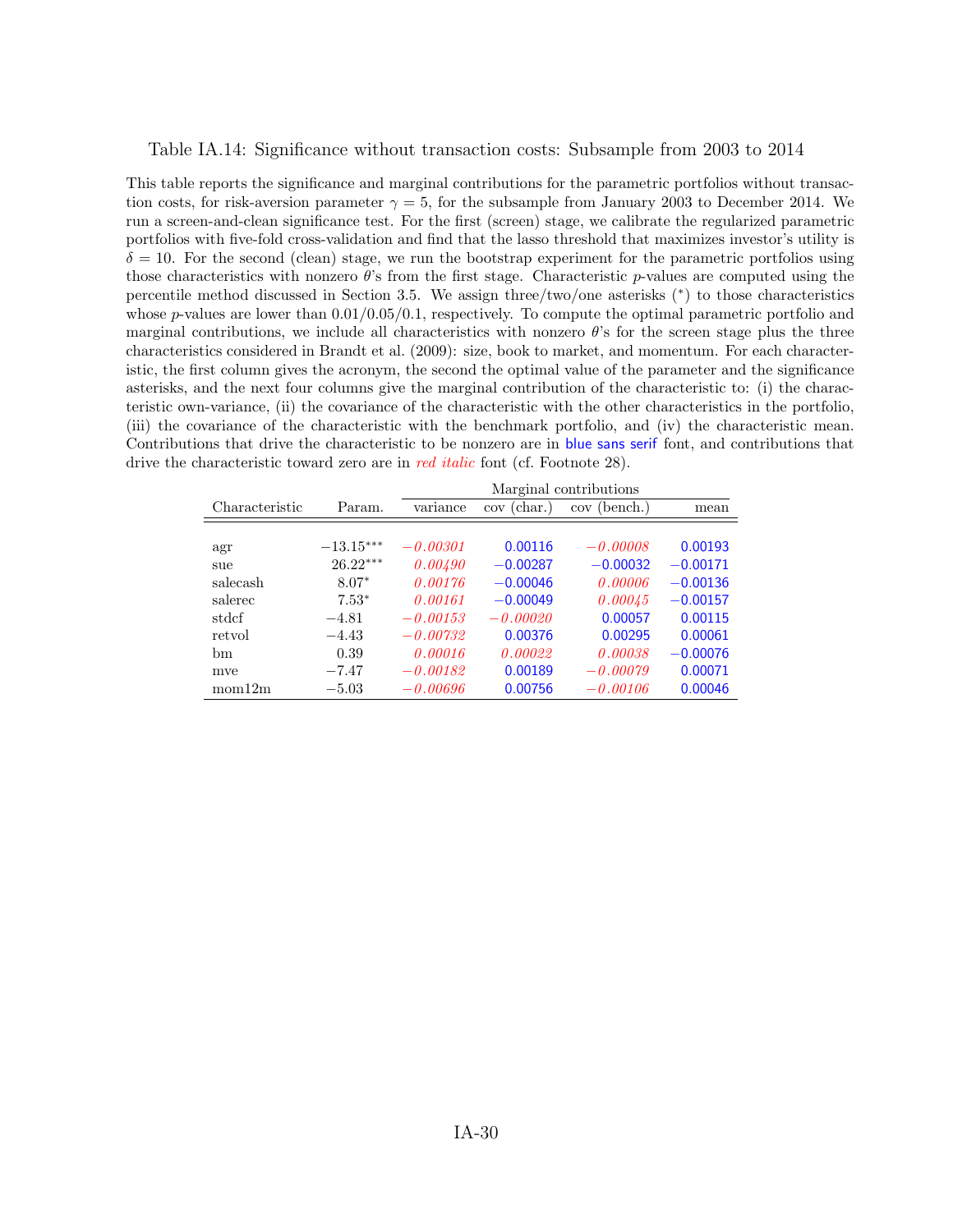#### Table IA.15: Significance with transaction costs: Subsample from 2003 to 2014

This table reports the significance and marginal contributions for the parametric portfolios in the presence of transaction costs, for risk-aversion parameter  $\gamma = 5$ , for the subsample from January 2003 to December 2014. We run a screen-and-clean significance test. For the first (screen) stage, we calibrate the regularized parametric portfolios with five-fold cross-validation and find that the lasso threshold that maximizes investor's utility is  $\delta = 15$ . For the second (clean) stage, we run the bootstrap experiment for the parametric portfolios using those characteristics with nonzero  $\theta$ 's from the first stage. Characteristic p-values are computed using the percentile method discussed in Section 3.5. We assign three/two/one asterisks (∗ ) to those characteristics whose p-values are lower than  $0.01/0.05/0.1$ , respectively. To compute the optimal parametric portfolio and marginal contributions, we include all characteristics with nonzero  $\theta$ 's for the screen stage plus the three characteristics considered in Brandt et al. (2009): size, book to market, and momentum. For each characteristic, the first column gives the acronym, the second the optimal value of the parameter and the significance asterisks, and the next five columns give the marginal contribution of the characteristic to: (i) the characteristic own-variance, (ii) the covariance of the characteristic with the other characteristics in the portfolio, (iii) the covariance of the characteristic with the benchmark portfolio, (iv) the characteristic mean, and (v) the transaction cost. The last column reports the marginal contribution of the characteristic to transaction costs when it is traded in isolation. Contributions that drive the characteristic to be nonzero are in blue sans serif font, and contributions that drive the characteristic toward zero are in red *italic* font (cf. Footnote 28).

|                |           |                |               | Marginal contributions |            |            | Indiv.      |
|----------------|-----------|----------------|---------------|------------------------|------------|------------|-------------|
| Characteristic | Param.    | variance       | $cov$ (char.) | cov (bench.)           | mean       | tran. cost | tran. costs |
|                |           |                |               |                        |            |            |             |
| sue            | $4.99***$ | <i>0.00093</i> | $-0.00018$    | $-0.00032$             | $-0.00171$ | 0.00128    | 0.00185     |
| retvol         | $-0.62**$ | $-0.00102$     | $-0.00161$    | 0.00295                | 0.00061    | $-0.00094$ | 0.00378     |
| zerotrade      | $-5.10**$ | $-0.00255$     | 0.00328       | $-0.00166$             | 0.00155    | $-0.00061$ | 0.00154     |
| turn           | $-5.01**$ | $-0.00374$     | 0.00155       | 0.00175                | 0.00079    | $-0.00035$ | 0.00113     |
| egr            | $-10.16*$ | $-0.00242$     | 0.00132       | $-0.00019$             | 0.00180    | $-0.00050$ | 0.00090     |
| lev            | $-8.58*$  | $-0.00653$     | 0.00572       | $-0.00054$             | 0.00146    | $-0.00012$ | 0.00057     |
| stdcf          | $-7.51$   | $-0.00238$     | 0.00082       | 0.00057                | 0.00115    | $-0.00017$ | 0.00047     |
| $\text{chtx}$  | 1.80      | 0.00021        | $-0.00016$    | $-0.00010$             | $-0.00076$ | 0.00082    | 0.00180     |
| rsup           | 2.80      | 0.00068        | $-0.00041$    | $-0.00025$             | $-0.00054$ | 0.00051    | 0.00128     |
| $_{\rm DS}$    | 6.31      | 0.00163        | $-0.00033$    | $-0.00093$             | $-0.00069$ | 0.00031    | 0.00100     |
| indmom         | $-2.14$   | $-0.00208$     | 0.00236       | 0.00001                | 0.00017    | $-0.00047$ | 0.00187     |
| agr            | $-3.76$   | $-0.00086$     | $-0.00048$    | $-0.00008$             | 0.00193    | $-0.00052$ | 0.00089     |
| salerec        | 3.36      | 0.00072        | 0.00025       | 0.00045                | $-0.00157$ | 0.00015    | 0.00054     |
| salecash       | $-0.91$   | $-0.00020$     | 0.00142       | 0.00006                | $-0.00136$ | 0.00008    | 0.00062     |
| baspread       | $-1.75$   | $-0.00404$     | 0.00099       | 0.00347                | 0.00020    | $-0.00062$ | 0.00251     |
| gma            | $-1.53$   | $-0.00039$     | 0.00171       | 0.00008                | $-0.00138$ | $-0.00001$ | 0.00061     |
| $_{\text{bm}}$ | 5.46      | 0.00228        | $-0.00201$    | <i>0.00038</i>         | $-0.00076$ | 0.00012    | 0.00080     |
| mve            | $-5.48$   | $-0.00133$     | 0.00142       | $-0.00079$             | 0.00071    | $-0.00001$ | 0.00029     |
| mom12m         | $-0.24$   | $-0.00034$     | 0.00105       | $-0.00106$             | 0.00046    | $-0.00011$ | 0.00198     |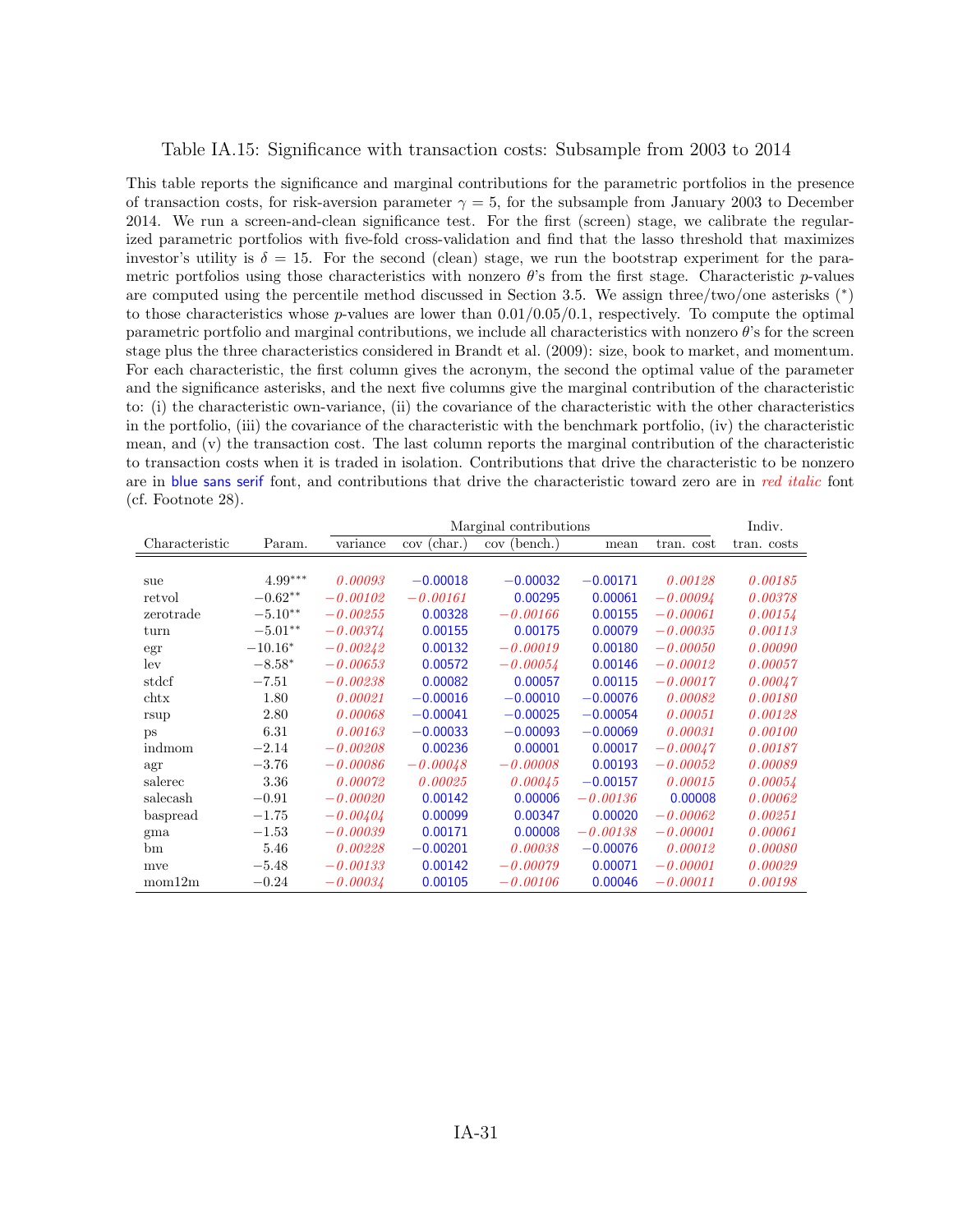#### Table IA.16: Significance without transaction costs: Subsample from 1980 to 1997

This table reports the significance and marginal contributions for the parametric portfolios without transaction costs, for risk-aversion parameter  $\gamma = 5$ , for the subsample from January 1980 to June 1997. We run a screen-and-clean significance test. For the first (screen) stage, we calibrate the regularized parametric portfolios with five-fold cross-validation and find that the lasso threshold that maximizes investor's utility is  $\delta$  = 75. For the second (clean) stage, we run the bootstrap experiment for the parametric portfolios using those characteristics with nonzero  $\theta$ 's from the first stage. Characteristic p-values are computed using the percentile method discussed in Section 3.5. We assign three/two/one asterisks (∗ ) to those characteristics whose p-values are lower than  $0.01/0.05/0.1$ , respectively. To compute the optimal parametric portfolio and marginal contributions, we include all characteristics with nonzero  $\theta$ 's for the screen stage plus the three characteristics considered in Brandt et al. (2009): size, book to market, and momentum. For each characteristic, the first column gives the acronym, the second the optimal value of the parameter and the significance asterisks, and the next four columns give the marginal contribution of the characteristic to: (i) the characteristic own-variance, (ii) the covariance of the characteristic with the other characteristics in the portfolio, (iii) the covariance of the characteristic with the benchmark portfolio, and (iv) the characteristic mean. Contributions that drive the characteristic to be nonzero are in blue sans serif font, and contributions that drive the characteristic toward zero are in *red italic* font (cf. Footnote 28).

|                |                         | Marginal contributions |               |              |            |  |  |  |  |
|----------------|-------------------------|------------------------|---------------|--------------|------------|--|--|--|--|
| Characteristic | Param.                  | variance               | $cov$ (char.) | cov (bench.) | mean       |  |  |  |  |
|                |                         |                        |               |              |            |  |  |  |  |
| rd_mve         | $32.47***$              | 0.00262                | $-0.00162$    | 0.00017      | $-0.00117$ |  |  |  |  |
| roaq           | $23.58***$              | 0.00554                | $-0.00310$    | 0.00030      | $-0.00273$ |  |  |  |  |
| mom1m          | $-24.17***$             | $-0.00941$             | 0.00596       | $-0.00050$   | 0.00395    |  |  |  |  |
| retvol         | $-19.36^{\ast\ast\ast}$ | $-0.01821$             | 0.01044       | 0.00130      | 0.00647    |  |  |  |  |
| chcsho         | $-23.05**$              | $-0.00306$             | 0.00030       | 0.00054      | 0.00222    |  |  |  |  |
| chtx           | 27.71                   | 0.00412                | $-0.00281$    | 0.00058      | $-0.00190$ |  |  |  |  |
| agr            | $-3.81$                 | $-0.00102$             | $-0.00268$    | 0.00092      | 0.00278    |  |  |  |  |
| std turn       | 25.83                   | 0.01354                | $-0.01444$    | 0.00122      | $-0.00032$ |  |  |  |  |
| sue            | 5.59                    | 0.00047                | 0.00179       | 0.00011      | $-0.00238$ |  |  |  |  |
| dolvol         | $-27.55$                | $-0.01678$             | 0.01640       | 0.00114      | $-0.00077$ |  |  |  |  |
| mve_ia         | $-32.24$                | $-0.00903$             | 0.00928       | 0.00014      | $-0.00039$ |  |  |  |  |
| mom12m         | $-1.32$                 | $-0.00075$             | 0.00458       | 0.00059      | $-0.00442$ |  |  |  |  |
| <sub>bm</sub>  | 4.92                    | 0.00338                | 0.00186       | $-0.00129$   | $-0.00395$ |  |  |  |  |
| mve            | 42.03                   | 0.01431                | $-0.01370$    | $-0.00013$   | $-0.00049$ |  |  |  |  |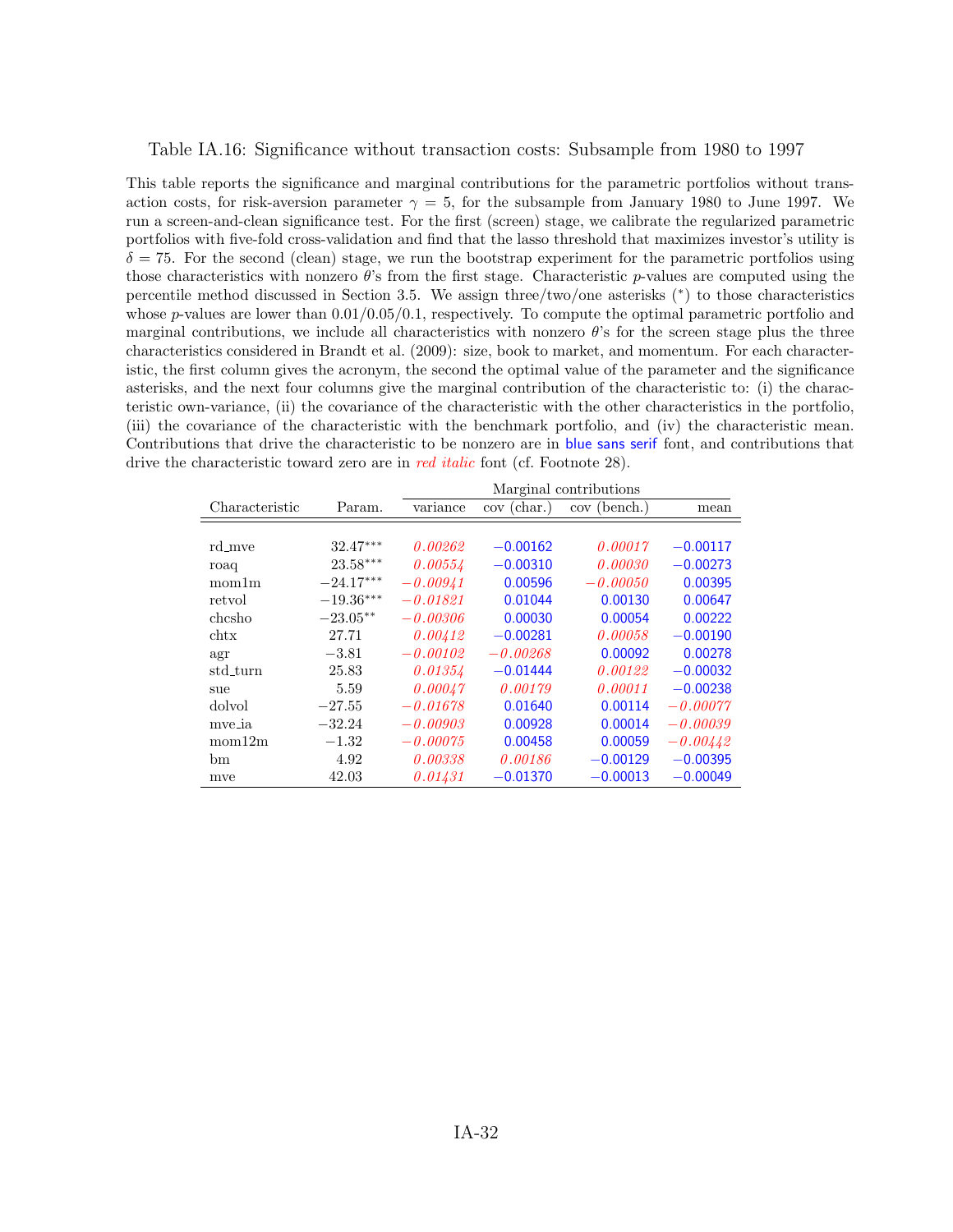#### Table IA.17: Significance with transaction costs: Subsample from 1980 to 1997

This table reports the significance and marginal contributions for the parametric portfolios in the presence of transaction costs, for risk-aversion parameter  $\gamma = 5$ , for the subsample from January 1980 to June 1997. We run a screen-and-clean significance test. For the first (screen) stage, we calibrate the regularized parametric portfolios with five-fold cross-validation and find that the lasso threshold that maximizes investor's utility is  $\delta$  = 75. For the second (clean) stage, we run the bootstrap experiment for the parametric portfolios using those characteristics with nonzero  $\theta$ 's from the first stage. Characteristic p-values are computed using the percentile method discussed in Section 3.5. We assign three/two/one asterisks (∗ ) to those characteristics whose p-values are lower than  $0.01/0.05/0.1$ , respectively. To compute the optimal parametric portfolio and marginal contributions, we include all characteristics with nonzero  $\theta$ 's for the screen stage plus the three characteristics considered in Brandt et al. (2009): size, book to market, and momentum. For each characteristic, the first column gives the acronym, the second the optimal value of the parameter and the significance asterisks, and the next five columns give the marginal contribution of the characteristic to: (i) the characteristic own-variance, (ii) the covariance of the characteristic with the other characteristics in the portfolio, (iii) the covariance of the characteristic with the benchmark portfolio, (iv) the characteristic mean, and (v) the transaction cost. The last column reports the marginal contribution of the characteristic to transaction costs when it is traded in isolation. Contributions that drive the characteristic to be nonzero are in blue sans serif font, and contributions that drive the characteristic toward zero are in red *italic* font (cf. Footnote 28).

|                          |             |            | Marginal contributions |              |            |            |             |  |
|--------------------------|-------------|------------|------------------------|--------------|------------|------------|-------------|--|
| Characteristic           | Param.      | variance   | (char.)<br>cov         | cov (bench.) | mean       | tran. cost | tran. costs |  |
|                          |             |            |                        |              |            |            |             |  |
| rd_mve                   | $23.42***$  | 0.00189    | $-0.00139$             | 0.00017      | $-0.00117$ | 0.00050    | 0.00086     |  |
| chcsho                   | $-6.16***$  | $-0.00082$ | $-0.00108$             | 0.00054      | 0.00222    | $-0.00086$ | 0.00212     |  |
| saleinv                  | $13.03***$  | 0.00152    | $-0.00074$             | $-0.00050$   | $-0.00065$ | 0.00037    | 0.00127     |  |
| roaq                     | $3.26***$   | 0.00077    | 0.00022                | 0.00030      | $-0.00273$ | 0.00144    | 0.00309     |  |
| turn                     | $-3.86***$  | $-0.00336$ | 0.00090                | 0.00182      | 0.00150    | $-0.00086$ | 0.00326     |  |
| std_dolvol               | $-0.79***$  | $-0.00021$ | 0.00174                | $-0.00089$   | $-0.00023$ | $-0.00042$ | 0.00885     |  |
| std_turn                 | $1.35***$   | 0.00071    | $-0.00218$             | 0.00122      | $-0.00032$ | 0.00057    | 0.00841     |  |
| zerotrade                | $-1.43***$  | $-0.00055$ | 0.00249                | $-0.00143$   | 0.00051    | $-0.00102$ | 0.00434     |  |
| beta                     | $9.43***$   | 0.01503    | $-0.01996$             | 0.00280      | 0.00170    | 0.00043    | 0.00221     |  |
| idiovol                  | $-12.61***$ | $-0.01762$ | 0.01130                | 0.00164      | 0.00517    | $-0.00049$ | 0.00189     |  |
| $\operatorname{mve\_ia}$ | $-14.35***$ | $-0.00402$ | 0.00457                | 0.00014      | $-0.00039$ | $-0.00030$ | 0.00119     |  |
| chtx                     | $1.61**$    | 0.00024    | $-0.00049$             | 0.00058      | $-0.00190$ | 0.00157    | 0.00365     |  |
| $\rm{d}v$                | $-8.77**$   | $-0.00835$ | 0.01241                | $-0.00173$   | $-0.00231$ | $-0.00002$ | 0.00159     |  |
| ps                       | $7.87**$    | 0.00099    | 0.00032                | $-0.00027$   | $-0.00196$ | 0.00092    | 0.00237     |  |
| gma                      | $10.49**$   | 0.00379    | $-0.00418$             | 0.00084      | $-0.00051$ | 0.00007    | 0.00148     |  |
| ear                      | $0.56***$   | 0.00003    | 0.00040                | 0.00017      | $-0.00164$ | 0.00104    | 0.00509     |  |
| mom12m                   | $2.64***$   | 0.00151    | 0.00078                | 0.00059      | $-0.00442$ | 0.00155    | 0.00455     |  |
| cashpr                   | $-9.84**$   | $-0.00427$ | 0.00059                | 0.00111      | 0.00311    | $-0.00053$ | 0.00162     |  |
| retvol                   | $-1.13**$   | $-0.00106$ | $-0.00470$             | 0.00130      | 0.00647    | $-0.00201$ | 0.00804     |  |
| mom1m                    | $-0.95***$  | $-0.00037$ | 0.00126                | $-0.00050$   | 0.00395    | $-0.00434$ | 0.01511     |  |
| salecash                 | $-6.72**$   | $-0.00070$ | 0.00168                | $-0.00045$   | $-0.00037$ | $-0.00015$ | 0.00170     |  |
| agr                      | $-8.16**$   | $-0.00219$ | $-0.00058$             | 0.00092      | 0.00278    | $-0.00093$ | 0.00208     |  |
| chatoia                  | $5.54***$   | 0.00018    | $-0.00010$             | 0.00008      | $-0.00062$ | 0.00048    | 0.00193     |  |
| baspread                 | $-1.44*$    | $-0.00099$ | $-0.00362$             | 0.00050      | 0.00559    | $-0.00148$ | 0.00521     |  |
| sue                      | 0.74        | 0.00006    | 0.00068                | 0.00011      | $-0.00238$ | 0.00152    | 0.00376     |  |
| chempia                  | $-2.99$     | $-0.00027$ | $-0.00047$             | 0.00038      | 0.00093    | $-0.00058$ | 0.00209     |  |
| sgr                      | $-4.37$     | $-0.00105$ | $-0.00162$             | 0.00089      | 0.00214    | $-0.00035$ | 0.00204     |  |
| convind                  | $-3.72$     | $-0.00019$ | $-0.00046$             | 0.00034      | 0.00049    | $-0.00019$ | 0.00132     |  |
| mom36m                   | 1.11        | 0.00031    | $-0.00117$             | 0.00054      | 0.00046    | $-0.00014$ | 0.00268     |  |
| dolvol                   | $-1.32$     | $-0.00081$ | 0.00065                | 0.00114      | $-0.00077$ | $-0.00022$ | 0.00400     |  |
| lev                      | 2.71        | 0.00143    | 0.00196                | $-0.00073$   | $-0.00289$ | 0.00023    | 0.00142     |  |
| $_{\text{bm}}$           | 2.10        | 0.00144    | 0.00325                | $-0.00129$   | $-0.00395$ | 0.00056    | 0.00204     |  |
| ep                       | $-0.29$     | $-0.00017$ | 0.00439                | $-0.00085$   | $-0.00367$ | 0.00029    | 0.00209     |  |
| indmom                   | $-0.16$     | $-0.00011$ | 0.00265                | 0.00037      | $-0.00322$ | 0.00031    | 0.00416     |  |
| pchgm_pchsale            | 0.05        | 0.00000    | 0.00059                | 0.00015      | $-0.00106$ | 0.00032    | 0.00207     |  |
| mve                      | 4.24        | 0.00144    | $-0.00081$             | $-0.00013$   | $-0.00049$ | $-0.00002$ | 0.00083     |  |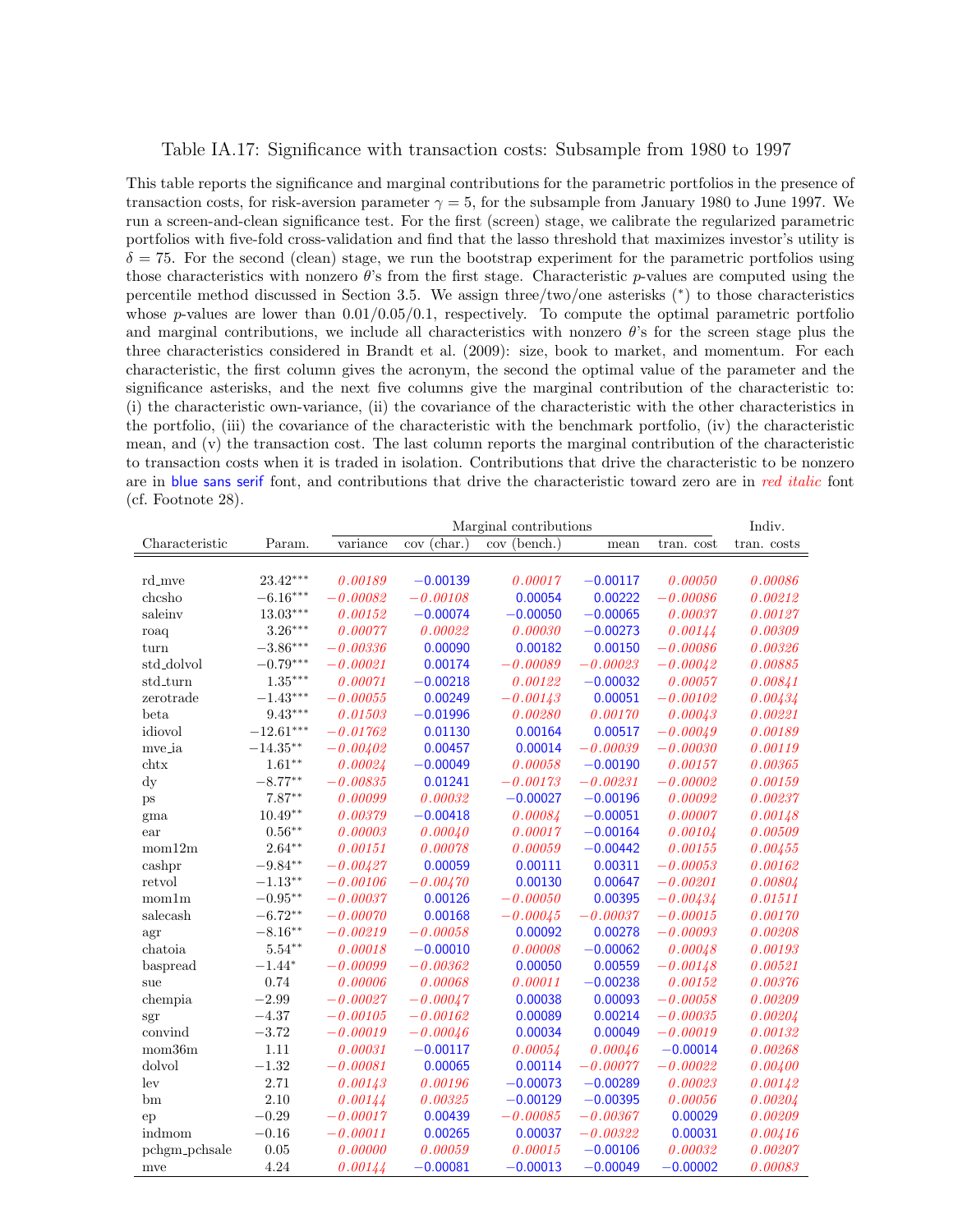#### Table IA.18: Significance without transaction costs: Subsample from 1997 to 2014

This table reports the significance and marginal contributions for the parametric portfolios without transaction costs, for risk-aversion parameter  $\gamma = 5$ , for the subsample from July 1997 to December 2014. We run a screen-and-clean significance test. For the first (screen) stage, we calibrate the regularized parametric portfolios with five-fold cross-validation and find that the lasso threshold that maximizes investor's utility is  $\delta = 15$ . For the second (clean) stage, we run the bootstrap experiment for the parametric portfolios using those characteristics with nonzero  $\theta$ 's from the first stage. Characteristic p-values are computed using the percentile method discussed in Section 3.5. We assign three/two/one asterisks (∗ ) to those characteristics whose p-values are lower than  $0.01/0.05/0.1$ , respectively. To compute the optimal parametric portfolio and marginal contributions, we include all characteristics with nonzero  $\theta$ 's for the screen stage plus the three characteristics considered in Brandt et al. (2009): size, book to market, and momentum. For each characteristic, the first column gives the acronym, the second the optimal value of the parameter and the significance asterisks, and the next four columns give the marginal contribution of the characteristic to: (i) the characteristic own-variance, (ii) the covariance of the characteristic with the other characteristics in the portfolio, (iii) the covariance of the characteristic with the benchmark portfolio, and (iv) the characteristic mean. Contributions that drive the characteristic to be nonzero are in blue sans serif font, and contributions that drive the characteristic toward zero are in *red italic* font (cf. Footnote 28).

|                |            | Marginal contributions |                |              |            |  |  |  |
|----------------|------------|------------------------|----------------|--------------|------------|--|--|--|
| Characteristic | Param.     | variance               | (char.)<br>cov | cov (bench.) | mean       |  |  |  |
|                |            |                        |                |              |            |  |  |  |
| sue            | $15.94***$ | 0.00346                | $-0.00082$     | $-0.00033$   | $-0.00231$ |  |  |  |
| gma            | $7.91**$   | 0.00362                | $-0.00344$     | 0.00073      | $-0.00091$ |  |  |  |
| agr            | $-10.08**$ | $-0.00468$             | 0.00074        | 0.00055      | 0.00338    |  |  |  |
| mom1m          | $-1.32**$  | $-0.00312$             | 0.00343        | $-0.00140$   | 0.00109    |  |  |  |
| chcsho         | $-6.30$    | $-0.00301$             | $-0.00064$     | 0.00120      | 0.00245    |  |  |  |
| retvol         | $-1.02$    | $-0.00457$             | $-0.00190$     | 0.00424      | 0.00223    |  |  |  |
| bm.            | $-2.38$    | $-0.00243$             | 0.00488        | $-0.00093$   | $-0.00153$ |  |  |  |
| mve            | $-5.17$    | $-0.00176$             | 0.00164        | $-0.00058$   | 0.00070    |  |  |  |
| mom12m         | $-1.94$    | $-0.00485$             | 0.00770        | $-0.00126$   | $-0.00158$ |  |  |  |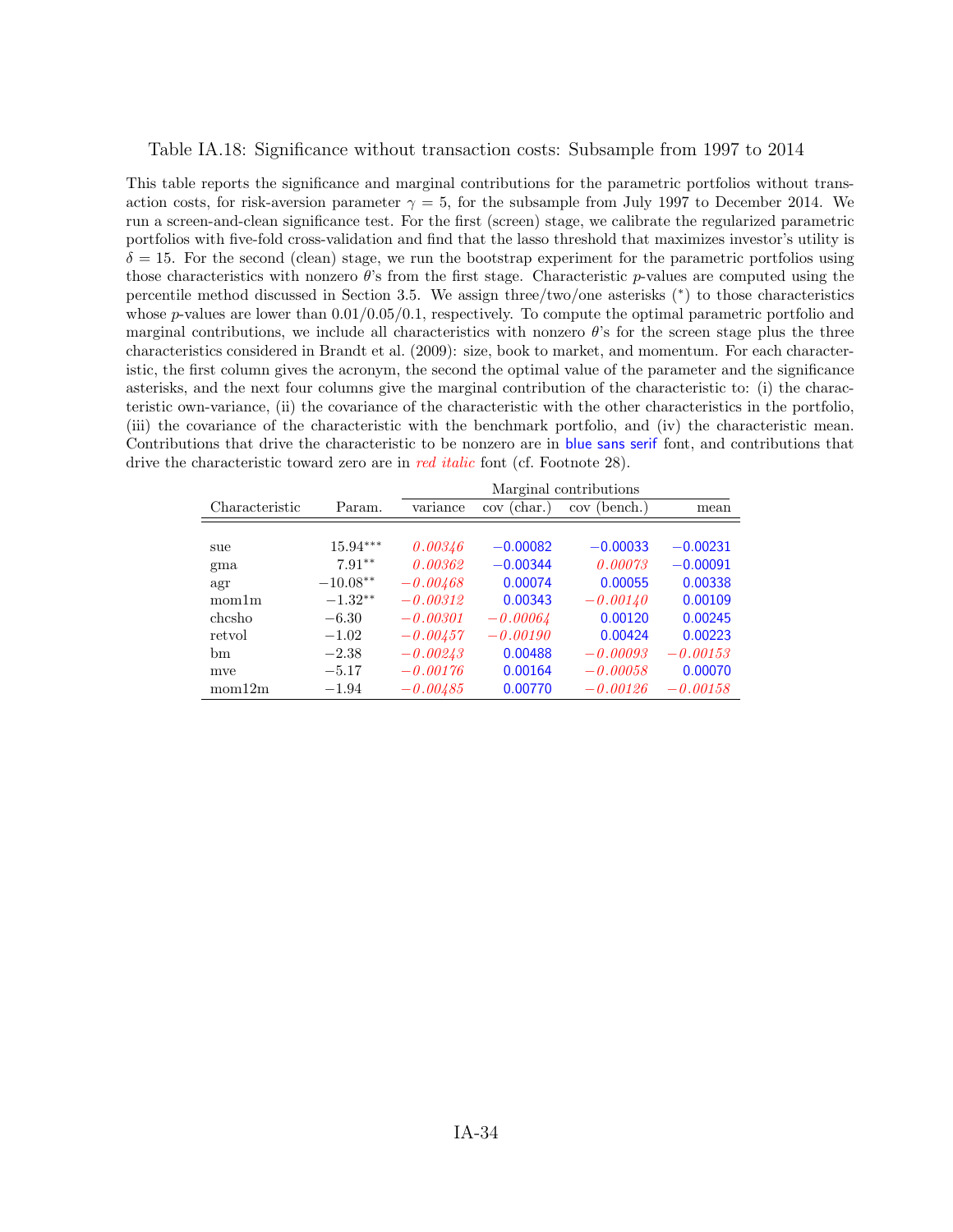#### Table IA.19: Significance with transaction costs: Subsample from 1997 to 2014

This table reports the significance and marginal contributions for the parametric portfolios in the presence of transaction costs, for risk-aversion parameter  $\gamma = 5$ , for the subsample from July 1997 to December 2014. We run a screen-and-clean significance test. For the first (screen) stage, we calibrate the regularized parametric portfolios with five-fold cross-validation and find that the lasso threshold that maximizes investor's utility is  $\delta = 20$ . For the second (clean) stage, we run the bootstrap experiment for the parametric portfolios using those characteristics with nonzero  $\theta$ 's from the first stage. Characteristic p-values are computed using the percentile method discussed in Section 3.5. We assign three/two/one asterisks (∗ ) to those characteristics whose p-values are lower than  $0.01/0.05/0.1$ , respectively. To compute the optimal parametric portfolio and marginal contributions, we include all characteristics with nonzero  $\theta$ 's for the screen stage plus the three characteristics considered in Brandt et al. (2009): size, book to market, and momentum. For each characteristic, the first column gives the acronym, the second the optimal value of the parameter and the significance asterisks, and the next five columns give the marginal contribution of the characteristic to: (i) the characteristic own-variance, (ii) the covariance of the characteristic with the other characteristics in the portfolio, (iii) the covariance of the characteristic with the benchmark portfolio, (iv) the characteristic mean, and (v) the transaction cost. The last column reports the marginal contribution of the characteristic to transaction costs when it is traded in isolation. Contributions that drive the characteristic to be nonzero are in blue sans serif font, and contributions that drive the characteristic toward zero are in red *italic* font (cf. Footnote 28).

|                |            |            | Marginal contributions |              |            |            |             |  |
|----------------|------------|------------|------------------------|--------------|------------|------------|-------------|--|
| Characteristic | Param.     | variance   | (char.)<br>cov         | cov (bench.) | mean       | tran. cost | tran. costs |  |
|                |            |            |                        |              |            |            |             |  |
| sue            | $4.03***$  | 0.00087    | 0.00052                | $-0.00033$   | $-0.00231$ | 0.00124    | 0.00196     |  |
| rd_mve         | $9.47**$   | 0.00466    | $-0.00378$             | 0.00059      | $-0.00164$ | 0.00016    | 0.00045     |  |
| stdcf          | $-12.47**$ | $-0.00899$ | 0.00712                | 0.00102      | 0.00108    | $-0.00024$ | 0.00054     |  |
| zerotrade      | $-2.63**$  | $-0.00277$ | 0.00495                | $-0.00247$   | 0.00105    | $-0.00076$ | 0.00177     |  |
| herf           | $-8.12**$  | $-0.00259$ | 0.00188                | 0.00057      | 0.00030    | $-0.00015$ | 0.00061     |  |
| mom1m          | $-0.97**$  | $-0.00228$ | 0.00418                | $-0.00140$   | 0.00109    | $-0.00158$ | 0.00660     |  |
| std_turn       | $1.03***$  | 0.00225    | $-0.00505$             | 0.00259      | $-0.00044$ | 0.00065    | 0.00387     |  |
| retvol         | $-1.43**$  | $-0.00640$ | 0.00079                | 0.00424      | 0.00223    | $-0.00086$ | 0.00392     |  |
| chatoia        | $6.32**$   | 0.00053    | $-0.00007$             | $-0.00012$   | $-0.00074$ | 0.00040    | 0.00093     |  |
| pchcapx_ia     | $-5.03**$  | $-0.00141$ | 0.00020                | 0.00023      | 0.00132    | $-0.00034$ | 0.00099     |  |
| pchgm_pchsale  | $4.79*$    | 0.00058    | $-0.00015$             | $-0.00011$   | $-0.00064$ | 0.00032    | 0.00096     |  |
| mom6m          | $-1.11*$   | $-0.00329$ | 0.00685                | $-0.00159$   | $-0.00183$ | $-0.00014$ | 0.00305     |  |
| idiovol        | $2.87*$    | 0.01448    | $-0.01994$             | 0.00435      | 0.00103    | 0.00009    | 0.00085     |  |
| $_{\rm DS}$    | $5.26*$    | 0.00215    | $-0.00064$             | $-0.00101$   | $-0.00091$ | 0.00041    | 0.00110     |  |
| turn           | $-2.14*$   | $-0.00640$ | 0.00224                | 0.00333      | 0.00097    | $-0.00014$ | 0.00130     |  |
| egr            | $-6.85*$   | $-0.00311$ | 0.00011                | 0.00038      | 0.00302    | $-0.00040$ | 0.00100     |  |
| gma            | 4.40       | 0.00202    | $-0.00195$             | 0.00073      | $-0.00091$ | 0.00011    | 0.00072     |  |
| agr            | $-3.21$    | $-0.00149$ | $-0.00201$             | 0.00055      | 0.00338    | $-0.00044$ | 0.00100     |  |
| chcsho         | $-1.33$    | $-0.00063$ | $-0.00273$             | 0.00120      | 0.00245    | $-0.00029$ | 0.00095     |  |
| $_{\text{bm}}$ | $-0.83$    | $-0.00084$ | 0.00333                | $-0.00093$   | $-0.00153$ | $-0.00003$ | 0.00095     |  |
| mve            | $-3.75$    | $-0.00128$ | 0.00121                | $-0.00058$   | 0.00070    | $-0.00005$ | 0.00034     |  |
| mom12m         | $-0.85$    | $-0.00214$ | 0.00497                | $-0.00126$   | $-0.00158$ | 0.00001    | 0.00210     |  |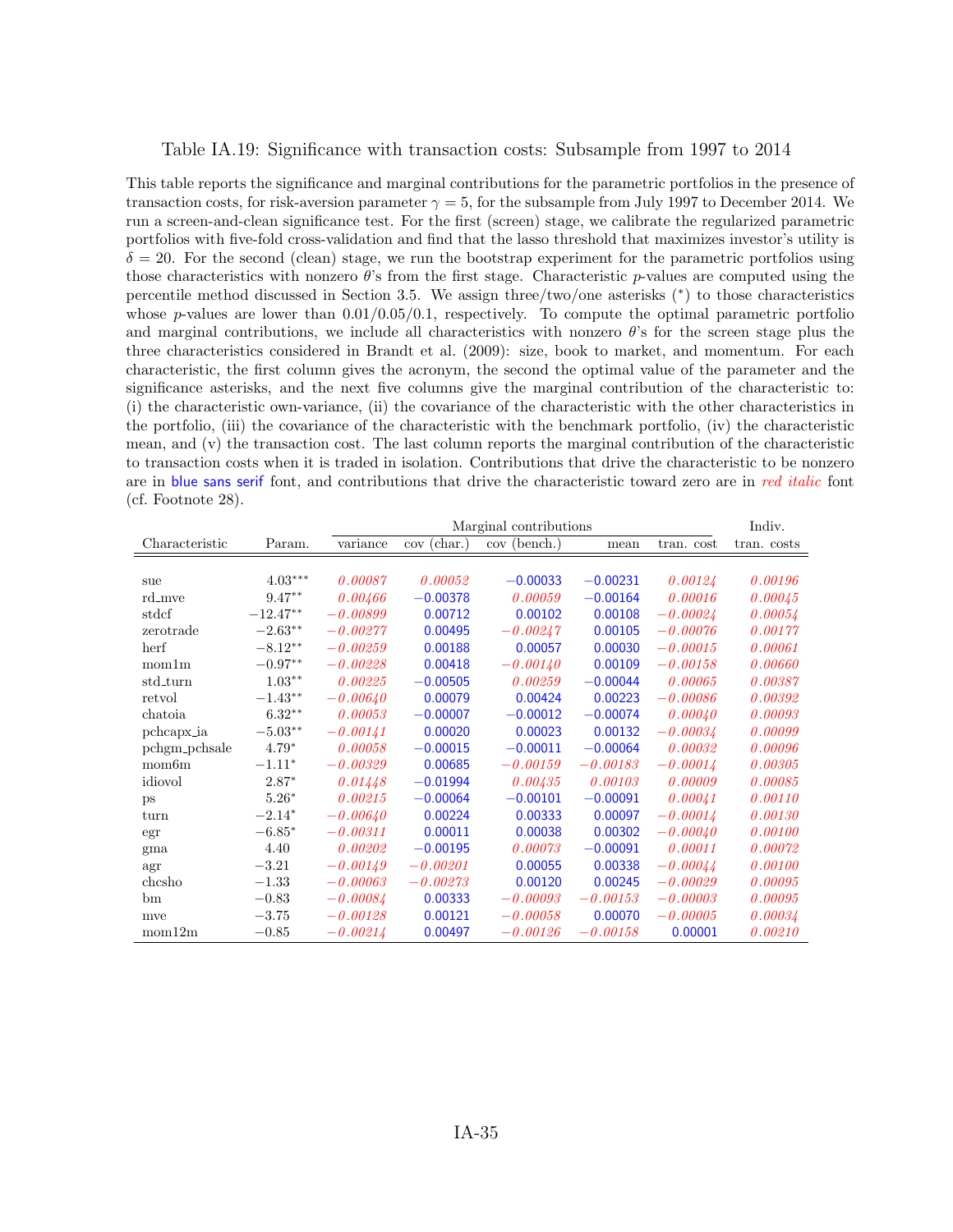#### Table IA.20: Significance without transaction costs: Full sample from 1980 to 2014

This table reports the significance and marginal contributions for the parametric portfolios without transaction costs, for risk-aversion parameter  $\gamma = 5$ , for the full sample from January 1980 to December 2014. We run a screen-and-clean significance test. For the first (screen) stage, we calibrate the regularized parametric portfolios with five-fold cross-validation and find that the lasso threshold that maximizes investor's utility is  $\delta = 150$ . For the second (clean) stage, we run the bootstrap experiment for the parametric portfolios using those characteristics with nonzero  $\theta$ 's from the first stage. Characteristic p-values are computed using the percentile method discussed in Section 3.5. We assign three/two/one asterisks (∗ ) to those characteristics whose p-values are lower than  $0.01/0.05/0.1$ , respectively. To compute the optimal parametric portfolio and marginal contributions, we include all characteristics with nonzero  $\theta$ 's for the screen stage plus the three characteristics considered in Brandt et al. (2009): size, book to market, and momentum. For each characteristic, the first column gives the acronym, the second the optimal value of the parameter and the significance asterisks, and the next four columns give the marginal contribution of the characteristic to: (i) the characteristic own-variance, (ii) the covariance of the characteristic with the other characteristics in the portfolio, (iii) the covariance of the characteristic with the benchmark portfolio, and (iv) the characteristic mean. Contributions that drive the characteristic to be nonzero are in blue sans serif font, and contributions that drive the characteristic toward zero are in *red italic* font (cf. Footnote 28).

|                |                        | Marginal contributions |               |              |            |  |  |  |
|----------------|------------------------|------------------------|---------------|--------------|------------|--|--|--|
| Characteristic | Param.                 | variance               | $cov$ (char.) | cov (bench.) | mean       |  |  |  |
|                |                        |                        |               |              |            |  |  |  |
| chtx           | $15.87***$             | 0.00292                | $-0.00191$    | 0.00029      | $-0.00131$ |  |  |  |
| mom1m          | $-4.98***$             | $-0.00682$             | 0.00529       | $-0.00096$   | 0.00249    |  |  |  |
| turn           | $-23.79***$            | $-0.04556$             | 0.04183       | 0.00254      | 0.00119    |  |  |  |
| retvol         | $-20.78***$            | $-0.05643$             | 0.04943       | 0.00271      | 0.00428    |  |  |  |
| std_turn       | $30.59^{\ast\ast\ast}$ | 0.04104                | $-0.04250$    | 0.00188      | $-0.00042$ |  |  |  |
| beta           | $13.75^{\ast\ast\ast}$ | 0.04918                | $-0.05406$    | 0.00406      | 0.00082    |  |  |  |
| dolvol         | $-24.46**$             | $-0.01648$             | 0.01537       | 0.00127      | $-0.00016$ |  |  |  |
| zerotrade      | $-19.55***$            | $-0.01394$             | 0.01508       | $-0.00193$   | 0.00079    |  |  |  |
| chcsho         | $-14.45**$             | $-0.00437$             | 0.00118       | 0.00086      | 0.00232    |  |  |  |
| rd_mve         | $12.00**$              | 0.00342                | $-0.00238$    | 0.00037      | $-0.00141$ |  |  |  |
| sue            | 12.82**                | 0.00192                | 0.00052       | $-0.00011$   | $-0.00233$ |  |  |  |
| mom36m         | $10.70**$              | 0.00456                | $-0.00591$    | 0.00033      | 0.00101    |  |  |  |
| saleiny        | $11.69***$             | 0.00170                | $-0.00075$    | $-0.00066$   | $-0.00029$ |  |  |  |
| ps             | 12.95**                | 0.00345                | $-0.00140$    | $-0.00063$   | $-0.00142$ |  |  |  |
| gma            | $6.71*$                | 0.00273                | $-0.00278$    | 0.00077      | $-0.00072$ |  |  |  |
| rsup           | $-8.71*$               | $-0.00164$             | 0.00222       | $-0.00005$   | $-0.00052$ |  |  |  |
| ear            | $8.85*$                | 0.00117                | 0.00016       | 0.00009      | $-0.00142$ |  |  |  |
| baspread       | $5.54*$                | 0.01897                | $-0.02515$    | 0.00269      | 0.00349    |  |  |  |
| $_{\text{bm}}$ | 4.99                   | 0.00427                | $-0.00046$    | $-0.00109$   | $-0.00272$ |  |  |  |
| mom6m          | $-3.52\,$              | $-0.00608$             | 0.00946       | $-0.00069$   | $-0.00270$ |  |  |  |
| agr            | $-7.75$                | $-0.00283$             | $-0.00096$    | 0.00073      | 0.00306    |  |  |  |
| herf           | $-4.18$                | $-0.00099$             | $-0.00011$    | 0.00052      | 0.00058    |  |  |  |
| sgr            | $-5.29$                | $-0.00171$             | $-0.00124$    | 0.00082      | 0.00212    |  |  |  |
| bm_ia          | 1.18                   | 0.00051                | $-0.00064$    | 0.00053      | $-0.00040$ |  |  |  |
| pchgm_pchsale  | $3.06\,$               | 0.00031                | 0.00053       | 0.00002      | $-0.00086$ |  |  |  |
| pchcapx_ia     | $-2.23$                | $-0.00042$             | $-0.00049$    | 0.00015      | 0.00076    |  |  |  |
| mve            | 12.78                  | 0.00441                | $-0.00421$    | $-0.00034$   | 0.00014    |  |  |  |
| mom12m         | 1.14                   | 0.00175                | 0.00163       | $-0.00033$   | $-0.00305$ |  |  |  |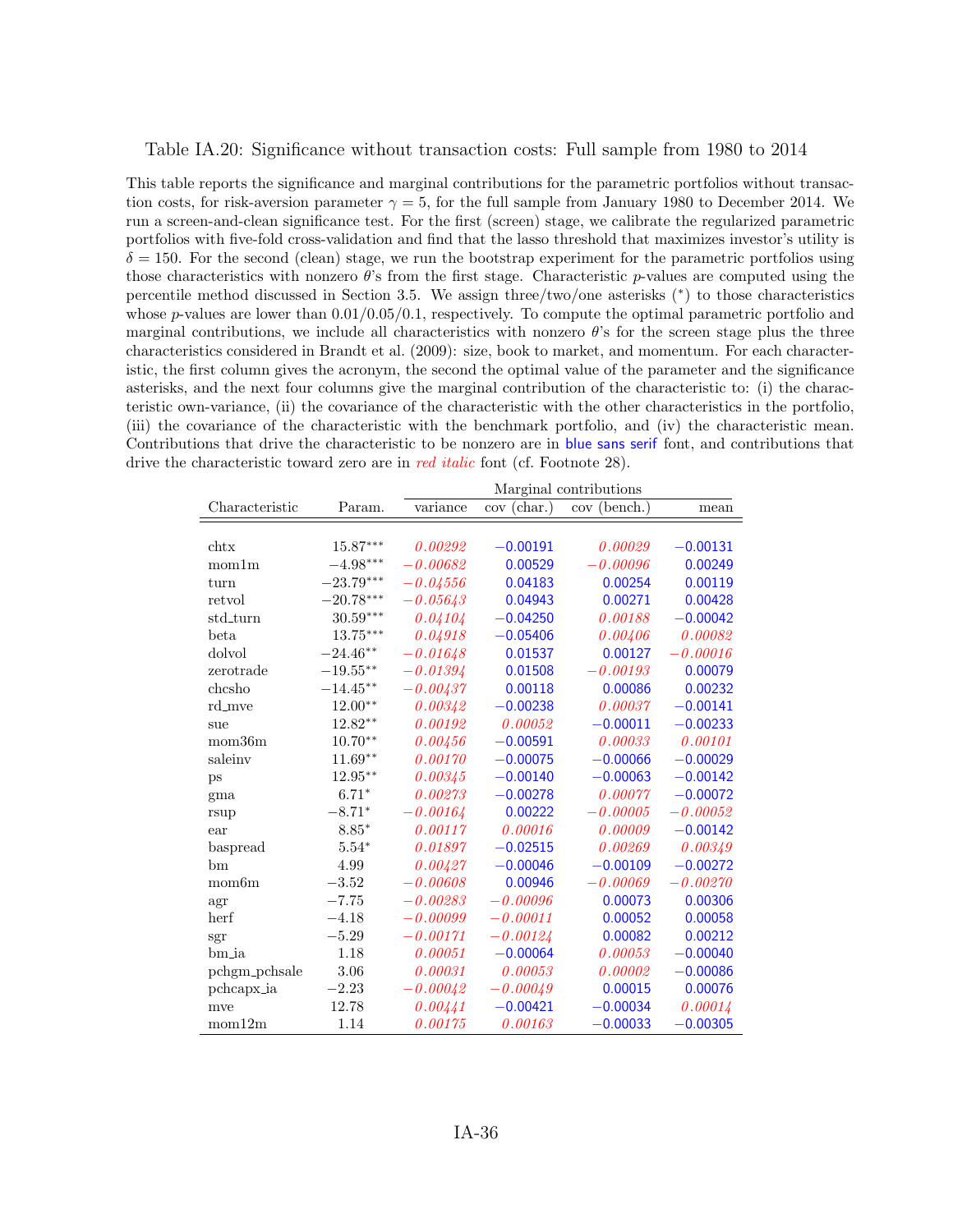#### Table IA.21: Significance with transaction costs: Full sample from 1980 to 2014

This table reports the significance and marginal contributions for the parametric portfolios in the presence of transaction costs, for risk-aversion parameter  $\gamma = 5$ , for the full sample from January 1980 to December 2014. We run a screen-and-clean significance test. For the first (screen) stage, we calibrate the regularized parametric portfolios with five-fold cross-validation and find that the lasso threshold that maximizes investor's utility is  $\delta = 50$ . For the second (clean) stage, we run the bootstrap experiment for the parametric portfolios using those characteristics with nonzero  $\theta$ 's from the first stage. Characteristic p-values are computed using the percentile method discussed in Section 3.5. We assign three/two/one asterisks (∗ ) to those characteristics whose p-values are lower than  $0.01/0.05/0.1$ , respectively. To compute the optimal parametric portfolio and marginal contributions, we include all characteristics with nonzero  $\theta$ 's for the screen stage plus the three characteristics considered in Brandt et al. (2009): size, book to market, and momentum. For each characteristic, the first column gives the acronym, the second the optimal value of the parameter and the significance asterisks, and the next five columns give the marginal contribution of the characteristic to: (i) the characteristic own-variance, (ii) the covariance of the characteristic with the other characteristics in the portfolio, (iii) the covariance of the characteristic with the benchmark portfolio, (iv) the characteristic mean, and (v) the transaction cost. The last column reports the marginal contribution of the characteristic to transaction costs when it is traded in isolation. Contributions that drive the characteristic to be nonzero are in blue sans serif font, and contributions that drive the characteristic toward zero are in red *italic* font (cf. Footnote 28).

|                |                    |            |                          | Marginal contributions |            |            | Indiv.      |
|----------------|--------------------|------------|--------------------------|------------------------|------------|------------|-------------|
| Characteristic | Param.             | variance   | $\bar{c}$ (char.)<br>cov | cov (bench.)           | mean       | tran. cost | tran. costs |
|                |                    |            |                          |                        |            |            |             |
| rd_mve         | $13.17***$         | 0.00375    | $-0.00305$               | 0.00037                | $-0.00141$ | 0.00035    | 0.00066     |
| gma            | $6.86***$          | 0.00279    | $-0.00301$               | 0.00077                | $-0.00072$ | 0.00017    | 0.00111     |
| ps             | $4.35***$          | 0.00116    | 0.00011                  | $-0.00063$             | $-0.00142$ | 0.00078    | 0.00177     |
| chtx           | $1.12***$          | 0.00021    | $-0.00042$               | 0.00029                | $-0.00131$ | 0.00123    | 0.00275     |
| sue            | $1.91***$          | 0.00029    | 0.00058                  | $-0.00011$             | $-0.00233$ | 0.00157    | 0.00283     |
| mom36m         | $2.63***$          | 0.00112    | $-0.00290$               | 0.00033                | 0.00101    | 0.00043    | 0.00207     |
| turn           | $-2.90***$         | $-0.00556$ | 0.00248                  | 0.00254                | 0.00119    | $-0.00065$ | 0.00229     |
| retvol         | $-1.20***$         | $-0.00325$ | $-0.00195$               | 0.00271                | 0.00428    | $-0.00180$ | 0.00615     |
| std_turn       | $1.04***$          | 0.00139    | $-0.00346$               | 0.00188                | $-0.00042$ | 0.00062    | 0.00614     |
| zerotrade      | $-0.94***$         | $-0.00067$ | 0.00257                  | $-0.00193$             | 0.00079    | $-0.00076$ | 0.00311     |
| beta           | $5.28***$          | 0.01887    | $-0.02405$               | 0.00406                | 0.00082    | 0.00030    | 0.00158     |
| saleiny        | $5.46**$           | 0.00079    | $-0.00005$               | $-0.00066$             | $-0.00029$ | 0.00020    | 0.00091     |
| std_dolvol     | $-0.45^{\ast\ast}$ | $-0.00020$ | 0.00189                  | $-0.00135$             | $-0.00010$ | $-0.00024$ | 0.00634     |
| chatoia        | $4.13***$          | 0.00024    | 0.00007                  | $-0.00002$             | $-0.00069$ | 0.00041    | 0.00147     |
| agr            | $-4.40**$          | $-0.00160$ | $-0.00148$               | 0.00073                | 0.00306    | $-0.00070$ | 0.00156     |
| chcsho         | $-2.76**$          | $-0.00083$ | $-0.00180$               | 0.00086                | 0.00232    | $-0.00055$ | 0.00156     |
| sgr            | $-4.58**$          | $-0.00148$ | $-0.00115$               | 0.00082                | 0.00212    | $-0.00032$ | 0.00154     |
| pchgm_pchsale  | $2.68**$           | 0.00027    | 0.00005                  | 0.00002                | $-0.00086$ | 0.00053    | 0.00155     |
| idiovol        | $-3.82**$          | $-0.01232$ | 0.00663                  | 0.00294                | 0.00300    | $-0.00025$ | 0.00140     |
| mom1m          | $-0.79**$          | $-0.00109$ | 0.00245                  | $-0.00096$             | 0.00249    | $-0.00290$ | 0.01100     |
| herf           | $-3.82**$          | $-0.00090$ | $-0.00000$               | 0.00052                | 0.00058    | $-0.00019$ | 0.00099     |
| ear            | $0.34*$            | 0.00004    | 0.00051                  | 0.00009                | $-0.00142$ | 0.00078    | 0.00381     |
| $_{\text{bm}}$ | $2.71*$            | 0.00232    | 0.00115                  | $-0.00109$             | $-0.00272$ | 0.00034    | 0.00152     |
| mom12m         | $1.19*$            | 0.00182    | 0.00109                  | $-0.00033$             | $-0.00305$ | 0.00046    | 0.00338     |
| salerec        | 2.68               | 0.00054    | 0.00008                  | 0.00002                | $-0.00085$ | 0.00020    | 0.00103     |
| convind        | $-2.51$            | $-0.00033$ | $-0.00074$               | 0.00064                | 0.00058    | $-0.00015$ | 0.00096     |
| mom6m          | $-1.29$            | $-0.00223$ | 0.00554                  | $-0.00069$             | $-0.00270$ | 0.00008    | 0.00502     |
| bm_ia          | 1.28               | 0.00056    | $-0.00092$               | 0.00053                | $-0.00040$ | 0.00023    | 0.00153     |
| mve            | $-2.72$            | $-0.00094$ | 0.00118                  | $-0.00034$             | 0.00014    | $-0.00004$ | 0.00060     |
| pchcapx_ia     | $-1.32$            | $-0.00025$ | $-0.00040$               | 0.00015                | 0.00076    | $-0.00026$ | 0.00159     |
| dolvol         | $-0.54$            | $-0.00036$ | $-0.00060$               | 0.00127                | $-0.00016$ | $-0.00014$ | 0.00271     |
| stdcf          | $-1.37$            | $-0.00056$ | $-0.00097$               | 0.00059                | 0.00110    | $-0.00017$ | 0.00075     |
| ep             | 0.74               | 0.00104    | 0.00215                  | $-0.00163$             | $-0.00186$ | 0.00029    | 0.00156     |
| chmom          | 0.24               | 0.00019    | 0.00078                  | $-0.00071$             | 0.00068    | $-0.00095$ | 0.00524     |
| mve_ia         | $-0.75$            | $-0.00030$ | 0.00033                  | 0.00011                | $-0.00011$ | $-0.00003$ | 0.00090     |
| roaq           | 0.04               | 0.00004    | 0.00216                  | $-0.00078$             | $-0.00208$ | 0.00065    | 0.00226     |
| cashpr         | $-0.30$            | $-0.00016$ | $-0.00266$               | 0.00111                | 0.00188    | $-0.00017$ | 0.00118     |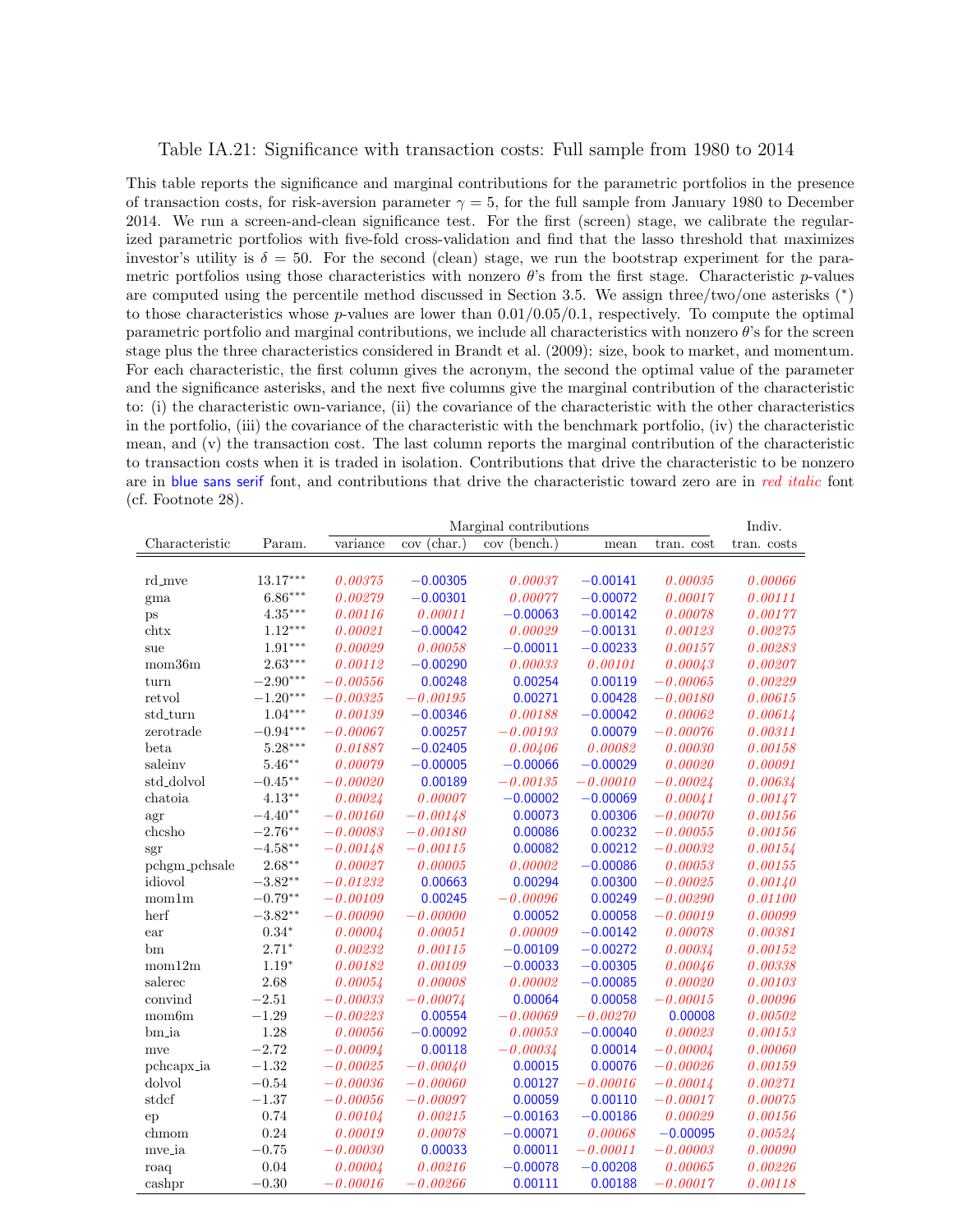#### Table IA.22: Significance without transaction costs: Alternative winsorization

This table reports the significance and marginal contributions for the parametric portfolios without transaction costs, for risk-aversion parameter  $\gamma = 5$ , and with alternative winsorization based on the 1st and 99th percentiles. We run a screen-and-clean significance test. For the first (screen) stage, we calibrate the regularized parametric portfolios with five-fold cross-validation and find that the lasso threshold that maximizes investor's utility is  $\delta = 25$ . For the second (clean) stage, we run the bootstrap experiment for the parametric portfolios using those characteristics with nonzero  $\theta$ 's from the first stage. Characteristic p-values are computed using the percentile method discussed in Section 3.5. We assign three/two/one asterisks (∗ ) to those characteristics whose p-values are lower than 0.01/0.05/0.1, respectively. To compute the optimal parametric portfolio and marginal contributions, we include all characteristics with nonzero  $\theta$ 's for the screen stage plus the three characteristics considered in Brandt et al. (2009): size, book to market, and momentum. For each characteristic, the first column gives the acronym, the second the optimal value of the parameter and the significance asterisks, and the next four columns give the marginal contribution of the characteristic to: (i) the characteristic own-variance, (ii) the covariance of the characteristic with the other characteristics in the portfolio, (iii) the covariance of the characteristic with the benchmark portfolio, and (iv) the characteristic mean. Contributions that drive the characteristic to be nonzero are in blue sans serif font, and contributions that drive the characteristic toward zero are in red *italic* font (cf. Footnote 28). For this experiment, we winsorize firm characteristics such that those that take a value above (below) the 99th (1st) cross-sectional percentile are set equal to this threshold.

|                |             | Marginal contributions |                |              |            |  |  |  |
|----------------|-------------|------------------------|----------------|--------------|------------|--|--|--|
| Characteristic | Param.      | variance               | (char.)<br>cov | cov (bench.) | mean       |  |  |  |
|                |             |                        |                |              |            |  |  |  |
| agr            | $-13.43***$ | $-0.00502$             | 0.00122        | 0.00068      | 0.00313    |  |  |  |
| sue            | $13.90***$  | 0.00256                | 0.00005        | $-0.00030$   | $-0.00231$ |  |  |  |
| retvol         | $-8.89***$  | $-0.02872$             | 0.02252        | 0.00288      | 0.00332    |  |  |  |
| gma            | $7.42**$    | 0.00323                | $-0.00330$     | 0.00071      | $-0.00064$ |  |  |  |
| mom1m          | $-3.23**$   | $-0.00536$             | 0.00477        | $-0.00108$   | 0.00166    |  |  |  |
| beta.          | $3.54**$    | 0.01460                | $-0.01870$     | 0.00419      | $-0.00009$ |  |  |  |
| rd_mve         | $8.27**$    | 0.00266                | $-0.00154$     | 0.00041      | $-0.00153$ |  |  |  |
| std_turn       | 5.86        | 0.00787                | $-0.00945$     | 0.00184      | $-0.00026$ |  |  |  |
| bm             | 3.45        | 0.00293                | $-0.00006$     | $-0.00082$   | $-0.00204$ |  |  |  |
| mve            | $-2.82$     | $-0.00095$             | 0.00107        | $-0.00034$   | 0.00022    |  |  |  |
| mom12m         | $-1.38$     | $-0.00242$             | 0.00559        | $-0.00065$   | $-0.00252$ |  |  |  |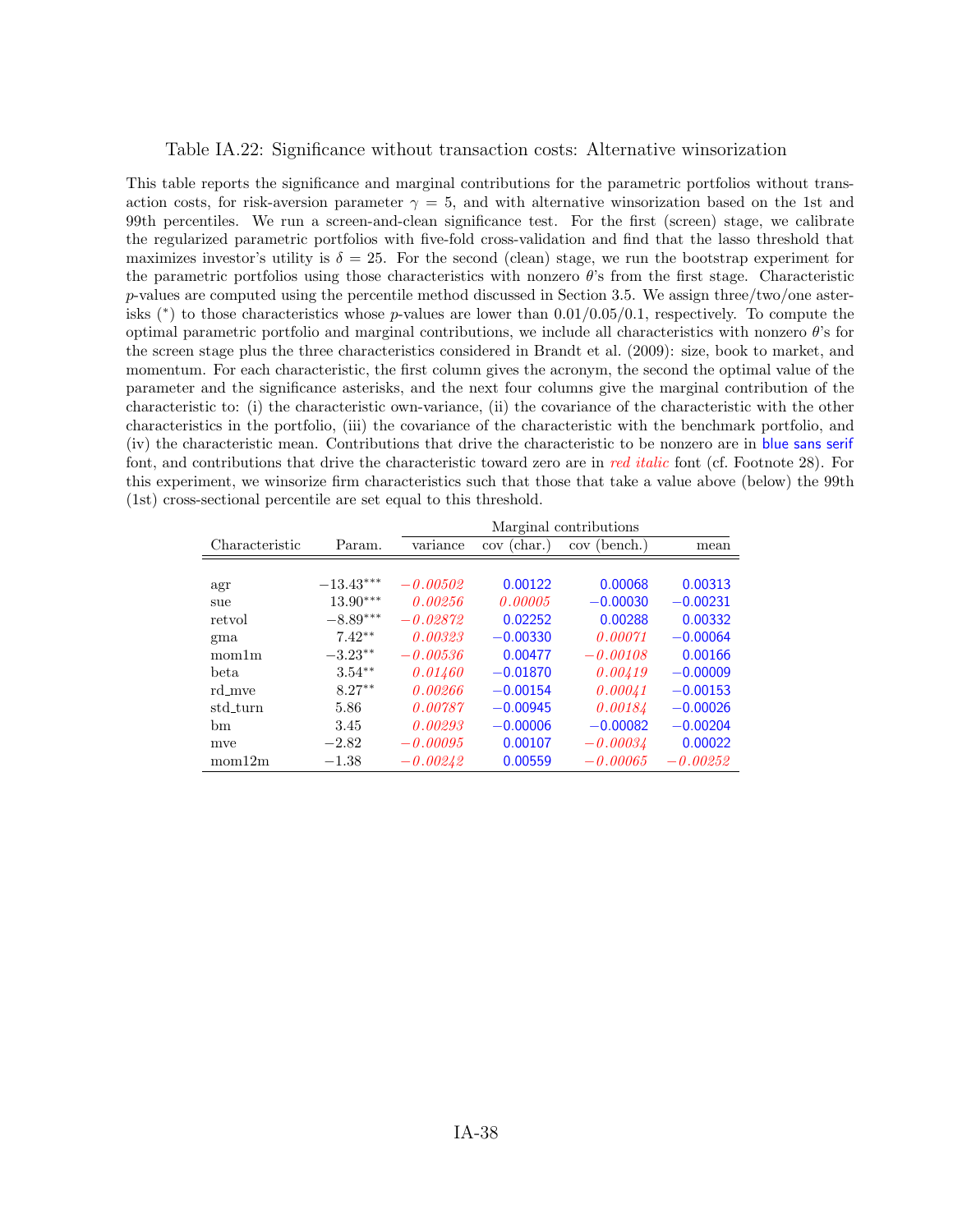#### Table IA.23: Significance with transaction costs: Alternative winsorization

This table reports the significance and marginal contributions for the parametric portfolios in the presence of transaction costs, for risk-aversion parameter  $\gamma = 5$ , and with alternative winsorization based on the 1st and 99th percentiles. We run a screen-and-clean significance test. For the first (screen) stage, we calibrate the regularized parametric portfolios with five-fold cross-validation and find that the lasso threshold that maximizes investor's utility is  $\delta = 25$ . For the second (clean) stage, we run the bootstrap experiment for the parametric portfolios using those characteristics with nonzero  $\theta$ 's from the first stage. Characteristic p-values are computed using the percentile method discussed in Section 3.5. We assign three/two/one asterisks (∗ ) to those characteristics whose p-values are lower than  $0.01/0.05/0.1$ , respectively. To compute the optimal parametric portfolio and marginal contributions, we include all characteristics with nonzero  $\theta$ 's for the screen stage plus the three characteristics considered in Brandt et al. (2009): size, book to market, and momentum. For each characteristic, the first column gives the acronym, the second the optimal value of the parameter and the significance asterisks, and the next five columns give the marginal contribution of the characteristic to: (i) the characteristic own-variance, (ii) the covariance of the characteristic with the other characteristics in the portfolio, (iii) the covariance of the characteristic with the benchmark portfolio, (iv) the characteristic mean, and (v) the transaction cost. The last column reports the marginal contribution of the characteristic to transaction costs when it is traded in isolation. Contributions that drive the characteristic to be nonzero are in blue sans serif font, and contributions that drive the characteristic toward zero are in red *italic* font (cf. Footnote 28). For this experiment, we winsorize firm characteristics such that those that take a value above (below) the 99th (1st) cross-sectional percentile are set equal to this threshold.

|                    |             |            | Indiv.         |              |            |            |             |
|--------------------|-------------|------------|----------------|--------------|------------|------------|-------------|
| Characteristic     | Param.      | variance   | (char.)<br>cov | cov (bench.) | mean       | tran. cost | tran. costs |
|                    |             |            |                |              |            |            |             |
| rd_mve             | $15.49***$  | 0.00498    | $-0.00415$     | 0.00041      | $-0.00153$ | 0.00029    | 0.00052     |
| ps                 | $4.89***$   | 0.00153    | $-0.00027$     | $-0.00067$   | $-0.00126$ | 0.00067    | 0.00140     |
| stdcf              | $-10.44***$ | $-0.00147$ | 0.00025        | 0.00018      | 0.00125    | $-0.00020$ | 0.00030     |
| sue                | $4.18***$   | 0.00077    | 0.00074        | $-0.00030$   | $-0.00231$ | 0.00110    | 0.00162     |
| retvol             | $-1.35***$  | $-0.00436$ | $-0.00035$     | 0.00288      | 0.00332    | $-0.00149$ | 0.00464     |
| std_turn           | $1.02***$   | 0.00137    | $-0.00353$     | 0.00184      | $-0.00026$ | 0.00058    | 0.00446     |
| mom <sub>1</sub> m | $-0.58**$   | $-0.00096$ | 0.00309        | $-0.00108$   | 0.00166    | $-0.00272$ | 0.00849     |
| chatoia            | $5.54**$    | 0.00033    | $-0.00000$     | $-0.00007$   | $-0.00074$ | 0.00048    | 0.00110     |
| turn               | $-2.78**$   | $-0.00618$ | 0.00296        | 0.00270      | 0.00101    | $-0.00049$ | 0.00170     |
| $\text{chtx}$      | $0.98***$   | 0.00017    | $-0.00019$     | 0.00017      | $-0.00101$ | 0.00086    | 0.00206     |
| agr                | $-5.67**$   | $-0.00212$ | $-0.00113$     | 0.00068      | 0.00313    | $-0.00055$ | 0.00108     |
| beta               | $2.82**$    | 0.01164    | $-0.01596$     | 0.00419      | $-0.00009$ | 0.00022    | 0.00126     |
| gma                | $4.74***$   | 0.00206    | $-0.00226$     | 0.00071      | $-0.00064$ | 0.00013    | 0.00090     |
| pchgm_pchsale      | $4.27**$    | 0.00044    | 0.00039        | $-0.00014$   | $-0.00108$ | 0.00039    | 0.00079     |
| bm ia              | $2.85***$   | 0.00092    | $-0.00129$     | 0.00055      | $-0.00056$ | 0.00038    | 0.00092     |
| zerotrade          | $-0.51*$    | $-0.00024$ | 0.00130        | $-0.00157$   | 0.00090    | $-0.00039$ | 0.00179     |
| sgr                | $-3.61$     | $-0.00120$ | $-0.00140$     | 0.00074      | 0.00208    | $-0.00022$ | 0.00101     |
| idiovol            | $-1.99$     | $-0.00755$ | 0.00268        | 0.00308      | 0.00186    | $-0.00008$ | 0.00109     |
| $_{\text{bm}}$     | 0.77        | 0.00066    | 0.00208        | $-0.00082$   | $-0.00204$ | 0.00013    | 0.00121     |
| chmom              | $-0.38$     | $-0.00038$ | 0.00136        | $-0.00073$   | 0.00045    | $-0.00070$ | 0.00402     |
| roaq               | $-0.56$     | $-0.00071$ | 0.00384        | $-0.00121$   | $-0.00224$ | 0.00031    | 0.00164     |
| mve                | $-1.96$     | $-0.00066$ | 0.00083        | $-0.00034$   | 0.00022    | $-0.00004$ | 0.00045     |
| mom12m             | $-0.23$     | $-0.00040$ | 0.00314        | $-0.00065$   | $-0.00252$ | 0.00043    | 0.00259     |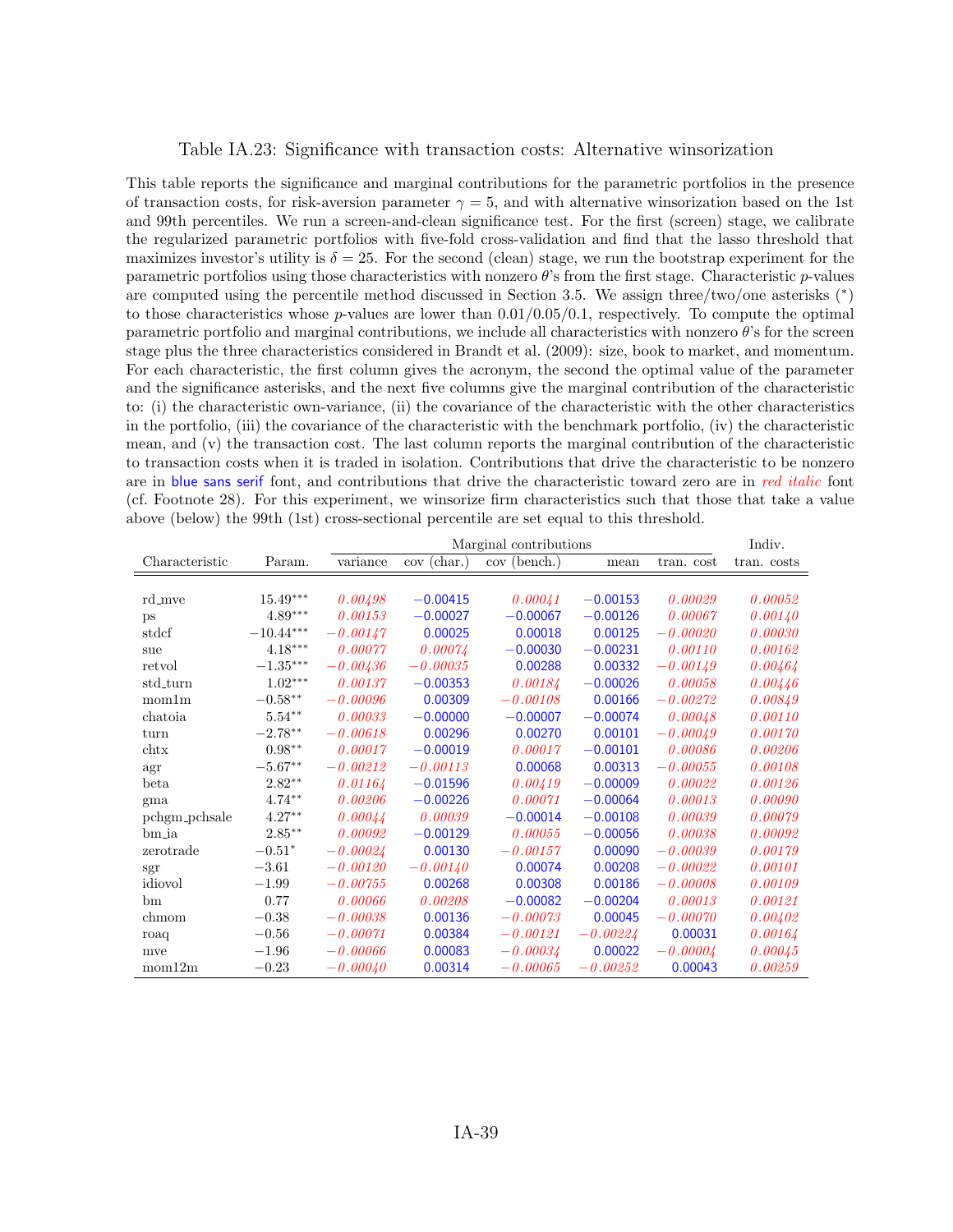## Table IA.24: Significance without transaction costs: Risk-aversion of  $\gamma = 2$

This table reports the significance and marginal contributions for the parametric portfolios without transaction costs, for risk-aversion parameter  $\gamma = 2$ . We run a screen-and-clean significance test. For the first (screen) stage, we calibrate the regularized parametric portfolios with five-fold cross-validation and find that the lasso threshold that maximizes investor's utility is  $\delta = 75$ . For the second (clean) stage, we run the bootstrap experiment for the parametric portfolios using those characteristics with nonzero  $\theta$ 's from the first stage. Characteristic  $p$ -values are computed using the percentile method discussed in Section 3.5. We assign three/two/one asterisks (\*) to those characteristics whose p-values are lower than  $0.01/0.05/0.1$ , respectively. To compute the optimal parametric portfolio and marginal contributions, we include all characteristics with nonzero  $\theta$ 's for the screen stage plus the three characteristics considered in Brandt et al. (2009): size, book to market, and momentum. For each characteristic, the first column gives the acronym, the second the optimal value of the parameter and the significance asterisks, and the next four columns give the marginal contribution of the characteristic to: (i) the characteristic own-variance, (ii) the covariance of the characteristic with the other characteristics in the portfolio, (iii) the covariance of the characteristic with the benchmark portfolio, and (iv) the characteristic mean. Contributions that drive the characteristic to be nonzero are in blue sans serif font, and contributions that drive the characteristic toward zero are in red italic font (cf. Footnote 28).

|                |             | Marginal contributions |               |                |            |  |  |
|----------------|-------------|------------------------|---------------|----------------|------------|--|--|
| Characteristic | Param.      | variance               | $cov$ (char.) | cov (bench.)   | mean       |  |  |
|                |             |                        |               |                |            |  |  |
| sue            | $51.10***$  | 0.00347                | $-0.00085$    | $-0.00008$     | $-0.00254$ |  |  |
| retvol         | $-27.05***$ | $-0.03520$             | 0.03081       | 0.00117        | 0.00323    |  |  |
| bm.            | $9.54**$    | 0.00325                | $-0.00087$    | $-0.00033$     | $-0.00205$ |  |  |
| gma            | $14.88**$   | 0.00251                | $-0.00213$    | <i>0.00028</i> | $-0.00066$ |  |  |
| agr            | $-25.44**$  | $-0.00389$             | 0.00077       | 0.00023        | 0.00290    |  |  |
| mom1m          | $-7.75***$  | $-0.00508$             | 0.00388       | $-0.00043$     | 0.00164    |  |  |
| bm_ia          | $16.42*$    | 0.00341                | $-0.00289$    | <i>0.00029</i> | $-0.00081$ |  |  |
| beta           | $6.69*$     | 0.01103                | $-0.01262$    | 0.00167        | $-0.00008$ |  |  |
| rd mve         | 14.66       | 0.00210                | $-0.00064$    | 0.00018        | $-0.00164$ |  |  |
| std_turn       | 18.71       | 0.01266                | $-0.01271$    | 0.00085        | $-0.00080$ |  |  |
| chcsho         | $-13.50$    | $-0.00192$             | $-0.00073$    | 0.00037        | 0.00228    |  |  |
| zerotrade      | $-6.41$     | $-0.00216$             | 0.00174       | $-0.00082$     | 0.00124    |  |  |
| mve            | $-9.17$     | $-0.00124$             | 0.00115       | $-0.00014$     | 0.00022    |  |  |
| mom12m         | $-10.59$    | $-0.00752$             | 0.01054       | $-0.00026$     | $-0.00275$ |  |  |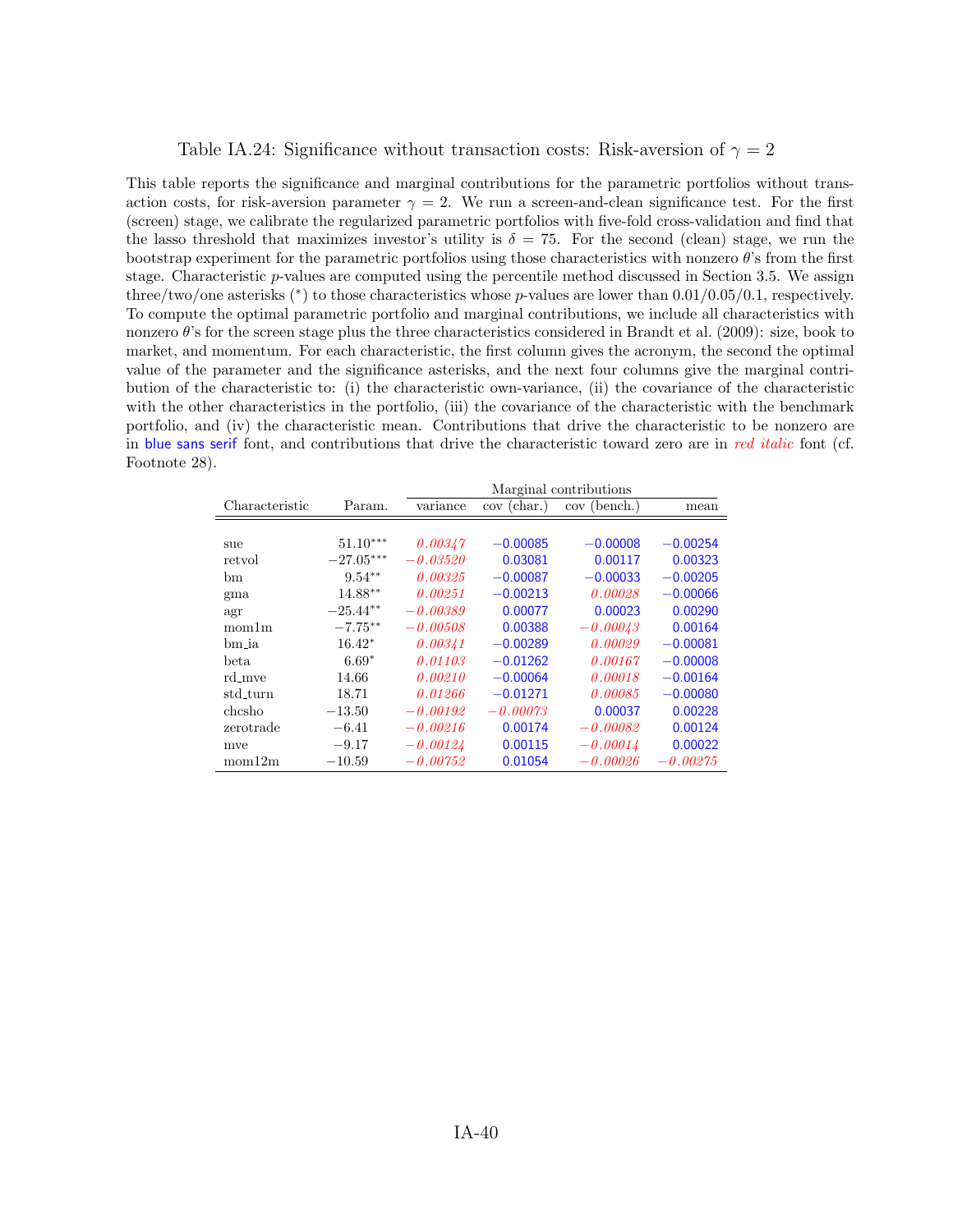## Table IA.25: Significance with transaction costs: Risk-aversion of  $\gamma = 2$

This table reports the significance and marginal contributions for the parametric portfolios in the presence of transaction costs, for risk-aversion parameter  $\gamma = 2$ . We run a screen-and-clean significance test. For the first (screen) stage, we calibrate the regularized parametric portfolios with five-fold cross-validation and find that the lasso threshold that maximizes investor's utility is  $\delta = 75$ . For the second (clean) stage, we run the bootstrap experiment for the parametric portfolios using those characteristics with nonzero  $\theta$ 's from the first stage. Characteristic p-values are computed using the percentile method discussed in Section 3.5. We assign three/two/one asterisks  $(*)$  to those characteristics whose p-values are lower than  $0.01/0.05/0.1$ , respectively. To compute the optimal parametric portfolio and marginal contributions, we include all characteristics with nonzero θ's for the screen stage plus the three characteristics considered in Brandt et al. (2009): size, book to market, and momentum. For each characteristic, the first column gives the acronym, the second the optimal value of the parameter and the significance asterisks, and the next five columns give the marginal contribution of the characteristic to: (i) the characteristic own-variance, (ii) the covariance of the characteristic with the other characteristics in the portfolio, (iii) the covariance of the characteristic with the benchmark portfolio, (iv) the characteristic mean, and (v) the transaction cost. The last column reports the marginal contribution of the characteristic to transaction costs when this is traded in isolation. Contributions that drive the characteristic to be nonzero are in blue sans serif font, and contributions that drive the characteristic toward zero are in *red italic* font (cf. Footnote 28).

|                    |                        | Marginal contributions |             |              |            |            | Isolation   |
|--------------------|------------------------|------------------------|-------------|--------------|------------|------------|-------------|
| Characteristic     | Param.                 | variance               | cov (char.) | cov (bench.) | mean       | tran. cost | tran. costs |
|                    |                        |                        |             |              |            |            |             |
| rd_mve             | $31.87***$             | 0.00457                | $-0.00332$  | 0.00018      | $-0.00164$ | 0.00022    | 0.00047     |
| agr                | $-18.14***$            | $-0.00278$             | 0.00016     | 0.00023      | 0.00290    | $-0.00051$ | 0.00115     |
| sue                | $8.40***$              | 0.00057                | 0.00062     | $-0.00008$   | $-0.00254$ | 0.00143    | 0.00224     |
| turn               | $-9.17***$             | $-0.00866$             | 0.00727     | 0.00111      | 0.00068    | $-0.00040$ | 0.00168     |
| retvol             | $-5.26***$             | $-0.00685$             | 0.00378     | 0.00117      | 0.00323    | $-0.00133$ | 0.00445     |
| std_turn           | $3.45***$              | 0.00234                | $-0.00320$  | 0.00085      | $-0.00080$ | 0.00081    | 0.00478     |
| zerotrade          | $-5.25^{\ast\ast\ast}$ | $-0.00177$             | 0.00220     | $-0.00082$   | 0.00124    | $-0.00085$ | 0.00218     |
| beta               | $10.98***$             | 0.01811                | $-0.01992$  | 0.00167      | $-0.00008$ | 0.00023    | 0.00111     |
| chtx               | $3.85**$               | 0.00030                | $-0.00016$  | 0.00006      | $-0.00123$ | 0.00103    | 0.00222     |
| mom <sub>1</sub> m | $-1.77***$             | $-0.00116$             | 0.00207     | $-0.00043$   | 0.00164    | $-0.00211$ | 0.00833     |
| ps                 | $11.93**$              | 0.00151                | $-0.00056$  | $-0.00027$   | $-0.00127$ | 0.00060    | 0.00130     |
| chatoia            | 12.45**                | 0.00032                | 0.00004     | $-0.00002$   | $-0.00077$ | 0.00043    | 0.00107     |
| gma                | $16.17***$             | 0.00273                | $-0.00248$  | 0.00028      | $-0.00066$ | 0.00013    | 0.00081     |
| herf               | $-13.82**$             | $-0.00138$             | 0.00073     | 0.00017      | 0.00061    | $-0.00012$ | 0.00065     |
| pchgm_pchsale      | $9.58*$                | 0.00037                | 0.00004     | $-0.00001$   | $-0.00079$ | 0.00039    | 0.00112     |
| bm ia              | $7.30*$                | 0.00152                | $-0.00125$  | 0.00029      | $-0.00081$ | 0.00026    | 0.00116     |
| stdcf              | $-14.34*$              | $-0.00294$             | 0.00175     | 0.00027      | 0.00114    | $-0.00021$ | 0.00060     |
| $_{\text{bm}}$     | $5.70*$                | 0.00194                | 0.00029     | $-0.00033$   | $-0.00205$ | 0.00015    | 0.00104     |
| chcsho             | $-7.07$                | $-0.00101$             | $-0.00127$  | 0.00037      | 0.00228    | $-0.00038$ | 0.00114     |
| chmom              | $-1.98$                | $-0.00077$             | 0.00135     | $-0.00029$   | 0.00044    | $-0.00073$ | 0.00393     |
| ear                | 1.09                   | 0.00007                | 0.00059     | 0.00002      | $-0.00137$ | 0.00070    | 0.00305     |
| baspread           | 1.34                   | 0.00233                | $-0.00594$  | 0.00131      | 0.00279    | $-0.00049$ | 0.00299     |
| idiovol            | $-4.59$                | $-0.00693$             | 0.00386     | 0.00123      | 0.00187    | $-0.00004$ | 0.00091     |
| ep                 | 3.57                   | 0.00233                | $-0.00077$  | $-0.00066$   | $-0.00104$ | 0.00014    | 0.00107     |
| roaq               | $-0.18$                | $-0.00009$             | 0.00219     | $-0.00046$   | $-0.00215$ | 0.00050    | 0.00171     |
| mve                | $-3.63$                | $-0.00049$             | 0.00045     | $-0.00014$   | 0.00022    | $-0.00004$ | 0.00038     |
| mom12m             | $-1.71$                | $-0.00121$             | 0.00393     | $-0.00026$   | $-0.00275$ | 0.00030    | 0.00255     |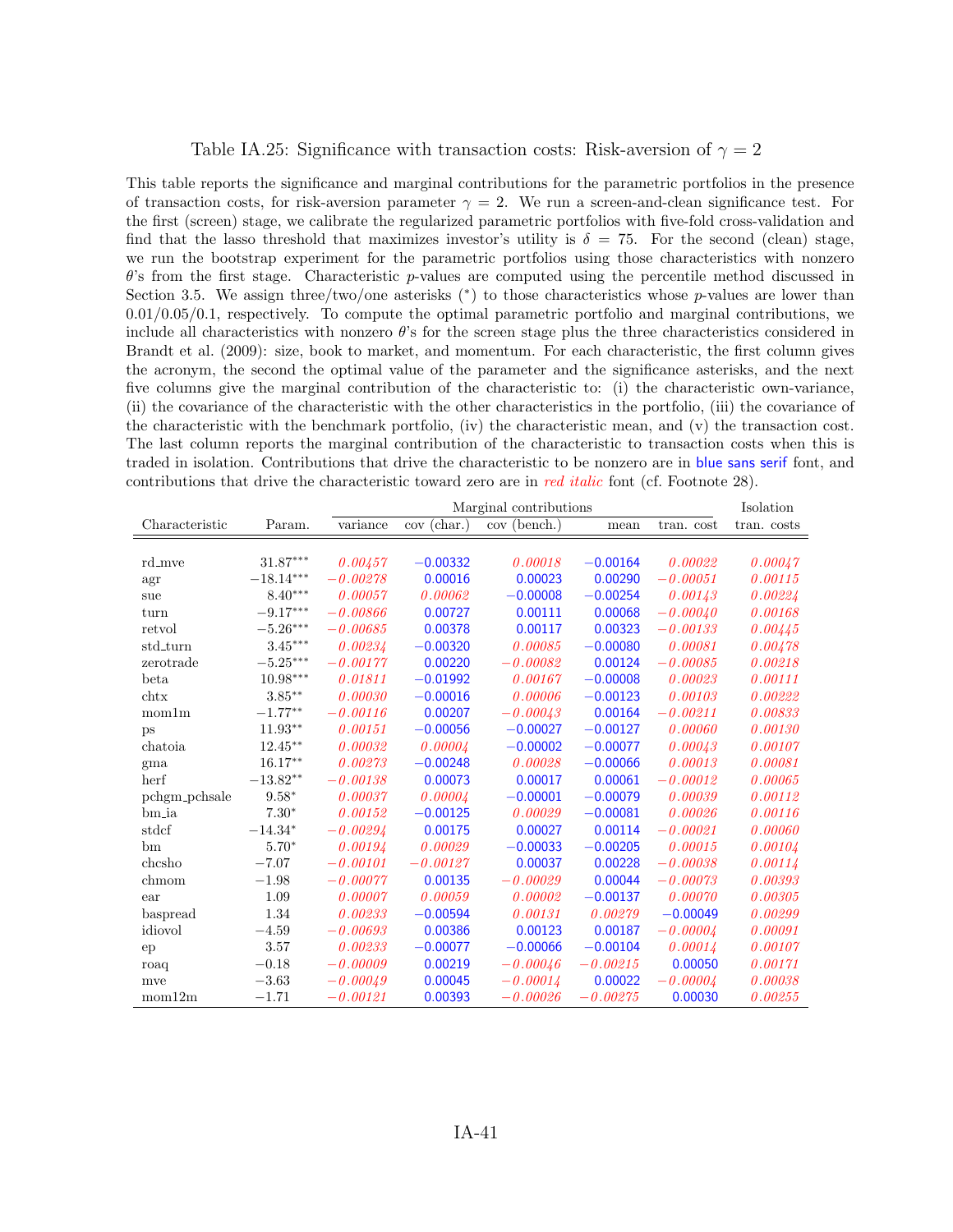## Table IA.26: Significance without transaction costs: Risk-aversion of  $\gamma = 10$

This table reports the significance and marginal contributions for the parametric portfolios without transaction costs, for risk-aversion parameter  $\gamma = 10$ . We run a screen-and-clean significance test. For the first (screen) stage, we calibrate the regularized parametric portfolios with five-fold cross-validation and find that the lasso threshold that maximizes investor's utility is  $\delta = 15$ . For the second (clean) stage, we run the bootstrap experiment for the parametric portfolios using those characteristics with nonzero  $\theta$ 's from the first stage. Characteristic  $p$ -values are computed using the percentile method discussed in Section 3.5. We assign three/two/one asterisks (\*) to those characteristics whose p-values are lower than  $0.01/0.05/0.1$ , respectively. To compute the optimal parametric portfolio and marginal contributions, we include all characteristics with nonzero  $\theta$ 's for the screen stage plus the three characteristics considered in Brandt et al. (2009): size, book to market, and momentum. For each characteristic, the first column gives the acronym, the second the optimal value of the parameter and the significance asterisks, and the next four columns give the marginal contribution of the characteristic to: (i) the characteristic own-variance, (ii) the covariance of the characteristic with the other characteristics in the portfolio, (iii) the covariance of the characteristic with the benchmark portfolio, and (iv) the characteristic mean. Contributions that drive the characteristic to be nonzero are in blue sans serif font, and contributions that drive the characteristic toward zero are in red italic font (cf. Footnote 28).

|                |            | Marginal contributions |               |              |            |  |  |
|----------------|------------|------------------------|---------------|--------------|------------|--|--|
| Characteristic | Param.     | variance               | $cov$ (char.) | cov (bench.) | mean       |  |  |
|                |            |                        |               |              |            |  |  |
| agr            | $-6.82***$ | $-0.00522$             | 0.00118       | 0.00115      | 0.00290    |  |  |
| ps             | $7.84***$  | 0.00494                | $-0.00232$    | $-0.00135$   | $-0.00127$ |  |  |
| sue            | $9.17***$  | 0.00311                | $-0.00019$    | $-0.00038$   | $-0.00254$ |  |  |
| mom1m          | $-2.20***$ | $-0.00723$             | 0.00776       | $-0.00217$   | 0.00164    |  |  |
| std_turn       | $8.63***$  | 0.02919                | $-0.03265$    | 0.00427      | $-0.00080$ |  |  |
| dolvol         | $-5.98**$  | $-0.00898$             | 0.00645       | 0.00278      | $-0.00025$ |  |  |
| retvol         | $-4.58**$  | $-0.02980$             | 0.02074       | 0.00583      | 0.00323    |  |  |
| bm_ia          | $3.70**$   | 0.00385                | $-0.00447$    | 0.00144      | $-0.00081$ |  |  |
| gma            | $2.37*$    | 0.00200                | $-0.00272$    | 0.00138      | $-0.00066$ |  |  |
| rd_mve         | 3.29       | 0.00236                | $-0.00161$    | 0.00089      | $-0.00164$ |  |  |
| chcsho         | $-1.34$    | $-0.00095$             | $-0.00317$    | 0.00184      | 0.00228    |  |  |
| bm.            | 1.13       | 0.00192                | 0.00176       | $-0.00164$   | $-0.00205$ |  |  |
| mve            | 2.35       | 0.00159                | $-0.00112$    | $-0.00068$   | 0.00022    |  |  |
| mom12m         | $-2.50$    | $-0.00886$             | 0.01294       | $-0.00132$   | $-0.00275$ |  |  |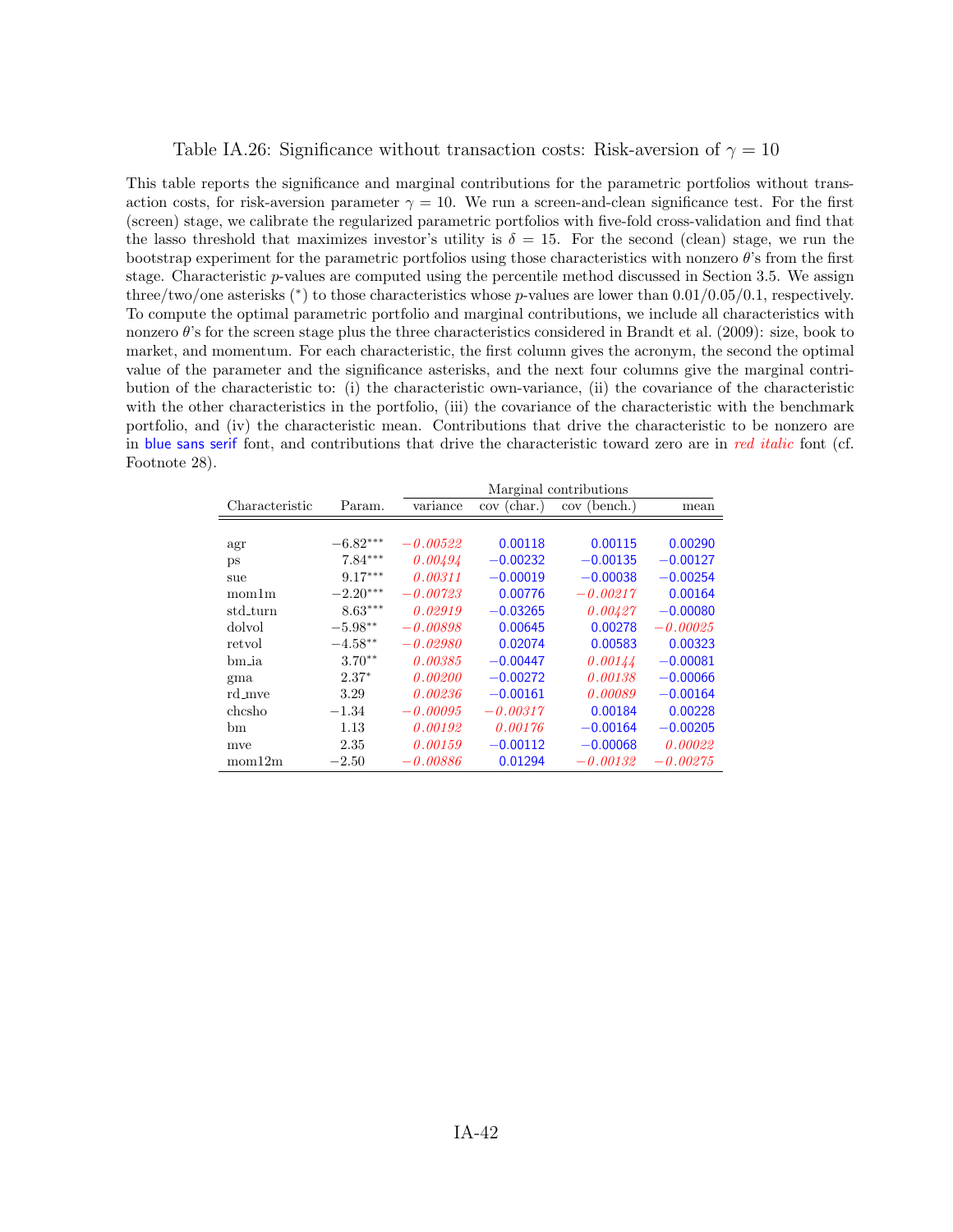## Table IA.27: Significance with transaction costs: Risk-aversion of  $\gamma = 10$

This table reports the significance and marginal contributions for the parametric portfolios in the presence of transaction costs, for risk-aversion parameter  $\gamma = 10$ . We run a screen-and-clean significance test. For the first (screen) stage, we calibrate the regularized parametric portfolios with five-fold cross-validation and find that the lasso threshold that maximizes investor's utility is  $\delta = 15$ . For the second (clean) stage, we run the bootstrap experiment for the parametric portfolios using those characteristics with nonzero  $\theta$ 's from the first stage. Characteristic p-values are computed using the percentile method discussed in Section 3.5. We assign three/two/one asterisks  $(*)$  to those characteristics whose p-values are lower than  $0.01/0.05/0.1$ , respectively. To compute the optimal parametric portfolio and marginal contributions, we include all characteristics with nonzero θ's for the screen stage plus the three characteristics considered in Brandt et al. (2009): size, book to market, and momentum. For each characteristic, the first column gives the acronym, the second the optimal value of the parameter and the significance asterisks, and the next five columns give the marginal contribution of the characteristic to: (i) the characteristic own-variance, (ii) the covariance of the characteristic with the other characteristics in the portfolio, (iii) the covariance of the characteristic with the benchmark portfolio, (iv) the characteristic mean, and (v) the transaction cost. The last column reports the marginal contribution of the characteristic to transaction costs when this is traded in isolation. Contributions that drive the characteristic to be nonzero are in blue sans serif font, and contributions that drive the characteristic toward zero are in *red italic* font (cf. Footnote 28).

|                    |                    |            | Marginal contributions |              |            |            |             |  |
|--------------------|--------------------|------------|------------------------|--------------|------------|------------|-------------|--|
| Characteristic     | Param.             | variance   | $cov$ (char.)          | cov (bench.) | mean       | tran. cost | tran. costs |  |
|                    |                    |            |                        |              |            |            |             |  |
| rd_mve             | $5.99***$          | 0.00429    | $-0.00375$             | 0.00089      | $-0.00164$ | 0.00020    | 0.00047     |  |
| gma                | $4.09***$          | 0.00345    | $-0.00432$             | 0.00138      | $-0.00066$ | 0.00015    | 0.00081     |  |
| $_{\rm{DS}}$       | $3.38***$          | 0.00213    | $-0.00017$             | $-0.00135$   | $-0.00127$ | 0.00066    | 0.00130     |  |
| sue                | $1.69***$          | 0.00057    | 0.00091                | $-0.00038$   | $-0.00254$ | 0.00143    | 0.00224     |  |
| retvol             | $-0.77***$         | $-0.00501$ | $-0.00288$             | 0.00583      | 0.00323    | $-0.00117$ | 0.00445     |  |
| std_turn           | $0.58***$          | 0.00197    | $-0.00633$             | 0.00427      | $-0.00080$ | 0.00090    | 0.00478     |  |
| zerotrade          | $-0.81***$         | $-0.00136$ | 0.00495                | $-0.00410$   | 0.00124    | $-0.00074$ | 0.00218     |  |
| herf               | $-3.98**$          | $-0.00198$ | 0.00072                | 0.00083      | 0.00061    | $-0.00018$ | 0.00065     |  |
| chtx               | $0.72**$           | 0.00028    | $-0.00035$             | 0.00030      | $-0.00123$ | 0.00100    | 0.00222     |  |
| turn               | $-1.07^{\ast\ast}$ | $-0.00505$ | $-0.00088$             | 0.00557      | 0.00068    | $-0.00032$ | 0.00168     |  |
| chatoia            | $3.13***$          | 0.00040    | 0.00006                | $-0.00011$   | $-0.00077$ | 0.00042    | 0.00107     |  |
| agr                | $-2.61**$          | $-0.00200$ | $-0.00154$             | 0.00115      | 0.00290    | $-0.00051$ | 0.00115     |  |
| stdcf              | $-2.26**$          | $-0.00232$ | 0.00003                | 0.00135      | 0.00114    | $-0.00020$ | 0.00060     |  |
| mom <sub>1</sub> m | $-0.37*$           | $-0.00122$ | 0.00376                | $-0.00217$   | 0.00164    | $-0.00200$ | 0.00833     |  |
| chmom              | $-0.45*$           | $-0.00088$ | 0.00268                | $-0.00146$   | 0.00044    | $-0.00078$ | 0.00393     |  |
| mve                | $-1.63$            | $-0.00110$ | 0.00160                | $-0.00068$   | 0.00022    | $-0.00004$ | 0.00038     |  |
| pchgm_pchsale      | 1.49               | 0.00029    | 0.00016                | $-0.00006$   | $-0.00079$ | 0.00040    | 0.00112     |  |
| bm ia              | 1.21               | 0.00126    | $-0.00209$             | 0.00144      | $-0.00081$ | 0.00021    | 0.00116     |  |
| sgr                | $-2.25$            | $-0.00154$ | $-0.00159$             | 0.00150      | 0.00179    | $-0.00015$ | 0.00111     |  |
| chcsho             | $-1.39$            | $-0.00099$ | $-0.00277$             | 0.00184      | 0.00228    | $-0.00037$ | 0.00114     |  |
| $_{\text{bm}}$     | 0.81               | 0.00138    | 0.00217                | $-0.00164$   | $-0.00205$ | 0.00013    | 0.00104     |  |
| pchcapx_ia         | $-1.11$            | $-0.00047$ | $-0.00060$             | 0.00036      | 0.00093    | $-0.00021$ | 0.00118     |  |
| roaq               | $-0.34$            | $-0.00083$ | 0.00488                | $-0.00228$   | $-0.00215$ | 0.00038    | 0.00171     |  |
| ep                 | 0.74               | 0.00243    | 0.00176                | $-0.00331$   | $-0.00104$ | 0.00017    | 0.00107     |  |
| dolvol             | $-0.25$            | $-0.00037$ | $-0.00200$             | 0.00278      | $-0.00025$ | $-0.00015$ | 0.00195     |  |
| idiovol            | 0.17               | 0.00131    | $-0.00930$             | 0.00615      | 0.00187    | $-0.00003$ | 0.00091     |  |
| mom12m             | $-0.74$            | $-0.00264$ | 0.00663                | $-0.00132$   | $-0.00275$ | 0.00008    | 0.00255     |  |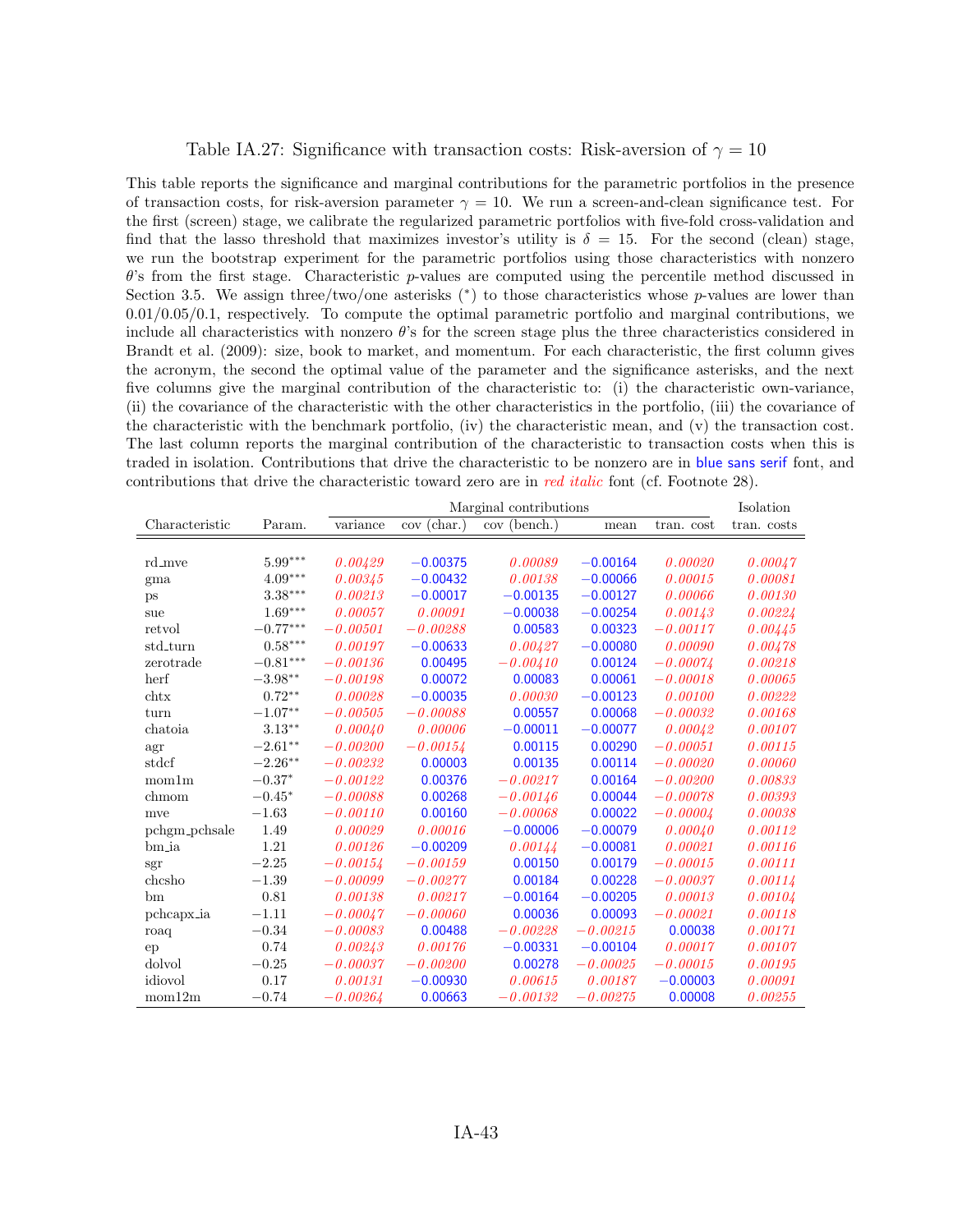#### Table IA.28: Significance without transaction costs: Quintile-standardized characteristics

This table reports the significance and marginal contributions for the parametric portfolios without transaction costs, for risk-aversion parameter  $\gamma = 5$ . We sort firms by each characteristic every month into quintiles, assigning a weight of  $1/Q_t$  to firms in the fifth quintile, a weight of  $-1/Q_t$  to firms in the first quintile, and a zero weight to the remaining firms, where  $Q_t$  is the number of firms in each quintile in month t. We run a screen-and-clean significance test. For the first (screen) stage, we calibrate the regularized parametric portfolios with five-fold cross-validation and find that the lasso threshold that maximizes investor's utility is  $\delta = 10$ . For the second (clean) stage, we run the bootstrap experiment for the parametric portfolios using those characteristics with nonzero  $\theta$ 's from the first stage. Characteristic p-values are computed using the percentile method discussed in Section 3.5. We assign three/two/one asterisks (∗ ) to those characteristics whose p-values are lower than  $0.01/0.05/0.1$ , respectively. To compute the optimal parametric portfolio and marginal contributions, we include all characteristics with nonzero θ's for the screen stage plus the three characteristics considered in Brandt et al. (2009): size, book to market, and momentum. For each characteristic, the first column gives the acronym, the second the optimal value of the parameter and the significance asterisks, and the next four columns give the marginal contribution of the characteristic to: (i) the characteristic own-variance, (ii) the covariance of the characteristic with the other characteristics in the portfolio, (iii) the covariance of the characteristic with the benchmark portfolio, and (iv) the characteristic mean. Contributions that drive the characteristic to be nonzero are in blue sans serif font, and contributions that drive the characteristic toward zero are in *red italic* font (cf. Footnote 28).

|                |            | Marginal contributions |               |              |            |  |  |  |
|----------------|------------|------------------------|---------------|--------------|------------|--|--|--|
| Characteristic | Param.     | variance               | $cov$ (char.) | cov (bench.) | mean       |  |  |  |
|                |            |                        |               |              |            |  |  |  |
| rd_mve         | $2.11***$  | 0.03183                | $-0.02588$    | 0.00284      | $-0.00879$ |  |  |  |
| agr            | $-5.32***$ | $-0.01694$             | 0.00844       | 0.00075      | 0.00775    |  |  |  |
| gma            | $2.79***$  | 0.01346                | $-0.01336$    | 0.00247      | $-0.00257$ |  |  |  |
| sue            | $9.03***$  | 0.01184                | $-0.00350$    | $-0.00051$   | $-0.00783$ |  |  |  |
| mom1m          | $-1.08***$ | $-0.01310$             | 0.01112       | $-0.00330$   | 0.00528    |  |  |  |
| std_turn       | $4.37***$  | 0.06424                | $-0.06666$    | 0.00681      | $-0.00439$ |  |  |  |
| ep             | $3.21*$    | 0.04109                | $-0.03176$    | $-0.00464$   | $-0.00469$ |  |  |  |
| stdcf          | $-2.26*$   | $-0.02143$             | 0.01442       | 0.00325      | 0.00376    |  |  |  |
| retvol         | $-3.00$    | $-0.07674$             | 0.06176       | 0.00901      | 0.00597    |  |  |  |
| roaq           | $-1.14$    | $-0.01051$             | 0.02086       | $-0.00321$   | $-0.00714$ |  |  |  |
| bm.            | 0.04       | 0.00033                | 0.00895       | $-0.00292$   | $-0.00636$ |  |  |  |
| chcsho         | $-0.21$    | $-0.00081$             | $-0.00885$    | 0.00317      | 0.00649    |  |  |  |
| mve            | $^{-2.16}$ | $-0.01538$             | 0.01612       | 0.00020      | $-0.00094$ |  |  |  |
| mom12m         | $-1.27$    | $-0.02163$             | 0.03398       | $-0.00312$   | $-0.00924$ |  |  |  |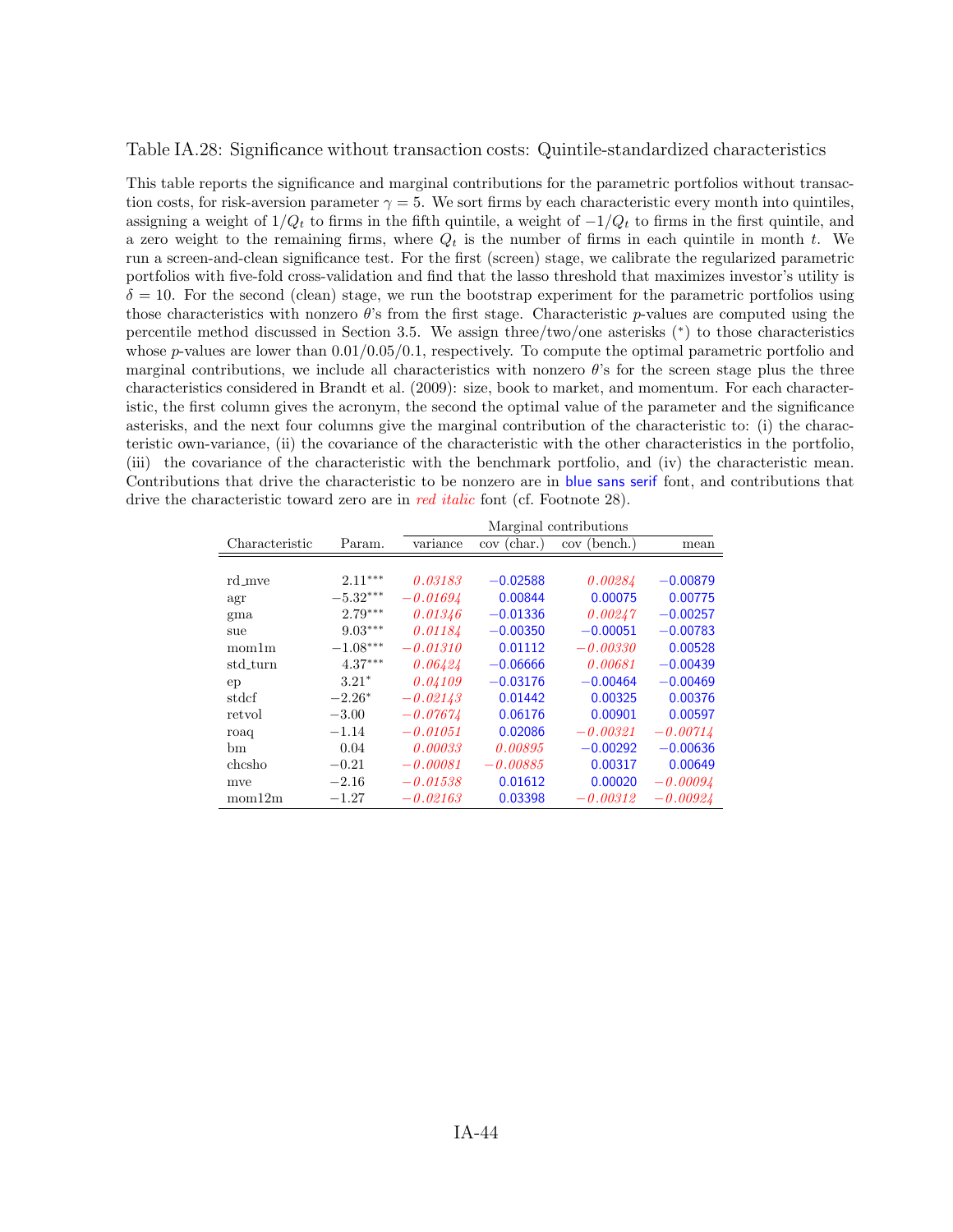#### Table IA.29: Significance with transaction costs: Quintile-standardized characteristics

This table reports the significance and marginal contributions for the parametric portfolios in the presence of transaction costs, for risk-aversion parameter  $\gamma = 5$ . We sort firms by each characteristic every month into quintiles, assigning a weight of  $1/Q_t$  to firms in the fifth quintile, a weight of  $-1/Q_t$  to firms in the first quintile, and a zero weight to the remaining firms, where  $Q_t$  is the number of firms in each quintile in month t. We run a screen-and-clean significance test. For the first (screen) stage, we calibrate the regularized parametric portfolios with five-fold cross-validation and find that the lasso threshold that maximizes investor's utility is  $\delta = 5$ . For the second (clean) stage, we run the bootstrap experiment for the parametric portfolios using those characteristics with nonzero  $\theta$ 's from the first stage. Characteristic p-values are computed using the percentile method discussed in Section 3.5. We assign three/two/one asterisks (\*) to those characteristics whose p-values are lower than  $0.01/0.05/0.1$ , respectively. To compute the optimal parametric portfolio and marginal contributions, we include all characteristics with nonzero  $\theta$ 's for the screen stage plus the three characteristics considered in Brandt et al. (2009): size, book to market, and momentum. For each characteristic, the first column gives the acronym, the second the optimal value of the parameter and the significance asterisks, and the next five columns give the marginal contribution of the characteristic to: (i) the characteristic own-variance, (ii) the covariance of the characteristic with the other characteristics in the portfolio, (iii) the covariance of the characteristic with the benchmark portfolio, (iv) the characteristic mean, and (v) the transaction cost. The last column reports the marginal contribution of the characteristic to transaction costs when this is traded in isolation. Contributions that drive the characteristic to be nonzero are in blue sans serif font, and contributions that drive the characteristic toward zero are in red *italic* font (cf. Footnote 28).

|                |            |                | Marginal contributions |              |            |            |             |  |
|----------------|------------|----------------|------------------------|--------------|------------|------------|-------------|--|
| Characteristic | Param.     | variance       | $cov$ (char.)          | cov (bench.) | mean       | tran. cost | tran. costs |  |
|                |            |                |                        |              |            |            |             |  |
| rd mve         | $2.46***$  | 0.03707        | $-0.03198$             | 0.00284      | $-0.00879$ | 0.00086    | 0.00160     |  |
| agr            | $-3.56***$ | $-0.01133$     | 0.00400                | 0.00075      | 0.00775    | $-0.00117$ | 0.00223     |  |
| gma            | $2.58***$  | 0.01243        | $-0.01266$             | 0.00247      | $-0.00257$ | 0.00033    | 0.00141     |  |
| sue            | $4.01***$  | 0.00525        | 0.00003                | $-0.00051$   | $-0.00783$ | 0.00306    | 0.00368     |  |
| momlm          | $-0.55***$ | $-0.00668$     | 0.00864                | $-0.00330$   | 0.00528    | $-0.00395$ | 0.01160     |  |
| std_turn       | $1.08***$  | 0.01595        | $-0.02139$             | 0.00681      | $-0.00439$ | 0.00303    | 0.00651     |  |
| chmom          | $-0.53**$  | $-0.00442$     | 0.00664                | $-0.00230$   | 0.00200    | $-0.00192$ | 0.00608     |  |
| ep             | $2.04**$   | <i>0.02609</i> | $-0.01738$             | $-0.00464$   | $-0.00469$ | 0.00061    | 0.00206     |  |
| $_{\rm ps}$    | $2.05***$  | 0.00388        | 0.00014                | $-0.00133$   | $-0.00364$ | 0.00095    | 0.00201     |  |
| $_{\rm bm}$    | $0.53***$  | 0.00414        | 0.00457                | $-0.00292$   | $-0.00636$ | 0.00057    | 0.00348     |  |
| retvol         | $-0.64$    | $-0.01639$     | 0.00310                | 0.00901      | 0.00597    | $-0.00168$ | 0.00635     |  |
| stdcf          | $-1.08$    | $-0.01020$     | 0.00353                | 0.00325      | 0.00376    | $-0.00034$ | 0.00136     |  |
| chcsho         | $-1.06$    | $-0.00415$     | $-0.00488$             | 0.00317      | 0.00649    | $-0.00063$ | 0.00180     |  |
| roaq           | 0.16       | 0.00145        | 0.00807                | $-0.00321$   | $-0.00714$ | 0.00083    | 0.00290     |  |
| mve            | $-1.08$    | $-0.00767$     | 0.00885                | 0.00020      | $-0.00094$ | $-0.00044$ | 0.00195     |  |
| mom12m         | $-0.58$    | $-0.00987$     | 0.02257                | $-0.00312$   | $-0.00924$ | $-0.00034$ | 0.00421     |  |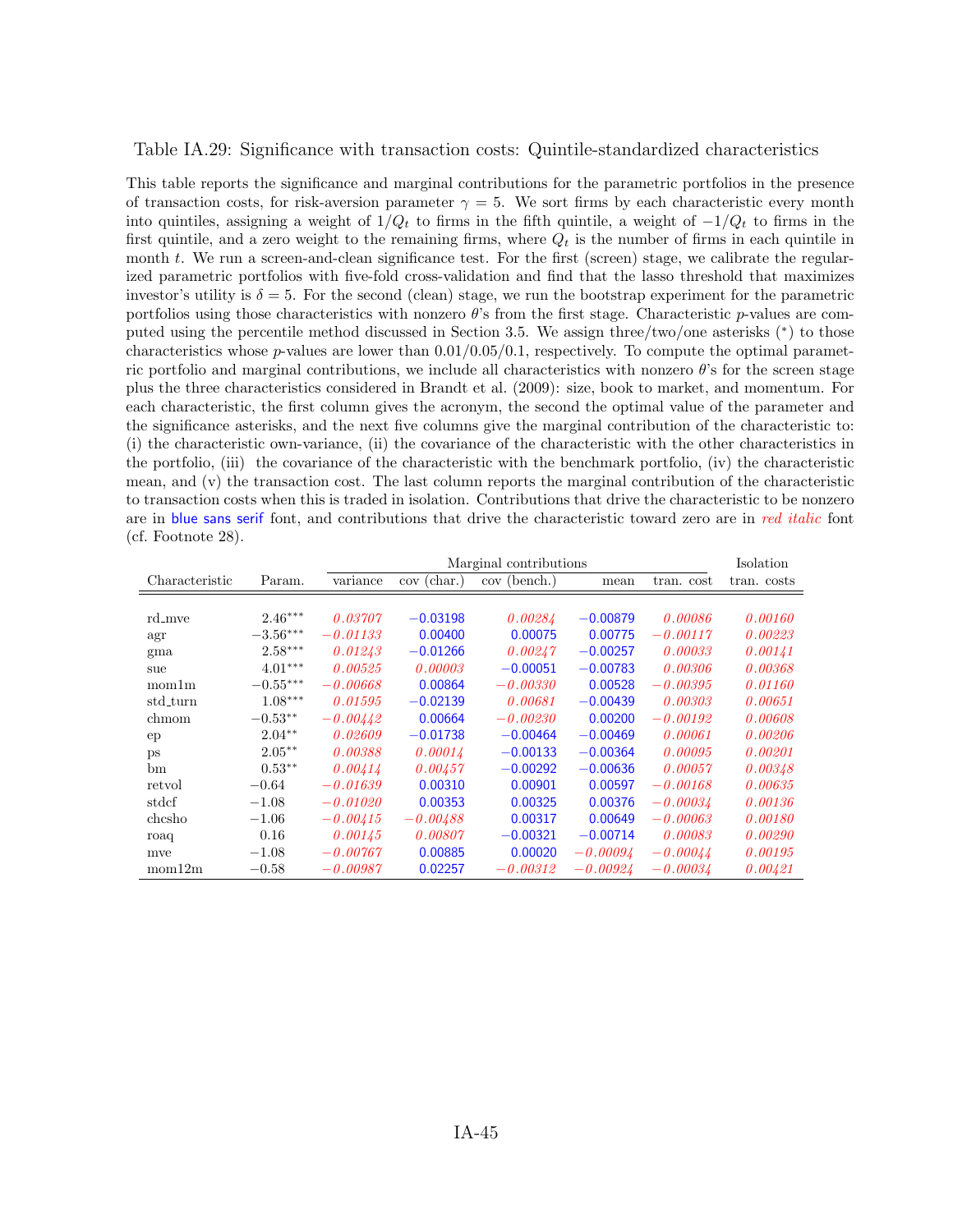## Table IA.30: Out-of-sample performance: Size quintiles

This table reports the out-of-sample annualized Sharpe ratio of returns net of transaction costs for the regularized parametric portfolios applied to each of the five quintiles of stocks sorted by size, for risk-aversion parameter  $\gamma = 5$ . Panel A reports the performance for the portfolios that do not use any characteristics, which are the benchmark value-weighted portfolio (VW) and the equally weighted portfolio  $(1/N)$ . Panel B reports the performance of two parametric portfolios that exploit a small number of characteristics, and the regularized parametric portfolio that exploits a large set of 51 characteristics. The first parametric portfolio exploits the size, book-to-market, and momentum characteristics (Size/val./mom.). The second parametric portfolio exploits the size, book-to-market, asset growth, and gross profitability characteristics (Size/val./inv./prof.). The third portfolio is the regularized parametric portfolio that exploits all 51 characteristics (Regularized). The lasso threshold is calibrated using cross-validation over the estimation window. We test the significance of the difference of the Sharpe ratio of each portfolio with that of the regularized parametric portfolio. Three/two/one asterisks (∗ ) indicate that the difference is significant at the 0.01/0.05/0.1 level.

| Policy                                      | Quintile 1 | Quintile 2 | Quintile 3 | Quintile 4 | Quintile 5 |
|---------------------------------------------|------------|------------|------------|------------|------------|
|                                             |            |            |            |            |            |
| Panel A: Portfolios with no characteristics |            |            |            |            |            |
| VW                                          | $0.341***$ | $0.402***$ | $0.458***$ | $0.546***$ | 0.568      |
| 1/N                                         | $0.442***$ | $0.391***$ | $0.438***$ | $0.530***$ | 0.558      |
| Panel B: Portfolios with characteristics    |            |            |            |            |            |
| Size/val./mom.                              | $0.852***$ | $0.889***$ | $0.666***$ | $0.601*$   | 0.456      |
| Size/val./inv./prof.                        | $0.933***$ | $1.072***$ | $0.856**$  | 0.796      | 0.360      |
| Regularized                                 | 1.734      | 1.456      | 1.008      | 0.769      | 0.497      |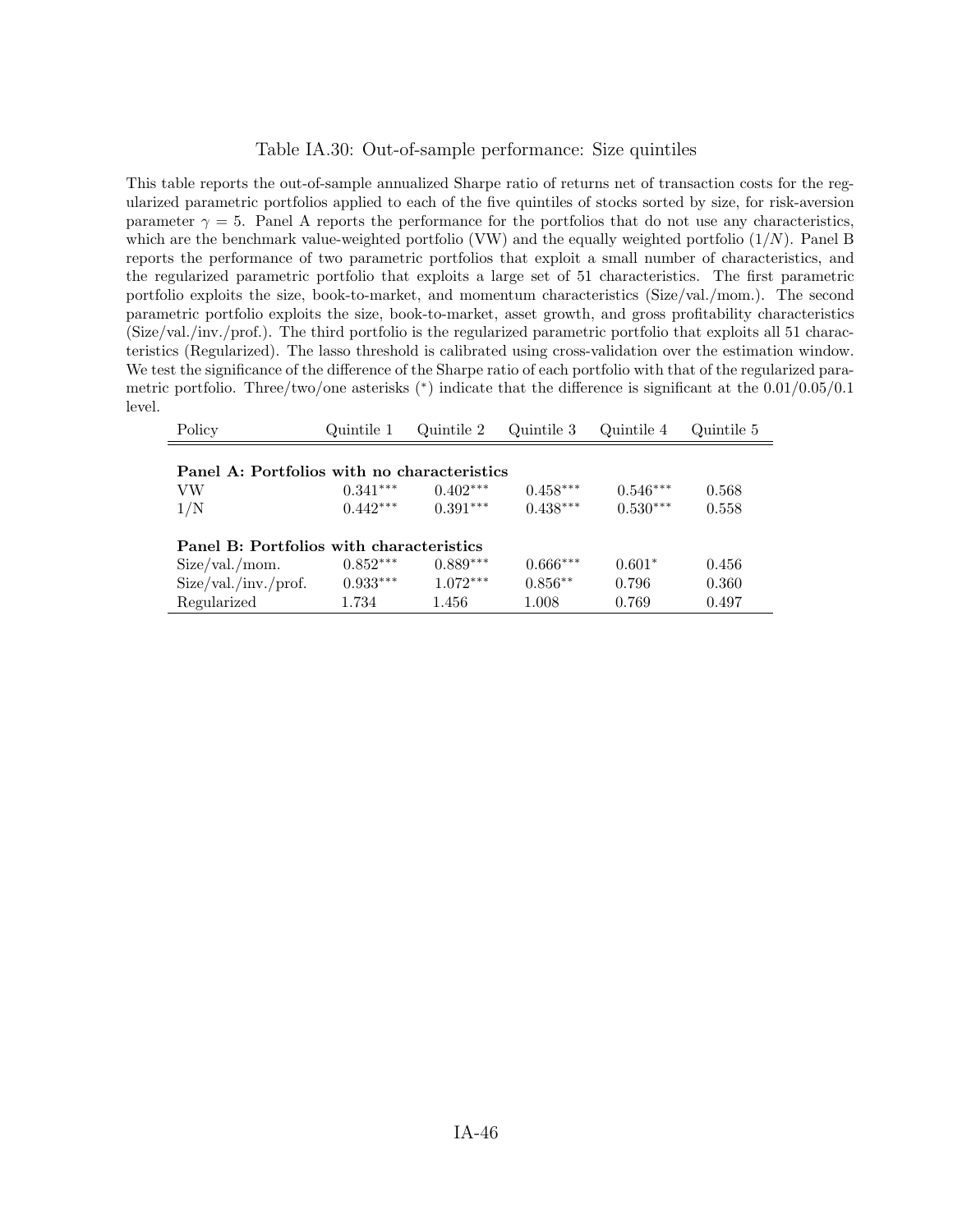### Table IA.31: Out-of-sample performance with shortsale constraints

This table reports the out-of-sample performance of the regularized parametric portfolios in the presence of transaction costs and shortsale constraints, for risk-aversion parameter  $\gamma = 5$ . Panel A reports the performance for the parametric portfolios with no shortselling, and Panel B reports the performance for the parametric portfolios with 50% shortselling. Each panel reports the results for four portfolios: the benchmark value-weighted portfolio (VW), which has zero shortselling in both panels, two parametric portfolios that exploit a small number of characteristics, and the regularized parametric portfolio that exploits a large set of 51 characteristics. The first parametric portfolio exploits the size, book-to-market, and momentum characteristics (Size/val./mom.). The second parametric portfolio exploits the size, book-to-market, asset growth, and gross profitability characteristics (Size/val./inv./prof.). For the regularized parametric portfolio (Regularized), the lasso threshold is calibrated using cross-validation over the estimation window. For each portfolio, the first column reports the monthly turnover, and the next three columns report the out-ofsample annualized mean, standard deviation, and Sharpe ratio of returns, net of transaction costs. We test the significance of the difference of the Sharpe ratio of each portfolio with that of the regularized parametric portfolio. Three/two/one asterisks (\*) indicate that the difference is significant at the  $0.01/0.05/0.1$  level.

| Policy                                    | Turnover | Mean  | SD    | SR.        |  |
|-------------------------------------------|----------|-------|-------|------------|--|
| Panel A: Portfolios with no shortselling  |          |       |       |            |  |
| VW                                        | 0.050    | 0.085 | 0.150 | 0.567      |  |
| Size/val./mom.                            | 0.233    | 0.102 | 0.177 | $0.576**$  |  |
| Size/val./inv./prof.                      | 0.186    | 0.109 | 0.186 | $0.586**$  |  |
| Regularized                               | 0.301    | 0.125 | 0.187 | 0.669      |  |
| Panel B: Portfolios with 50% shortselling |          |       |       |            |  |
| VW                                        | 0.050    | 0.085 | 0.150 | $0.567***$ |  |
| Size/val./mom.                            | 0.429    | 0.119 | 0.165 | $0.721***$ |  |
| Size/val./inv./prof.                      | 0.319    | 0.132 | 0.152 | $0.868***$ |  |
| Regularized                               | 0.451    | 0.155 | 0.147 | 1.059      |  |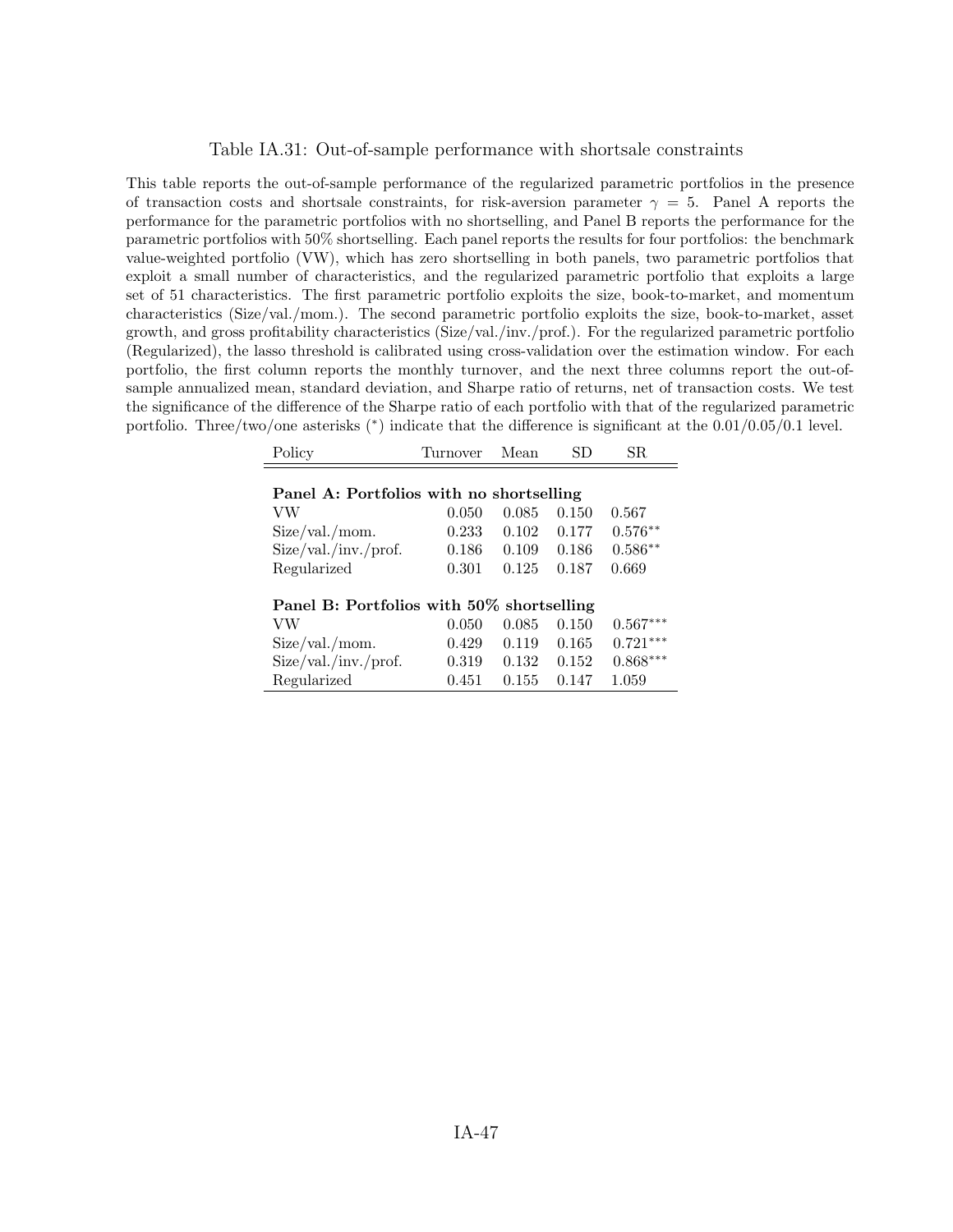### Table IA.32: Out-of-sample performance without turnover constraint

This table reports the out-of-sample performance of the regularized parametric portfolios that do not control for turnover in the presence of transaction costs, for risk-aversion parameter  $\gamma = 5$ . Panel A reports the performance for the portfolios that do not use any characteristics, which are the benchmark valueweighted portfolio (VW) and the equally weighted portfolio  $(1/N)$ . Panel B reports the performance of two parametric portfolios that exploit a small number of characteristics, and the regularized parametric portfolio that exploits a large set of 51 characteristics. The first parametric portfolio exploits the size, book-to-market, and momentum characteristics (Size/val./mom.). The second parametric portfolio exploits the size, bookto-market, asset growth, and gross profitability characteristics (Size/val./inv./prof.). The third portfolio is the regularized parametric portfolio that exploits all 51 characteristics (Regularized). The lasso threshold is calibrated using cross-validation over the estimation window. For each portfolio, the first column reports the monthly turnover, and the next three columns report the out-of-sample annualized mean, standard deviation, and Sharpe ratio of returns, net of transaction costs. We test the significance of the difference of the Sharpe ratio of each portfolio with that of the regularized parametric portfolio. Three/two/one asterisks (∗ ) indicate that the difference is significant at the 0.01/0.05/0.1 level.

| Policy                                      | Turnover | Mean  |       | SR.        |  |
|---------------------------------------------|----------|-------|-------|------------|--|
|                                             |          |       |       |            |  |
| Panel A: Portfolios with no characteristics |          |       |       |            |  |
| VW                                          | 0.050    | 0.085 | 0.150 | $0.567**$  |  |
| 1/N                                         | 0.134    | 0.085 | 0.177 | $0.482***$ |  |
|                                             |          |       |       |            |  |
| Panel B: Portfolios with characteristics    |          |       |       |            |  |
| Size/val./mom.                              | 1.167    | 0.161 | 0.300 | $0.537***$ |  |
| Size/val./inv./prof.                        | 1.863    | 0.358 | 0.381 | $0.939*$   |  |
| Regularized                                 | 3.859    | 0.738 | በ 611 | 1.209      |  |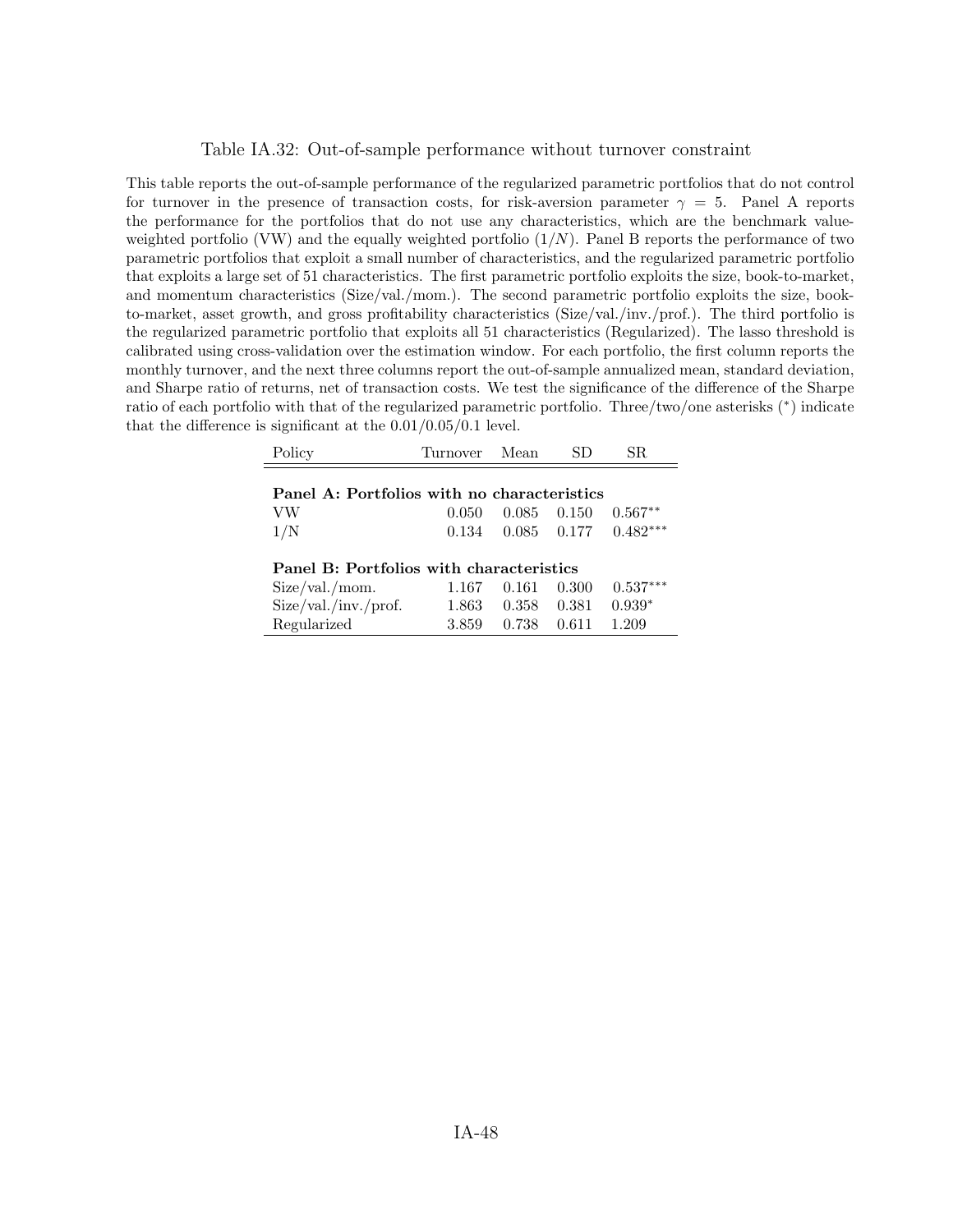### Table IA.33: Out-of-sample performance: Reality check

This table reports the out-of-sample performance of the different portfolios in the presence of transaction costs, for risk-aversion parameter  $\gamma = 5$ . Panel A reports the performance for the portfolios that do not use any characteristics, which are the benchmark value-weighted portfolio (VW) and the equally weighted portfolio  $(1/N)$ . Panel B reports the performance of two parametric portfolios that exploit a small number of characteristics, and two parametric portfolios that exploit a larger set of characteristics. The first parametric portfolio exploits the size, book-to-market, and momentum characteristics (Size/val./mom.). The second parametric portfolio exploits the size, book-to-market, asset growth, and gross profitability characteristics (Size/val./inv./prof.). The third portfolio is the parametric portfolio that exploits the 15 in-sample significant characteristics in the presence of transaction costs identified in Section 5 (Fifteen sign. characteristics). The fourth portfolio is the regularized parametric portfolio that exploits all 51 characteristics (Regularized). The lasso threshold is calibrated using cross-validation over the estimation window. For each portfolio, the first column reports the monthly turnover, and the next three columns report the out-of-sample annualized mean, standard deviation, and Sharpe ratio of returns, net of transaction costs. We test the significance of the difference of the Sharpe ratio of each portfolio with that of the regularized parametric portfolio. Three/two/one asterisks (<sup>∗</sup> ) indicate that the difference is significant at the 0.01/0.05/0.1 level.

| Policy                                      | Turnover | Mean  | SD    | SR.        |  |
|---------------------------------------------|----------|-------|-------|------------|--|
|                                             |          |       |       |            |  |
| Panel A: Portfolios with no characteristics |          |       |       |            |  |
| VW                                          | 0.050    | 0.085 | 0.150 | $0.567***$ |  |
| 1/N                                         | 0.134    | 0.085 | 0.177 | $0.482***$ |  |
|                                             |          |       |       |            |  |
| Panel B: Portfolios with characteristics    |          |       |       |            |  |
| Size/val./mom.                              | 0.754    | 0.145 | 0.215 | $0.675***$ |  |
| Size/val./inv./prof.                        | 0.963    | 0.236 | 0.220 | $1.072**$  |  |
| Fifteen sign. characteristics               | 1.065    | 0.223 | 0.166 | 1.343      |  |
| Regularized                                 | 0.979    | 0.241 | 0.178 | 1.356      |  |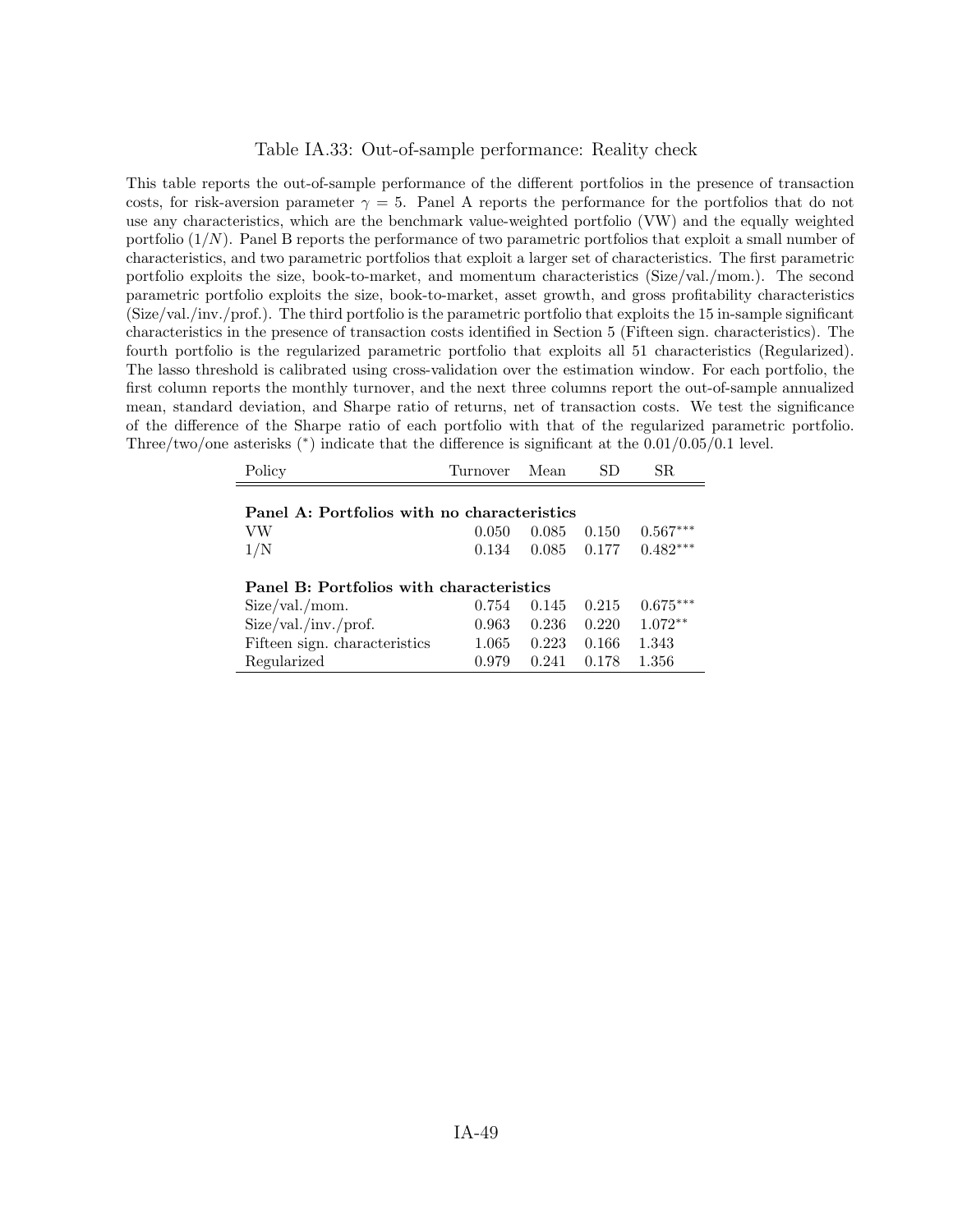# Table IA.34: Significance of individual characteristics

Characteristic p-val Characteristic p-val Characteristic p-val

This table reports the bootstrap p-values for the significance analysis of individual characteristics.

# Panel A: Without transaction costs

# bm 0.000 mom6m 0.000 dy 0.044 cashpr 0.000 retvol 0.000 rsup 0.070 agr 0.000 baspread 0.000 dolvol 0.102 chcsho 0.000 idiovol 0.000 salecash 0.110 lgr 0.000 pchcapx ia 0.002 pricedelay 0.144 hire 0.000 mom12m 0.002 std\_turn 0.208 sgr 0.000 chtx 0.004 pchsale pchrect 0.254 pchgm pchsale 0.000 mom36m 0.004 zerotrade 0.340 egr 0.000 indmom 0.006 salerec 0.464 convind 0.000 turn 0.008 mom1m 0.550 ps 0.000 rd mve 0.010 chmom 0.732 chatoia 0.000 std dolvol 0.010 mve 0.762 chempia 0.000 ep 0.012 aeavol 0.828 roaq 0.000 herf 0.016 bm ia 0.866 stdcf 0.000 beta 0.018 chpmia 0.886 sue 0.000 saleinv 0.030 gma 0.942 ear 0.000 lev 0.042 mve ia 0.946

## Panel B: With transaction costs

| $_{\text{bm}}$ | 0.000 | idiovol                | 0.004 | ear                | 0.278 |
|----------------|-------|------------------------|-------|--------------------|-------|
| cashpr         | 0.000 | chatoia                | 0.012 | dolvol             | 0.302 |
| agr            | 0.000 | mom6m                  | 0.012 | rsup               | 0.604 |
| chcsho         | 0.000 | turn                   | 0.012 | salerec            | 0.650 |
| lgr            | 0.000 | mom36m                 | 0.014 | mve                | 0.684 |
| hire           | 0.000 | indmom                 | 0.016 | $std\_turn$        | 0.886 |
| sgr            | 0.000 | beta                   | 0.020 | std_dolvol         | 0.962 |
| egr            | 0.000 | ep                     | 0.022 | gma                | 1.000 |
| convind        | 0.000 | herf                   | 0.024 | pchsale_pchrect    | 1.000 |
| ps             | 0.000 | rd_mve                 | 0.034 | chpmia             | 1.000 |
| chempia        | 0.000 | pchcapx_ia             | 0.042 | bm_ia              | 1.000 |
| sue            | 0.000 | $\mathrm{d}\mathrm{y}$ | 0.048 | mve_ia             | 1.000 |
| retvol         | 0.000 | pchgm_pchsale          | 0.048 | aeavol             | 1.000 |
| baspread       | 0.000 | lev                    | 0.050 | mom <sub>1</sub> m | 1.000 |
| stdcf          | 0.002 | saleiny                | 0.058 | chmom              | 1.000 |
| mom12m         | 0.002 | salecash               | 0.170 | zerotrade          | 1.000 |
| roaq           | 0.004 | $\text{chtx}$          | 0.234 | pricedelay         | 1.000 |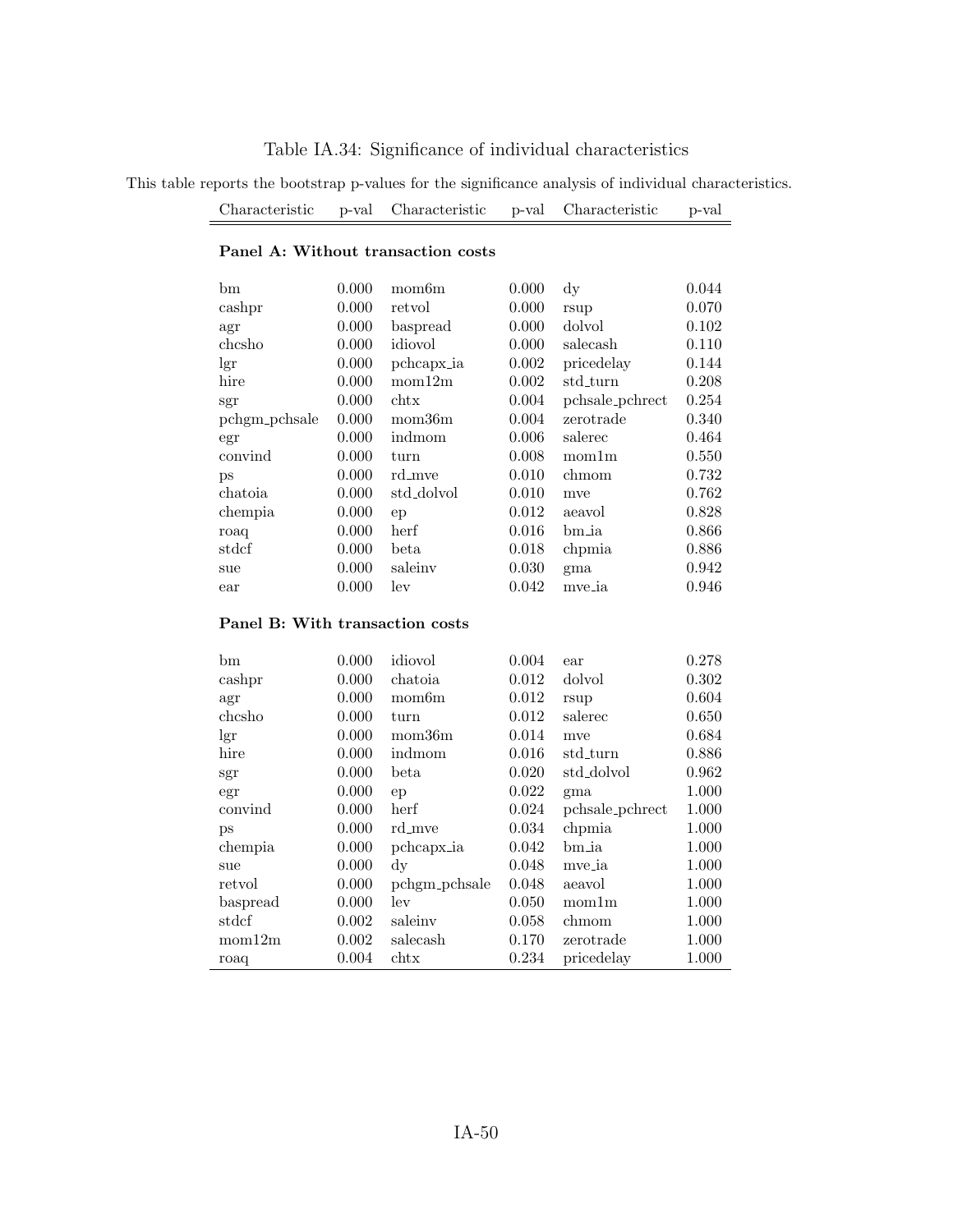# References

- Abdi, F., and A. Ranaldo. 2017. A Simple Estimation of Bid-Ask Spreads from Daily Close, High, and Low Prices. The Review of Financial Studies 30:4437–4480.
- Brandt, M. W., P. Santa-Clara, and R. Valkanov. 2009. Parametric Portfolio Policies: Exploiting Characteristics in the Cross-Section of Equity Returns. The Review of Financial Studies 22:3411–3447.
- Bühlmann, P., et al. 2013. Statistical Significance in High-Dimensional Linear Models. Bernoulli 19:1212–1242.
- Chatterjee, A., and S. N. Lahiri. 2010. Asymptotic Properties of the Residual Bootstrap for LASSO Estimators. Proceedings of the American Mathematical Society 138:4497– 4509.
- Chen, A., and M. Velikov. 2017. Accounting for the Anomaly Zoo: A Trading Cost Perspective. Federal Reserve Board working paper.
- Chordia, T., A. Subrahmanyam, and Q. Tong. 2014. Have Capital Market Anomalies Attenuated in the Recent Era of High Liquidity and Trading Activity? *Journal of* Accounting and Economics 58:41–58.
- DeMiguel, V., L. Garlappi, F. J. Nogales, and R. Uppal. 2009. A Generalized Approach to Portfolio Optimization: Improving Performance by Constraining Portfolio Norms. Management Science 55:798–812.
- Deng, A. 2012. Hypothesis Testing When a Linear Regression is Estimated by Biased Estimators. Bates White working paper.
- Fama, E. F., and K. R. French. 2008. Dissecting Anomalies. The Journal of Finance 63:1653–1678.
- Gârleanu, N., and L. H. Pedersen. 2013. Dynamic Trading with Predictable Returns and Transaction Costs. The Journal of Finance 68:2309–2340.
- Giannone, D., M. Lenza, and G. E. Primiceri. 2017. Economic Predictions with Big Data: The Illusion of Sparsity. Federal Reserve Bank of New York working paper.
- Green, J., J. R. Hand, and X. F. Zhang. 2017. The Characteristics that Provide Independent Information about Average U.S. Monthly Stock Returns. The Review of Financial Studies 30:4389–4436.